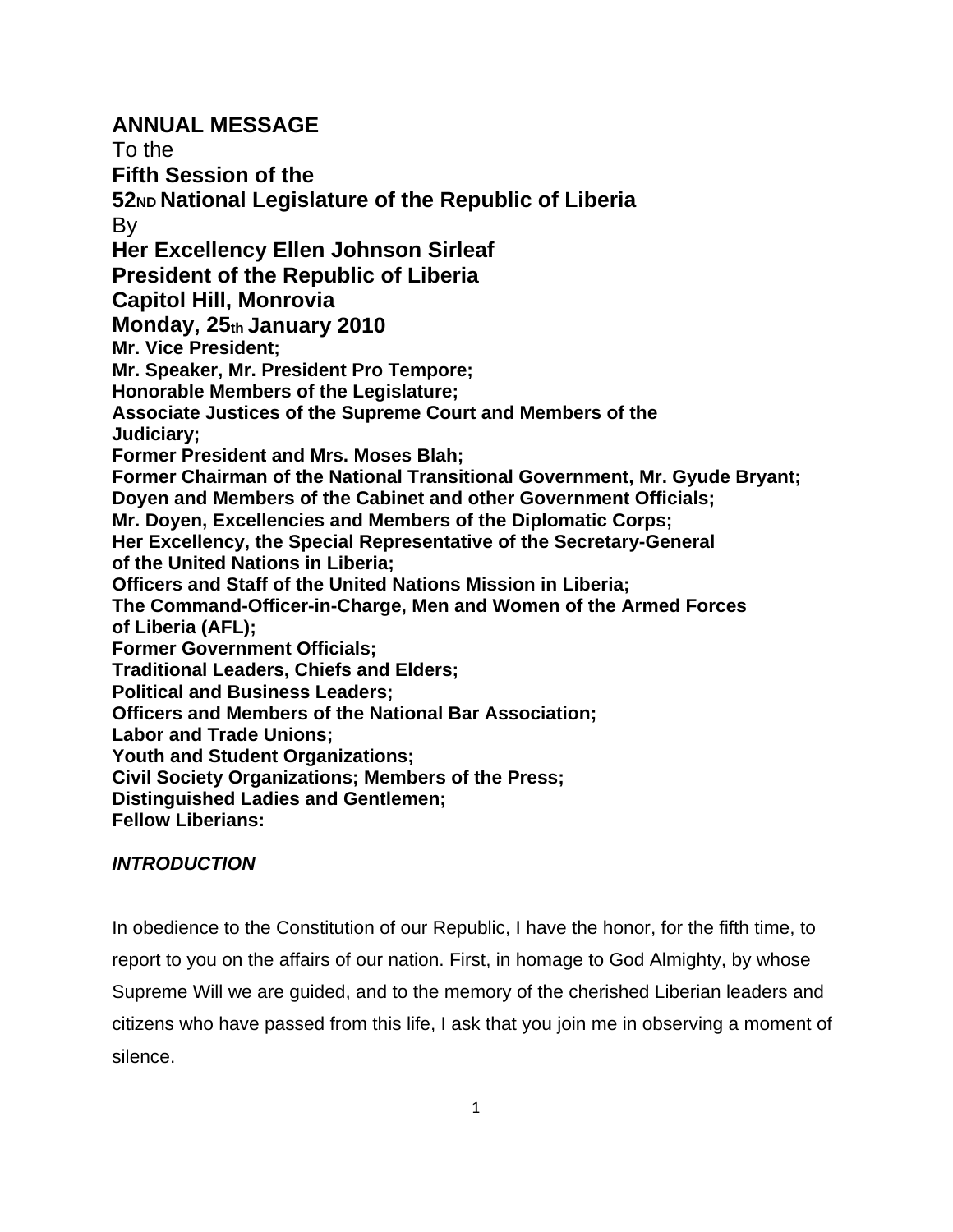#### *LEGISLATIVE AGENDA*

**Honorable Legislators**, let me express my thanks and appreciation for the spirit of cooperation that exists between the Executive Branch and this Honorable Body, as we join forces in bringing peace and prosperity to our nation and its people. We commend you for enacting into law several pieces of legislation significant to achieving our development goals under the Poverty Reduction Strategy (PRS). We are pleased to state that out of 26 legislative instruments submitted by my Office to your Honorable Body during its Fourth Session of the 52nd Legislature, 21 have been enacted into law, and 5 are being deliberated upon in Committee Rooms. We are also pleased to recall that 10 pieces of legislation submitted to this Honorable Body in previous years were also enacted into law, for a total of 31 pieces of legislation enacted into law during the period under review. Several of them, significant to our PRS program, include: An Act to establish the Land Commission; the Public Finance Management Act; An Act to establish the Liberia Airport Authority; the Amendment to the Independent National Commission on Human Rights Act; and an Act Establishing the Liberia Extractive Industries Transparency Initiative (LEITI). Again, I express my sincere gratitude for your cooperation.

**Honorable Speaker and Members of the Legislature**, we are pleased to state that most of the pieces of legislation enacted fall under the **Economic Revitalization Pillar** of the Poverty Reduction Strategy. Notable amongst these are: the Concession Agreement between the Republic of Liberia and Buchanan Renewables (Monrovia) Power, relating to a power generating complex near Monrovia; the Amended and Restated Concession Agreement between the Republic of Liberia and Sime Darby Plantation (Liberia) Inc., for reactivation and expansion of the Guthrie Rubber Plantation in Bomi, Grand Cape Mount and Gbarpolu Counties; the Mineral Development Agreement between the Government of Liberia and China Union (Hong Kong) Mining Co., Ltd. and China Union Investment (Liberia) Bong Mines Co., Ltd. for reactivation of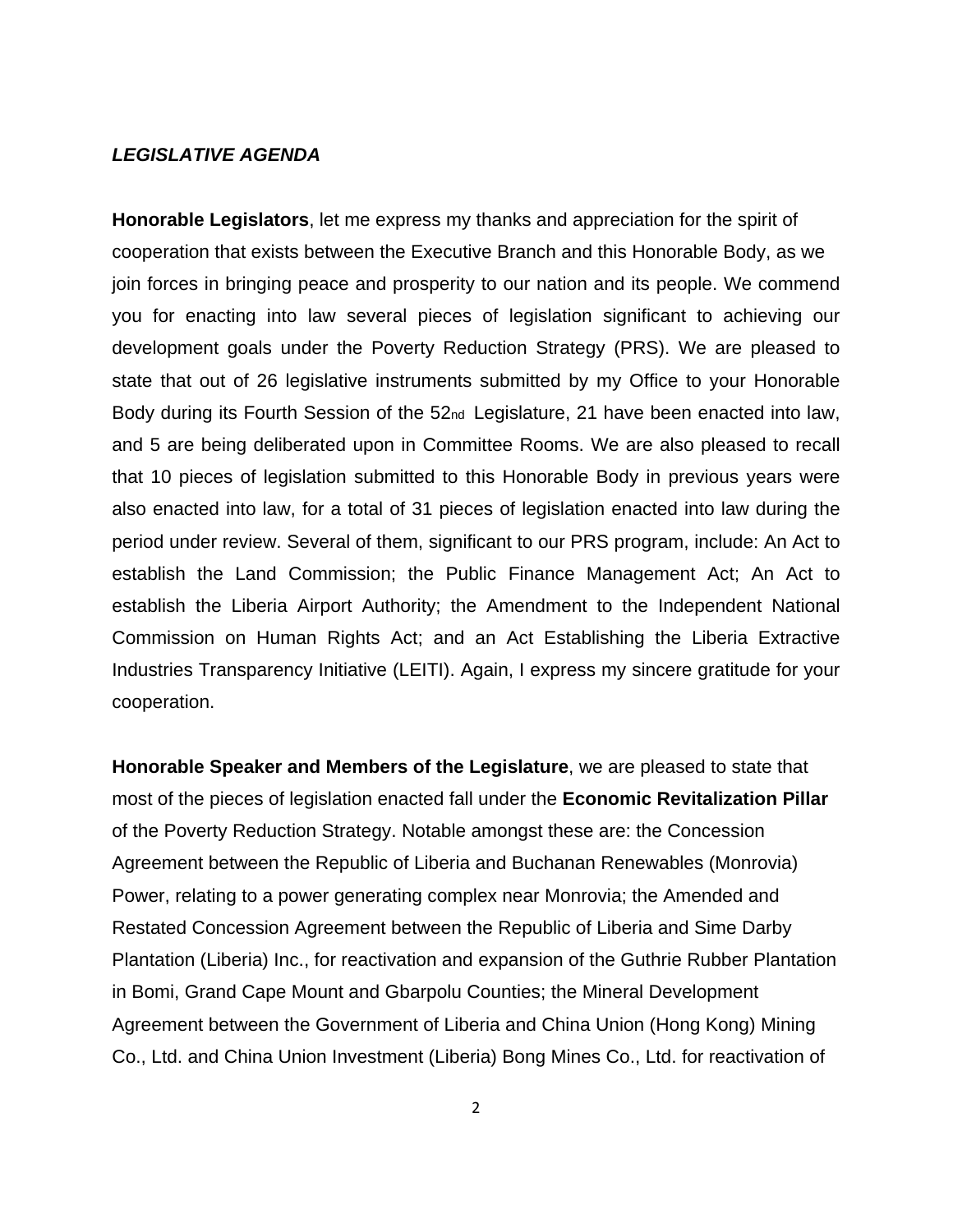mining activities in Bong County; the Extended and Restated Agency Agreement between the Republic of Liberia and LISCR, LLC for the management of our Maritime Program; 7 Forest Management Contracts signed between the Government of Liberia represented by the Forestry Development Authority and the following entities: Liberia Tree and Trading Company; EJ & J Investment Corporation; Alpha Logging & Wood Processing Inc.; Atlantic Resources Ltd.; International Consultant Capital (ICC); Geblo Inc.; and Euro Liberia Logging Company. These contracts represent operations in Grand Kru, Maryland, River Gee, Nimba, Grand Gedeh, Rivercess and Sinoe Counties. Other legislations ratified by this Honorable Body are: Production Sharing Contracts signed between the National Oil Company of Liberia (NOCAL) and Anadarko Liberia Company; and Oranto Petroleum Ltd.

Enacted legislation supportive of our programs under the **Peace and Security, Governance and the Rule of Law, and Infrastructure and Basic Services Pillars**  include: A Community Rights Law with respect to Forest Lands; An Act to Repeal the William V. S. Tubman College of Technology and Create the William V. S. Tubman University; An Act to Amend Chapter 3, Sub-Section 116, of the Liberian Maritime Law Title 21 of the Liberian Code of Laws of 1956 as Amended, Adding thereto one new Section 116B, known as insolvency of Foreign Mortgage; An Act ratifying the Universal Instruments Against Terrorism; An Act ratifying the ECOWAS Convention on Small Arms and Light Weapons, Their Ammunition And Other Related Materials; An Act to Repeal Chapter 11 of An Act Amending Title 22 placing thereunder the Registration and Control of Pleasure Watercraft, and Commercial Vessels of less than 500 gross tons operating in and outside the Territorial Waters of the Republic of Liberia, and to Amend Title 21 of the Liberia Code of Laws Revised adding thereto a New Chapter 11, known as Registration and Control of Pleasure Watercraft, Yacht, Fishing Vessels, and Domestic Commercial Vessels Operating In and Outside of the Territorial Waters of the Republic of Liberia; An Act Amending the Liberia Revenue Code of 2000 of the Republic of Liberia (also known as Economic Stimulus Taxation Act of 2009); ECOWAS Energy Protocol; and the International Coffee Agreement 2007.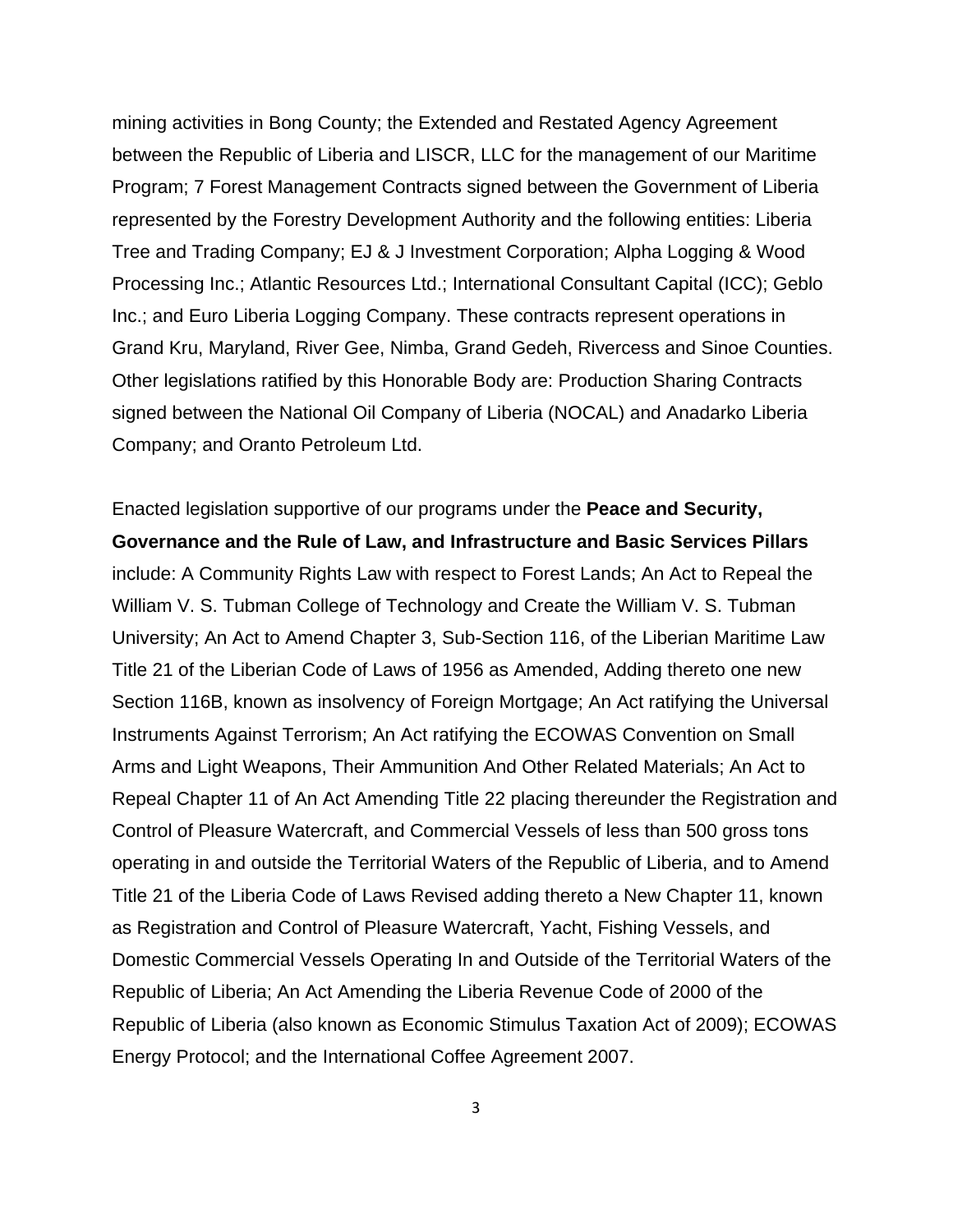During the period under review, our Administration issued 5 Executive Orders in the interest of the public, to meet emergencies or to correct particular situations which could not await the lengthy legislative process to run its course: Executive Order No.18**,**  extension of Executive Order No. 7, on Establishment of Liberia Macroeconomic Policy Analysis Capacity Building Project (LIMPAC); Executive Order No. 19, extension of Executive Order No. 11, on Suspension of Tariff on Rice; Executive Order No. 20, establishing a Law Reform Commission; Executive Order No. 21, amending Executive Order No. 20; and Executive Order No. 22, Protection of Whistleblowers.

**Honorable Legislators**, we appreciate your continued support and take the opportunity to solicit your usual cooperation for the enactment of draft legislations still pending before you, which have significant implications for the achievement of our goal of national renewal and for the protection of our people. These include: the Investment Incentives Act of 2009; the International Convention against Doping in Sports; three Mineral Development Agreements between the Government of Liberia and AmLib United Minerals for Rivercess, Grand Gedeh and Montserrado Counties; the Code of Conduct for Public Servants Act; and An Act to Amend Title 2, Criminal Procedure Law, as enshrined in Volume 1 of the Liberian Code of Law Revised.

**Honorable Legislators**, you have acted on one of the most important legislation, the "Act to set the Threshold to Reapportion Constituencies throughout the Republic of Liberia," popularly referred to as the Threshold Bill. I want to be clear that I am just as anxious as you are, and the public, for the passing of the Threshold Bill. But I would be less than responsible if I did not point out to you the consequences of setting the threshold at a level that threatens the development which we both have worked so hard to promote.

As we move into the Fifth Session of the 52<sub>nd</sub> Legislature and the fifth year of this Administration, let us endeavor to keep the path to our development agenda steady, in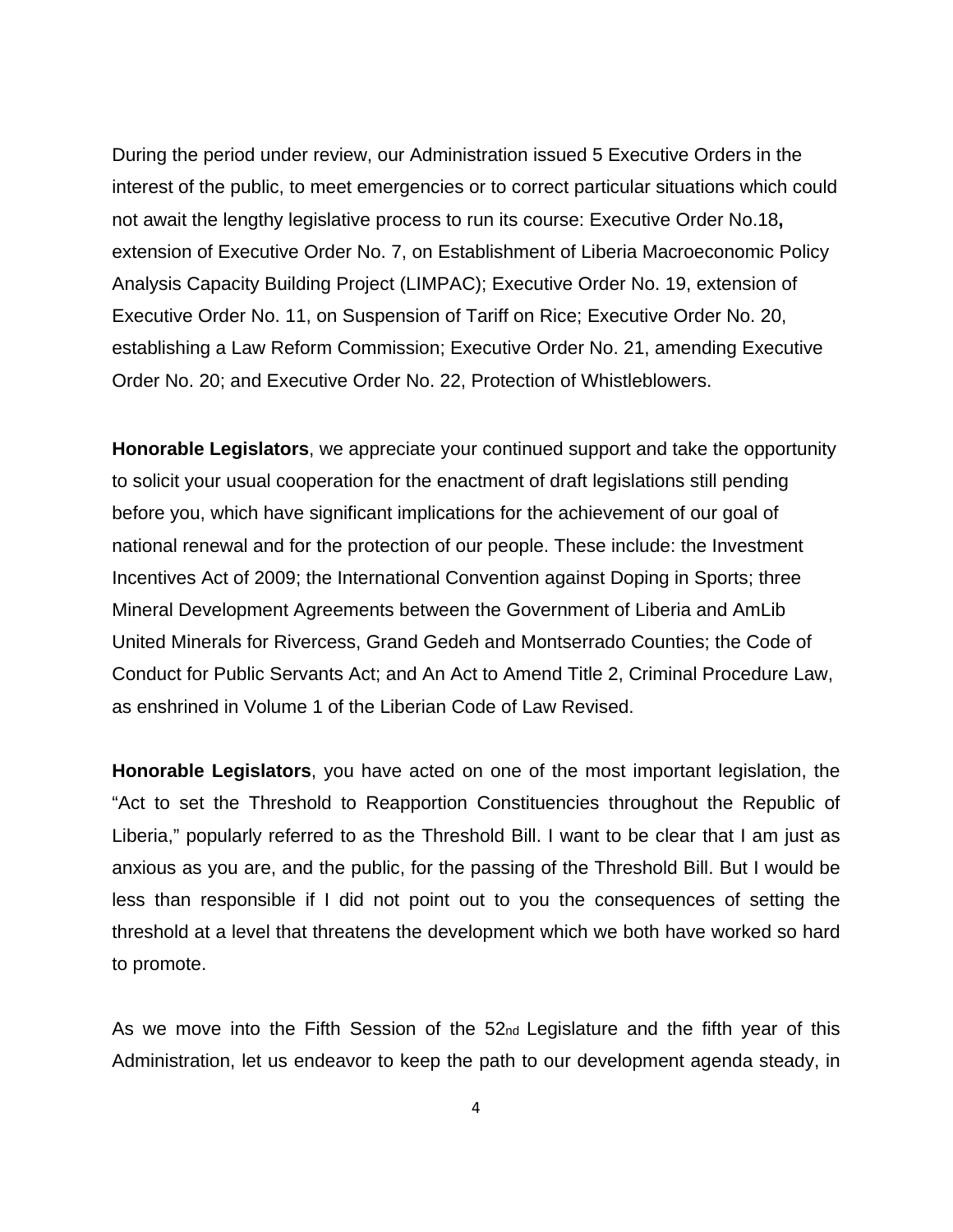the interest of our people. In this vein, we will be submitting to your Honorable Body, for enactment, several proposed Acts intended to enhance the progress and tackle the challenges under the Poverty Reduction Strategy. These include: An Act Amending the Public Procurement and Concessions Act of 2005 and to harmonize the New Mining and Mineral Law and Petroleum Law with the PPCA; An Act to Create the National Bureau of Concessions; the Liberian Law Reform Commission Act; the National Security Reform & Intelligence Act; An Act to amend Sub-chapter C of the Domestic Relation Law of Liberia 1956 & 1976 relating to Adoption; the National Insurance Commission Act; and the Amendment to the Insurance Act of 1973.

Others Concession Agreements that will be finally concluded and submitted for your ratification are: Putu Iron Ore Mining Ltd.; BHP Billiton Iron Ore; Elenilto Minerals and Mining Ltd. for the Western Cluster; and the 2nd Amendment to the China Union (Hong Kong) Mining Co., Ltd. and China Union Investment (Liberia) Bong Mines Co. Ltd.

I will also submit to your Honorable Body, for enactment, an Act to amend the Act providing for Retirement Pension for the President & Vice President, the Speaker & Deputy Speaker of the House of Representatives, the President Pro Tempore of the Liberian Senate & Members of the National Legislature, the Chief Justice & Associate Justices of the Supreme Court and Judges of Subordinate Courts of Record, Cabinet Ministers, Deputy & Assistant Ministers, Members of Autonomous Commissions, Ambassadors and other Senior Officials of Government, including Superintendents of Counties; and legislations to Repeal Moribund State-Owned Enterprises (SOEs).

The Civil Service Agency is working in collaboration with the Governance Commission to complete Mandate and Functional Reviews of Government Ministries, Agencies and Commissions. Shortly, I will be presenting to you legislation designed to collapse the level of Assistant Ministers into the Civil Service. This action is part of our attempt to deploy high-level technocrats at the top of the Civil Service and to protect the careers of our best and brightest talent in the public service from political interference. This action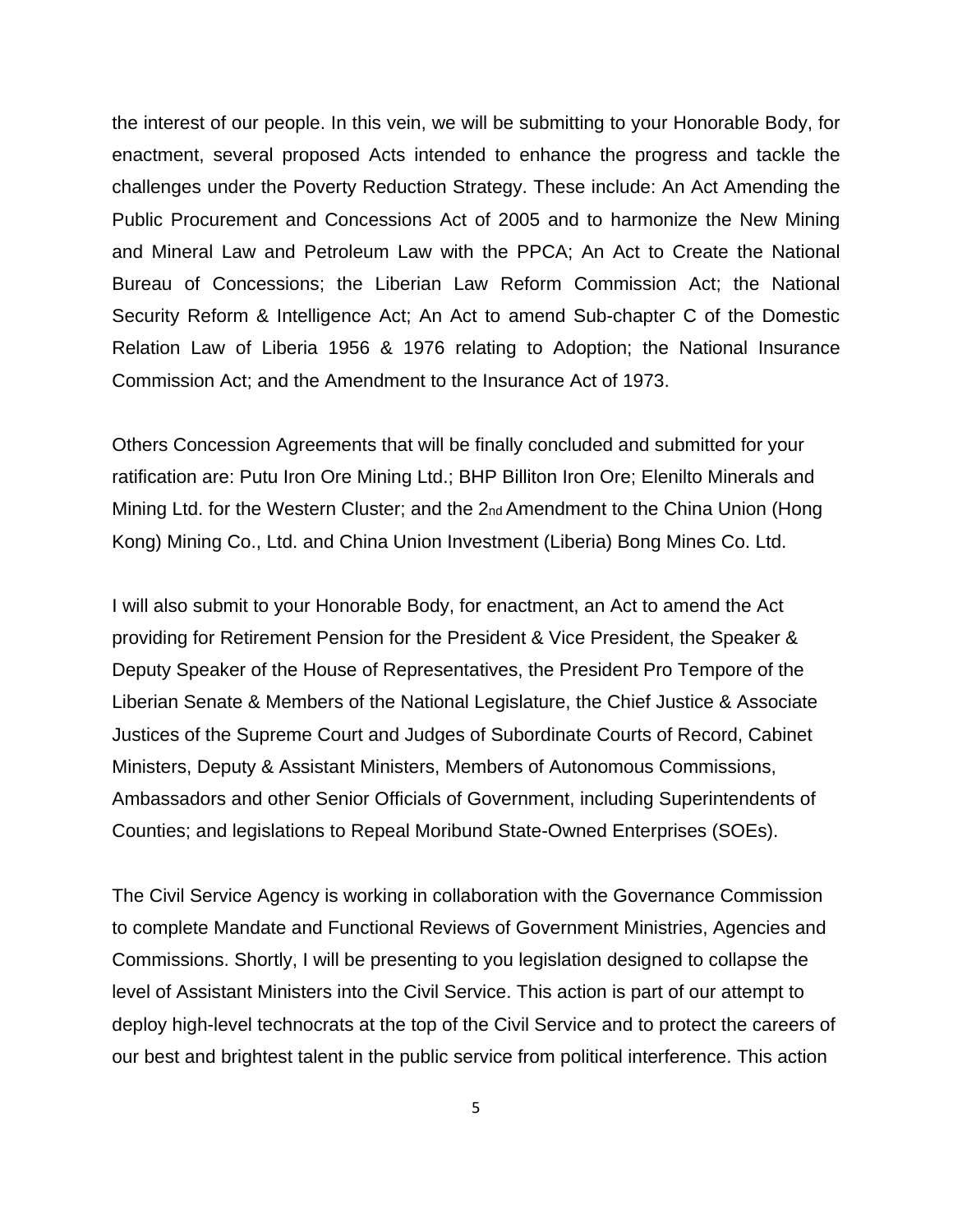will also ensure that as Governments change, the technocrats in the service will remain intact to preserve the institutional memory of the system and ensure continuity in Government's obligation to deliver prompt and needed service to our people.

In a bid to harmonize Liberia's Revenue Administration on par with the sub-region and the rest of the world, we shall submit the following legislation to you: a proposed Act to grant a national tax amnesty on overdue interest and penalties; an Act to adopt the ECOWAS Common External Tariff (CET) migration plan; Acts to ratify ECOWAS Protocols and Conventions to ensure Liberia's compliance with initiatives undertaken by ECOWAS to improve customs administration in the region; and Acts to ratify Protocols of the World Customs Organization (WCO) to facilitate Liberia's WTO ascendancy.

**Mr. Vice President, Mr. Speaker and Mr. President Pro Tempore**, when the Oath of Office was administered to me during my inauguration on January 16, 2006, I committed myself to the protection and preservation of our national integrity, a goal which I hold dear, especially to our people and our international partners.

On this path, this Administration for the last four years has taken many strong initiatives toward actualizing our goal of national integrity. Appropriate legislations were enacted and published into handbills, to include: the Anti-Corruption Commission; the Liberia Extractive Industries and Transparency Initiative (LEITI), which monitors adequate transparency and accountability of revenue realized and the performance of concessions from the extractive industry. On the initiative of the Administration, revenue from the forestry sector has also been added in the LEITI revenue monitoring mechanism.

Amongst the several legislations and concession agreements that will be submitted to your Honorable Body for enactment, the one considered profound and relevant to achieving our objective of national integrity is the Whistleblower Protection Act. This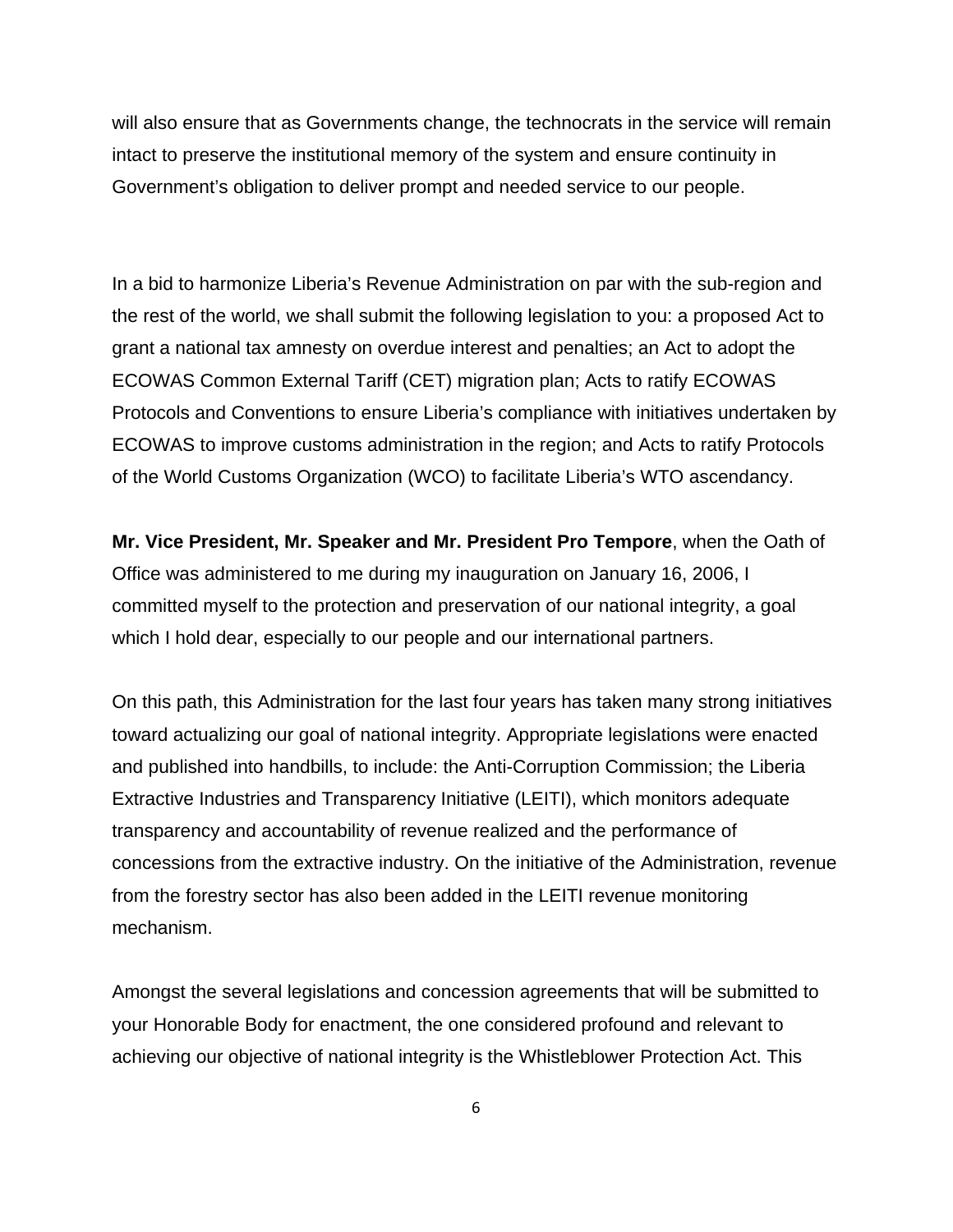Act, when enacted, will: encourage the participation of every citizen in the fight against corruption; provide for the manner in which individuals may, in the public interest, disclose information that relates the unlawful or other illegal conduct of corrupt practices of others; provide for the protection against victimization and retaliation of persons who make those disclosures; and provide for a fund to reward individuals who make the disclosures.

**Mr. Vice President and President of the Senate**, I thank you for your continued loyalty, dedication, strong support and assistance in the discharge of my functions, taking from my shoulders many of the duties that come with governing a nation – responsibilities that include investment promotion, program monitoring, international representation, and the resolution of disputes.

**Mr. Speaker, Mr. President Pro Tempore**, I applaud the renewed leadership you bring to this legislative process, and seek your continued cooperation in the passage of legislations and instruments of ratification to move our national agenda and our nation forward.

## *VISION*

**Honorable Legislators**, our vision for Liberia, enshrined in our Poverty Reduction Strategy, remains unswerving and unambiguous. Liberians want to build a new nation that is peaceful, secure and prosperous, with democratic and accountable governance based on the rule of law and with abundant employment and other economic opportunities. Our critical objective, over the next two years of this Administration, is to continue on an irreversible path toward this goal: to achieve rapid, inclusive and sustainable growth and development; to build the capacities of and provide new opportunities for Liberia's greatest asset – its people; to establish responsible institutions of justice, human rights and governance. This is our vision and our commitment which can only be achieved when the majority of our people share in the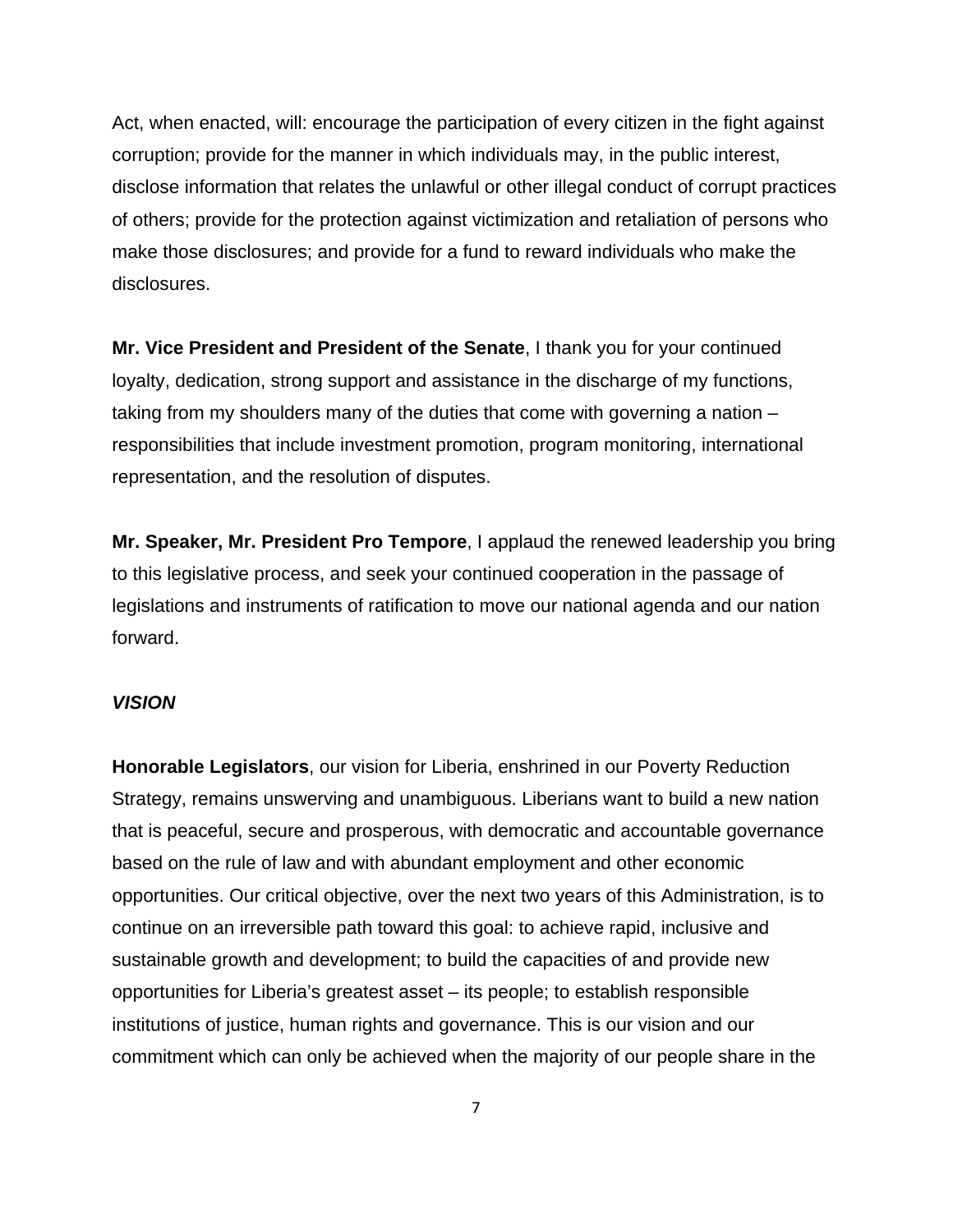vision and are willing to participate positively and constructively in the processes of reform and change.

#### *NATIONAL DEVELOPMENT AGENDA*

Mr. Speaker, Honorable Legislators, we have come a long way in our journey to economic reconstruction and national renewal. Let us reflect on where we have come from as a nation. Several years ago, this country was little more than a shell, devastated by war, an economy in ruins, lacking any real physical infrastructure, an international pariah inhabited by a people worn down by decades of conflict. In 2006, together we launched the Interim Poverty Reduction Strategy, a 180-day deliverable program. In April 2008, we launched an even more aggressive three-year (2009-2011) development agenda under the full-fledged Poverty Reduction Strategy or "Lift Liberia" Agenda. This development plan was drawn up, not simply by the Government in Monrovia, but by the whole people of Liberia.

Through meetings throughout the length and breadth of this land, our citizens made clear their priorities and from that this plan was formed. For the first time in Liberian history, we have a road map for our future that was truly laid by the people of this great nation themselves. The wisdom of the Liberian people is such that our development partners endorsed this plan as the best prescription for laying a solid foundation to reduce the suffering of our people through rapid, sustainable and inclusive economic growth.

We were very mindful that the decline and destruction experienced by our country for more than 30 years would not be fully addressed in three years or six. Thus we said quite clearly in our Inaugural Address on January 16, 2006, and I quote: "*Our economy has collapsed due to the several civil conflicts and economic mismanagement by successive governments. The task of reconstituting our devastated economy is awesome for which there will be no quick fix.*"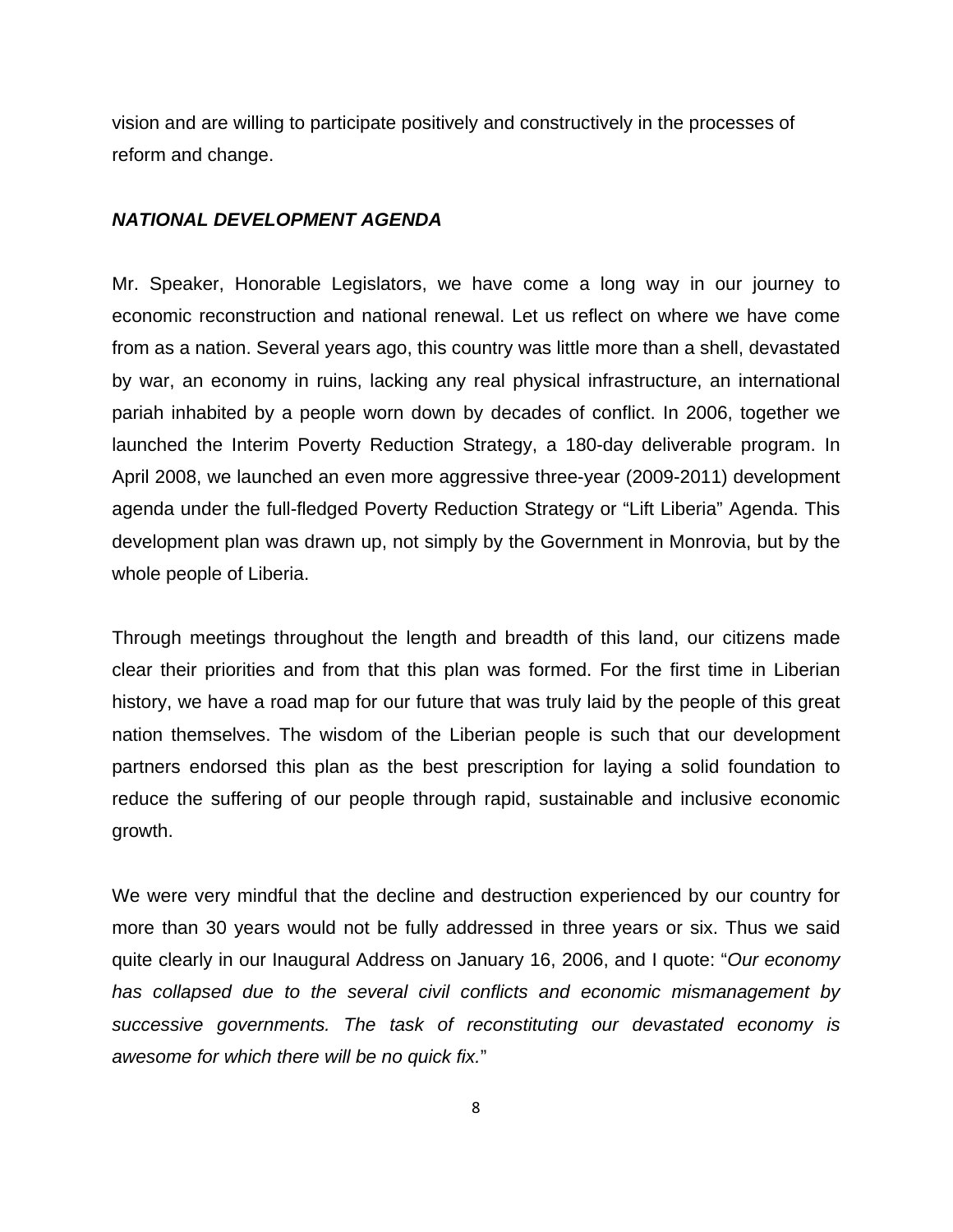**Honorable Legislators**, there is no magic wand to transform our nation from destruction to prosperity. The success we are able to make in bringing development to our people will depend upon the participation and support of all Liberians. 'Papa' cannot come back home with happiness if he never leaves his house.

Development is, by definition and practice, a slow and continuing process. But look at us now four years on. We are putting in place the building-blocks to construct a peaceful, secure and prosperous nation: by rebuilding and retraining the armed forces and police, we are on the way to making our country safe again, so that we can once again sleep at night; through sound management of the economy, we have doubled investment into the country, and more than halved our national debt burden – meaning we will have a far greater ability to create jobs and provide services in the future; by setting up an Anti-Corruption Commission and reorganizing the General Auditing Commission, we have demonstrated our resolve to stamp out corruption; we have brought lights, water and basic sanitation service to the Capital City for the first time in 14 years and are in the process of bringing them to the rest of the country. Indeed, together, we have laid the foundation that will ensure that the sufferings and miseries of our people are adequately addressed. Let me recall that many of the elements of the foundation that have been laid are buttressed by the many policy and strategy documents that have been finalized.

Let me, therefore, report to you on the state of our nation over the past year – the policies we've put into place in furtherance of our development agenda; the progress we've made in implementation; and the challenges we face in "Lifting Liberia."

## **Pillar I: Consolidating Peace and Security**

Liberia, today, is a nation at peace, and for that we must give God thanks. That peace, now in its seventh year, is due, in large measure, to the resilience of the Liberian people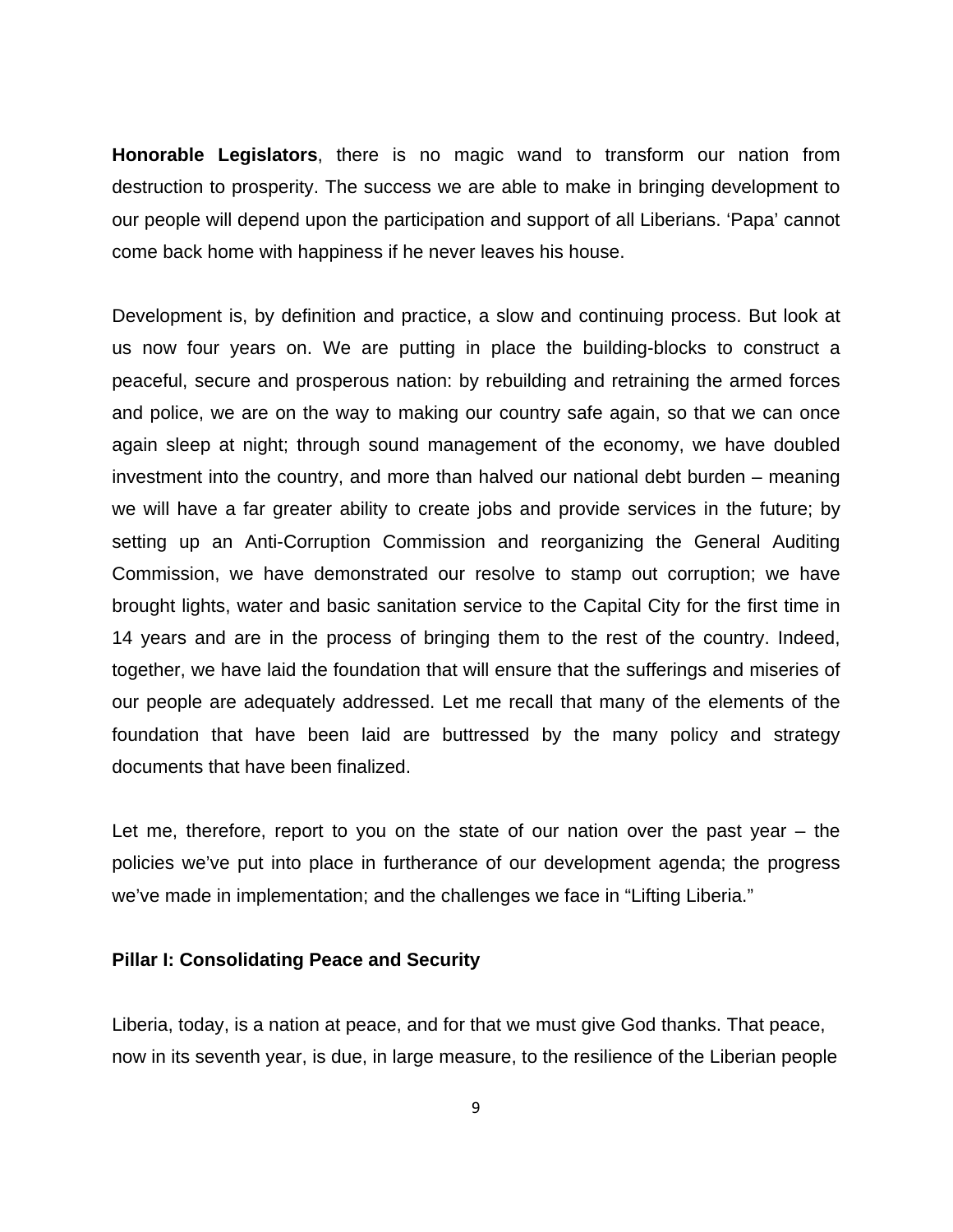and to the steadfast support our nation and people have received from the United Nations Security Council and, more broadly, from the international community, in providing the United Nations Mission in Liberia (UNMIL). As peace and calm are restored throughout our land, and as our security forces prepare, the UN peacekeeping force, in an agreed drawdown program, will, by April of this year, have a strength of some 8,200 troops and about 1,375 police, from its peak strength of 15,000 troops and 69 police in 2003. Under this plan, Liberia will be increasingly responsible for maintaining the peace and security of our nation. However, the agreed gradual drawdown plan ensures a meaningful size force in the country through the 2011 elections.

We recognize, however, that while the security situation has improved, we still have a long way to go. Our armed forces, police and other security units must, within the context of the approved national security strategy, complete the process of restructuring and rebuilding, recognizing that national security is the key pillar upon which the success of our economic, governance and infrastructure pillars rest.

We are thus pleased to report that we are on track with the training of a 2,000-strong professional and ethnically balanced Armed Forces of Liberia (AFL) which will have prime responsibility to protect the geographic integrity of our nation and whose numbers include an Engineering Company which I have mandated to speedily move to battalion strength so as to contribute to the building of our country's economic infrastructure. Effective January 1, 2010, our support from the United States ended and we assumed full responsibility for the AFL's growth, maintenance and sustenance. We are acutely aware of our responsibility to sustain a professional armed force by providing continuous training as well as financial and moral support for the men and women in arms. In this regard, our effort and responsibility will be supported by a number of specialized training programs provided by the United States, China and our brotherly West African States of Nigeria, Ghana, Benin and Sierra Leone. Our training effort will also be enhanced by the work of 64 "mentors" from the U.S. Marines Africa Command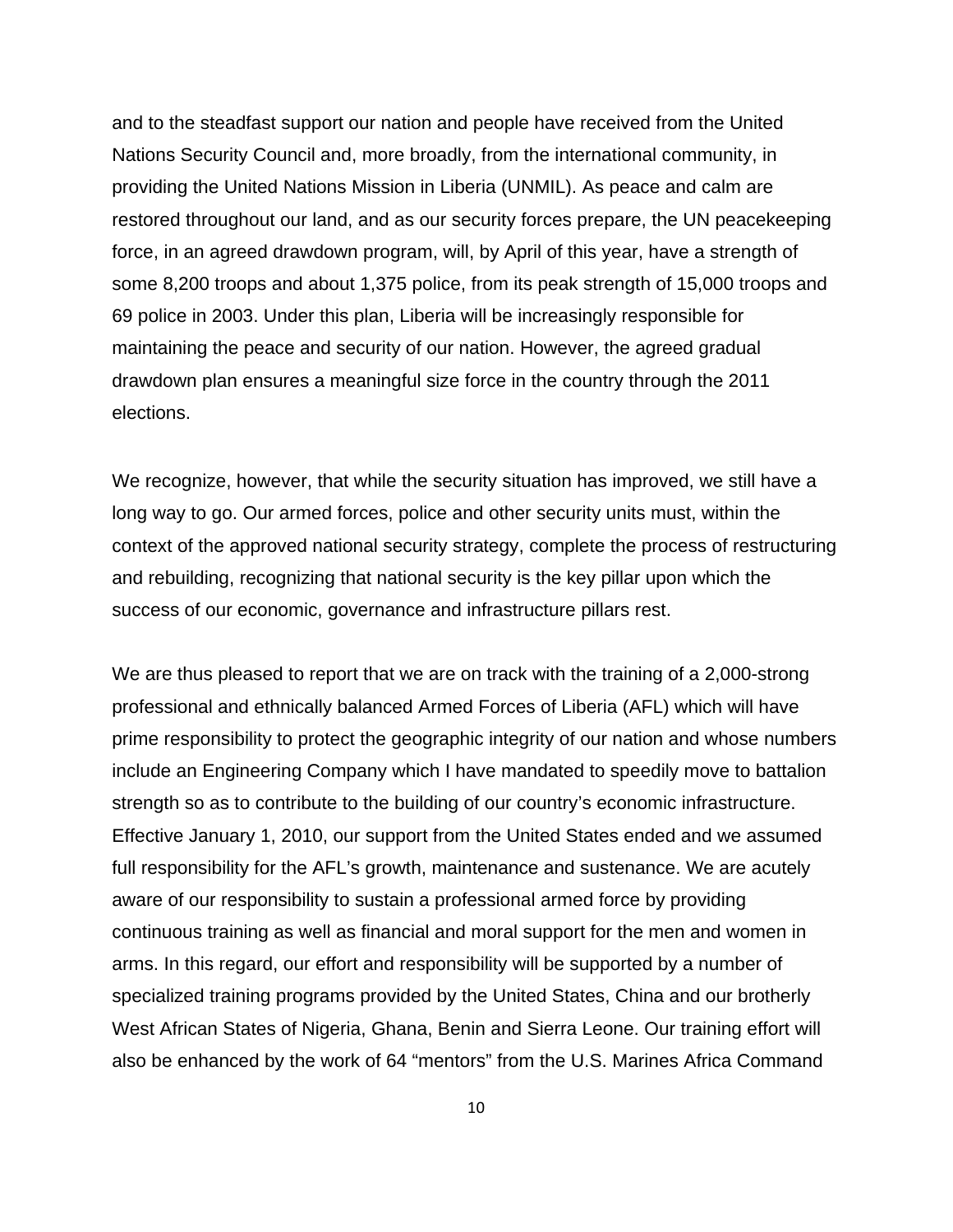who arrived in Liberia this month for a one-year assignment.

During the reporting period, the Ministry of Defense moved into the newly renovated facilities at the Barclay Training Center (BTC) in Monrovia, which were renovated by the Government of the United States. The Government also assumed full responsibility, including military hardware, equipment and material, for the Camp Tubman Military Barracks in Gbarnga, Bong County, which was renovated and equipped by the Government of the People's Republic of China; for the Camp Edward Binyah Kesselly Barracks in Schiefflin and the Camp Sande Ware in Careysburg, both of which were renovated with support from the United States.

As you are aware, **Honorable Legislators**, under the Defense Act, we are obliged to develop and re-establish our capacity to man our territorial waters. I am now pleased to report that we will activate, two weeks from now, on Armed Forces Day, February 11 $<sub>th</sub>$ ,</sub> the Liberian National Coast Guard, with an initial strength of 40 persons who have been trained in the United States. They will have a mandate to improve the security of our coastline and control smuggling and illegal fishing.

As we build and sustain a New Liberian Army, let us not forget those who already served our nation. The National Bureau of Veterans Affairs, established in July 2008 to cater for the needs of veterans, is designing programs and activities which include the promotion of agriculture cooperatives to improve the lives of AFL veterans by economically empowering them. Officials of the Bureau, along with hundreds of veterans, have actively supported our regular clean-up campaigns. With the economy expanding, we expect to enhance the work of the Bureau by moving forward with the appointment of the 15 County Coordinators who will represent and handle the registration of veterans at the county level.

We have tried to respond to the concerns of the AFL who were disbanded in 2005 by paying arrears of US\$4.1 million, including US\$228,000 to AFL Widows. Any further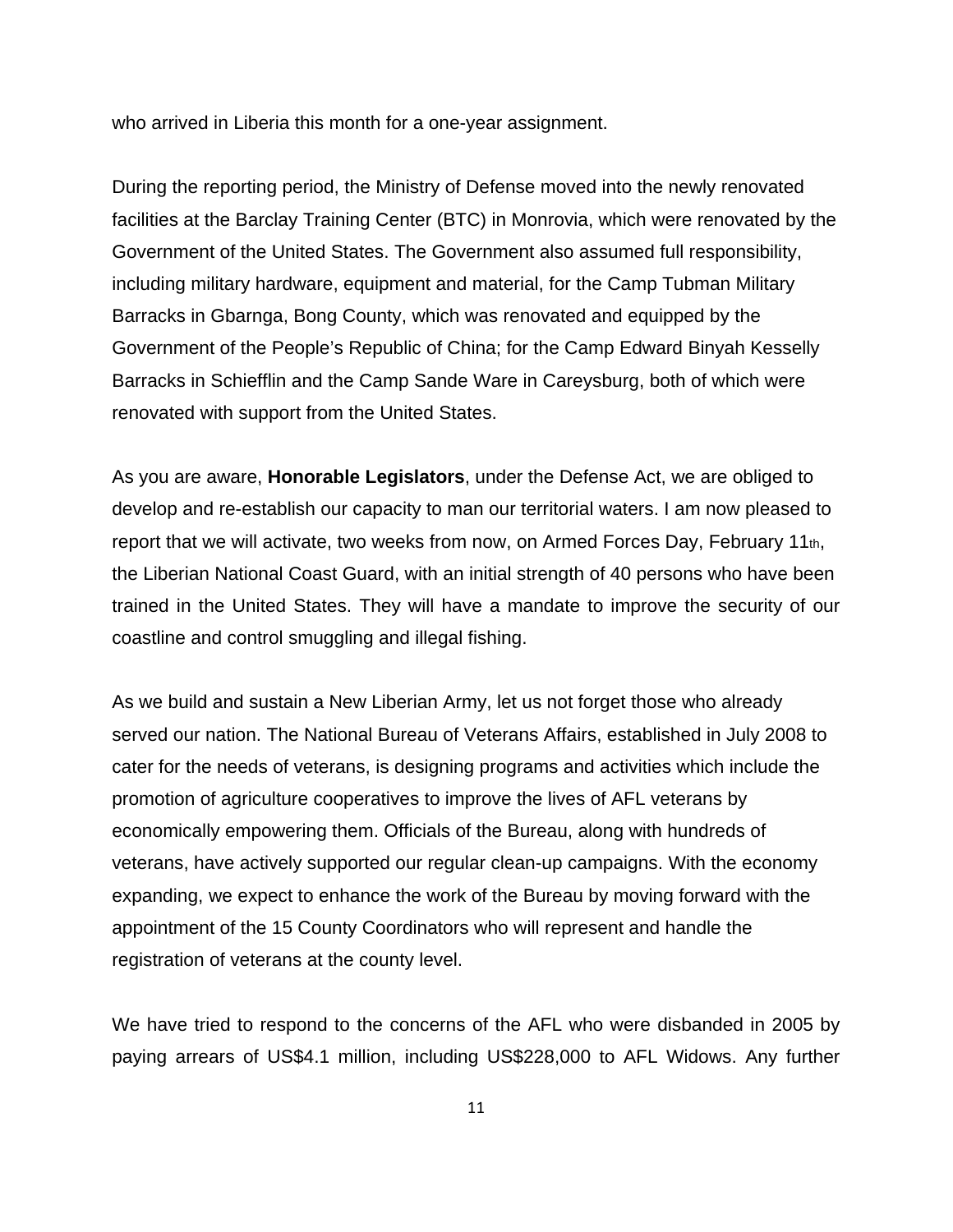assistance to them must be directed at job and training opportunities as a means of ensuring sustainability in benefits.

The National Commission on Disarmament, Demobilization, Rehabilitation and Reintegration (NCDDRR) was formally closed last July, after catering to the needs of the residual caseload of 7,388 disarmed and demobilized ex-combatants by providing them with productive skills and options for employment as an effective means to a successful transition to civilian life. The 53 ex-Generals of the AFL and warring factions were also honorably retired. We commend the leadership of the program for bringing this six-year initiative to successful closure.

The Liberia National Police (LNP) is one of the basic building-blocks for Liberia's new security architecture. The new Inspector General/Director of Police, in collaboration with UNMIL/UNPOL, is in the process of reorganizing the LNP to make it more responsive and effective in protecting the citizenry. A personnel vetting and verification process has been completed, and merit-based standard entry requirements and accountability procedures established. Our police force has thus been significantly strengthened. We have trained 434 members of the Liberia National Police at the reactivated Police Academy and established a professionally trained Emergency Response Unit of 287, moving toward the target of 300, and a Police Support Unit of 148 moving toward the target of 600 by the end of this year. The ERU, with the combined effort of the Police Support Unit (PSU), has been very instrumental in improving the overall performance of the LNP. As a result, the incidents of armed robbery in Monrovia and around the country have declined drastically, with an estimated decline of over 65 percent in the last few months. Yet, we cannot be complacent because of this progress, realizing that until we reduce the vulnerability of the unemployed, particularly the young, the potential for crime and violence will persist.

At the community level, there has been good progress toward enhancing communitybased policing and improving relations between the security institutions and civilians.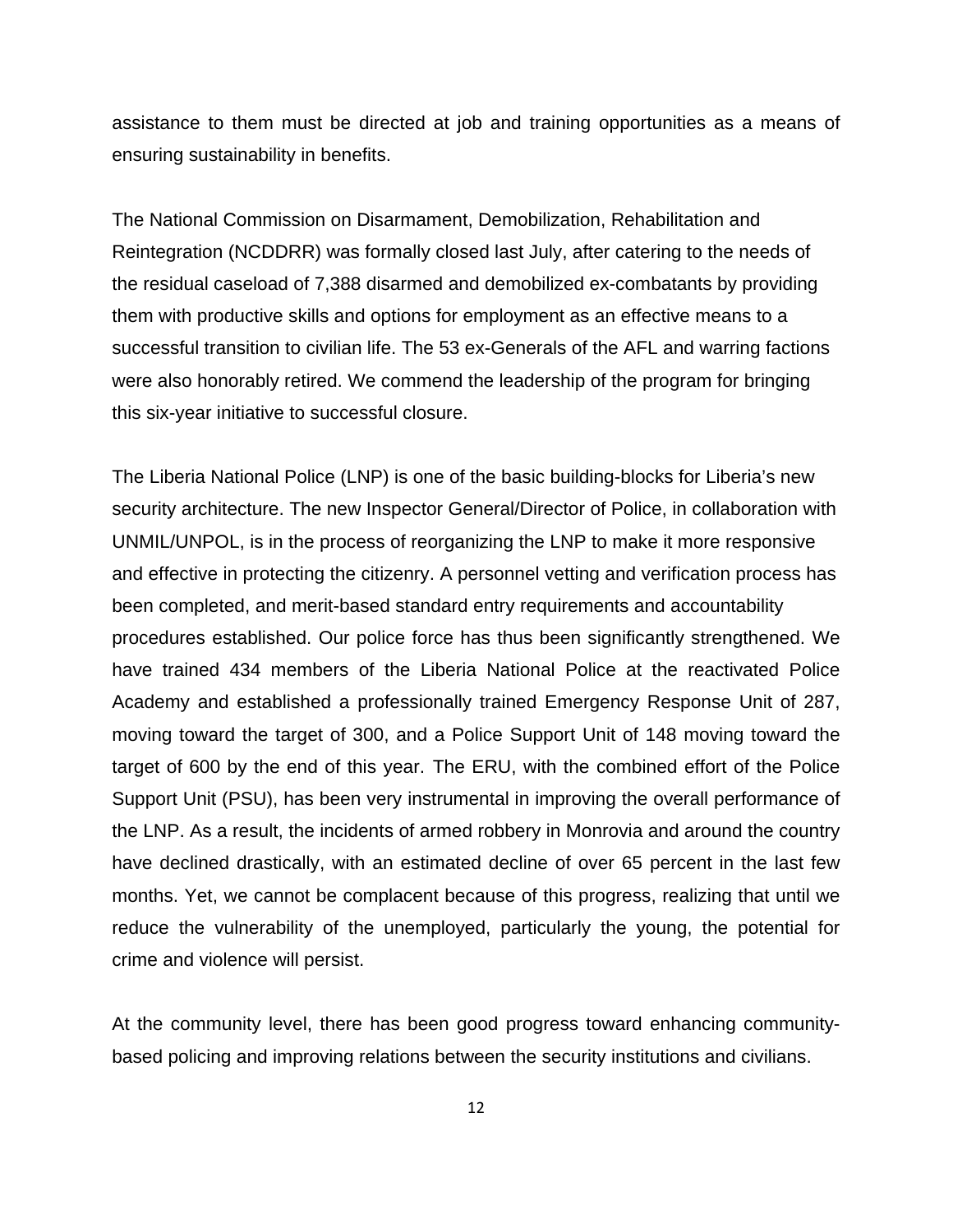The establishment of community telephone hotlines has improved police operations, promoted better interaction with the public and raised the profile of law enforcement. At the county level, the Government has made good progress in building responsive county-based security mechanisms to coordinate and promote local management of peace and security. A policy-oriented mechanism, the County Security Council, developed with full participation of the County Superintendents, was launched on December 4, 2009 in Kakata, Margibi County.

The Bureau of Immigration and Naturalization (BIN) is currently undergoing training and has established 10 border patrols to meet our target of 13 in 6 counties. According to the BIN, in 2009 a total of 245,392 aliens of various nationalities were admitted into the country, while 124 others were refused admission for various reasons. This compares with 235,495 who were admitted in 2008, suggesting more interest in the potential progress and development of our country. Some 50 Liberians were deported in 2009 from various parts of the world, including the United States, South Africa, and some countries in Asia due to criminal behavior and violations of the immigration laws of those countries. It was determined, subsequently, that seven of the 50 deportees were not Liberian citizens but, instead, nationals of various African countries who had obtained Liberian passports fraudulently. An additional 27 deportees from the United States are expected within the next few days. The Ministry of Justice has engaged the authorities of the United States for a better arrangement under which Liberian citizens can return home. At the same time, the Bureau is working on a program to identify the thousands of undocumented aliens who continue to take advantage of our country's porous borders by engaging in the illegal exploitation of our natural resources.

Drug trafficking continues to pose a national security threat to Liberia because of our limited human and material capacities to police and monitor our porous borders and extensive coastline. Last year, the Agency seized over 44,000 kilograms of marijuana, over 500 grams of cocaine, and large quantities of heroin and diazepam. The street value of narcotics destroyed by the DEA was over L\$32 million or nearly US\$2 million.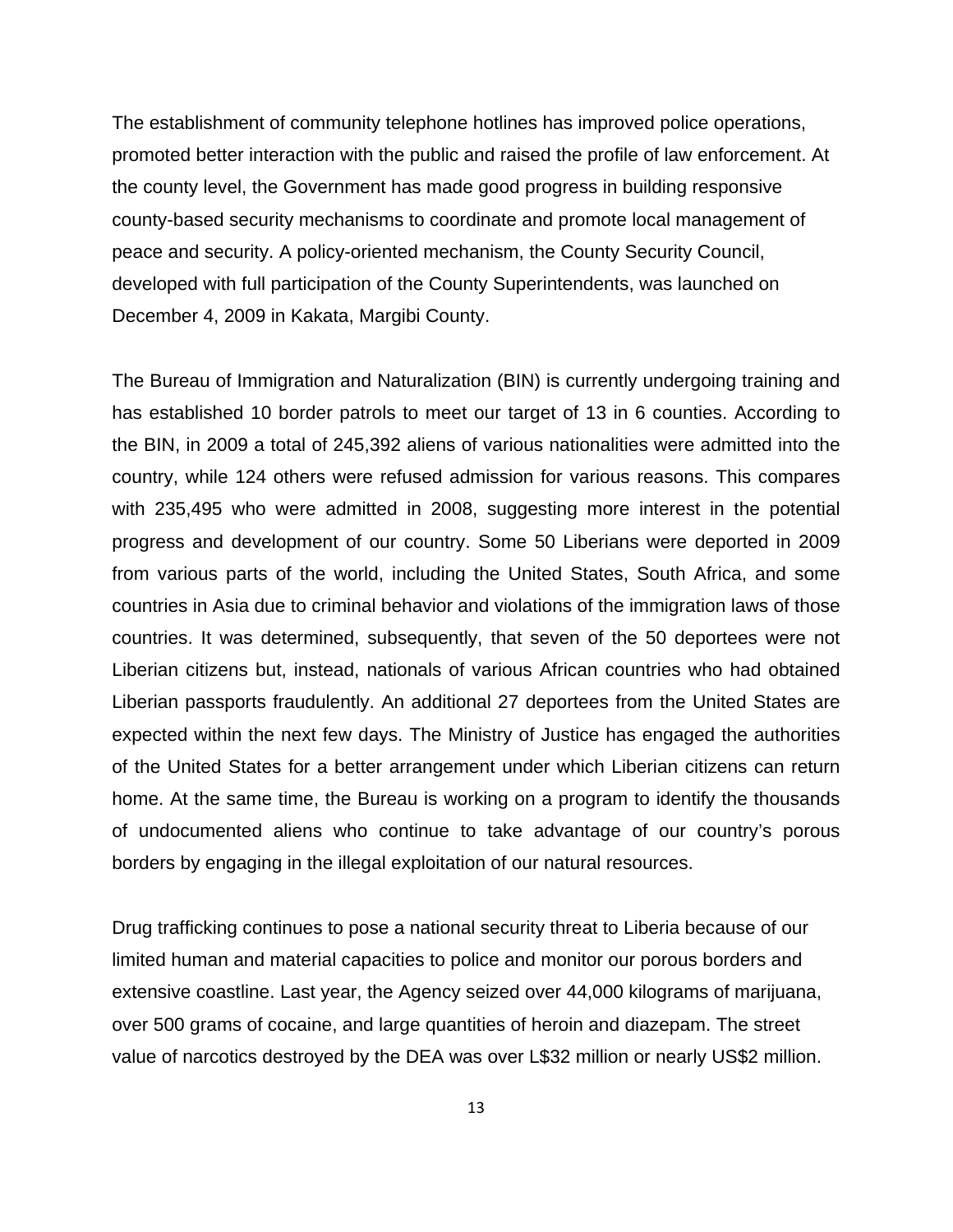DEA investigations led to 361 drug-related arrests, 331 of whom were charged and forwarded to various magisterial courts for prosecution. A proposed Anti-Drug Law is currently being reviewed, the passage of which would provide law enforcement officers with laws that are more stringent and broader in scope to ensure that the criminal justice system is more effective in apprehending and prosecuting violators.

To ensure enduring peace, our Government must also respond to the needs of another category of Liberians, namely, the large number of our citizens, formerly refugees, who have been steadily repatriated from neighboring countries. According to statistics of the Liberia Refugee, Repatriation and Resettlement Commission (LRRRC), 11,000 Liberian refugees returned in 2009, adding to the 10,000 repatriated in 2008 largely through the assistance provided by the Office of the UN High Commissioner for Refugees (UNHCR). Most of these refugees have settled in Monrovia and its environs. With the program of assistance ended, most of the internally displaced have returned to their counties of origin or integrated into the community in which they settled. LRRRC also provided care and maintenance for 1,247 Ivorian refugees, and hosted 3,563 Sierra Leonean refugees, 1,033 of whom expressed their intention to be locally integrated.

At the same time, UNHCR records show a total of 64,500 Liberian refugees still residing in the neighboring countries of Côte d'Ivoire, Benin, Burkina Faso, Ghana, Guinea, Nigeria and Sierra Leone. As Liberia makes the transition from emergency to development, organizations, including UNHCR, with a mandate for emergency work, are scaling down, shutting down, or adjusting their program agenda to conform to the current reality. Thus, LRRRC is assuming responsibilities once carried out by the refugee agency. Our Government must continue to meet the needs of these changing circumstances and continue through our diplomatic missions to assist our citizens to return home.

The **National Fire Service** fought nearly 200 fires in Monrovia last year. Despite their best efforts, there were 24 deaths and almost US\$4 million in property damage. As the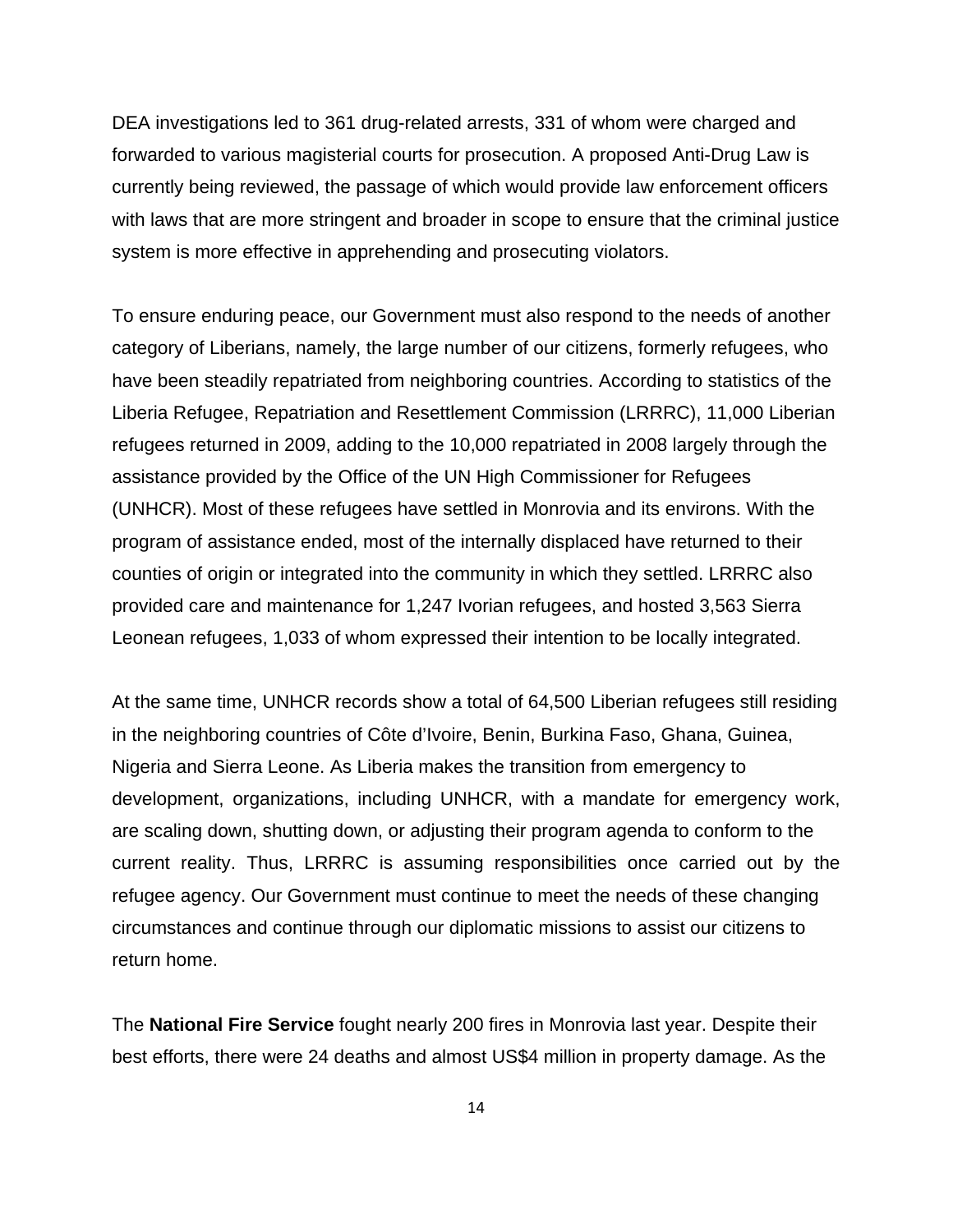Fire Service works to update the Fire Prevention Law, to seek opportunities to train fire fighters and officers, and to improve the response time to fires, we must find the means to capacitate the system through additional logistics and training.

#### **Pillar II: Revitalizing the Economy**

**Mr. Speaker, Honorable Members of the National Legislature,** we have come a long way since 2006 in rebuilding and reintegrating our economy into the world economy.

Gross Domestic Product (GDP) registered growth of 7.8 percent in 2006, up from 5.3 percent in 2005. In 2007, our growth accelerated to 9.5 percent, but declined in 2008 to 7.1 percent due to the knock-on effects of the global economic crisis. As the impact of the crisis hit hardest in 2009, we expect growth of no more than 5 percent. If the current pace of recovery continues, we should return, in 2010, to a growth rate of not less than 7 percent. The growth is expected to derive from continued expansion in the service sector, particularly housing construction and investment in our mining, agriculture and forestry sectors which were delayed but have now commenced.

There is no doubt that the global recession was profound, with direct impact on Liberia in four ways: reduction of government revenues; decline in exports driven by depressed commodity prices; delayed foreign investment; and reduction in the inflow of remittances. The downturn of the crisis added to the formidable challenge of reconstruction, peace building, poverty reduction, and expansion in employment opportunities.

The economy also experienced significant outflows in capital due to a cutback in external and suppliers' credit lines normally available to local importers. The resulting increase in the demand for U.S. dollar loans from local banks, to cover the cost of imports, led to 10 percent depreciation in the Liberian dollar between March and October 2009.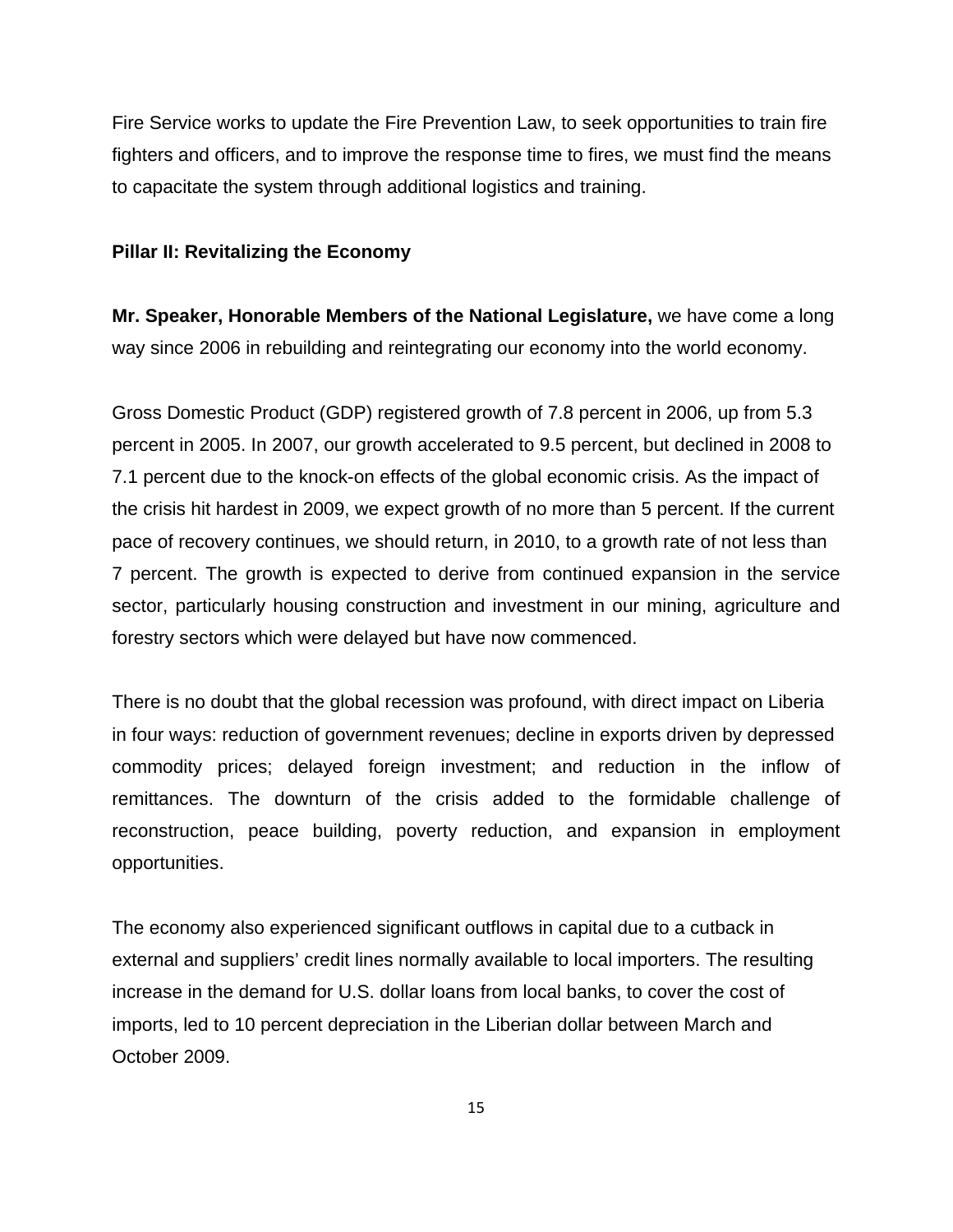To mitigate these negative impacts and to ensure macroeconomic stability and sound public finance, the Ministry of Finance, along with relevant stakeholders, instituted measures which included encouraging more widespread use of the Liberian dollar in the payment of customs duties, real estate taxes, and certain goods and services. The system of cash-based balanced budget was scrupulously observed, and implementation of the Public Financial Management Act commenced, to bring Liberia into line with international best practice.

The global economic crisis also adversely impacted public revenues, constraining the ability of Government to deliver on critical components of our development agenda, particularly employment, which has important implications for our poverty reduction effort and for social stability. In light of the crisis and until recovery is sustained, we intend to revisit and more strictly prioritize areas of delivery within the Poverty Reduction Strategy to make the most of limited available resources in the remaining 18 months of the PRS period (January 2010 – June 2011).

**Honorable Legislators,** the Government made major strides in deepening public financial management and other reforms necessary to reach the Highly Indebted Poor Countries (HIPC) completion point in mid-2010. This is expected to open up fiscal space once the remaining external debt overhang is eliminated. As you know, our Government inherited a staggering debt overhang which, by end 2007, had reached US\$4.9 billion in external debt. Of this amount, US\$1.6 billion was owed to multilateral creditors (mainly the World Bank, the International Monetary Fund (IMF), and the African Development Bank), about US\$1.5 billion to bilateral creditors (donor countries) and US\$1.6 billion to commercial creditors (financial institutions and suppliers). In nominal terms, an additional US\$900 million was in domestic debt, which amount was streamlined to US\$500 million after audit of international auditors. This debt stock represented more than two decades of non-serviced arrears, resulting in accumulated interest and penalties. Over the same period, our capacity to service the debt completely collapsed,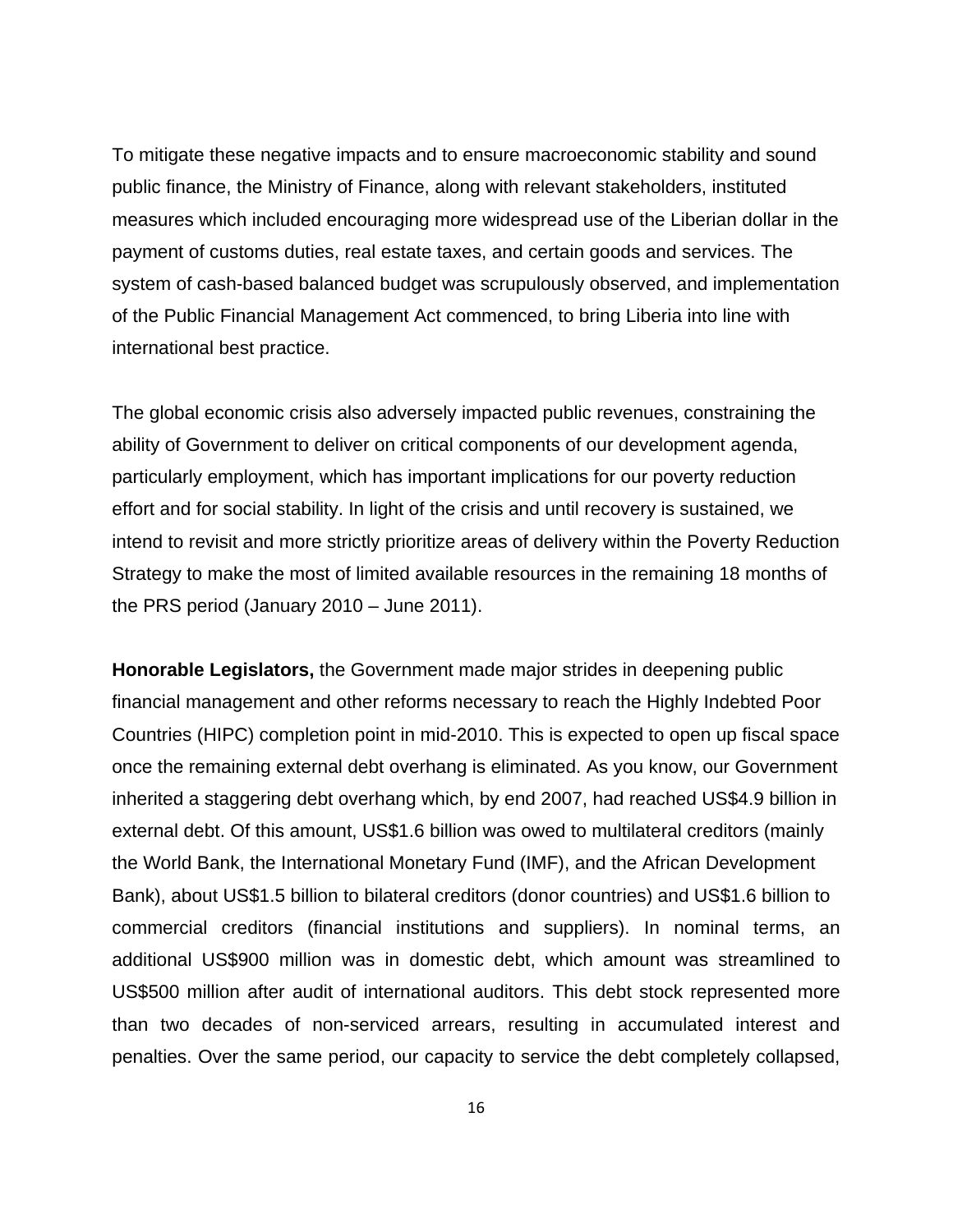with GDP falling by 90 percent, registering one of the world's largest economic declines. Exports became virtually non-existent. The ratio of external debt to export was 2,300 percent, and 700 percent of GDP. Under the HIPC program, we have made major progress in clearing this debt. At present, our external debt stock has been reduced to US\$1.7 billion, made possible through grants provided by the World Bank, the IMF, and several key bilateral partners. A commercial debt buyback, at 3 cents on the dollar, has reduced this segment of our arrears from US\$1.6 billion to US\$300 million. This includes the US\$20 million due two hedge (vulture) funds that refused our buyback offer, electing instead to sue us in several jurisdictions. We continue to resist this claim legally and, with support of several bilateral partners and international civil society organizations, are bringing moral pressure on these entities.

At the same time, we wish to note that we met virtually all the performance criteria and benchmarks under the Poverty Reduction and Growth Facility (PRGF) agreed with the IMF for 2009 and are on course with the implementation of criteria and benchmarks for 2010. Also, we have already met most of the triggers under our HIPC program. We must now ensure implementation of the Public Financial Management Law and its Regulations, work in concert for the passage of a New Investment Code, and complete the second successive annual external audits of the Ministries of Health, Education, Public Works, Finance, and Lands, Mines and Energy, in order to meet the 2009 triggers for reaching the completion point.

Economic recovery provided a basis for consistent rise in fiscal revenues. This trend continued in 2009, replicating the year-on-year growth registered since the inception of this Government. The revenue target for the calendar year was US\$229.5 million. Actual collection to date is US\$236.3 million, which exceeds total projection by US\$6.8 million, or 2.9 percent. Compared to the preceding year, there was a growth of US\$25.1 million, or 11.9 percent, from US\$211.2 million to US\$236.3 million. The growth in revenue was driven essentially by internal tax revenue supporting an expansion in the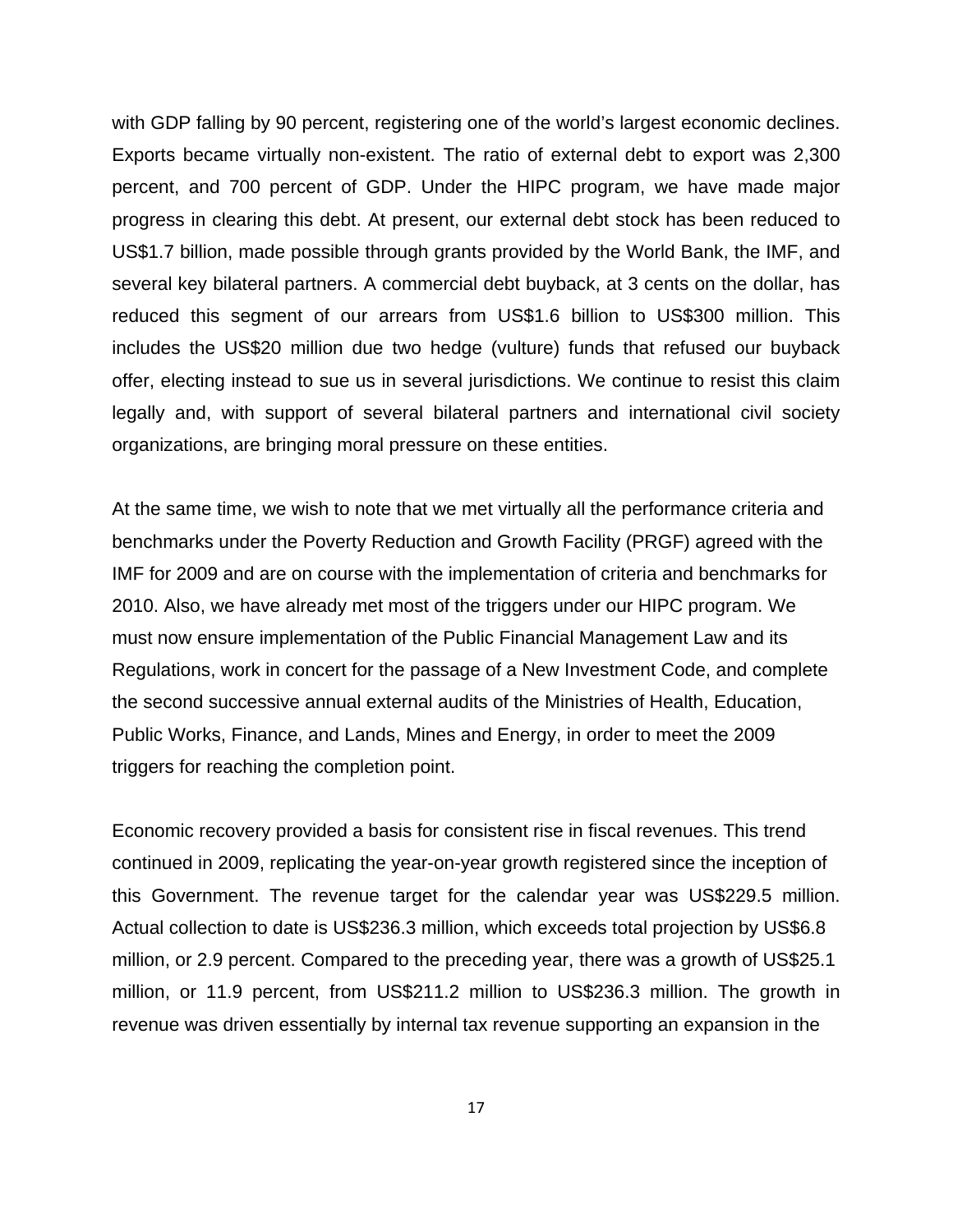tax base. Notwithstanding overall calendar year good performance, revenue stagnated in the second semester of the calendar year corresponding to the first semester of the 2009/2010 fiscal year, necessitating implementation of a FY 09/10 budget Risk Management Strategy that ensured that spending was in accordance with actual revenue collection, in line with our cash balanced-budget policy. Among challenges encountered in revenue collection were the long delay in upfront payments expected from the China Union and the deferment of revenue expectations from the Western Cluster mining concessions on account of the protracted bidding and contract ratification process. After several high-level interventions from our side and recent negotiations in Monrovia, in which the Government of China assumed direct participation in the project, we are assured that the payment from China Union will be made. The Western Cluster payment continues to be delayed, as a bid winner has only recently been identified and negotiations are expected to begin shortly. Other factors affecting revenue performance were: the delay in the contractual payments due from the forestry sector; the impact on import value of the decline in world market price for fuel; the delay in the start-up of new investments and the decline in world prices for primary commodities, mainly rubber.

During the year in review, the Ministry of Finance finalized the opening of a One-Stop-Shop at the largest port of entry – the Freeport of Monrovia – bringing under one structure, in harmonized operations, the Customs Freeport Collectorate, a Central Bank tax payment window, BIVAC, and the National Port Authority. This system has streamlined the customs clearing process, thereby facilitating a freer flow of international commerce and reducing business clearing cost with positive impact on economic growth. As part of the customs modernization plan, the Ministry, with funding from the African Development Bank, acquired the customs software, Automated System for Customs Data (ASYCUDA), which further enhanced the customs clearing process at the Freeport. Similar automation systems will be extended to other collectorates in 2010. In addition, the Bureau of Internal Revenue, under its modernization plan, will automate its processes in 2010 by installing the Integrated Tax Administration System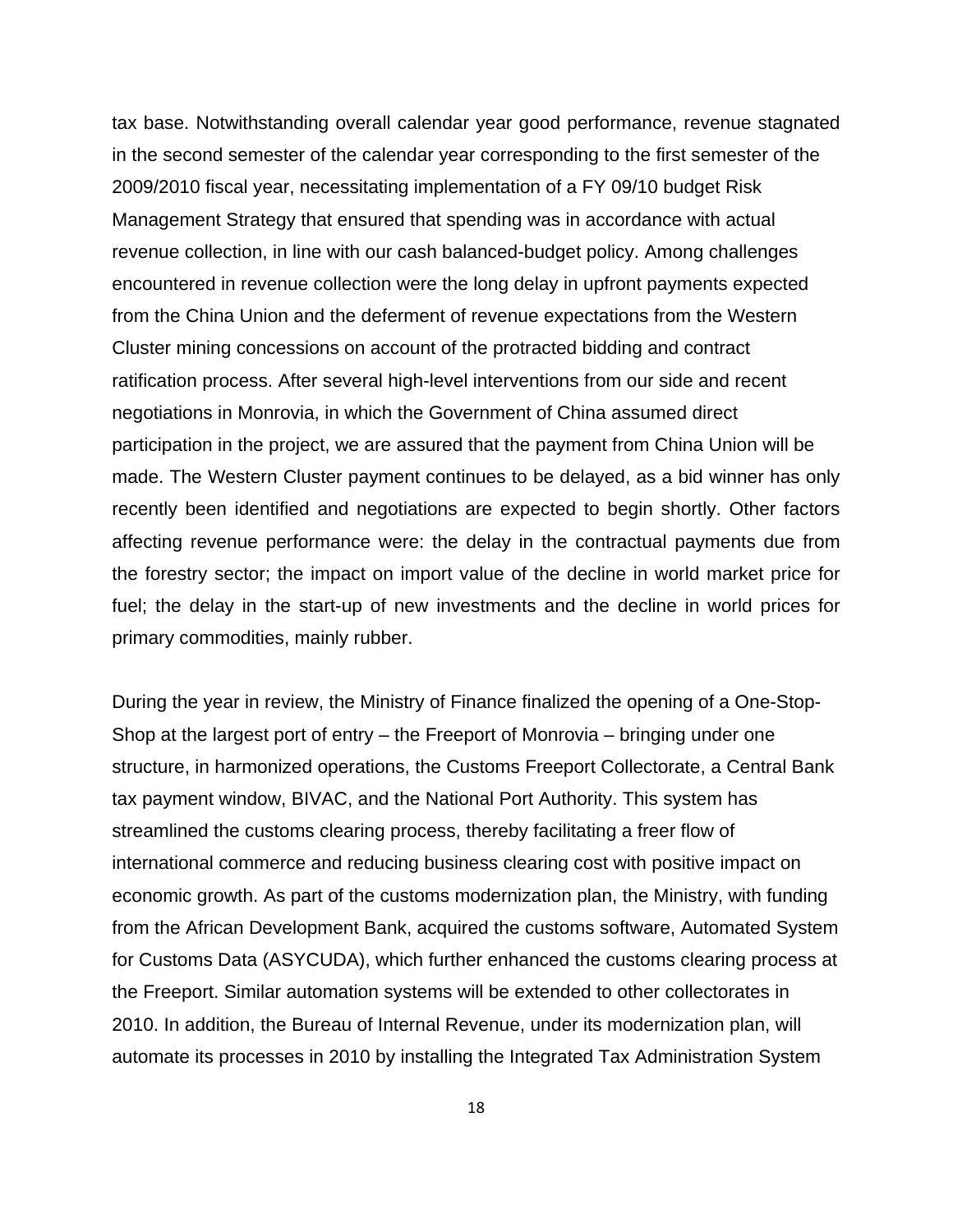(ITAS). The installation of these systems is an important element in our overall plan for enhanced transparency and accountability.

**Honorable Legislators**, together we approved the FY2009/2010 National Budget at US\$371.91 million, an increase of about 25 percent when compared to the 2008/2009 budget of US\$298 million. This proved to be a much too optimistic growth in the environment of a global economic recession.

As a result and consistent with a balanced budget policy that prohibits off-budget financing, in the second half of FY2008/2009 we introduced a Risk Management Strategy that required adjustment of an average 15.7 percent, or US\$58.5 million in appropriation levels across spending entities and other budget lines. Allotments of US\$156.5 million, representing 40 percent of the relatively certain appropriation of US\$313.4 million, were processed against the remaining 84.3 percent of the budget, with special considerations taken to protect strategic social expenditures and to ensure respect for budget assumptions which were based on, and linked to, the Poverty Reduction Strategy and spending priorities.

With these measures in place, total expenditure for the period under review was \$245.57 million, or 6 percent above 2008. In order to ensure consistency and continuity for growth and strategic social programs, a medium-term expenditure framework is being formulated for the preparation of the budget in future years starting in fiscal year 2010/2011. Road construction, health, education, agriculture, and water and sanitation will remain the targeted areas of recommendation from the Executive Branch for significant budgetary increase. Increases in salaries and wages will be directed primarily at civil servants.

I would be less than candid if I did not tell you that we continue to face challenges associated with the implementation and execution of the National Budget. This includes capacity constraints at all spending entities, difficulty in understanding and/or failure to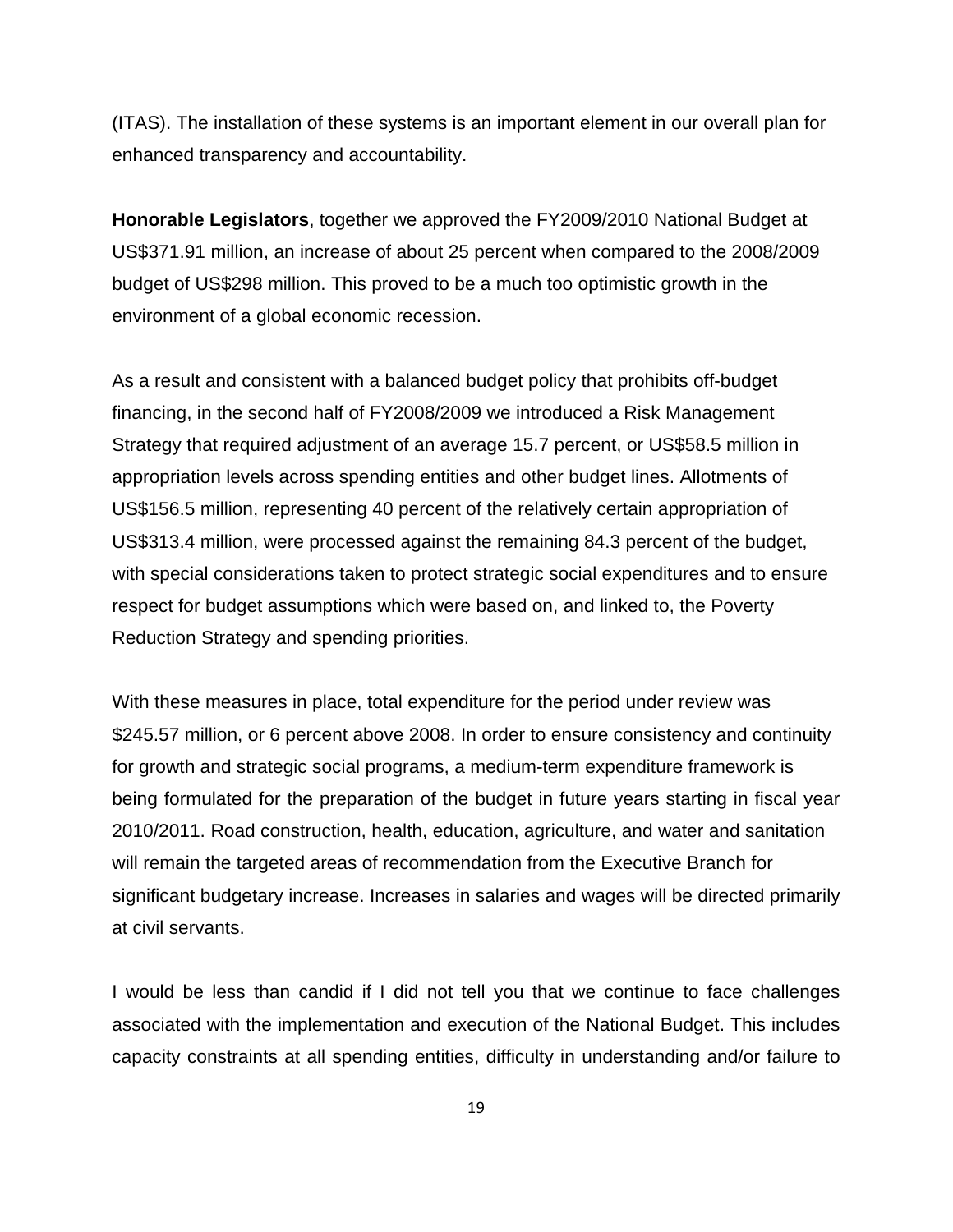adhere to the Public Procurement & Concessions Act and the Financial Rules. The newly passed Public Financial Management Law will impose even stricter financial rules, making it necessary that we accelerate the progress made in the areas of process automation, the fight against fraud, and capacity building. The Ministry of Finance is working actively with the General Auditing Commission and the Civil Service Agency to sanitize and authenticate the civil service payroll to identify and remove ghost names. A key initiative in this regard is the introduction of a direct deposit scheme whereby the payment of civil servants' salaries and payments to vendors are paid directly into the beneficiary account at local commercial banks. The direct deposit scheme is now in effect in Montserrado, Nimba, Grand Bassa and Margibi counties. Five additional counties – Lofa, Grand Gedeh, Bong, Cape Mount, and Maryland – are expected to be incorporated into the scheme in February 2010. This scheme brings us to par with similar processes in most African countries.

In November 2009, we adopted internationally recognized public sector accounting standards for Government and are developing a comprehensive chart of accounts as a prelude to the implementation of an Integrated Financial Management and Information System IFMIS). IFMIS is expected to go live in June 2011 and will automate budget preparation and execution and other public financial management operations. These reforms will enable us to produce financial statements for Government for the first time in the history of our country.

**Honorable Legislators**, 2009 proved to be both challenging and rewarding for our maritime program. Notwithstanding the global economic crisis, the program again delivered a solid performance, and is poised to break new ground in 2010 and beyond. As of December 31, 2009, the halfway point for the Government's fiscal year, net revenues paid by the Bureau of Maritime Affairs (BMA) stand at US\$8,294,477, or 52 percent of our initial revenue target of US\$16 million, and 46.1 percent of the revised target of US\$18 million, which includes the contingency assessment made by you. For the 2009 calendar year, the maritime program provided US\$18.2 million to Government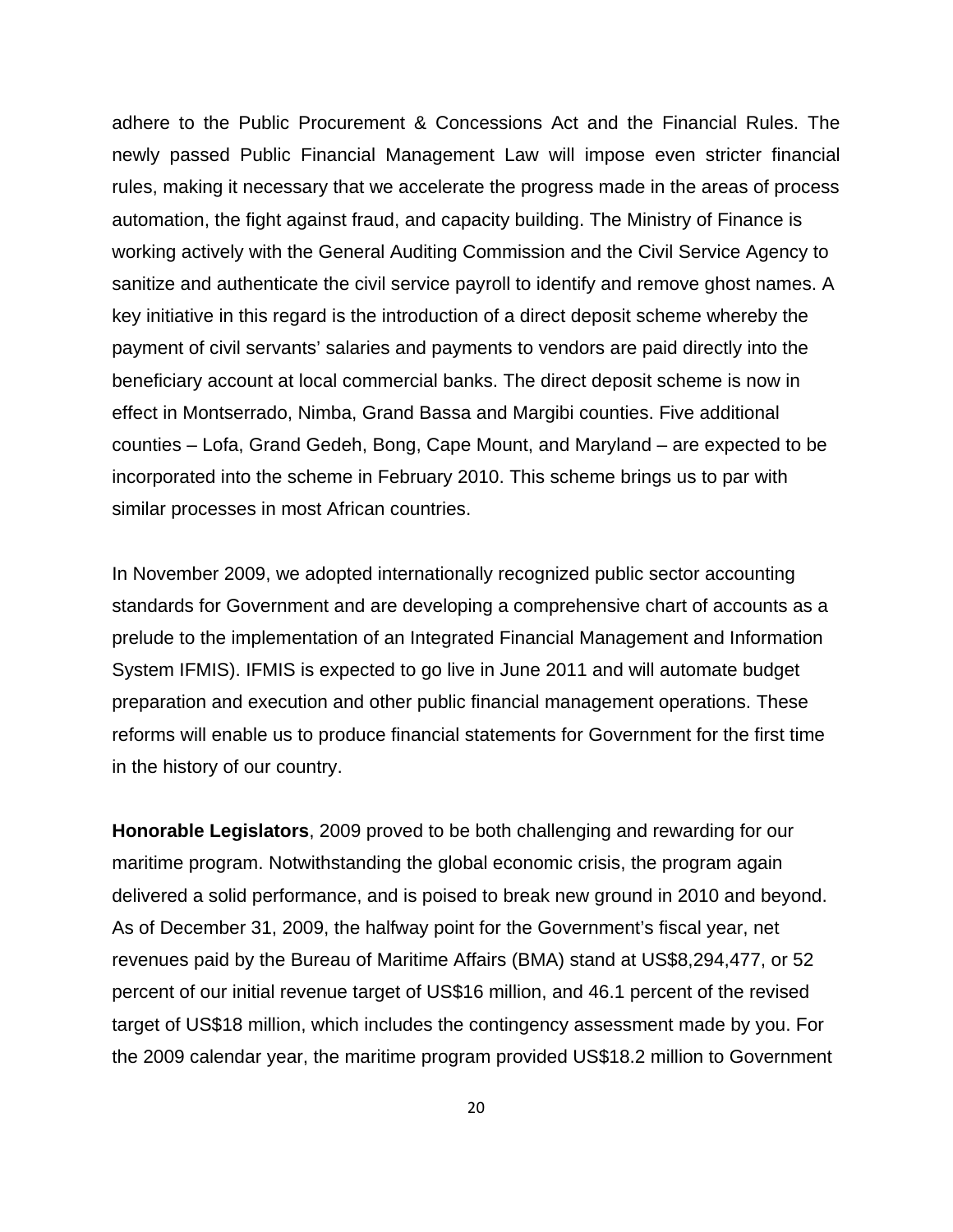– US\$14.7 million net cash to Government revenue, US\$3.4 million in dues paid to the International Maritime Organization, and US\$135,000 paid to the Regional Maritime University. It is important to note that the US\$14.7 million compares with the forecasted net revenues of US\$13.6 million for that timeframe.

The program continues to make impressive gains in vessel registration and tonnage. Our fleet currently stands at 3,140 vessels, weighing 101 million gross tons, compared to 2,926 vessels and 52.6 million net tons as of December 31, 2008. A 10-year extension on its contract, duly ratified by your Honorable Body, will enable the Liberia International Shipping and Corporate Registry (LISCR), the Agent of the Liberian Registry, to continue to work with us in expanding the operations of, and benefits from, our maritime program.

For 2010, the BMA looks to fully engrain maritime safety, security and navigation; to properly regulate all commercial activities within our territorial waters; and, in collaboration with other agencies of Government, to ensure that illegal activities on our waterways are minimized, and eventually eradicated. Training and development of capacity will be the hallmarks of how the BMA effectively "builds a maritime nation." This initiative has the potential to create up to 200 new jobs in this field, thereby providing a tangible source of employment for our young men and women. After a 15-year hiatus when we lost our maritime training rights to another West African country, we will, in a few months, reopen the Liberia Marine Training Institute, in Marshall, Margibi County, where renovation is 90 percent complete. This will enable us to train our young Liberians in various maritime disciplines thereby opening the opportunity for placement and employment on Liberian registered vessels.

As the Designated Authority for the International Ship and Port Facility Security (ISPS) Code, the BMA implemented several new security measures at our Freeport of Monrovia. These changes, which ensured that the Freeport now meets international security standards for ports engaged in international trade, mean that Liberia is officially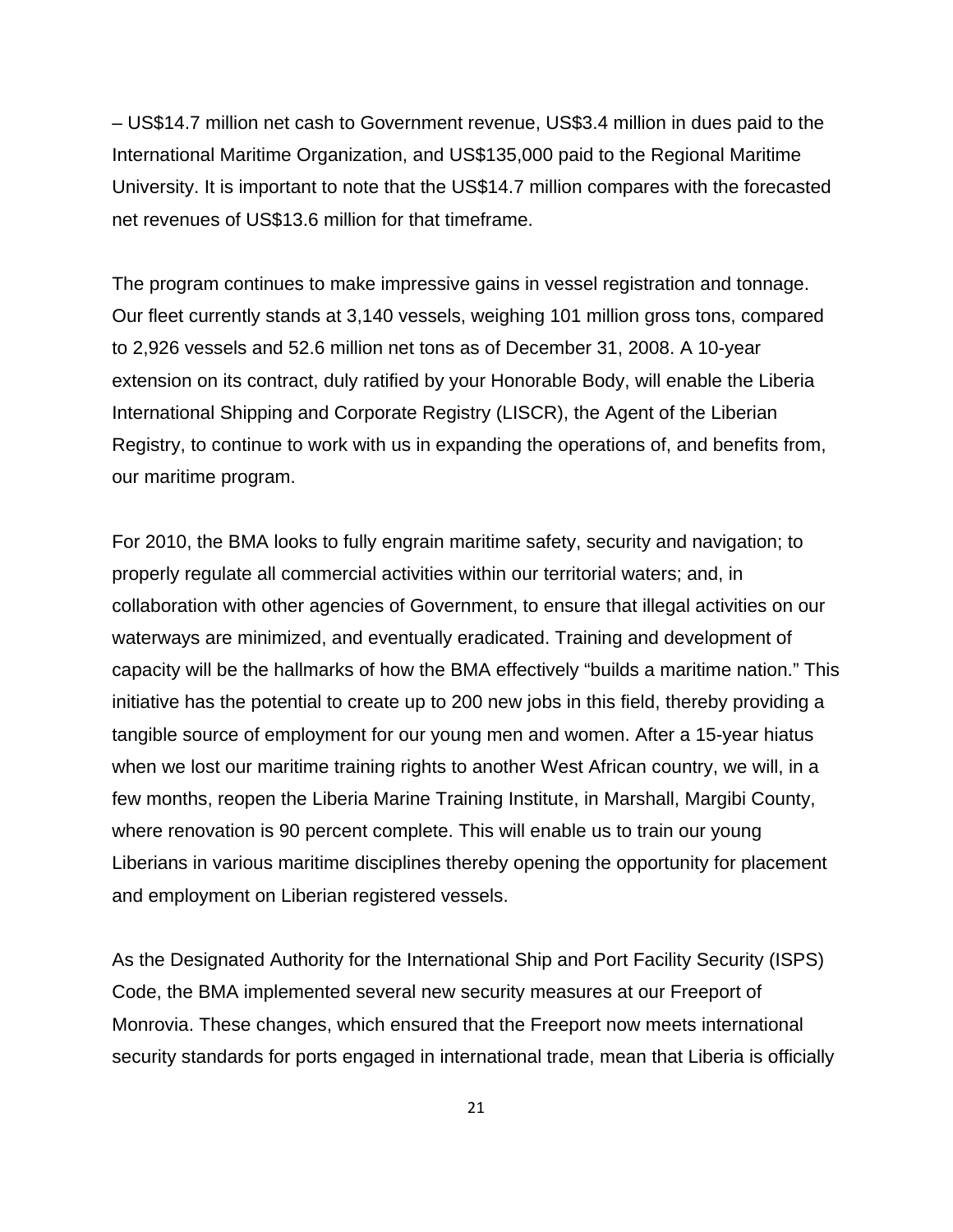off the U.S. Coast Guard blacklist. The blacklist imposed in 2004 required vessels leaving Liberian ports to undergo additional costly and time-consuming security screenings prior to entering the territorial waters of ISPS-compliant ports worldwide. The BMA also inaugurated the Monrovia Regional Maritime Rescue Coordination Center, which serves as the Communications Center for five West African nations, namely, Liberia, Guinea, Sierra Leone, Ghana and Côte d'Ivoire. Liberia was selected, in October 2000, to host this sub-regional center. We are proud that our Government delivered on this responsibility in March 2009.

**Honorable Legislators**, the net foreign reserves position of the Central Bank of Liberia (CBL) at end-December 2009 was US\$266 million, compared with US\$49.4 million at end of 2008, reflecting in part the allocation of Special Drawing Rights (SDR) by the International Monetary Fund. You may recall, Honorable Legislators, that when this Government came to power, the Central Bank's reserves stood at around US\$5 million. The strategic decision of the CBL to accumulate reserves is in the interest of the national economy. It puts our country in a better position to maintain imports and have a currency that can be seen as a store of value. These elements contribute to a stable macro economy, which is the bedrock of sustained economic growth, increased employment and development.

There are now 8 commercial banks operating in the country, up from 6 a year ago. Guaranty Trust Bank Liberia Ltd. and Access Bank Liberia Ltd. were granted licenses to operate in Liberia, the latter to focus on microfinance in keeping with the Central Bank's objective of increasing access to financial services by economically active low-income earners. The number of active borrowers benefiting from these microfinance services increased in 2009 to 34,636 at end-November, up from 32,286 in 2008 and 15,825 in 2007. This increase was driven largely by the rise in lending to females who account for 86.8 percent of the total microfinance borrowers. It is also noteworthy that there is a 100 percent recovery rate from these low-income microfinance borrowers through Access Bank, which contrasts sharply with the industry average to higher-income borrowers, at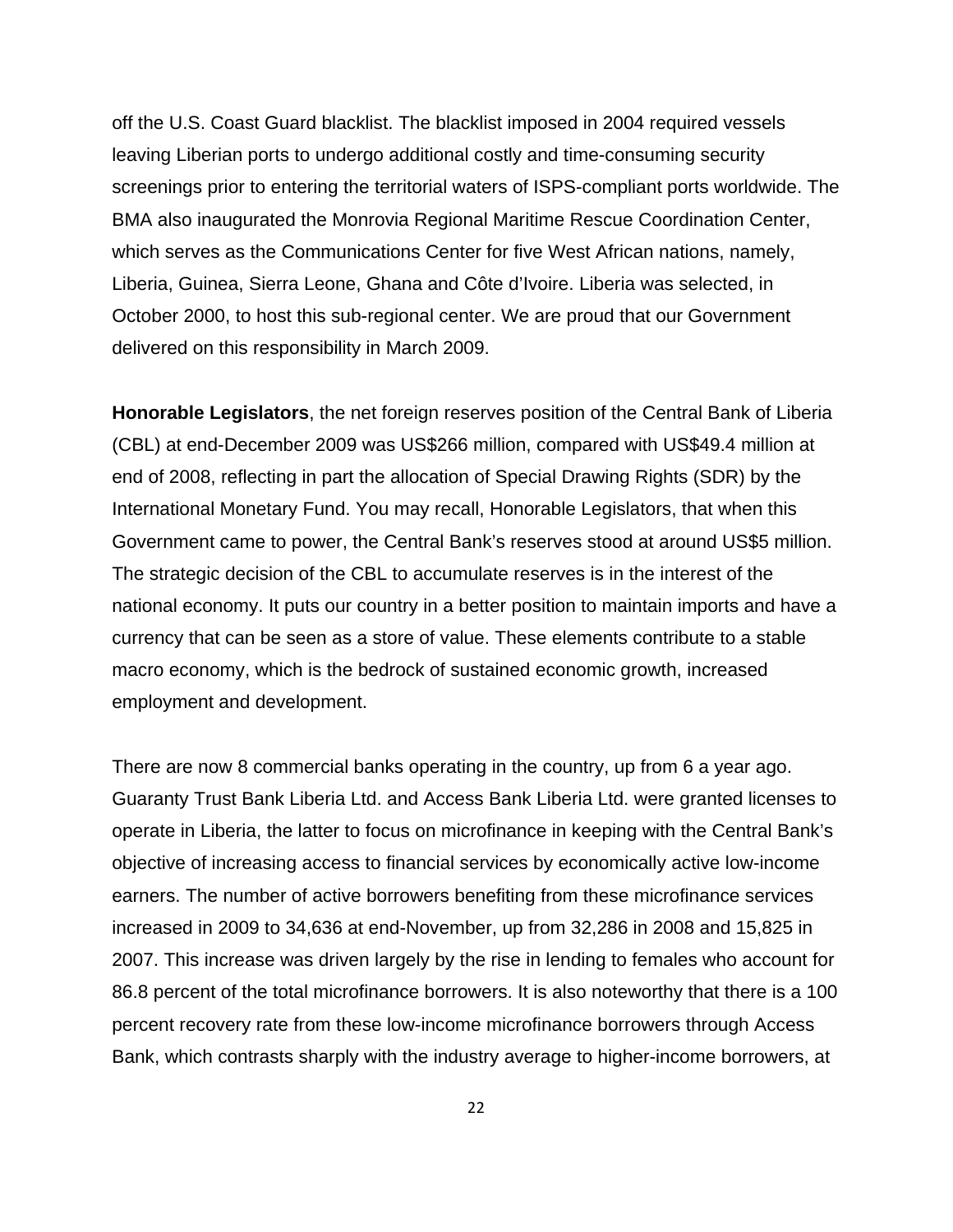89 percent recovery rate. The CBL has developed a National Microfinance Policy, which will be launched shortly, to add more impetus to microfinance activities. In addition, the CBL, mindful of the importance of financing for the growth of the agricultural sector, has issued a provisional license to Afriland First Asian American Bank Liberia Limited, which is committed to directing a significant portion of its resources to the agricultural sector.

Total capital of the banking sector increased by 76.9 percent, from about L\$2.6 billion in 2008 to L\$4.6 billion in 2009. This was due largely to the increase in the minimum capital requirement from US\$2 million to US\$6 million at the end of 2008. The minimum capital requirement has been further raised to US\$8 million as at end-December 2009. This is the first significant recapitalization of commercial banks operating in Liberia. This policy is aimed at ensuring that the banking sector is financially safe and sound, capable of meeting systemic risks and responding to the financing needs of the domestic economy. To support domestic entrepreneurship, the Central Bank will work with the banking industry to improve the flow of credit to Liberian entrepreneurs with credible business plans on more reasonable terms. We are pleased to note that in 2009, bank branch networks increased from 28 branches to 55, with banking services now being offered in 9 of the 15 counties, up from 5 counties in 2008. We will continue on this path until all of our 15 counties have access to banking services.

The banking sector continues to make a significant contribution to the recovery of the economy. Total credit to the private sector as a percentage of nominal GDP increased to 15.5 percent during 2009, compared with 13.0 percent in 2008 and 10.1 percent in 2007. Total employment in the banking sector increased to 1,121 in 2009, up from 422 in 2005. Furthermore, in support of economic growth, the CBL is putting in place the mechanism for a Treasury-bill (T-bill) market, which will not only be an additional monetary policy instrument for the CBL, but will also assist Government in meeting its post-HIPC borrowing needs by creating some needed fiscal space to smooth out our expenditure pattern.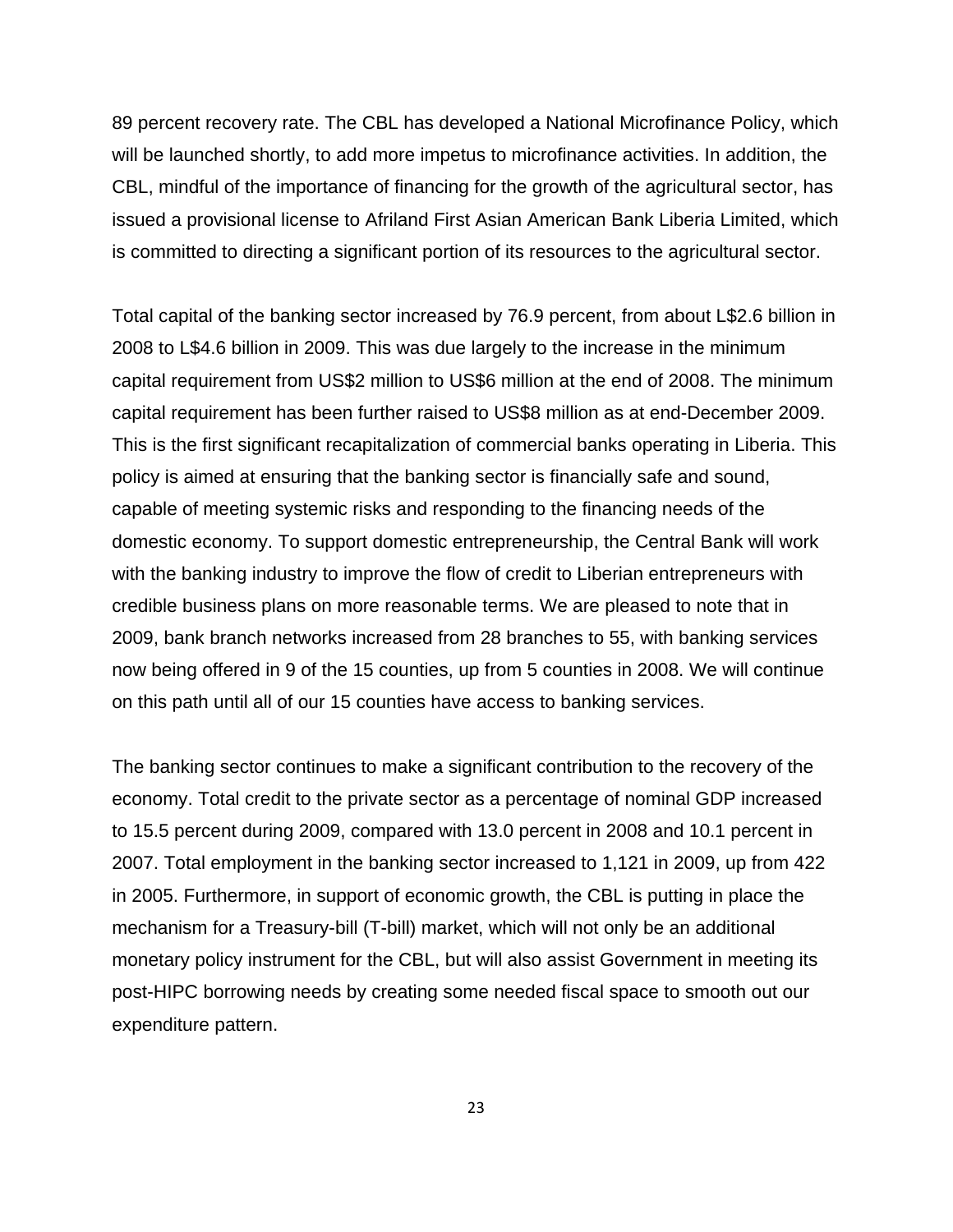The issue of high non-performing loans remains a major challenge for the banking industry, which makes it more imperative for the fast-tracking of procedures to establish a commercial court to help solve the problem of loan default and rebuild a good credit culture in the system. In addition to the establishment of a fast-track commercial court, the CBL seeks to develop its existing credit reference system and will work with the Bankers Association and other interested parties to establish a credit reference bureau, which should be run by the private sector.

The Liberian dollar exchange rate came under enormous pressure during most of 2009, due mainly to the global financial crisis. The Liberian dollar depreciated by 11.6 percent to 72.44/US\$1.00 at end-September, from 64.93/US\$1.00 at end-January 2009. The weakening of the Liberian dollar against the U.S. currency can be generally ascribed to the slowdown in the rate of workers' remittances, declines in export earnings, and higher market demand for U.S. dollars. However, the CBL has been taking steps to ease the volatility in the exchange rate by intensifying its intervention in the foreign exchange market through increased sale of U.S. dollars to the market. As a result, the Liberian dollar regained almost all of the value lost in 2009, strengthening it from L\$72.44 to around L\$67 per U.S. dollar as of the second week in December. We have seen some depreciation since then, reflecting growing market demand for U.S. dollars during the high purchase holiday season. The depreciation of the exchange rate contributed to a higher-than-expected inflation during 2009, although inflation remained in single-digit, dropping from a high double-digit for most of 2008. Inflation remained relatively low, at 9.7 percent, compared with the average of 12 percent that prevailed in other countries in the sub-region.

It is important to stress two major points: that the fluctuation in the exchange rate is not because of the dual currency regime in Liberia; and that compared with other countries in the sub-region with single currency regimes, the Liberian dollar has not done badly against the U.S. dollar. It would thus be imprudent to fix the exchange rate against the U.S. dollar which could result in parallel market exchange rates that bear no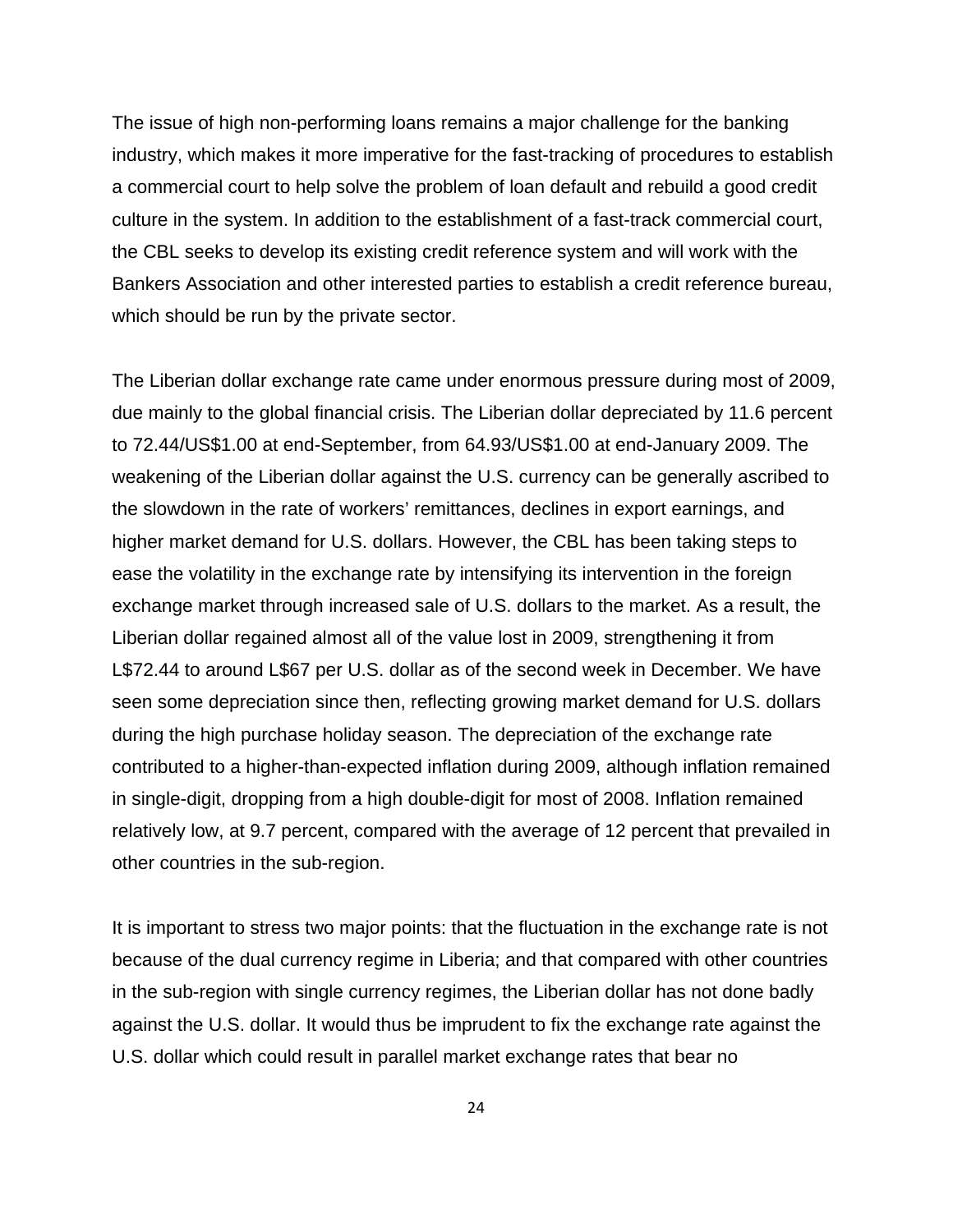resemblance to the official rate and high inflation.

We are pleased to note that the CBL, on behalf of the Government, took steps towards ending Liberia's self-imposed isolation by applying for full-fledged membership in the West African Monetary Zone (WAMZ). This decision reflects Government's interest in exploring avenues that would lead to an appropriate and beneficial uniform currency regime for the country.

The Ministry for Planning and Economic Affairs (MPEA) enhanced its role in coordinating development cooperation by focusing on strategic reforms, assertive leadership in aid coordination, communication, monitoring and evaluation, and sensitization and outreach on the implementation of the PRS. Investing in the development of internal capacity is given high priority in the Ministry's three-year strategic plan. A national framework for monitoring and evaluating the PRS and County Development Agendas (CDA) has been developed to support implementation and strengthen reporting and coordination of our development programs.

As a result, development initiatives are being tracked at the sub-district level. To improve PRS reporting in all ministries and agencies, MPEA, with support from the World Bank, conducted a Rapid Results Approach training for line ministries and agencies, and reorganized PRS implementation structure to accelerate delivery. These interventions culminated in an 88 percent implementation rate for the first-year deliverables of the three-year agenda. It should be noted, however, that the high implementation rate in 2009 represented the conclusion of policy deliverables rather than the percentage of programs. Looking beyond PRS and the HIPC completion point, the MPEA is positioning the country toward the formulation of a long-term national development agenda which includes a medium-term development strategy tied to the medium-term expenditure framework. The achievement of this objective will hinge on the optimum utilization of resources and the possibility of future concessional borrowing for long-term development.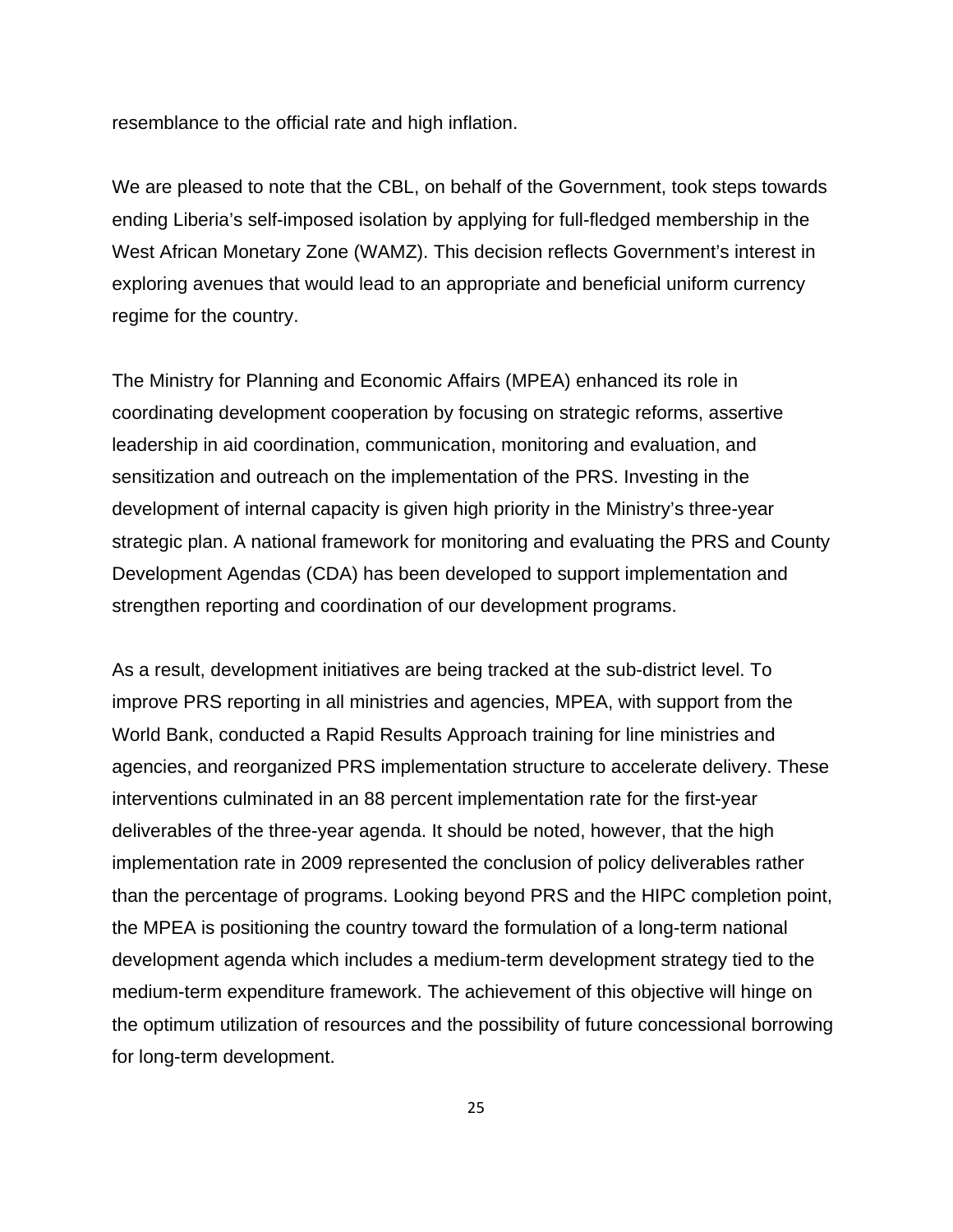Given the importance of donor resources to the implementation of our national development agenda, MPEA has been actively engaged in mobilizing and reporting on aid flows, and is working closely with the Ministry of Finance and other stakeholders to develop an aid management strategy in 2010.

**Mr. Speaker, Honorable Legislators**, there is no doubt that growth in the agriculture sector is more effective in reducing poverty than effort in any other sector. We will thus place emphasis on the sector both in terms of food security and exports in the remaining period of the PRS. Our policy goal in the sector is to revitalize operations and activities that contribute to sustainable economic growth and development; to provide food security and nutrition; and to increase farmers' employment and income – thereby measurably reducing poverty.

As a result of Government's "Back to the Soil" National Campaign, food production, especially of rice, cassava and other staples increased tremendously. Reliable data is still being collected; however, preliminary figures show rice production of 200,000 metric tons, a 30 percent increase over previous periods. The increased production is contributing to food needs, and farmers that have production beyond their subsistence and replanting requirements are reaping economic benefits through the sale of their crops. The World Food Programme (WFP), for the first time, is purchasing locally produced rice for use in its Liberia school-feeding program. Under current arrangements, an initial 1,000 metric tons will be purchased for this purpose. The U.S. Government has been very instrumental in supporting our effort at this breakthrough.

Toward the achievement of our policy goals, we worked with our development partners, who have provided technical and financial assistance in a coordinated response to mitigate the effects of global soaring food prices. Our programs have trained 30,397 farmers in new farming methods; and provided 15,000 vulnerable farmers and 169 farmer groups with seed rice. Additionally, 64 farmer groups were trained in fish pond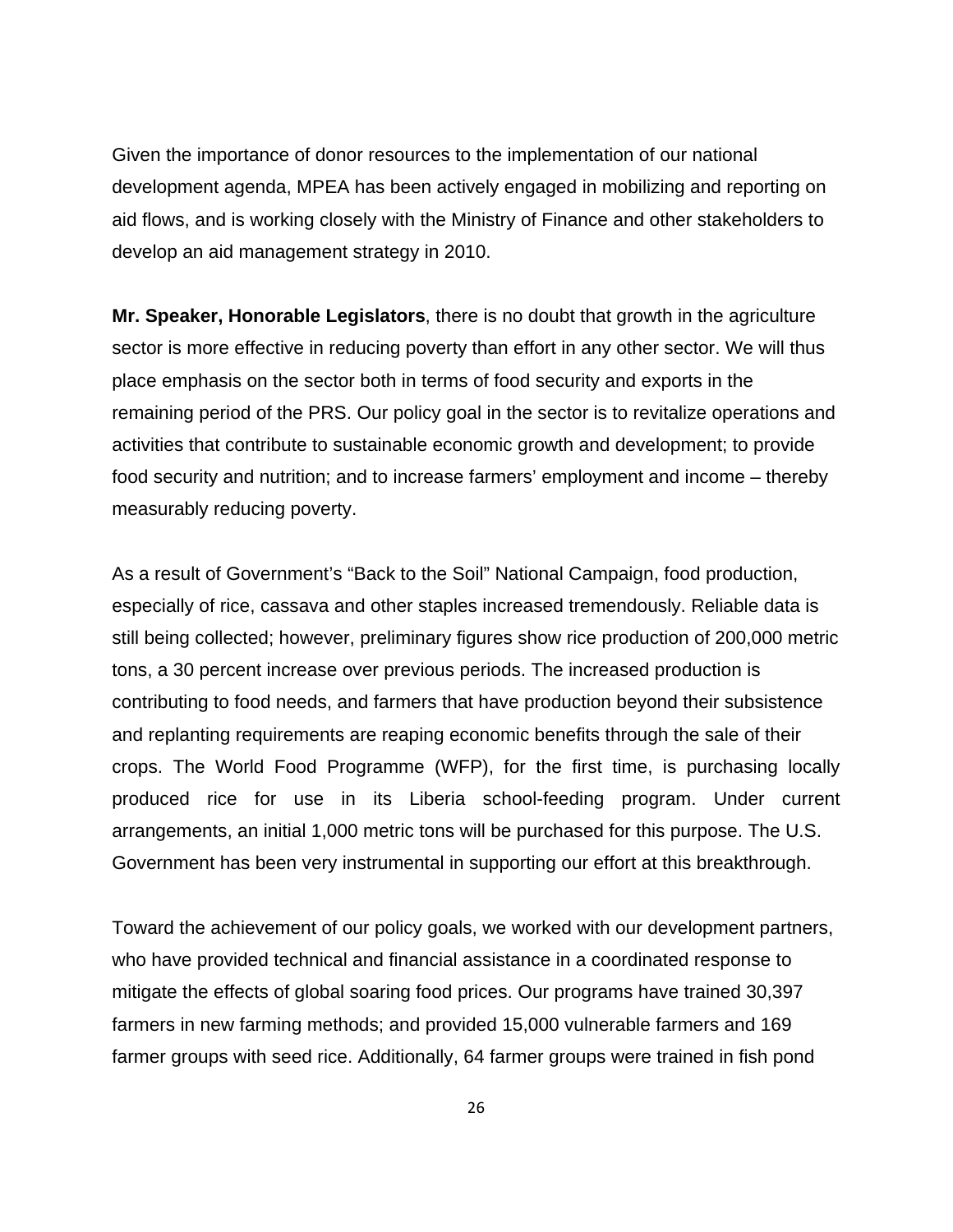development and management; 73 Ministry of Agriculture staff were trained in national crop survey methods and 43 rural women groups from Nimba, Bong and Lofa trained in improved rice production techniques and power tiller operation. On completion of training, they were provided with power tillers for use in their counties. Women from Zubah Town, Paynesville, received similar training with focus in peri-urban agriculture rice production, and they, too, received power tillers. The response of farmers to our effort was clearly demonstrated by the huge amounts of food displayed and sold at the "Made in Liberia" Trade Fair held in Robertsport in December.

The Ministry of Agriculture successfully negotiated, and received approval of, US\$39.4 million from our international partners for programs relating to agricultural sector rehabilitation, fisheries development, elimination of trans-boundary diseases, feeder road rehabilitation, school feeding, schistosomiasis clean-up in rice production areas, construction of a livestock training center and a technology demonstration center. In addition, a large group of farmers around the country benefited from an additional 37 rice mills and 23 cassava processing units. We made significant progress in the reactivation of 31 farmers' cooperatives and 108 farm-based organizations. A food security monitoring system is being put into place for the early detection of a food crisis. We are also pleased to announce that the *Achaea* caterpillar, which devastated crops in parts of Bong, Lofa, Gbarpolu and Nimba Counties, was contained last March with grant funding of US\$1.15 million from the African Development Bank, ECOWAS, and USAID. With the same funding, measures have been put in place to provide rapid response in case of a reoccurrence of this or other trans-boundary diseases.

Revitalization of our traditional rubber industry remains critical to the long-term growth of our agriculture export sector. During the year, production at 36,428 tons of block rubber and 15,278 tons of latex concentrate declined further to 28,497 tons of block rubber and 12,135 tons of latex concentrate, due to continuing low yields from old and damaged trees and a decline in demand as a result of the global financial crisis. Ongoing replanting programs by Liberian farmers and by the large concessions should put us on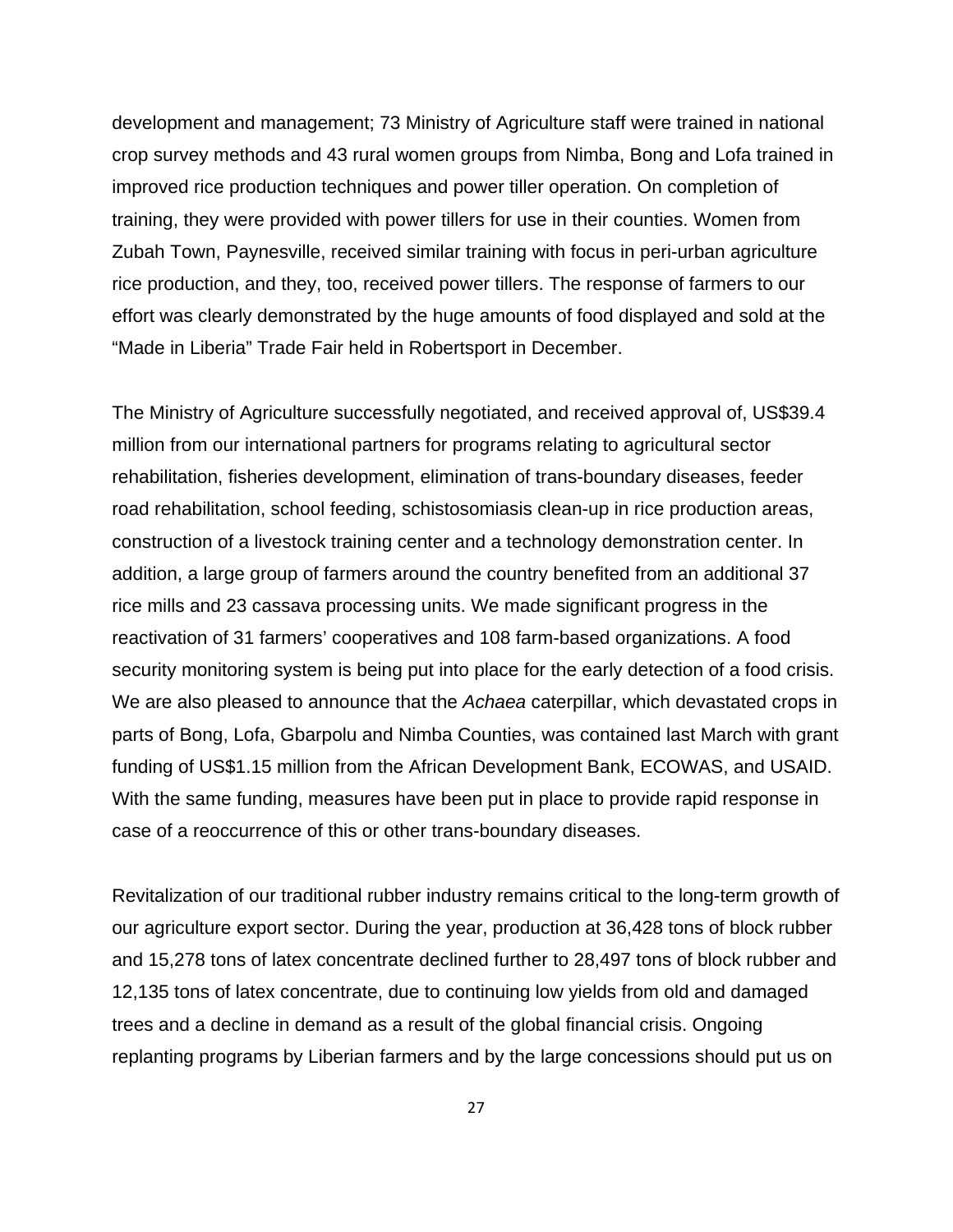course for production increase within five years. Revitalization of the industry will be guided by the Liberia Rubber Industry Master Plan 2010-2040: A National Agenda for Rubber Sector Development, which was prepared and validated by the Ministry of Agriculture in collaboration with stakeholders. The plan emphasizes the need to resuscitate and reverse the declining production trend of our traditional rubber subsector to increase production and export volume. Importantly, Liberia implemented the Comprehensive Africa Agricultural Development Program (CAADP) – an African-led growth strategy, in which all stakeholders participated and endorsed the Liberia Agricultural Sector Investment Program, and declared their commitment through the signing of the CAADP Compact. Liberia is among 17 African countries that have signed the Compact.

We have also sought to revitalize the cocoa and coffee industry. To this end, Government abolished the US\$10,000 annual licensing fee charged by the Liberia Produce Marketing Corporation (LPMC) to all cocoa exporters. Statistics show that there were 19,577 cocoa-producing households and 9,504 coffee-producing households, many of whom were assisted and trained. Special arrangements made with the Ghana Cocoa Board provided 3 million cocoa seedlings for immediate planting by Liberian farmers. Approximately 7,470 metric tons (MT) of cocoa were produced in Liberia during the 2008/2009 season, and 4,520 MT of processed cocoa were exported through the Freeport of Monrovia during the 2008/2009 cocoa season. It is estimated that 2,950 MT were sold from mainly Lofa, northeastern Nimba and eastern Grand Gedeh Counties, through informal cross-border trade to traders/exporters from/in Guinea, Sierra Leone and to some extent Côte d'Ivoire.

To further stimulate the industry, we removed geographical restrictions to create a level playing field for competition among cocoa/coffee buyers by permitting new licensed or buying agents to compete in any producing counties based on the price and services to farmers. The result is that cocoa prices increased by an average of 28 percent from the 2007/2008 to 2008/2009 seasons and 52 percent from the 2008/2009 to 2009/2010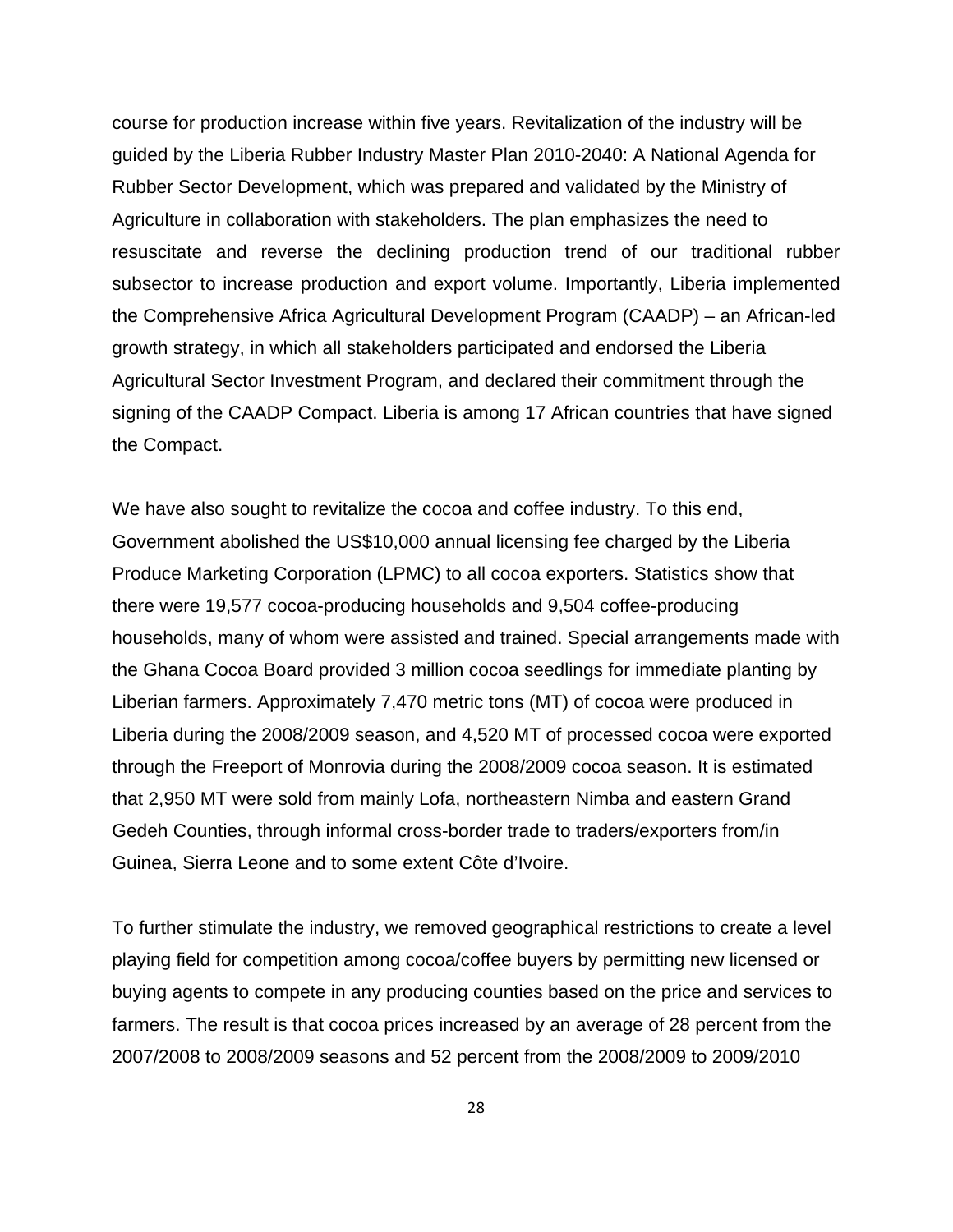season. During the same period, their percentage of world market price has gone from under 30 percent to an average (all grades) of 58 percent. Since Liberia's FOB (export) prices tend to be lower than world prices, it's clear that farmers are now receiving well over 60 percent of average FOB price comparable to other West African countries. The Ministry of Agriculture, LPMC, partners and Cooperative Development Associations (CDAs) have jointly developed new grading standards and new registration requirements for Liberian cocoa exporters to ensure equivalence to international standards and to promote production of higher quality cocoa with premiums paid for quality to farmers and other value-chain actors.

Currently, the Ministry of Finance is reassessing fees that are paid by exporters and the services they receive, realizing that a combination of charges levied by BIVAC, Ministry of Finance and LPMC tend to reduce returns to exporters and farmers.

As a result of the several steps being taken by Government, the informal exportation of cocoa to our neighboring countries has reduced drastically by 41 percent as compared to 2007/2008, recording a reduction from 5,000 MT to 2,950 MT. Additionally, export has also increased from 3,000 MT in 2007/2008 to 4,520 MT in 2008/2009, recording a 51 percent increment.

The Liberian cocoa and coffee sectors ranked second to rubber in export earnings prior to the civil crisis. Our main objective as a Government is to improve farming methods and provide improved farming materials to farmers to increase productivity and restore these sectors to their pre-war status. Government seeks to establish a national database on productive and effective farmers' associations and cooperatives.

I am pleased to report that after several months of negotiations spearheaded by the Minister of Agriculture, on January 1, 2010, Sime Darby Berhad, a Malaysian company, took control of the Guthrie Plantation, commencing the US\$847 million investment for the cultivation of rubber and oil palm in Bomi, Bong, Cape Mount, and Gbarpolu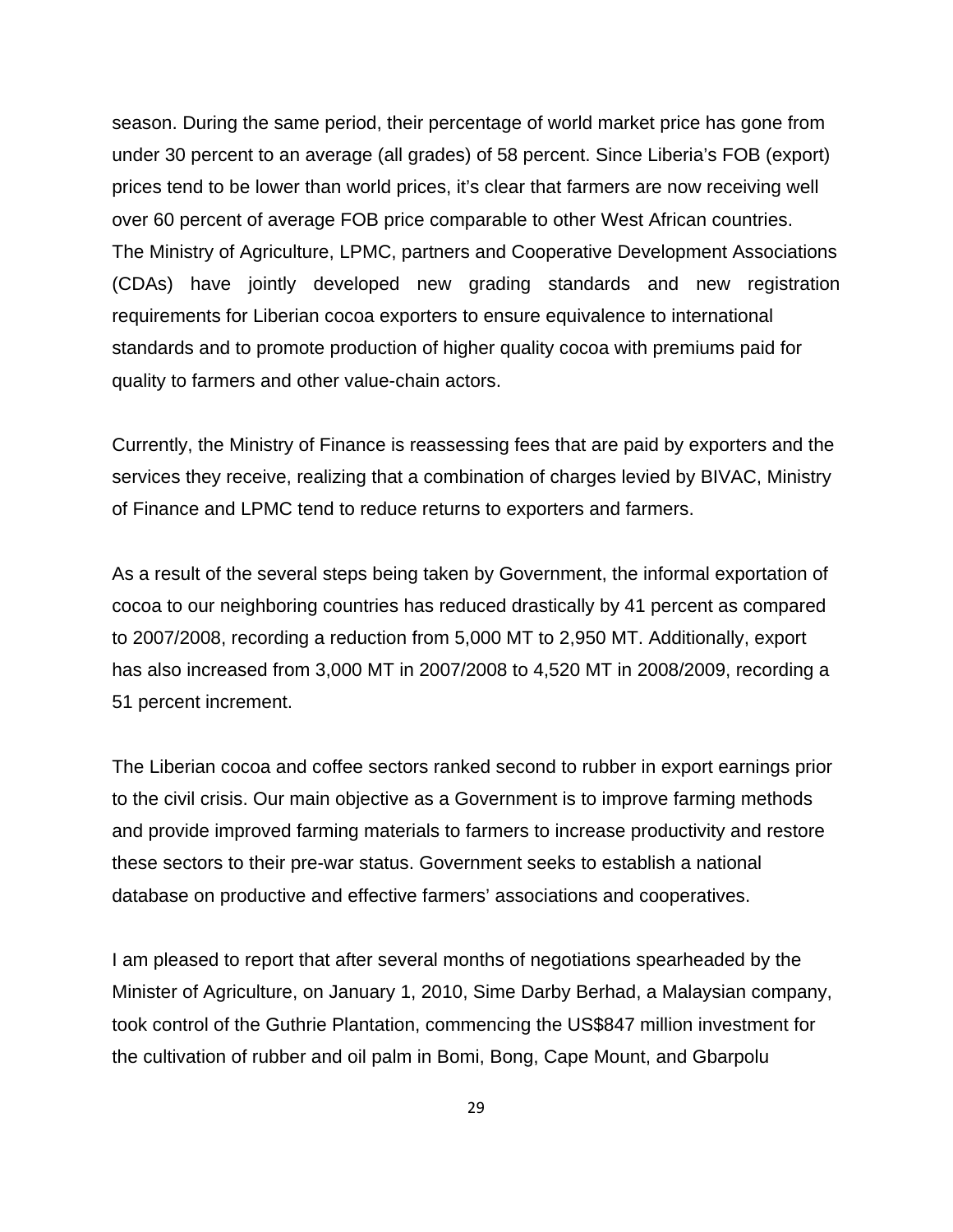Counties. Over the next 10 years, the company will cultivate 220,000 hectares (550,000 acres) of these tree crops and is expected to employ 22,000 Liberians with assistance to outgrowers over an area of 40,000 hectares, and with measurable social benefit in the areas of education, health and housing. A process of dialogue and negotiation is under way for similar investment by the Indonesian firm Golden Veroleum for the southeastern counties of Maryland, Grand Kru, Sinoe and River Gee.

**Honorable Legislators**, as I indicated in my Annual Message last year, the forestry sector represents one of Liberia's greatest assets. Our total forestry land area of 9.58 million hectares represents over 40 percent of the biodiversity in our sub-region, and one of the 36 hot spots in the world with diverse plant and animal species and 204 timber species. The sector has been slow in meeting its performance and revenue targets due to the difficulties experienced by both the Forest Development Authority (FDA) and potential foresters in meeting the requirements of the new Forestry Law.

The National Forestry Reform Law of 2006 requires the establishment of a Protected Forest Areas Network, together with conservation corridors, to cover at least 30 percent, or 1.5 million hectares, of existing forested area in Liberia. About 4 percent of that Network is contained in two protected areas, namely the Sapo National Park and the East Nimba Reserve. To reach our nation's 30 percent goal, I joined President Ernest Bai Koroma of Sierra Leone in March 2009, in launching the Across the River Peace Park for Liberia and Sierra Leone. The Peace Park, which is to be built in Leilahun, Kenema District, in Sierra Leone, and includes 420,000 hectares of Liberia's forests, will be funded by the European Union. The Peace Park will stand as a memorial of the long years of conflict in both of our countries, and aims to provide security zones through which no armed conflict can be waged. The draft Act for the Lake Piso natural reserve has been drafted and will be submitted to the National Legislature very shortly.

During the year, the FDA issued 4 Forest Management Contracts (FMC) and these were ratified as concession agreements under the National Forestry Reform Law. This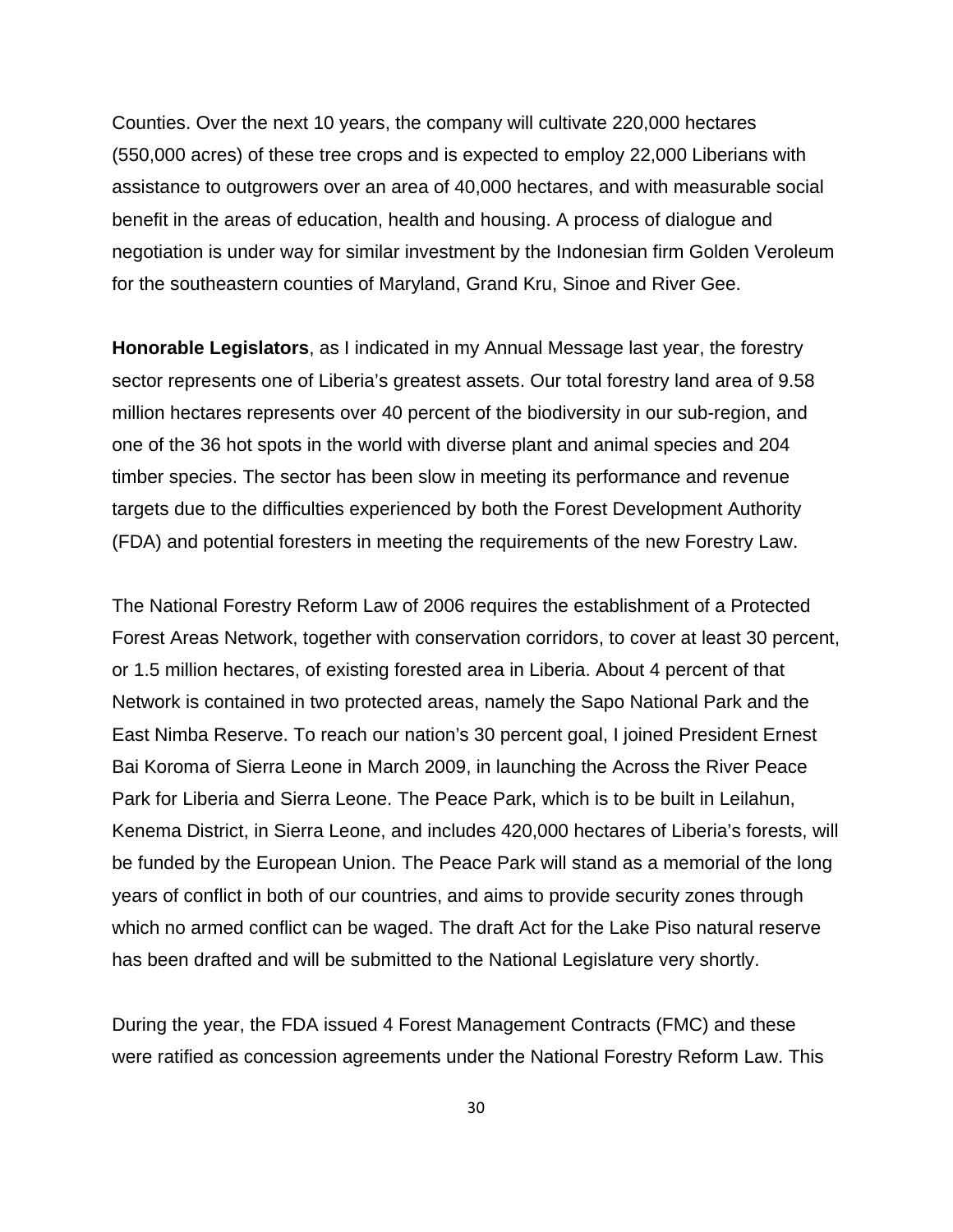involved the allocation of 1 million hectares of forest land under transparent and competitive procedures. About 980,000 hectares were allocated, with one license issued for the sustainable management of from 50,000 to 400,000 hectares of forest for a 25-year period. Approximately 772,303 of the 1 million hectares allocated under ratified FMCs were awarded to companies in the southeast, designed to bring economic relief to a region where jobs are scarce. FMC covering 207,696 hectares of forests in Gbarpolu, Lofa, and Rivercess Counties have met the pre-harvesting requirements, enabling the companies to start the process of building infrastructures, such as roads, bridges and camps, to commence harvesting the timber. About 20,000 hectares were issued as Timber Sales Contracts (TSCs), with a license for 5,000 hectares for three years, designed for Liberian entrepreneurs. The companies, located in Grand Bassa, Bomi and Gbarpolu Counties, have started timber production. A small shipment of 105 cubic meters of logs last November represented the first export of timber since UN sanctions were imposed in 2003. The forestry sector's contribution to Government revenue is in the form of land rental payment, 60 percent of which is earmarked for community and county benefits. The aggregate amount due for rental of the 1 million hectares allocated is \$12.5 million, or \$12.50 per hectare. A report by the Panel of Experts of the UN Security Council, which suggests breaches in processes and criteria relating to recent award of contracts, is being investigated for corrective action.

Climate change poses the greatest threat to our development in this century, a phenomenon that demands our highest attention. We have, therefore, been fully engaged and represented at the various global negotiations on climate change, culminating in the United Nations Conference on Climate Change, held in Copenhagen, Denmark, last December, which the Vice President attended and underscored Liberia's position on balancing the need to preserve our forest against our development requirements. Here at home, we have seen the destruction climate change brings in the increasing exacerbation of coastal erosion, abnormal floods, an invasion of caterpillar worms because the rain arrived or ended too late, and decreasing agriculture yields in some areas.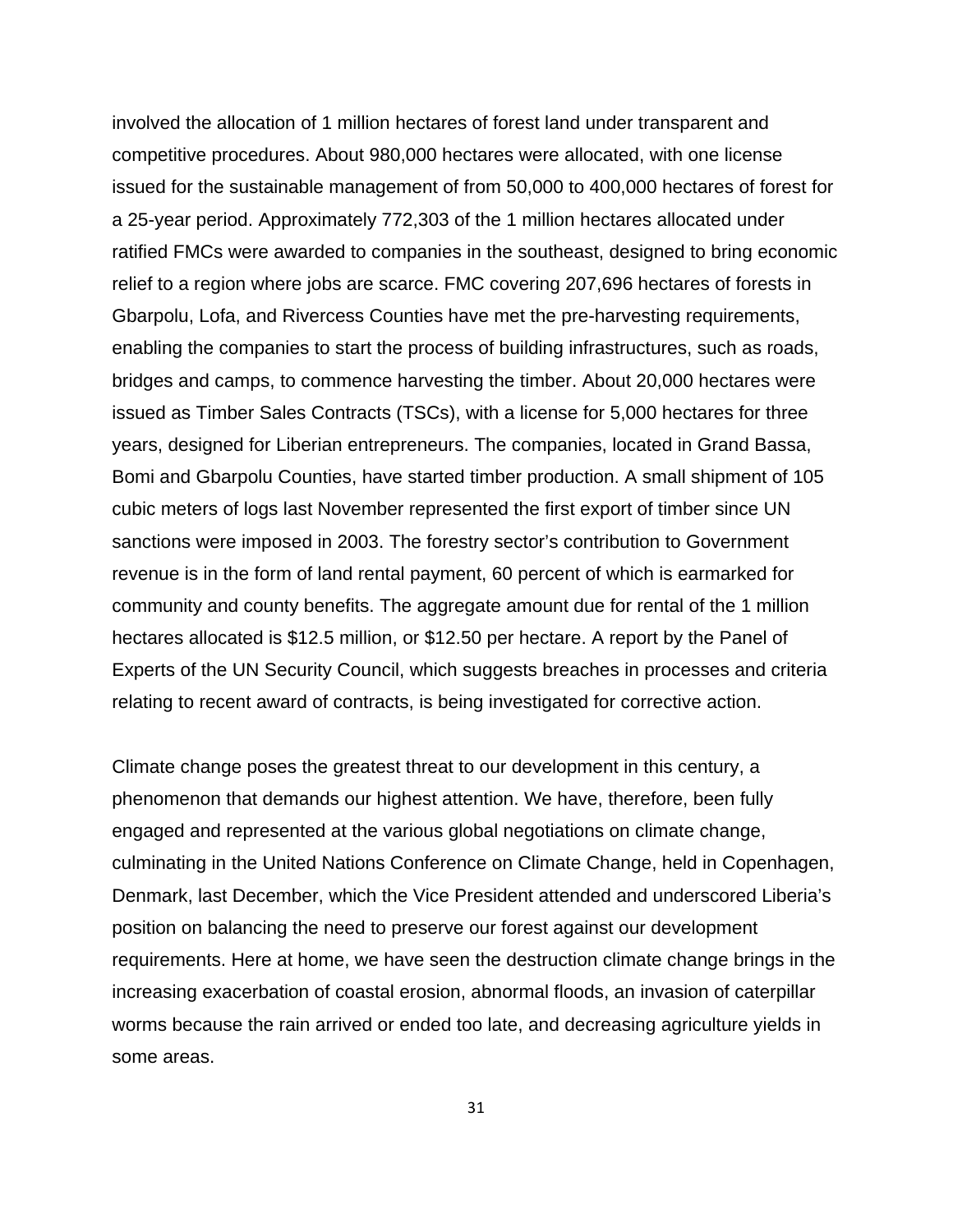**Mr. Vice President, Honorable Legislators**, during the past year, we experienced a slowdown in investment activities in the mining sector due also to the global economic downturn. Work on reactivation of the Yekepa mines continued but at a slow pace in both Yekepa and Buchanan, which led to a reduction of employment in the workforce. The reactivation of Bong Mines, under the ratified China Union agreement, did not commence as anticipated. This had a negative effect on revenues and employment.

However, I am pleased to report that we are off to a good start in 2010. Activities in Yekepa and Buchanan are picking up, and ArcelorMittal has confirmed to me that Liberia remains a prioritized country, with added benefits from an arrangement between ArcelorMittal and BHP Biliton for harmonized activities in the iron ore mining sector in Liberia and Guinea. After negotiations, which led to the Government of China taking a majority share in the investment, reactivation of Bong Mines by China Union is now set to commence as soon as you have ratified an amendment to the Concession Agreement as regards the change in ownership.

We have finally come to closure on the concession bid for the Western Cluster Iron Ore Deposits. The Cabinet has approved the IMCC recommendation to start negotiations with Elenilto Mineral and Mining Ltd. of Israel, following evaluation of three bids by the Inter-Ministerial Mineral Technical Committee. Based on the model MDA, three Mineral Development Agreements have now been signed based on the model Mineral Development Agreement which standardizes terms and conditions consistent with our mining and mineral laws. These are the Western Cluster; amendment to the Bong Mines MDA (China Union); and the BHP Biliton concession for the Putu Iron Ore Deposits (PIOM). After Executive review and approval, these will be forwarded to you for ratification. A National Mineral Policy has also been completed. Small-scale mining cooperatives in Smith Town and Barteh-Jam have been formed to help small miners benefit from their mining activities and reduce negative environmental impact in those communities. Staff of the Ministry of Lands, Mines and Energy have completed training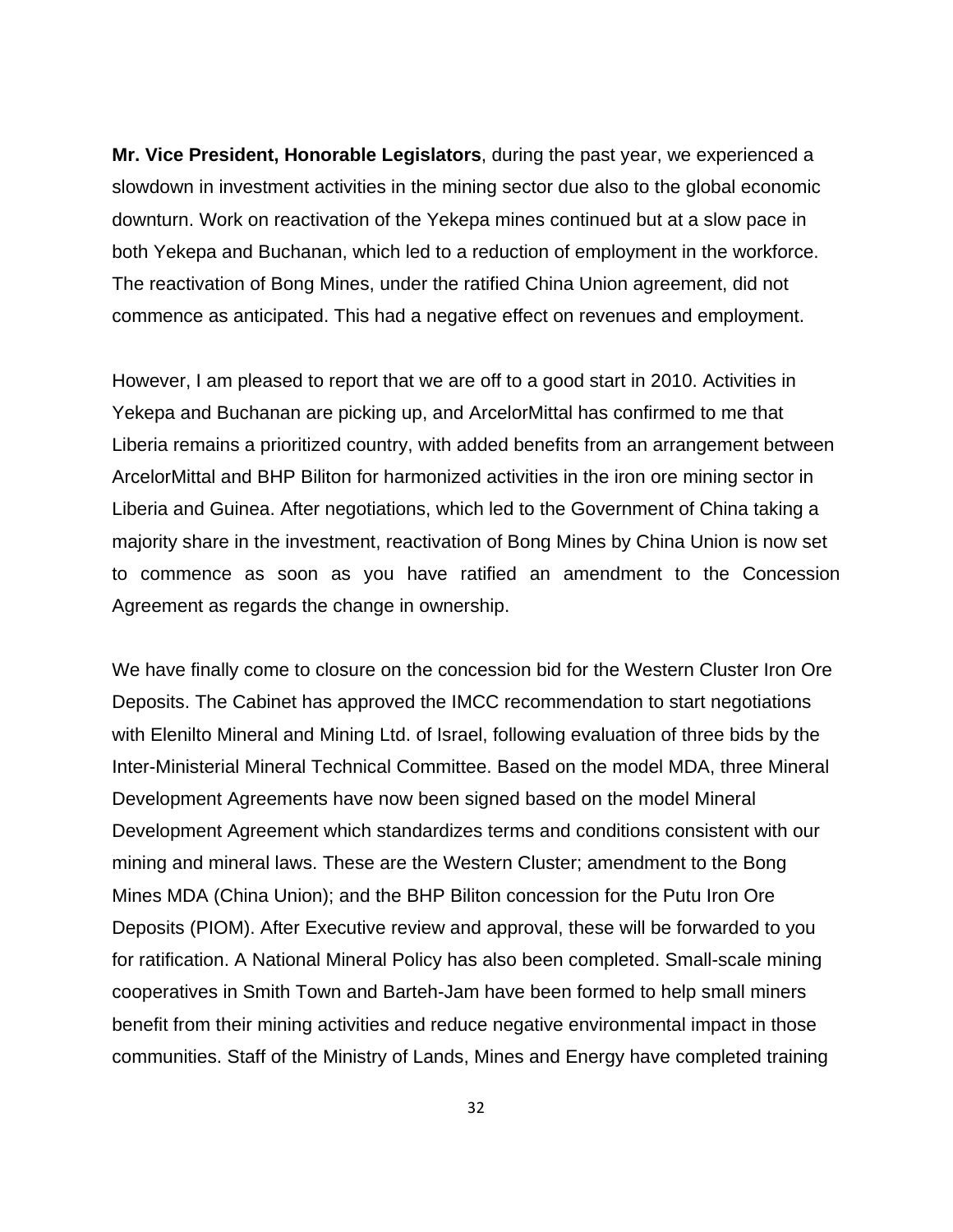on the operation of the Mining Cadastre Information Management System.

During 2009, the Ministry of Lands, Mines and Energy (MLME) issued 48 Kimberly Process Certificates covering the export of 18,000 carats of diamonds valued at US\$7.4 million. This brings to 132 the certificates issued, valued at US\$19.95 million, since the sanctions on diamonds were lifted in 2007. Government's share in the form of royalties at some US\$600,000 is much too low, requiring a revisit of the laws and policies both here and in our neighboring countries to ensure better benefit to our country from this depletable resource. I should also mention that the Executive must examine the reasons behind the recent UN Panel of Experts report that indicates a weakening of our resolve to meet the requirements of the Kimberly scheme.

Gold exploration takes place in several of our counties, particularly Gbarpolu, Lofa, River Gee, mainly through small-scale mining cooperatives and individuals, many of whom are illegal aliens. The Ministry of Lands, Mines and Energy has created a National Mineral Policy and Model MDA in which standardized terms and conditions are made consistent with our mining and revenue laws. These instruments will ensure more transparency and accountability in mining operations. There are currently 6,000 Class C, 15 Class B and 1 Class A licenses issued by the Ministry for exploration of mining activities throughout the country.

I am pleased to report that the restoration of electricity in Monrovia is progressing. Building on the slogan of "*Small Light Today, Big Light Tomorrow*," we upgraded the distribution network and added new customers in Paynesville and extended new services on Bushrod Island. We doubled the capacity of the power in the Congo Town area from 1 to 2 megawatt (MW). In all, 27 kilometers of transmission and over 20 kilometers of new distribution lines were built, 100 street lights installed, and over 700 new customers connected. Our objective, in power restoration in Monrovia, is to double, in 2010, the existing 10 MW of diesel power in the system. Toward this end, the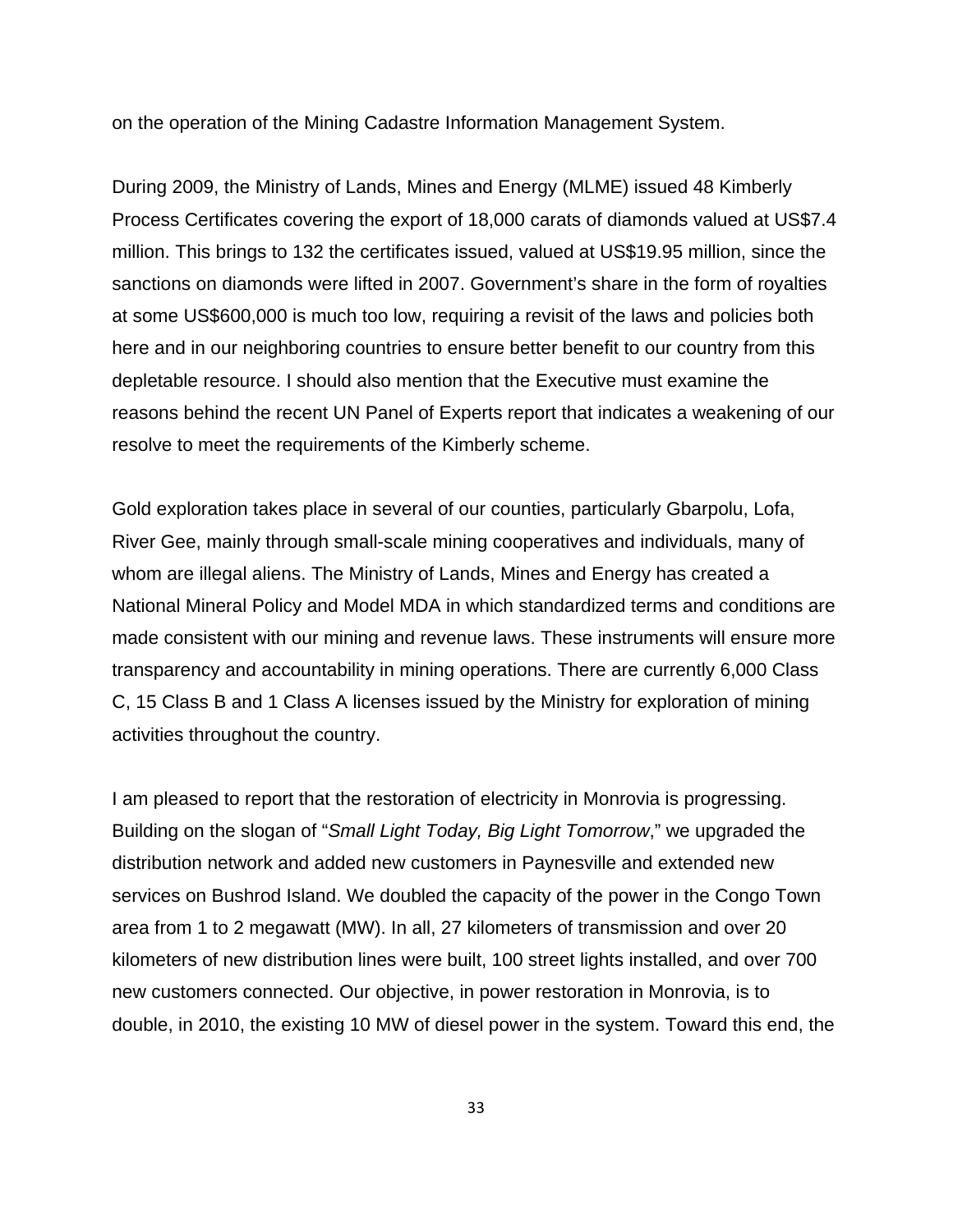procurement process for 10-12 MW of new power generation has already begun. Commitment made for the associated transmission and distribution infrastructure to ensure that power reaches a larger number of consumers – clinics, businesses, especially small businesses, homes and offices.

A US\$18 million European Union-funded project for rehabilitation of the transmission around the City of Monrovia is well under way and will be completed by April. The 22 kV medium-voltage distribution component of this project is also near completion. It includes a 3.6 km line from Lynch Street to Capitol Hill to 3rd Street, bringing relief to all of us who work on this historic Hill; a 6.4 km line from LEC, Bushrod Island to Vai Town; a 4.5 km line from Stockton Creek to New Georgia Junction; and a 6 km line from GSA Road junction through Congo Town Back Road to the New Defense Ministry.

Additionally, the Government of Norway has provided US\$12.6 million for what is referred to as the Distribution Gaps Project. This project, now in the procurement phase, will close up gaps in the Monrovia distribution network that includes Freeport junction to Red Light, the ELWA-RIA Highway, and other critical areas essential to a more fully integrated electricity network and exhibiting desirable economic and security benefits. This Gap Project is expected to be completed in the second quarter of this year. A bilateral agreement for a USAID-funded solar project should lead to the installation of solar street lights and solar home systems. The cross-border project of the West Africa Power Pool which I reported last year, is well under way to bring electricity from Côte d'Ivoire to 18 of our communities in Maryland, Grand Gedeh and Nimba Counties by early next year.

As we vigorously restore and expand electricity in Monrovia and its environs, we cannot and will not forget about the need for modern energy access in the rural parts of our country. The National Energy Policy is clear on our policy for energy access in rural Liberia. In order to utilize a US\$3 million grant from the Dutch Government for renewable energy in rural Liberia, we issued Executive Order No. 23 to establish the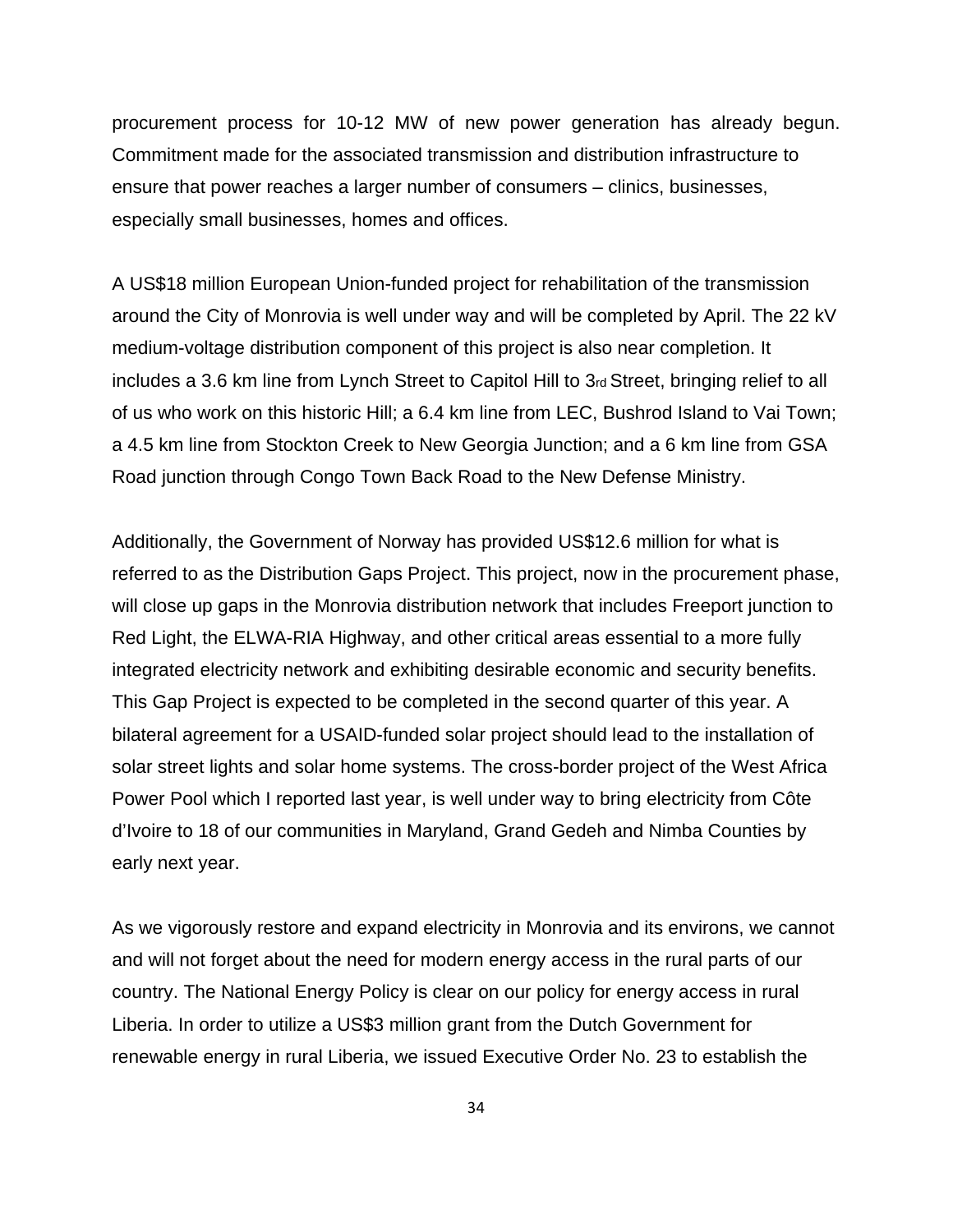Rural and Renewable Energy Agency (RREA) pending your review and approval of the draft Act. Some of the funds will go towards a mini hydro pilot project in Lofa County. Studies are under way to install mini and micro hydro, biomass, wind and solar projects in other areas around the country.

We are clear, however, that Liberia's long-term power solution lies in the utilization of our tremendous water resources for hydro power generation. Our objective is to commence, within the next year, the rehabilitation of the Mt. Coffee Hydro Power Plant. Under a grant provided by the U.S. Trade and Development Agency, a feasibility study has been completed which estimates that US\$165 million will be required to bring Mt. Coffee to pre-war capacity of 64 MW. To ensure year-round sustainable, reliable and affordable electricity in the long term, we must go beyond the rehabilitation of Mt. Coffee to full development of the upstream Via River which will result in realizing the 1,000 MW potential of the St. Paul River basin. This project is important for the power needs of the mining concessions and to Liberia's connectivity and contribution to the West African Power Pool (WAPP) program.

The past year witnessed a decline in the prices and supply of strategic commodities as a result of the aggressive measures that were put in place by the Ministry of Commerce and Industry to encourage competition, especially among importers of rice and cement. Three new importers of rice and four new importers of cement were approved, vastly increasing the supply of those commodities and, thereby, reducing their prices. The situation was helped further when the Government received a first consignment of 8,612 metric tons of rice under a grant from the Government of Japan. Consequently, rice price decreased from a high of \$35 to \$27, and now sells at between \$22 and \$25. Proceeds from the sale of the Japanese rice, estimated at US\$3,262,892, are in a dedicated account at the Central Bank for support of agriculture projects that will be agreed by the counties. Similarly, cement prices dropped from a high of \$16 and now sells at around \$8 to \$8.50 a bag. The beneficiaries have been the consumers, who fare better when there is a vibrant and competitive market. The Government is now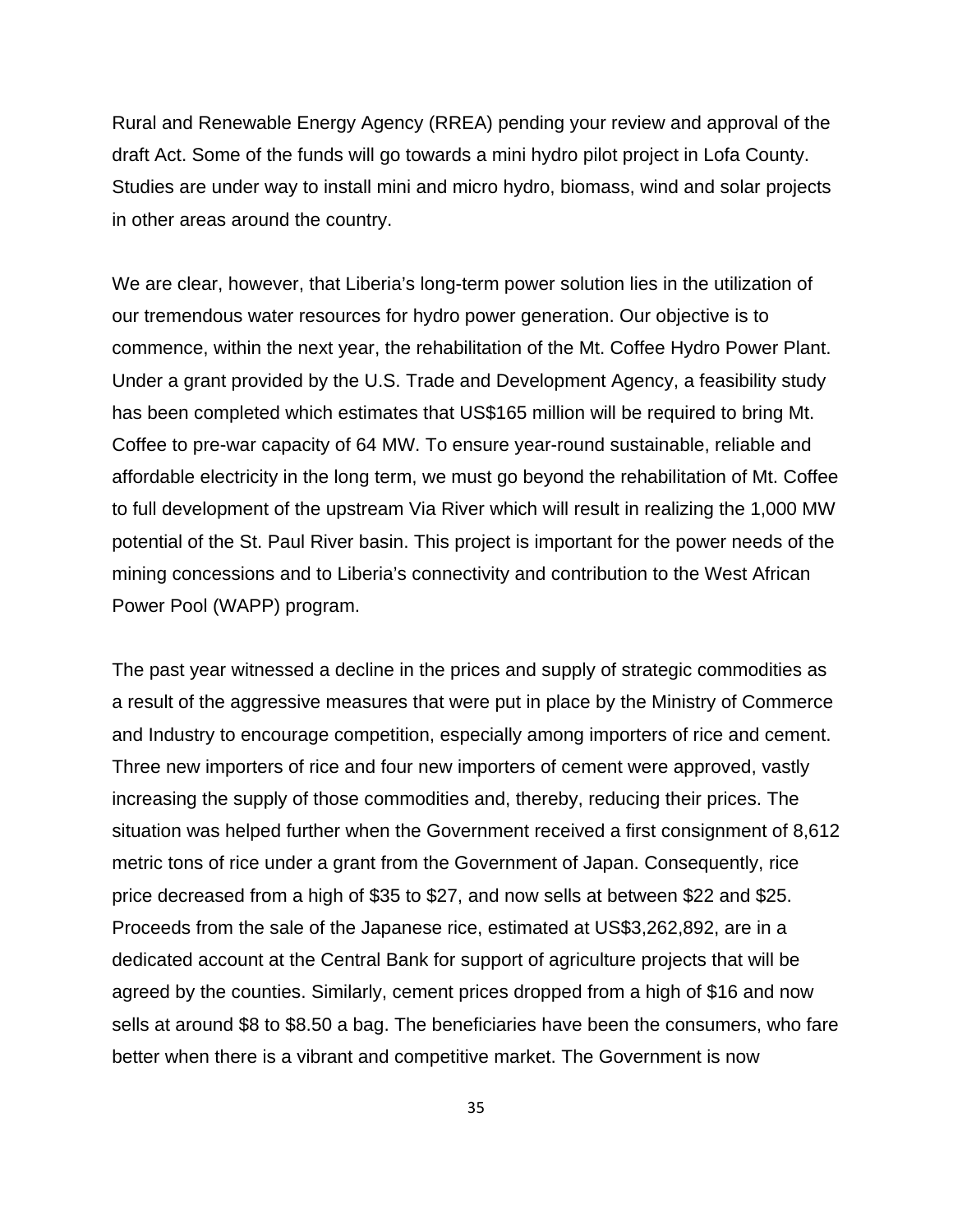considering a move away from the issuance of Import Permit Declarations, thereby shifting from price control to monitoring with a focus on the supply side to ensure availability and affordability of essential commodities on the local market.

The significant progress made in implementing the PRS's economic revitalization pillar enabled Liberia to score an encouraging mark on "Doing and Starting Business" both regionally and internationally. In the "Ease of Doing Business" category, we ranked 149 in 2009/2010 as compared to 170 in 2008. Furthermore, in "Business Start Up," Liberia ranked 57 in 2009/2010 as against 88 in 2007/2008. Liberia also ranked among the top 10 reformers in the world in 2008/2009. As our reforms become fully implemented, we expect to score even higher on these indices.

Total exports (FOB) for last year are estimated at US\$500 million, which were exceeded by imports estimated at US\$700 million, resulting in a negative trade balance. The global economic downturn, which affected the import and export sub-sectors of the economy, is expected to ease as the reform measures instituted for the forestry and mining sectors help to reverse this negative trend. To meet the challenges in facilitating trade on the domestic market, and to stem the influx of substandard goods into the domestic market, we are working to align the activities of the Pre-shipment Inspection Program to those of the Commerce Ministry's regulatory and monitoring functions as it relates to imports.

Liberia continues to have an underdeveloped industry sector which in 2009 accounted for only 11.8 percent of GDP. Data available show that there are 217 registered industrial establishments operating in the country, with a total of 17,364 employees. Liberian participation in the sector totals 104 medium and small industries in 11 areas: food processing, mineral water, chemicals, metal products, commercial printing, block making, furniture-making, telecommunications, beverages, hotels and tourism, and mining.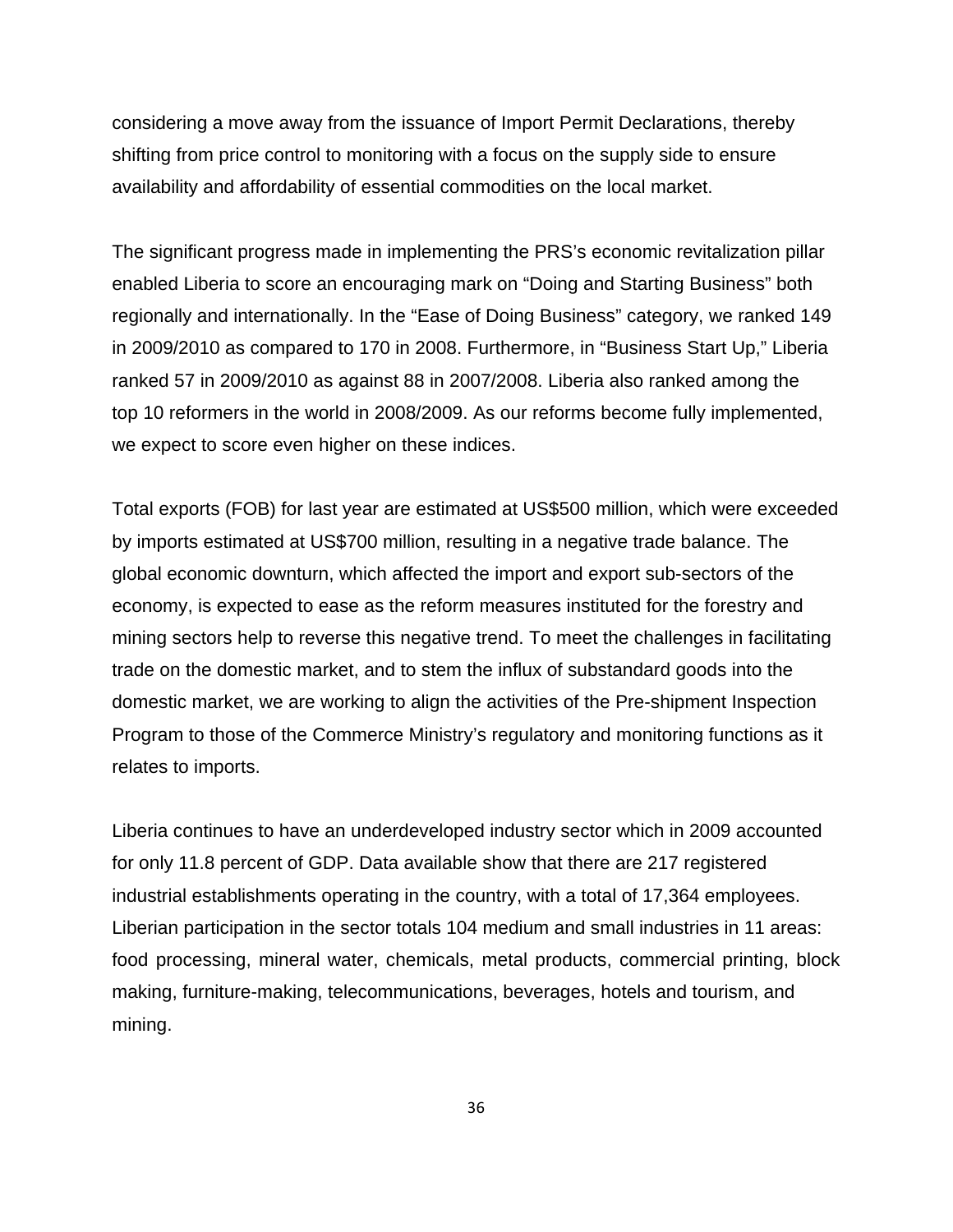The Government is laying the foundations for deeper industrialization through direct foreign investment in the mineral, forestry and agricultural plantation sectors. The Ministry is finalizing an Industrial Policy and preparing an Industrial Directory, which will provide data on industries operating in Liberia and products manufactured in the country. The Ministry is also in partnership with the International Trade Centre (ITC) to develop a National Export Strategy aimed at adding value to a select number of products, so as to penetrate foreign markets.

We are pleased to report progress in Liberia's accession to the World Trade Organization (WTO), as measures are put into place to prepare the Memorandum on Foreign Trade Regime (MFTR). Also, having fulfilled the pre-conditions set by the World Intellectual Property Organization (WIPO) for endorsing Liberia's Intellectual Property Development Plan (IPDP), Liberia became eligible, and has now deposited with WIPO the Instrument of Accession to the Madrid Protocol for the International Registration of Marks and a party to the Africa Regional Intellectual Property Organization (ARIPO) protocol, which offers protection and promotion of intellectual property within the African region.

The Ministry of Labor has concluded a draft Labor Code which came out of a robust process of stakeholder consultations. The National Workplace Policy on HIV/AIDS was concluded and is being fully implemented. With all preparatory work completed and the exercise fully funded by partners, the Ministry is poised to launch, within the next few weeks, the first labor force survey. The Ministry also convened the first National Labor Conference in post-conflict Liberia to deliberate on the final draft of the Decent Work Bill, which will be submitted to your Honorable Body for passage into law.

During the year in review, we launched the Liberia Employment Action Program (LEAP) which, in collaboration with its partners – LACE, UNMIL, USAID and the Liberia Rubber Planters Association – provided over 60,000 short-term jobs for select citizens. This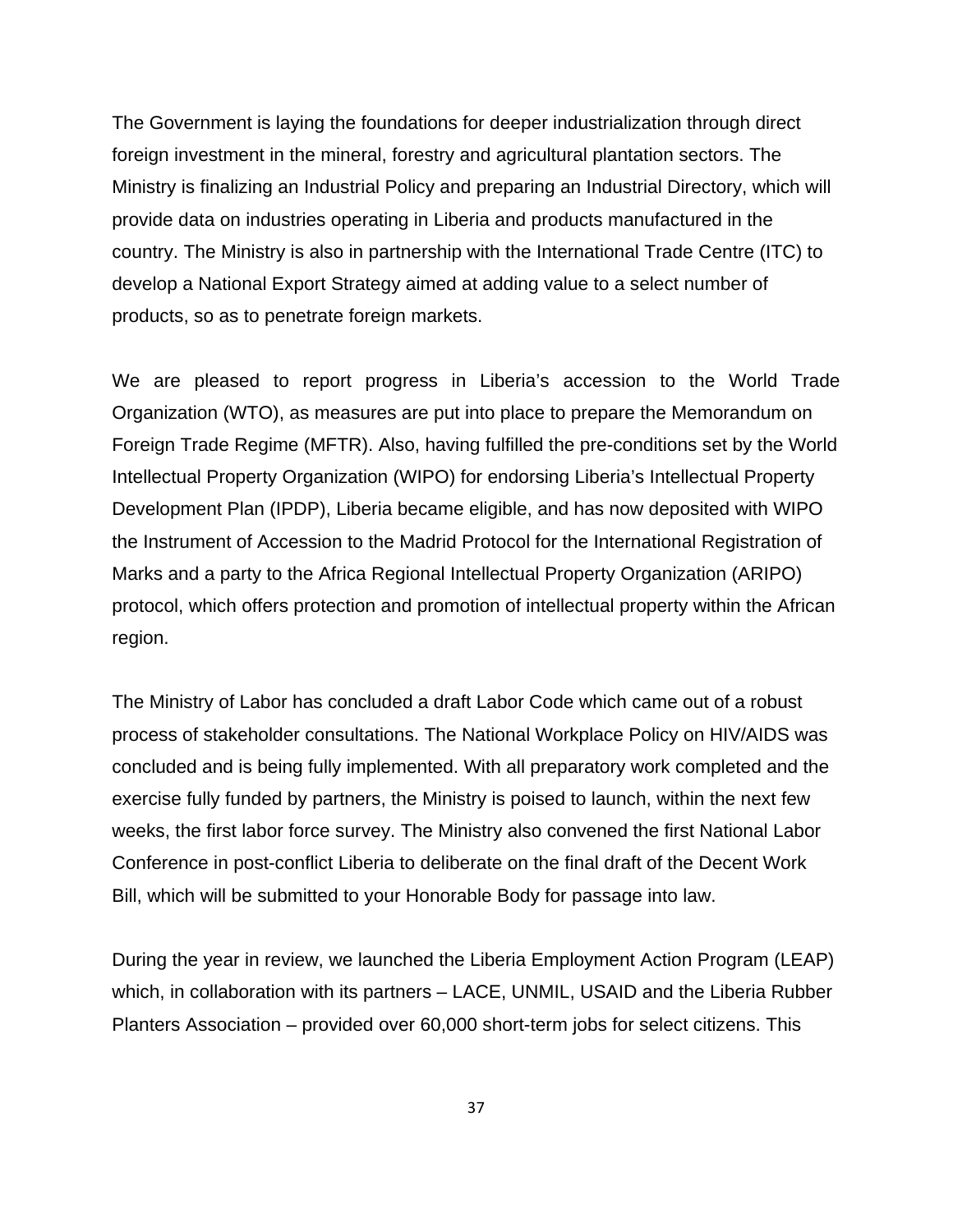initiative succeeded the Liberia Emergency Employment Program (LEEP), which created more than 10,000 short-term jobs. In December, with funding of US\$ 40,000 contributed by the Lebanese Cultural Union, US\$25,000 by the Indian community, and US\$290,000 received from four government entities – Central Bank of Liberia (CBL), National Social Security Corporation (NASSCORP), National Oil Company of Liberia (NOCAL) and National Port Authority (NPL) – we launched the Liberia Jobs and Opportunity Initiative that aims at creating 8,000 labor-intensive short-term jobs over the next six months, and specifically targeting our youth.

The Ministry issued regulation No. 17, 2009, to regulate alien employment permits, thereby setting the conditions for the employment of non-Liberians by ensuring that preference is given to Liberians who are equally qualified for positions for which work permits for non-Liberians are sought. The business community has expressed serious concern over this regulation, which calls for significant increase in the charge-for-work permits as well as immediacy in application of the principle of preference for Liberians. Although some businesses have complied fully with the regulation, others continue to claim that it is too stringent and untimely. The Ministry has been instructed to continue to dialogue with the Chamber of Commerce and the Liberian Business Association to reach a consensus on an appropriate compromise.

We are pleased to report continuing progress in our oil exploration programs, although we are only at phase 3, Data Processing and Analysis, of an 8-phase program which delivers the final product. During the year in review, the National Oil Company of Liberia (NOCAL) spearheaded the effort that led to conclusion of negotiations and ratification of Production Sharing Contracts with Anadarko, Hong Kong Tong Tai, and Oranto who were successful in the Second Bid Round for licensing of offshore petroleum exploration blocks. Having ensured that 10 of the 12 oil concession blocks were operational, NOCAL launched the Third Bid Round for the remaining 5 vacant offshore blocks in the southeast, each covering approximately 3,000 sq.km from the coastline to about 3,000 meters water depth. This third round of bidding is scheduled to conclude this month.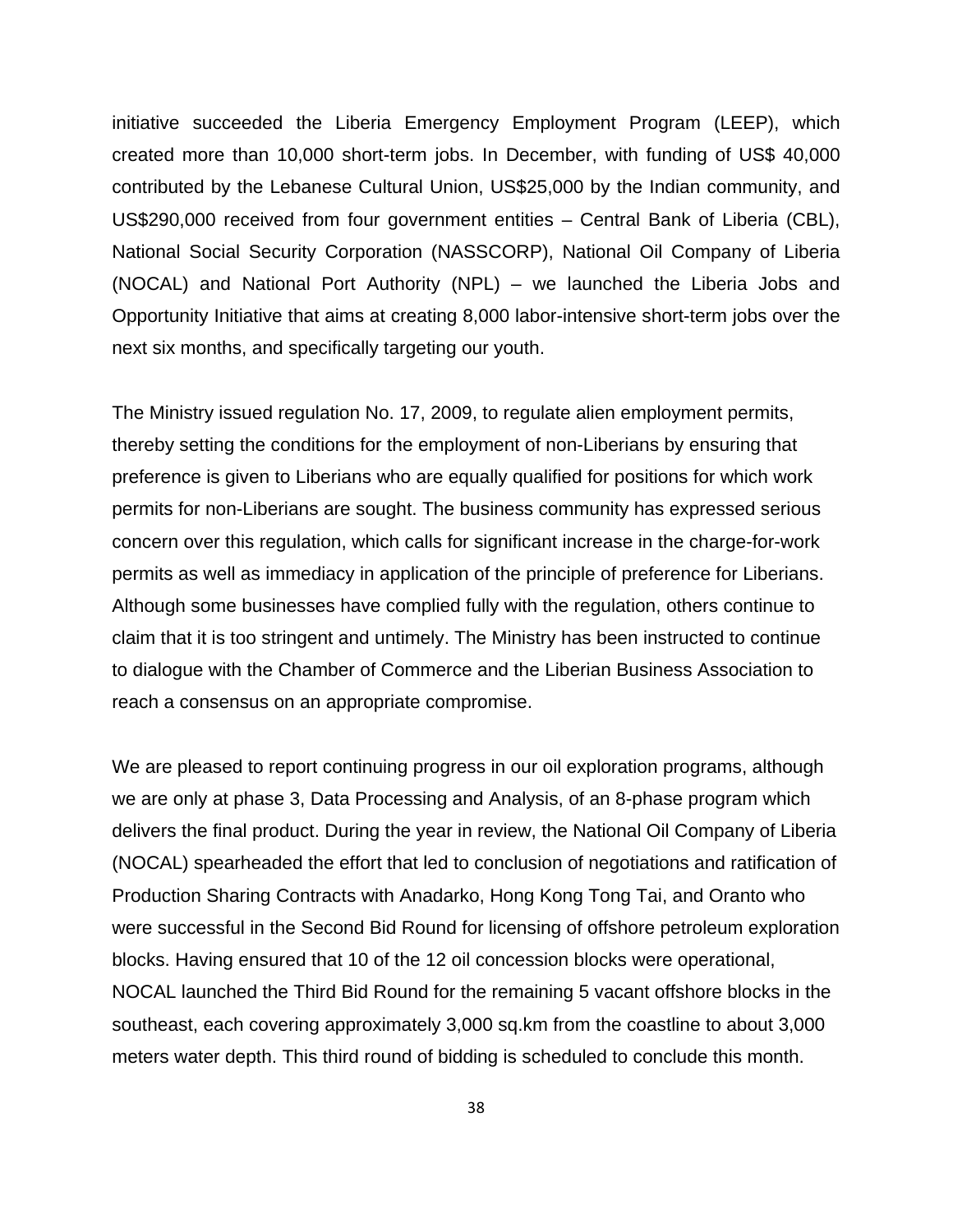NOCAL advises that, as oil exploration becomes more attractive for Liberia, it is in our best interest to make the necessary research, documentation, and presentation, in accordance with international standards and the UN Convention on the Law of the Sea, to enable Liberia to qualify for the extension of its international territorial water limits from the current 212 miles to 350 miles offshore. Liberia is also partnering with Sierra Leone under a regional project supported by Norway, to ensure a collaborative effort in oil exploration.

**Honorable Legislators**, during the past year, with tremendous effort on the part of all, we have been able to mobilize aggregate investment of over US\$10 billion for activities in our mining, agriculture and forestry sectors. The National Investment Commission (NIC) received investment incentive applications for projects valued at some US\$119 million, consistent with its target of attracting a minimum of US\$100 million investment per annum. The proposed investments implied job creation potential of 1,500 jobs. Of the 19 proposals received, 11 were processed and approved with an investment size of over US\$36 million and the potential to create 810 jobs. Investments are concentrated in the areas of light manufacturing, agriculture, processing and services.

The bulk of the investments reported upon in last year's review continue to make progress. Two issues continue to hamper the short- and long-term success of the US\$30 million Ducor Hotel Redevelopment Project: the removal of squatters and other occupiers from the premises; and acquisition of land, in perpetuity, from the J.J. Roberts Educational Foundation of the First United Methodist Church which claims ownership. Similarly, the Gbarnga Rubber Processing project was delayed due to land issues that have finally been resolved.

We are disappointed to report that the OPIC/Robert L. Johnson US\$30 million loan facility to support Liberian businesses has not met our expectations. Less than 20 percent of this amount was extended to less than a dozen Liberian entities, the majority of whom have failed to meet their obligations. Our weak judicial system imposes a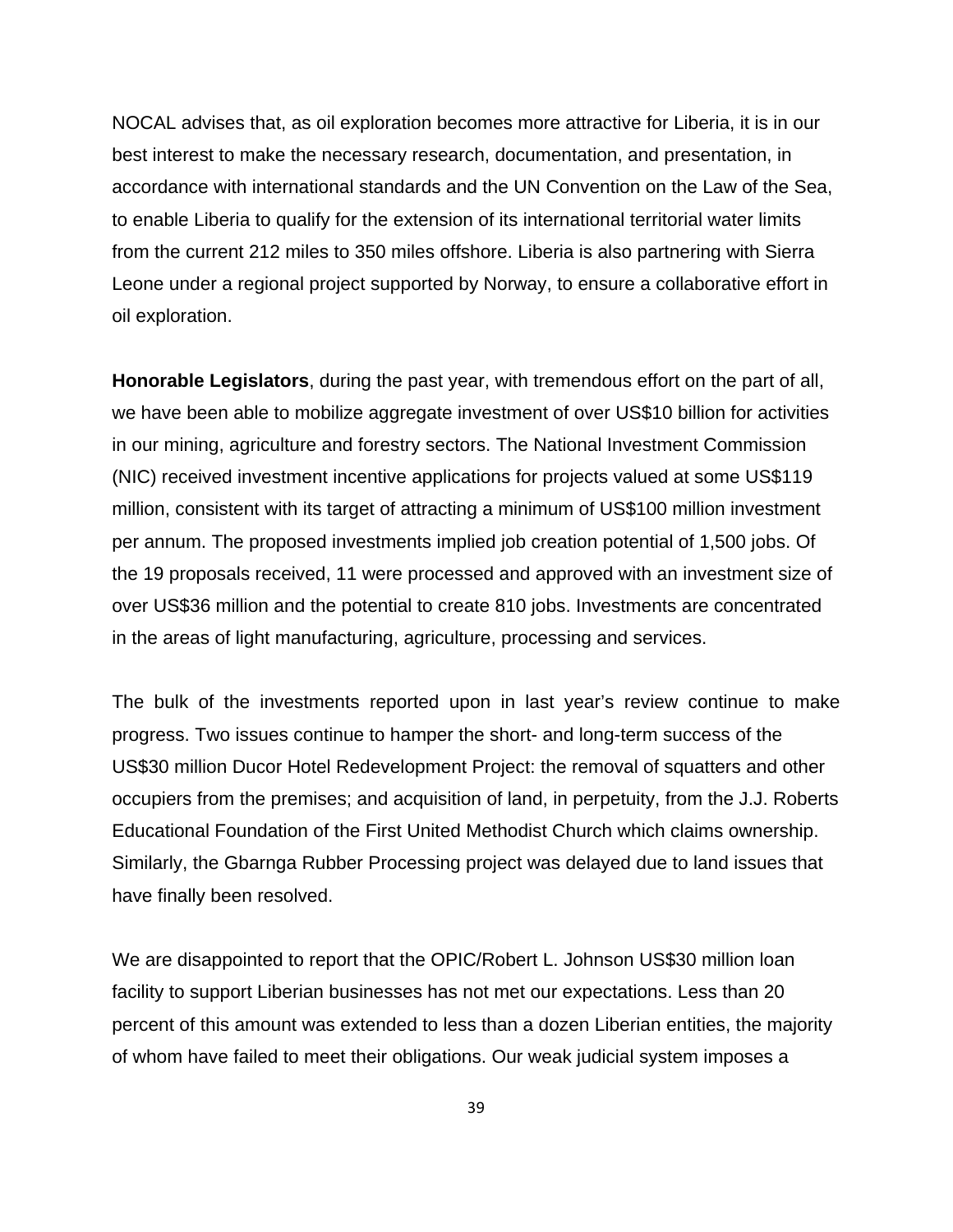constraint in moving new management and technical assistance through a Soros Foundation initiative, Business Development Services, which should lead to better performance of this important initiative.

**Honorable Legislators**, in order to stimulate private investment and make public corporations more efficient and responsive, we have completed a revision of our Investment Code, which is awaiting passage by the National Legislature. We have also streamlined the business registration process, reducing the steps from 51 to 9. This streamlined process improved our ranking on the World Bank Report for Doing Business. The National Investment Commission (NIC) is reoriented to become an investment promotion or marketing entity. A Small & Medium Enterprise (SME) support unit, established to help strengthen the private sector, is now transferred to the Ministry of Commerce and Industry with NIC support. Review of the activities of public corporations, to determine which ones need to be privatized, is still ongoing; however, management contracts are being negotiated for the Roberts International Airport (RIA), the National Port Authority (NPA), and the Liberia Electricity Corporation (LEC).

The lack of financial and human resources has constrained the capacity and performance of the Liberian Produce Marketing Corporation (LPMC). Under a reorganized Board and reconstituted management, significant progress was made during the past year to stimulate the production of cocoa and coffee, which are traditional areas of concentration by LPMC working with the Ministry of Agriculture. Some emphasis was placed on rice production, exemplified by the installation of a major rice mill in Gbarnga. LPMC plans to install similar facilities in Voinjama and Zwedru.

Guided by the LPMC, Liberia was readmitted into the International Coffee Organization (ICO), following its signing and ratification of the 2007 International Coffee Agreement, thereby qualifying Liberia to be a shareholder in the US\$80 million allotted by the ICO for the promotion of coffee production in member countries. Liberia's participation in the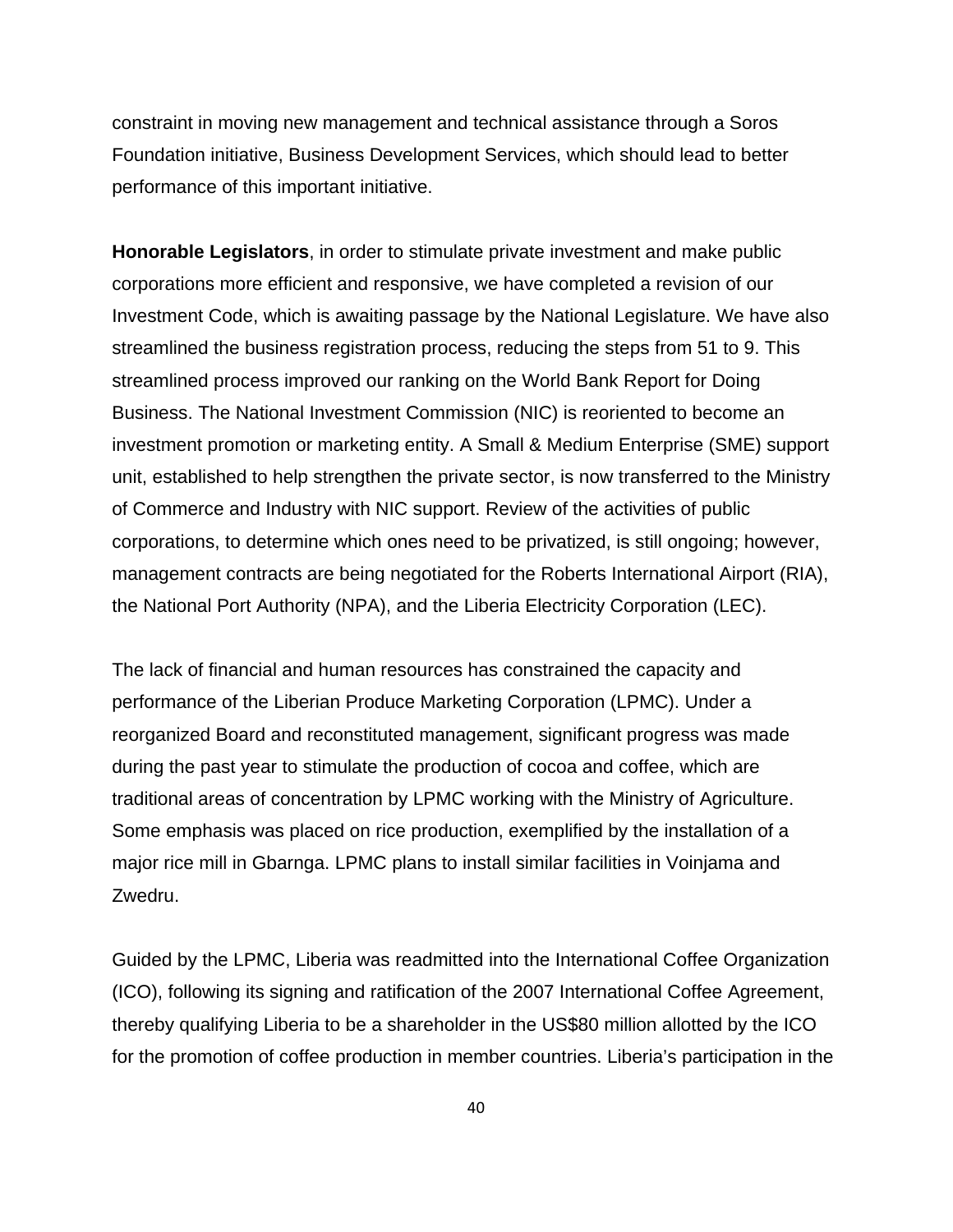General Assembly of the Inter-African Coffee Organization (IACO) led that body to offer technical and financial assistance. We must make all efforts to settle our outstanding membership dues and contributions to the IACO and the ICO.

## **Pillar III: Governance and the Rule of Law**

Under the governance sub-pillar of the PRS, our Government is committed to delivering to the Liberian people an improved system of governance that is more localized and more responsive to the needs and aspirations of its citizens. The Ministry of Internal Affairs commenced the process of fiscal decentralization which will continue consistent with the installation of financial management systems in the offices of the County Superintendents. The draft Decentralization Policy for Liberia promotes devolution of political, administrative and fiscal powers from national to local governments. A number of boundary disputes that could have challenged the decentralization process and other reform measures were resolved through consultations with the many stakeholders, including Legislators, County Superintendents and Chiefs and Elders of affected communities. Five disputed areas of focus are: Rivercess-Sinoe, Rivercess-Nimba, Bong-Gbarpolu, Gbarpolu-Bomi and Bomi-Montserrado. The disputes were largely resolved, thereby facilitating a demarcation of the boundaries.

Liberia was provided US\$15 million from the UN Peacebuilding Fund for peacebuilding activities, including the strengthening of Government institutions and programs. The Ministry of Justice, the Land Reform Commission, and the Liberia Anti-Corruption Commission were among the beneficiaries of these funds. With the rehabilitation of the Harper, Maryland County, City Hall completed, we can proudly say that County Administrative Buildings have now been rehabilitated or constructed in all 15 counties. With support from the Liberia Peacebuilding Office, 10 Peace Huts were constructed in four western counties – Gbarpolu, Bomi, Grand Cape Mount, and Margibi. The goal is for 33 Peace Huts, which will be used as conflict resolution mechanisms, as well as a structure for social cohesion amongst communities faced by tensions.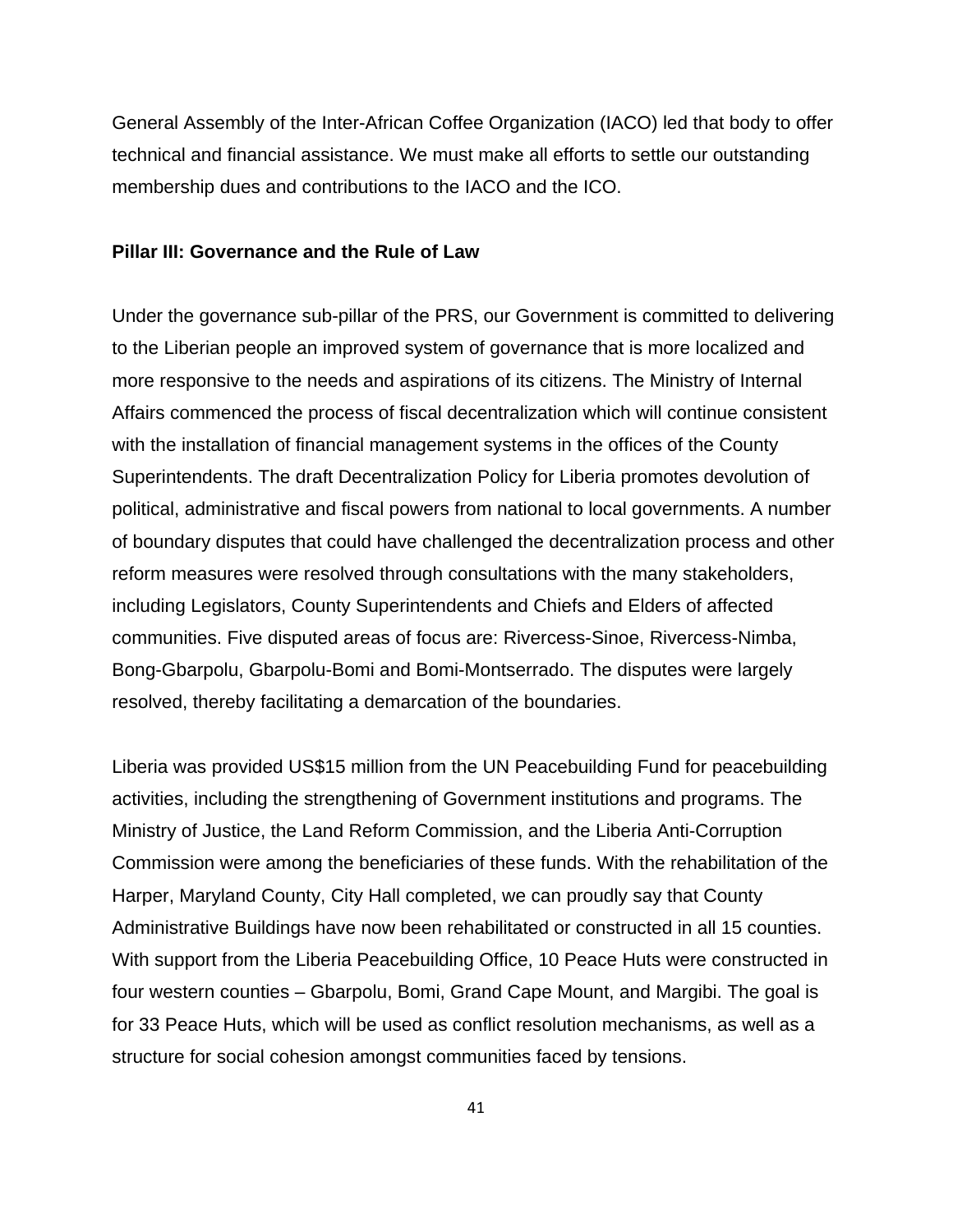The Government continues to make progress in redefining the mandates of public institutions, and in developing a comprehensive strategy focused on strengthening the pillars of integrity, including the General Auditing Commission (GAC) and the Liberia Anti-Corruption Commission (LACC).

The Governance Commission (GC) continues to provide leadership in our good governance reform work by advising, designing, and formulating policies and institutional arrangements and frameworks for achieving good governance and promoting reforms, efficiency, and transparency in the Liberian public sector.

Achievements highlighted by the Governance Commission during the year in review include work leading to the establishment of the Law Reform Commission and the Land Commission, both of which are now functional. In building a system of national integrity, the Government has undertaken several strategic measures to fight corruption including: the establishment, in August 2008, of the Liberia Anti-Corruption Commission (LACC); and the Whistleblower Protection Act. This Act, which I signed as Executive Order No. 22 in December, pending legislative action, is aimed at encouraging disclosure about misconduct while providing legal protection to anyone who reports on impropriety in the public or private sector.

The Governance Commission has also formulated the framework for reform in mandates, missions, functions and organizational structures of Government ministries. It is clear that given the constitutional nature of the measures to be introduced by these institutions, constitutional reform will be necessary. Toward this end, a Constitutional Reform Task Force was established. The Task Force's approach to constitutional reform will include identification, profiling and consolidation of all constitutional issues in current government reform entities; conducting rapid consultative dialogue leading to the holding of a national conference in constitutional reform; and drafting constitutional related legislations for consideration by the Executive and the Legislature. The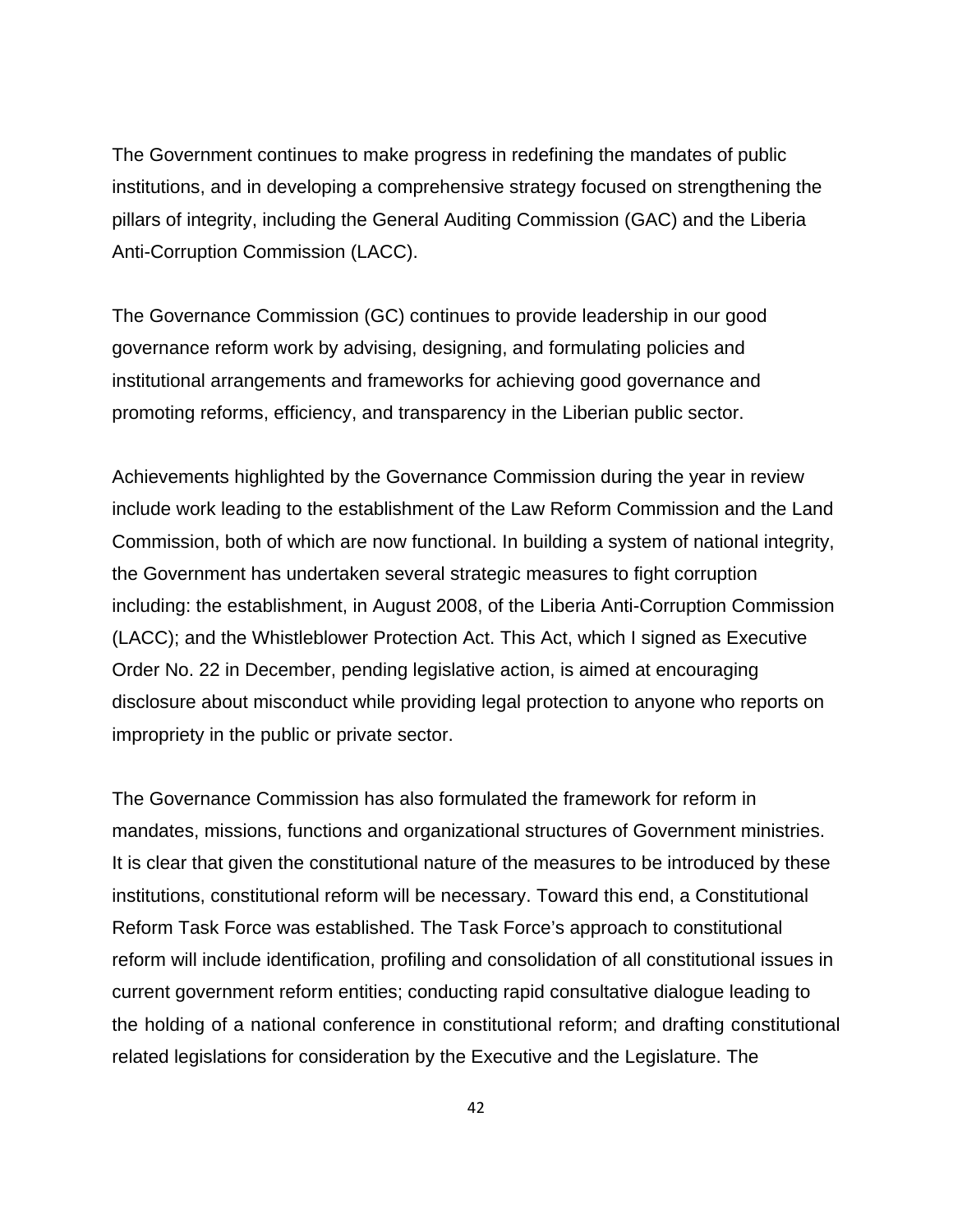Governance Commission also led the process leading to the Public Sector Reform Policy Strategy, which was approved by the Cabinet after the input of a robust Stakeholders' Consultative Forum.

The Liberia Anti-Corruption Commission (LACC), established by an Act of the Legislature in August 2008, has a broad mandate to implement appropriate measures and undertake progress geared toward investigating, prosecuting, and preventing acts of corruption, including educating the public about the ills of corruption and the benefits of its eradication. A three-year plan of action, under review by stakeholders and partners, will enable them to carry out this mandate. With support from the Peacebuilding Fund, LACC, with validation from stakeholders and partners, has formulated five internal policy instruments and launched a nationwide anti-corruption awareness and sensitization campaign. Although severely limited in investigative capacity, LACC has ongoing investigation of six corruption cases. One of these investigations, involving the Liberia Telecommunications Authority, has been referred to the Ministry of Justice for prosecution.

Recommendations resulting from assessment visits by the former head of the Nigerian Economic and Financial Crime Commission, Mr. Nuhu Ribadu, who consulted with you, will assist the work of the LACC. Similar support is expected from the TIRI, an international integrity promotion agency supported by the Soros Foundation which undertook a similar assessment mission.

For the first time in the history of our country, public officials are required to declare income assets and liabilities for submission to the LACC. I have required all officials of the Executive Branch to comply with this legal requirement, and we ask, Mr. Speaker and Mr. President Pro Tempore, that you continue to demonstrate leadership in this fight against corruption by influencing the membership of the Honorable Body to join the few among you who have done the same.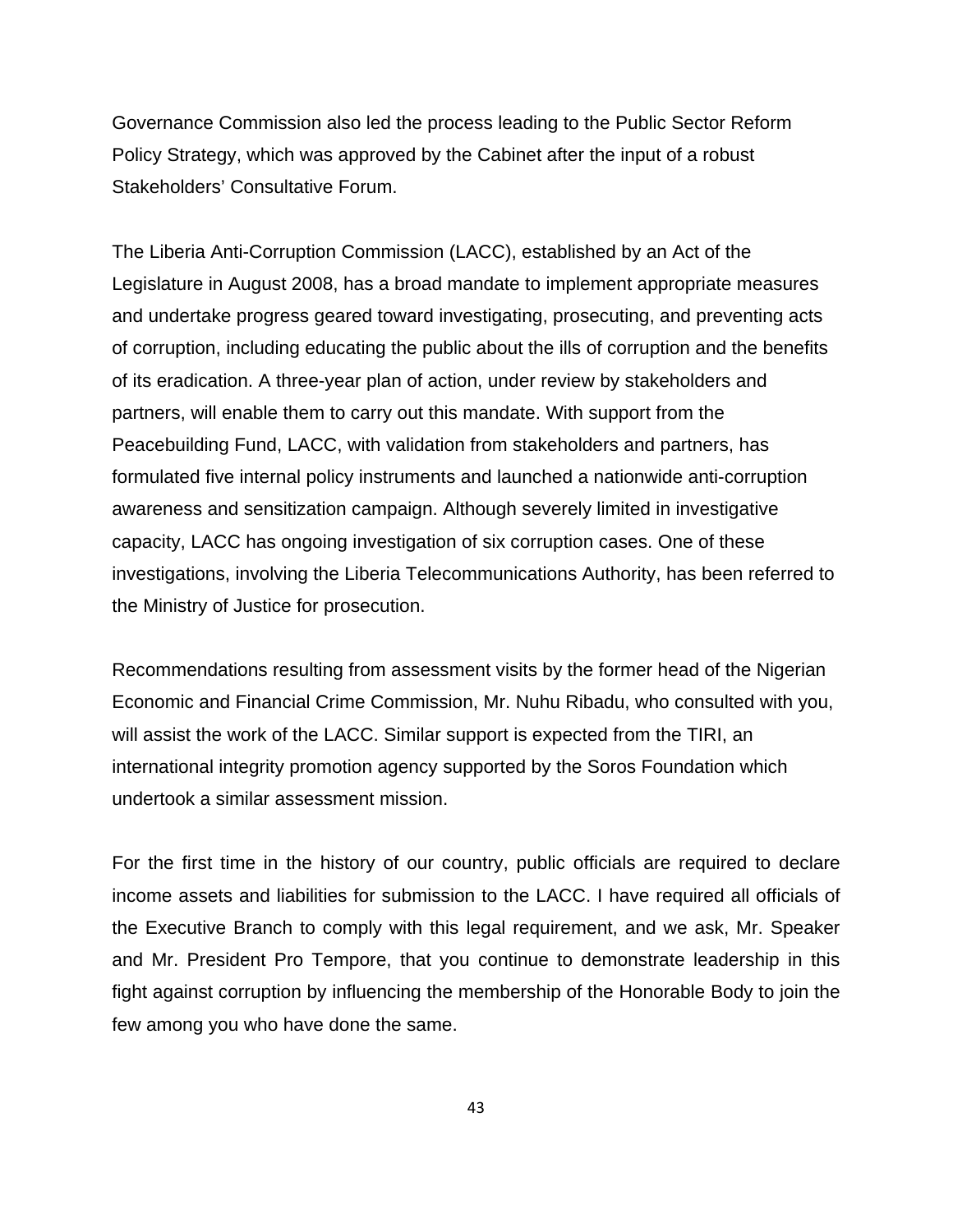Finally, **Honorable Legislators**, because of the lack of adequate capacity, the judicial system has sometimes proved less effective in our anti-corruption drive, thereby bringing the Government under criticism. We will strengthen the LACC to freeze assets of persons being investigated, or prosecuted, or convicted for acts of corruption, without prejudice to the statutory requirements of prior warrant issued by a court of competent jurisdiction.

In its fight against corruption, the Government of Liberia continued to support the work of the General Auditing Commission (GAC), which has produced 25 audits, including the first set of audit reports of five Ministries – Finance, Public Works, Education, Health, and Lands and Mines – as required by our debt relief HIPC program. This is the first time in the history of Liberia wherein audits are sent to the National Legislature and are publicly distributed, which is a major demonstration of this Government's commitment to fight corruption. The bulk of these audits have been reviewed by me and forwarded to the Ministry of Justice for prosecution where applicable.

The audits have provided a broad understanding as to the systemic problems and challenges that the Government inherited and the need for line ministries and agencies to put into place better systems and controls. I am informed that, as pilot projects, the GAC is currently working with the leadership and officials of the Liberian Senate and the Judiciary to put into place better systems and controls.

The GAC also provided technical inputs into the Public Financial Management Law, in the adoption of the international public sector accounting standards, and is one of the key stakeholders in the full implementation of the Integrated Financial Management Information Systems (IFMIS).

With financial support from the U.S. Government, and in collaboration with the Civil Service Agency and the Ministry of Finance, the GAC has begun to audit the payroll of the Ministry of Education, an exercise which in Montserrado County has removed 329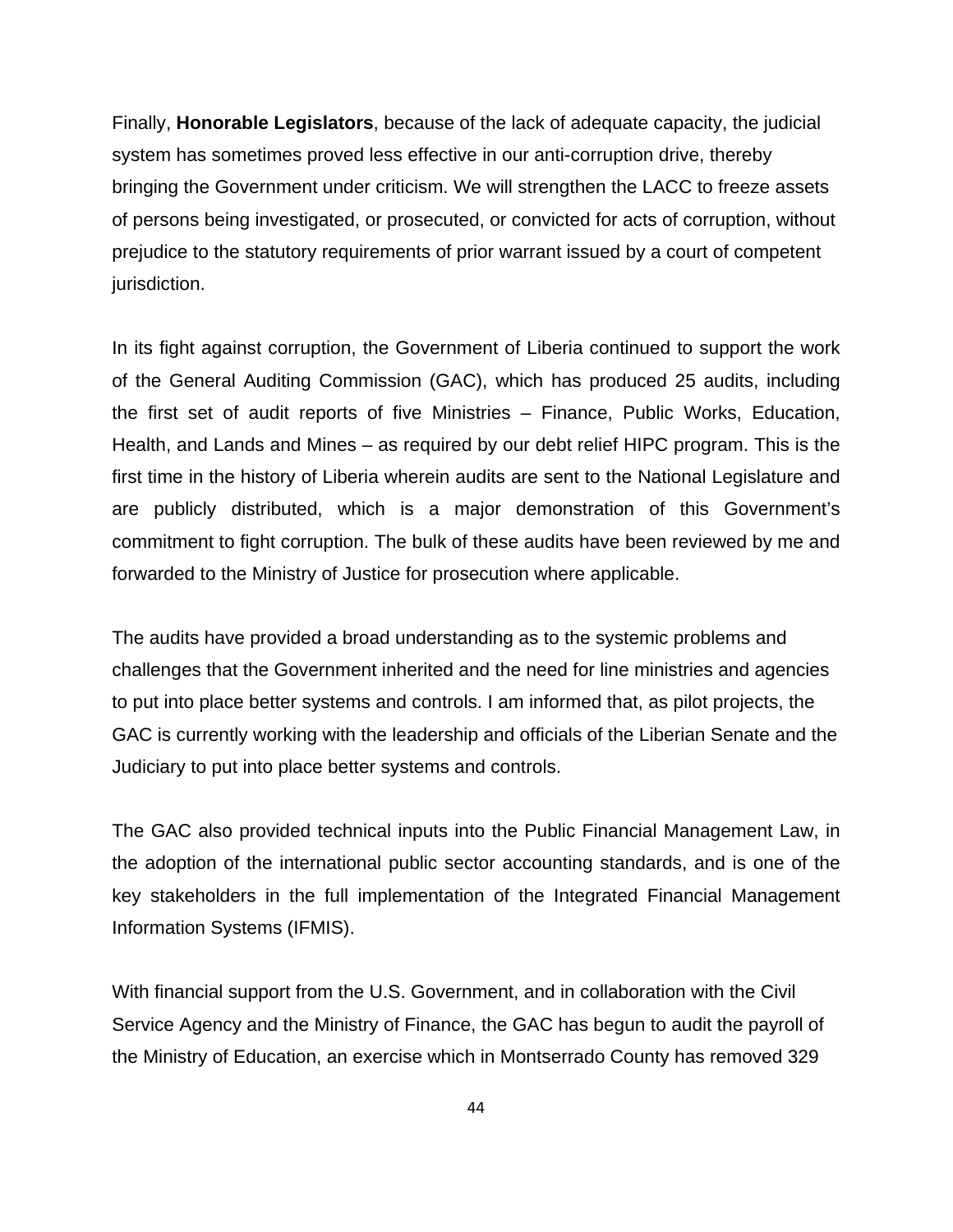ghost names, which is equivalent to annual savings of about US\$324,000. Similar audits of the payroll of the Ministry of Education in Margibi and Bomi Counties are nearing completion, and other audits will continue for the remaining counties.

The main international partner supporting the GAC is the European Union, whose support has led to the capacity-building efforts at the GAC, wherein more than 360 personnel have been recruited and trained. In addition to the EU, capacity-building funding has been provided by the World Bank and the Swedish National Audit Office. Supreme audit institutions from Ghana, Zambia and other English-speaking African countries have also provided manpower support to the audits. While we continue to appreciate the work and performance of the GAC, I have told the Auditor General that he needs to reduce the level of high media profile which has resulted in continuing controversy for the institution.

An Act establishing the Liberia Extractive Industries Transparency Initiative (LEITI) was approved by the Legislature on July 10, 2009, thereby giving full legal status to this important initiative of Government. Within the relatively short period of its existence, including a presidential proclamation issued in September 2008, LEITI has become a leader in EITI implementation worldwide. It is recognized globally for its rapid implementation progress, and for its extended scope that includes the forestry and agriculture sectors – the first and only country in the world to do so. Liberia opted to include these two sectors in order to increase transparency across the country's main export earners. In recognition of LEITI's rapid progress and other distinctive achievements, the international EITI Board honored Liberia with the "Best EITI Implementing Country" Award at a ceremony held in Doha, Qatar, in 2009. This was followed by a visit, in October, by EITI's Chairman, Mr. Peter Eigen, who announced Liberia as the first African country to become EITI compliant. We commend Counselor Negbalee Warner and his colleagues for this achievement.

**Honorable Legislators,** our governance reforms will be greatly enhanced by your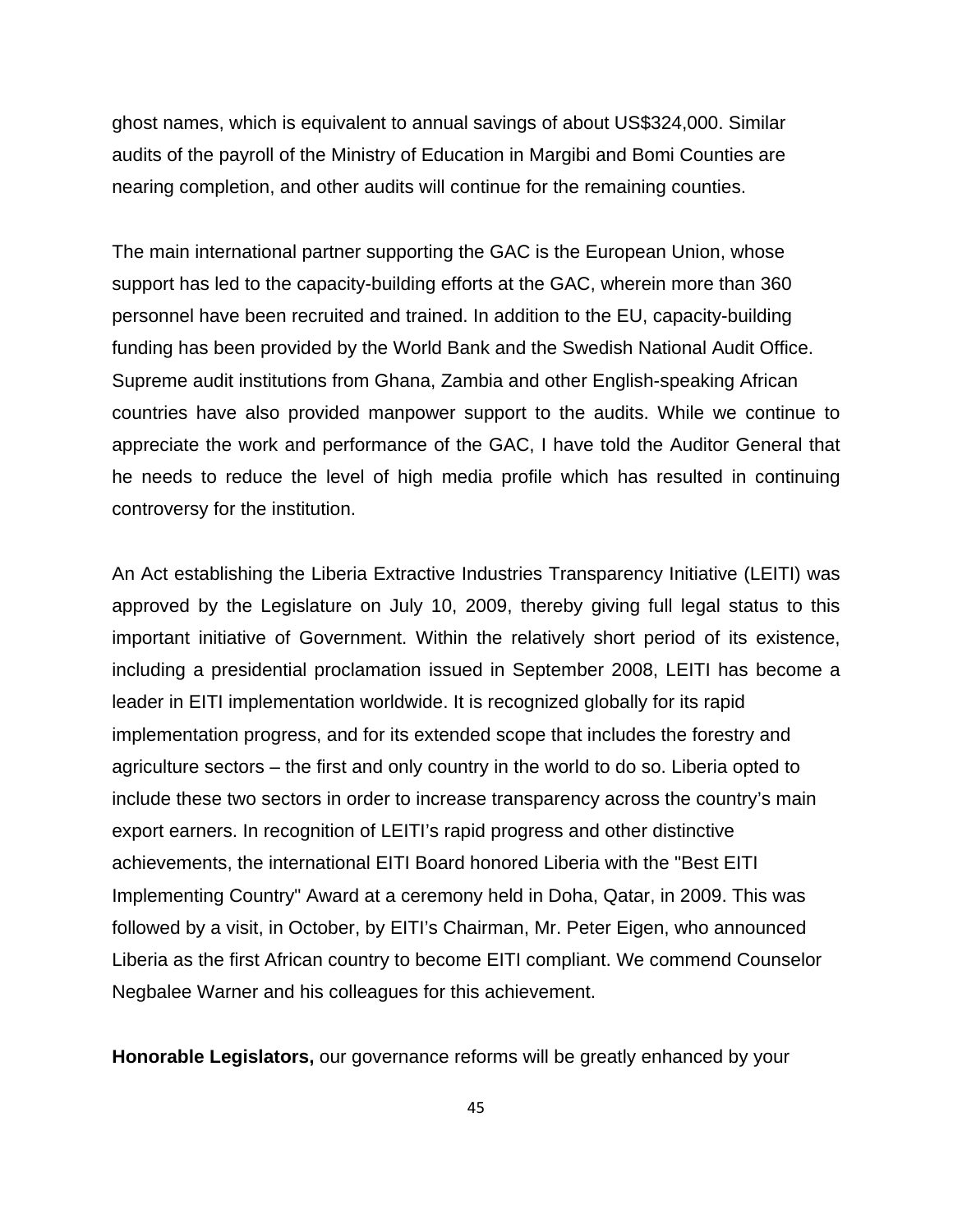passage of the public integrity-related bills that have been pending before you for a protracted period of time, namely, the Code of Conduct, the Freedom of Information Act, and the Corrupt Offenses Act. Significant improvement in the practices of bad governance that has plagued our country from its very beginning will be our collective legacy. This will build upon existing liberties which meet international standards. For example, freedom of the Press reigns supreme, regrettably, sometimes without responsibility and concern for the good of the country. There are no political prisoners and no repression against the exercise of political rights and expression. No political opposition has been forced into exile.

Good civil servants serve the Government of the day. They implement government policies and ensure effective and efficient service delivery to the people. Civil servants are expected to perform these functions regardless of their own political persuasion or the ideology of the government in power. As a result of this guiding principle, our Civil Service Reform continues to be focused on merit-based appointment, the depoliticization of the civil service, capacity building, effective service delivery, by the nearly 30,000 men and women in the Civil Service.

We have successfully recruited 99 of the 100 professionals needed for our Senior Executive Service (SES), a program supported by Government and partners which provide a higher level of compensation as an incentive to attract the required technical capacity our work. These highly skilled Liberians are deployed in all 15 counties and in most ministries and agencies, particularly those responsible for the key deliverables of our Poverty Reduction Strategy. It is important to note that over 80 percent of these SES personnel were recruited from right here in Liberia thus dispelling the unfounded perception that there is no talent in Liberia and that we have had to rely solely on the Diasporas to find qualified Liberians to work in the public service.

In our effort to improve financial management and accountability in the public service, we graduated and deployed two sets of students – for a total of 50 – from our two-year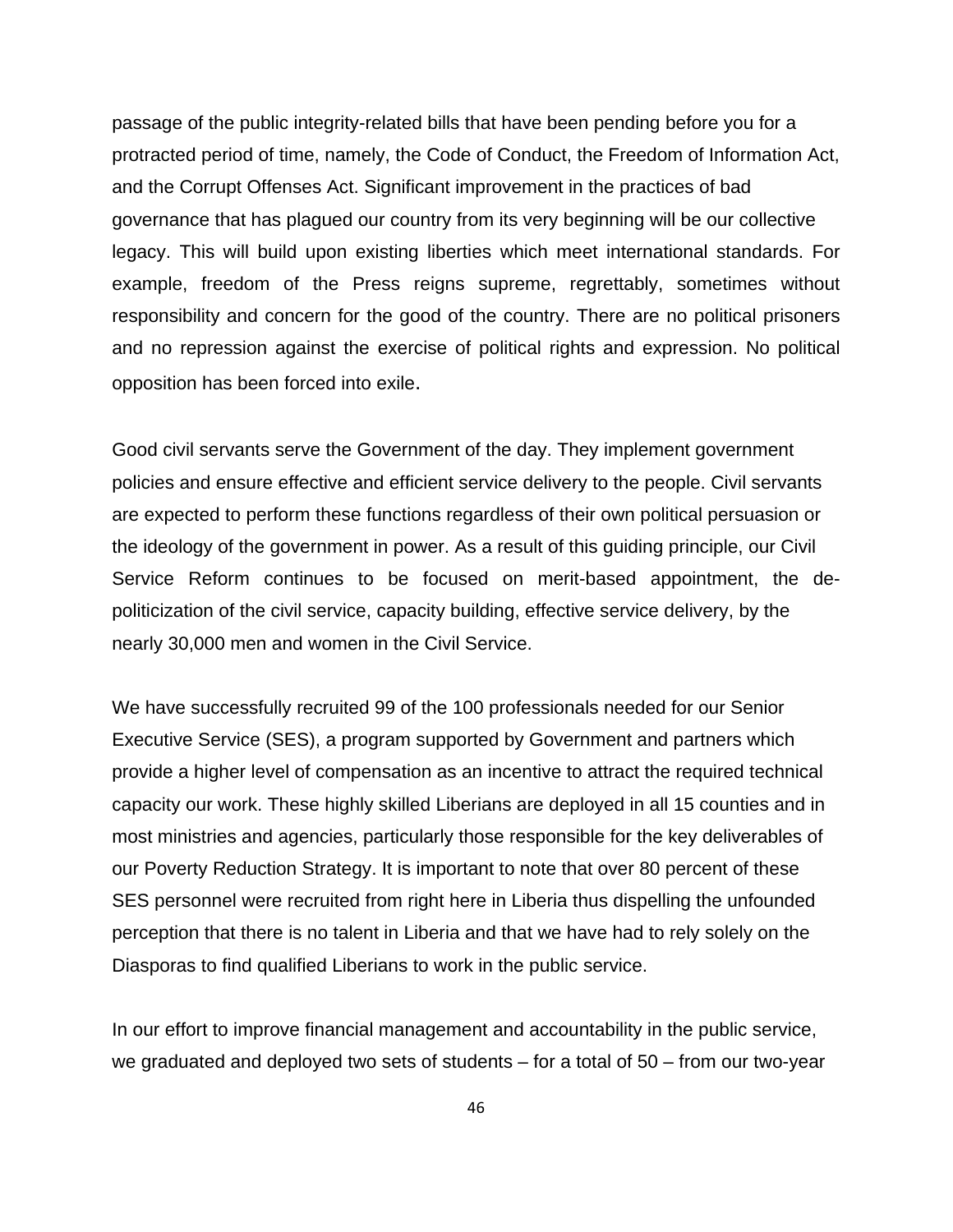Financial Management Training Program funded by the World Bank. The third batch of 30 is currently in training, and consideration is being given to deploying 15 of them as County Financial Officers, to improve the capacity of our local government officials in sound financial management practices and to support Government's decentralization program.

Pay and incentives for civil servants continued to increase this period, with special emphasis on teachers and healthcare workers. Certified teachers and healthcare workers now earn a minimum salary of US\$100 per month, which is six times more than what they were earning in 2006. The Biometric Identification System for all public sector employees is making steady progress, and the CSA is on schedule to deliver a "clean list" of government employees by the end of March thereby putting to rest those ghost names. Civil servants in Montserrado, Nimba, Grand Bassa and Margibi, are now being paid directly to their bank accounts held at commercial banks and in February this year, civil servants in 5 additional counties – Lofa, Grand Gedeh, Bong, Cape Mount and Maryland – will be added to the direct deposit scheme.

After a full year of work and consultation, the Cabinet has approved a Medium-term Pay and Grading Strategy for the Civil Service that is to go into effect in the next fiscal year. The new pay and grading structure is designed to ensure that those in similar grades get equal pay for equal work. It also guarantees promotion and reward for civil servants who do good work through a transparent performance appraisal system. It is important to emphasize that as of the next fiscal year, pay and incentives for civil servants must be tied to performance.

Two other special programs have raised much public concern. The TOKTEN program, sponsored and managed by UNDP worldwide, is designed to attract nationals into public service. It recruits from both the domestic and Diaspora human resource markets and pays salaries ranging from US\$2,500 to US\$3,500. At least 42 Liberians have benefited from TOKTEN. The Liberian Emergency Capacity Building Support Program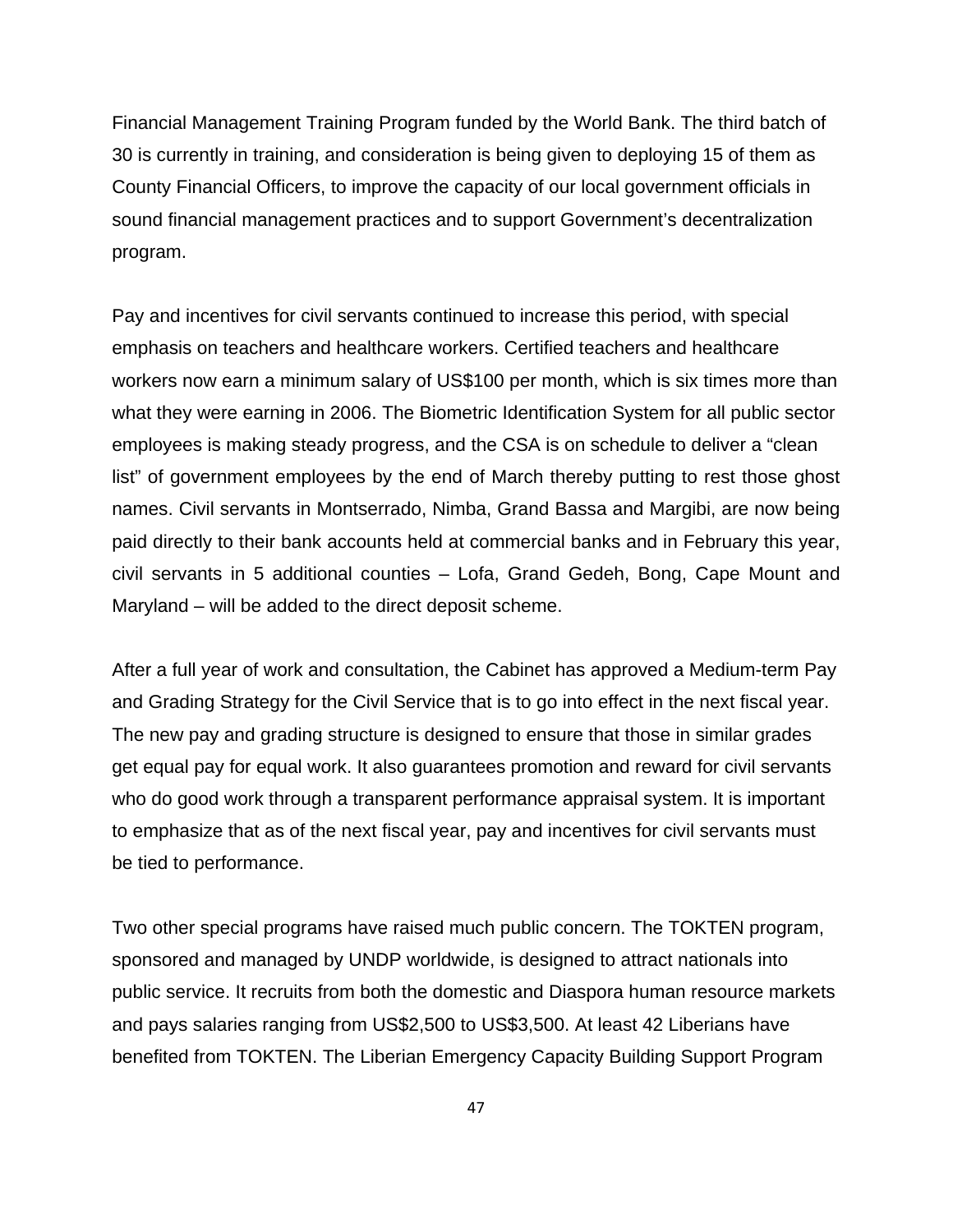(LECBS), supported by the Soros Foundation, is an initiative introduced by my personal effort. The program provides a topping off of government compensation to provide an incentive for those specifically recruited or retained for their special skills, experience and performance. Thirty-three Liberians from home and abroad are currently benefiting from this program. All of these special programs will be integrated into the new civil service compensation system commencing in the next fiscal year.

The Public Procurement and Concessions Commission (PPCC) was established in 2005 as a distinct corporate entity to oversee all public procurement and concessions processes in accordance with the Public Procurement and Concessions Act of 2005. The Commission has the core objective to achieve transparency in the procedures, processes and decisions relating to procurement and concession agreements, and to ensure "value for money" through the economic and efficient use of public funds. During the period under review, the Commission finalized and issued the Public Procurement and Concessions Regulations and Implementation Manual as part of the requirement for the HIPC completion point. The regulations enhance clarity of the PPC Act while the manual makes the procurement and concessions processes simple and easy to follow. The Commission also conducted a series of workshops to build the capacity of procurement practitioners of the various procuring entities at the national and local levels.

We are sad to report the untimely loss of the PPCC Chairman, Honorable Keith K. Jubah, on November 1, 2009, at his home on the Morris American Rubber Company (MARCO), Kakata, Margibi County. I wish to repeat the vow that those who committed this gruesome murder will, after due process, face the full weight of the law.

The conduct of free, fair, and transparent elections, a hallmark of good governance, remains the focus of our National Elections Commission (NEC). During the reporting period, NEC conducted two senatorial by-elections, occasioned by the death of Hon. Isaac N. Johnson, Junior Senator of River Gee County, and by the death of Hon.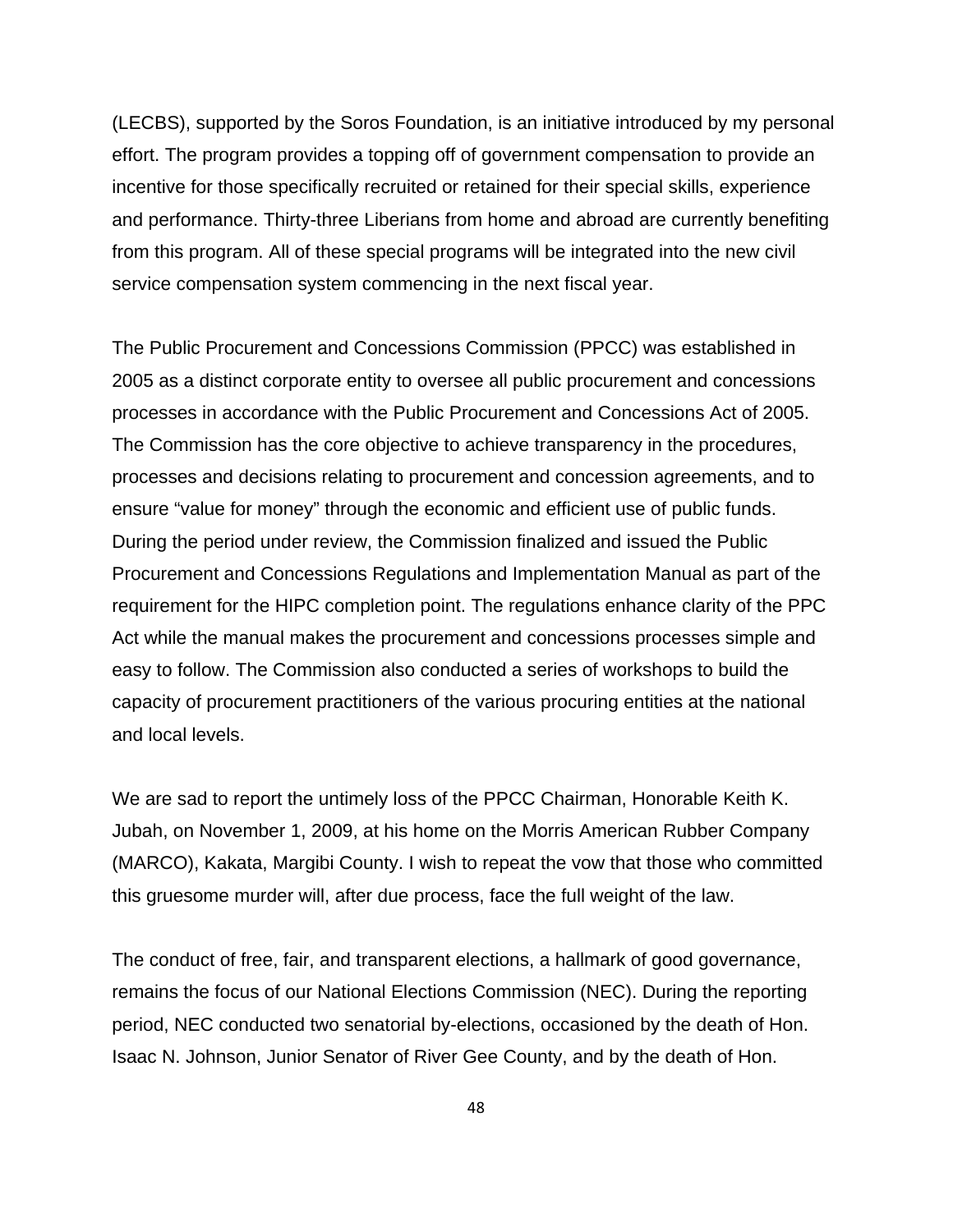Hannah G. Brent, Junior Senator of Montserrado County. The River Gee contest, held last February, was won by Honorable J. Nathaniel Williams of the Liberia Destiny Party (LDP). The Montserrado by-election, held in November, was won by Honorable Geraldine Doe-Sheriff of the Congress for Democratic Change (CDC). That particular by-election posed tremendous challenges to the Commission owing to the large number of registered voters – one-third of the entire registered voting population in Liberia, and more than all the voting populations of the seven previous by-elections conducted. In spite of the shortcomings of the first round, there was no report of fraud or cheating in the entire electoral process. We thank the National Elections Commission (NEC) and the people of the two counties for this demonstration of political maturity.

In anticipation of 2010 and 2011 activities, the Commission, through the support of Government and partners, initiated several relevant activities: the revalidation of intercounty boundaries was concluded for 14 counties; Montserrado's, delayed on account of the November by-election, is now under way. This exercise aims at harmonizing the two separate and distinct datasets derived from the 2007/2008 work of the Special Joint Stakeholders Collaboration Committee and the LISGIS pre-census geographic mapping of 2007. Four regional consultative meetings among representatives of all stakeholder groups were held to inform and place emphasis on the Threshold Bill, which will enable the NEC to delineate or reapportion constituencies for the purpose of electing members of the House of Representatives for 2011. The passage of this Bill is vital for a credible voter registration exercise.

As the NEC prepares for the coming elections, we are pleased to report the significant support that is to be provided by our partners. The Commission should move into its new Tubman Boulevard premises, funded by the United States Government, in March of this year. The U.S. Government has also pledged an initial amount of US\$17.5 million to support the elections process through the International Foundation for Electoral Systems (IFES). In addition, the Security Council passed a resolution calling on all Members of the United Nations System to assist the Liberian electoral processes.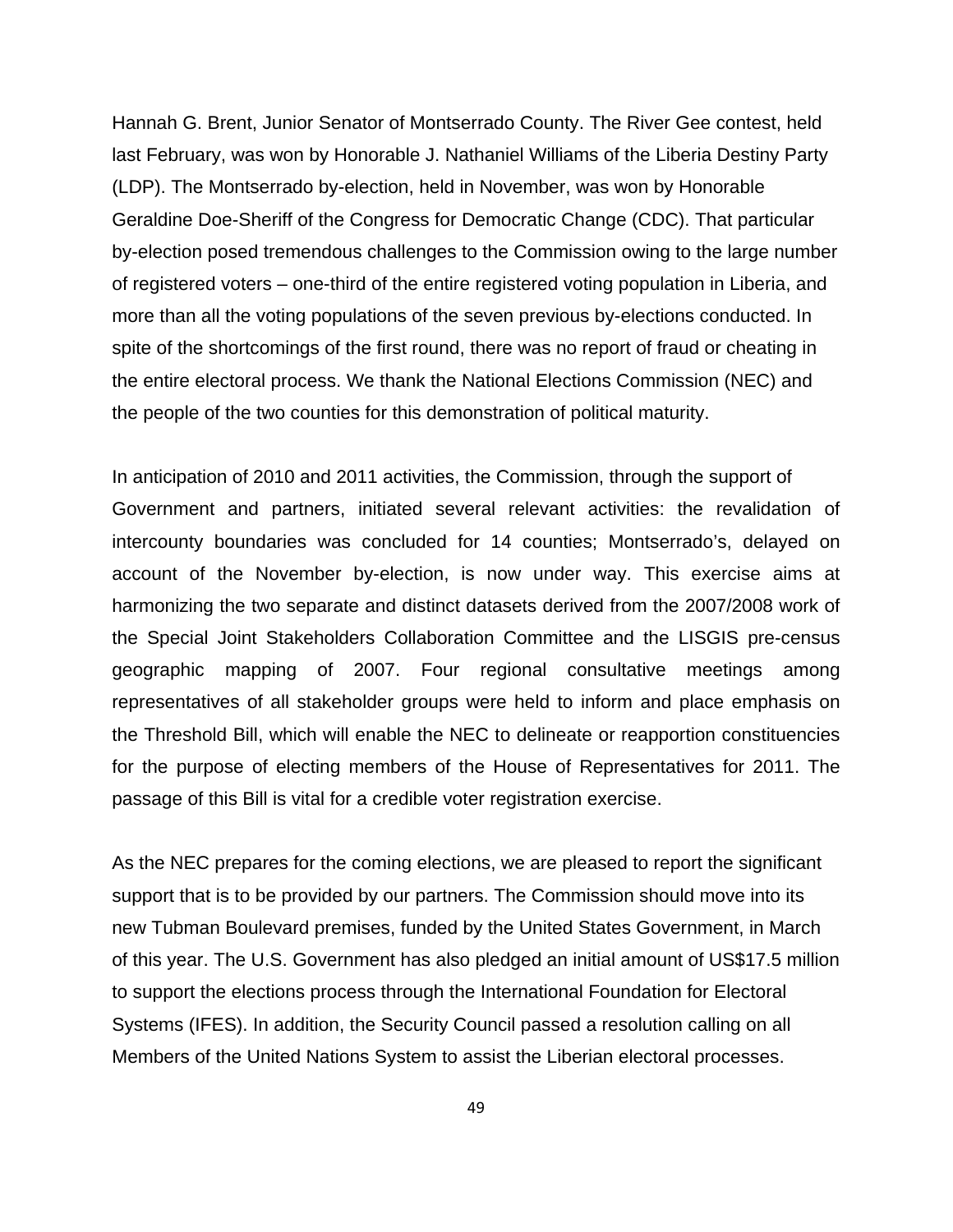**Honorable Legislators**, a judicial system lies at the core of our commitment to justice, the rule of law, the protection of human rights and, ultimately, to peace. The pace of much-needed reform of the judicial system has not met our expectations. The Supreme Court requires more teamwork and urgent action on reforms of the jury system. Despite higher levels of compensation and overall better working conditions for Judges, County Attorneys, newly inducted Defense Counsels and Magistrates, the Court System remains slow in its processes and dispensation of justice and in the quality of its judgment.

A reorganized and better capacitated Ministry of Justice has begun to show results. In the past few weeks, the prosecution has prevailed in the LEC fuel theft case, the celebrated Firestone armed robbery case, and the murder case in River Gee involving a Fula motorcyclist. The Ministry has also obtained indictments in several corruption cases docketed for the upcoming February Term of Court, as well as the Keith Jubah murder case. Moreover, there are extensive ongoing investigations of corruption-related matters involving former and current Liberian Government officials. The Ministry is coordinating with relevant partners to develop case management strategies to reduce the length of pre-trial detention and address the problem of overcrowded prisons. There is now deeper cooperation between the Justice Ministry and the Judiciary to ensure that a correct balance is struck between prosecuting crimes and upholding the rights of the accused.

To make the justice system more accessible to the accused and provide an opportunity for cases on the court docket to be disposed of at a much faster pace, a Roving Prosecution Unit has been put in place. That number will increase in 2010, making the service available to nearly all the counties. Also on the issue of pre-trial detainees, the Ministry worked closely with the Judiciary in setting up the Magisterial Court at the Monrovia Central Prison last February. The Court has been very successful in disposing of misdemeanor offenses and maintaining a lower inmate population in that category. We understand that the Ministry of Justice and the Judiciary are now discussing the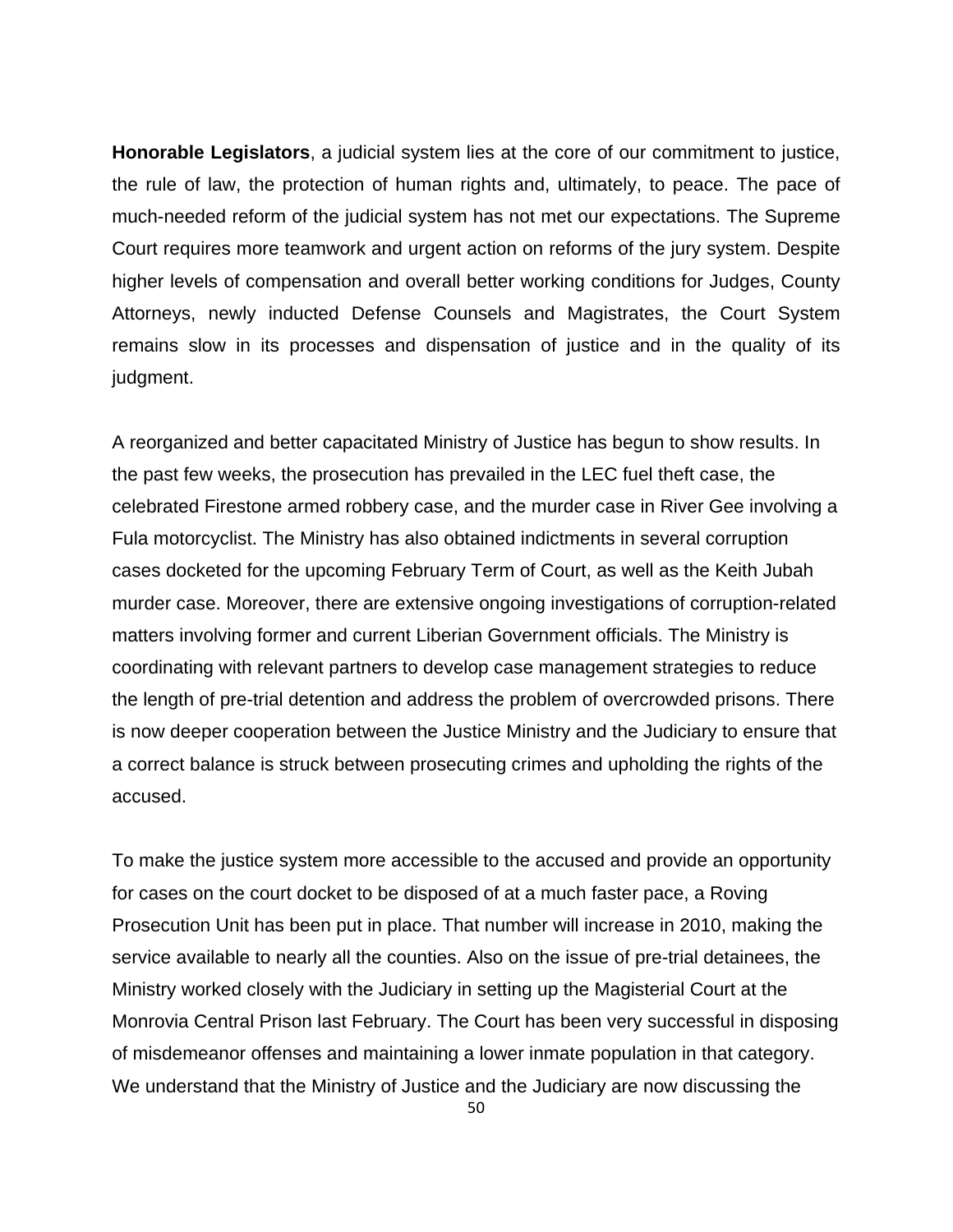need to open a second Court for the trial of corruption cases, not only to reduce the backlog of cases in this category, but also to send a strong message that this Administration is determined to win the war against corruption in our society.

The mainstreaming of gender justice and equality was strengthened by the establishment of the Sexual and Gender-Based Violence (SGBV) Crimes Unit at the Ministry of Justice, and Criminal Court E at the Temple of Justice to prosecute rape and other SGBV offences. A judge has been appointed and other court personnel have been recruited. Of the 20 rape cases brought to trial across the country, 6 were won, 8 were lost and 6 were transferred or dismissed for insufficient evidence. Evidently, the number of cases heard in the Court remains woefully low, due to reluctance by victims and their families to seek legal redress. At the same time, the Government continues to implement social services, such as clinics and safe houses that will attend to the physical and psychological needs of rape victims and encourage more of our women to seek Government assistance. The Government has also established the Women and Children Protection (WACP) section at the LNP Central Headquarters in Monrovia and in each county capital. It is expected that the expansion of this unit will bring much needed assistance to women and children who suffer abuse.

The protection and promotion of human rights will be enhanced by the work of the Independent National Human Rights Commission (INHRC). We ask, Honorable Senators, that you speed up the process of confirmation of the Commissioners who have been appointed. In the meantime, the Human Rights Unit of the Ministry of Justice continues to respond to the needs of individuals whose human rights have been violated. In the past year, the Unit reviewed 92 complaints; 20 were resolved in-house, 22 were forwarded to the courts, still others were forwarded to the Solicitor General for prosecution or to the LNP for investigation, and 33 were abandoned.

The work of the Ministry of Gender and Development enhanced the image of our country in the area of gender equality and women empowerment. The program,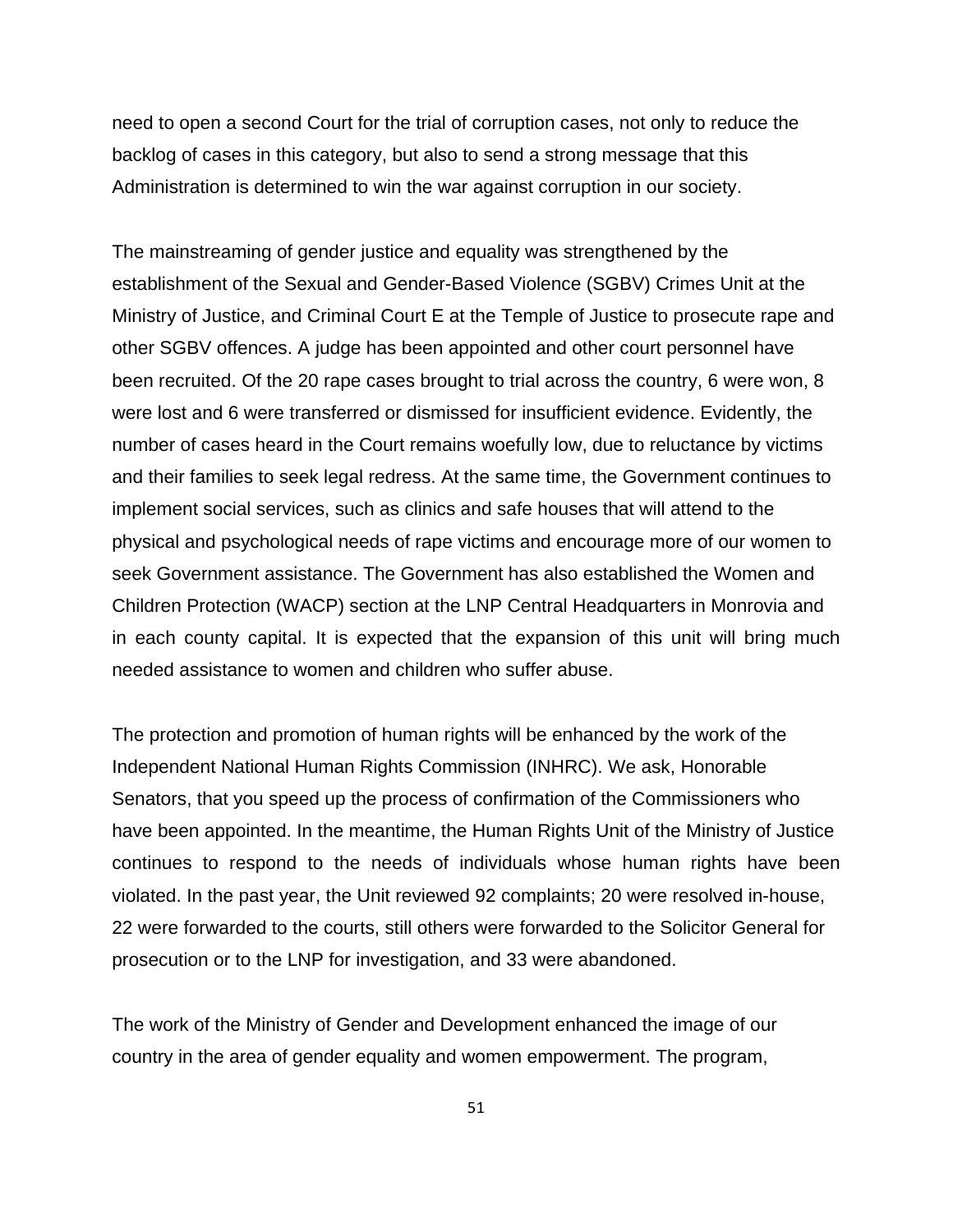supported by the Danish Government with a US\$22 million equivalent grant that promotes Liberia as a model country for the achievement of Millennium Development Goal No. 3, is well under way. The program includes three areas of emphasis: gender equality and women economic empowerment; youth employment and empowerment; and food security and nutrition.

Similarly, the Nike Foundation /World Bank program for the Economic Empowerment of Adolescent Girls has gained momentum with almost all girls of the target 2,500 already selected for training to take up direct employment in the private sector. The National Rural Women Program, launched in 2008, now has a membership estimated at onethird of the rural women in every county. The first of five safe houses has been completed in Grand Bassa County, and work on the other four is ongoing. Some 1,500 women have benefited from literacy and microcredit programs.

**Honorable Legislators**, I said this in my Annual Message of January 2008, and I will say so again: It is time to revisit the proposal of the Women Caucus of your Honorable Body for action to increase the number of women representatives throughout Government, recognizing that the current 11 percent in the Legislature and 28 percent in the Executive are still below the 30 percent required by the UN resolution to which we are a signatory.

**Mr. Speaker, Mr. President Pro-Tempore**, the statistics provided by LISGIS make it abundantly clear that our nation is young, with 60 percent of the population below the age of 25. While we have been able to reach the very young, evidenced by the overwhelming response to our compulsory primary education program, we have been less successful in our effort to direct the young adolescents away from petty street trading to skills training that will prepare them for employment. The lack of vocational training facilities is a major constraint in this regard, a situation which must be addressed this year. On the other hand, we have had a large measure of success in promoting youth participation in a wide range of sport activities, emphasizing the need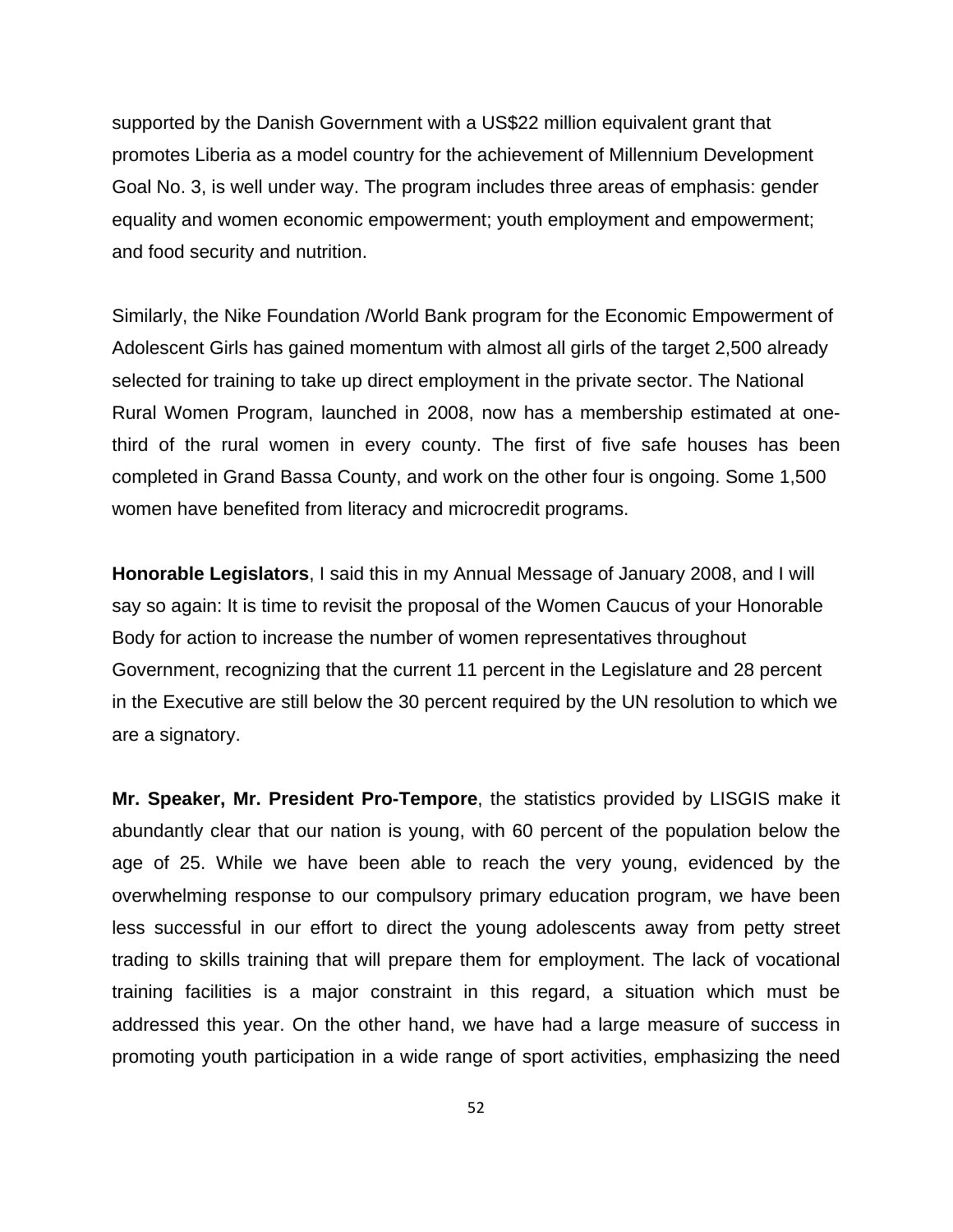for a more structured and systemic approach, such as that which would be provided by a Sports Academy.

In the area of football, we are pleased to note that the Barrack Youth Controllers (BYC) football team, comprising 22 youth, competed in Freetown and brought back the first prize won in contest against far better resourced teams from Ghana and Brazil. Our youth performed brilliantly in the just ended County Sports meet for which we commend Cape Mount, Nimba, Bong and Rivercess Counties for the first prize in basketball, kickball, volleyball and track and field. We also commend Grand Gedeh and Nimba Counties as the finalists in a very exciting football match, and Nimba for its victory. We commend the officials of the Ministry of Youth and Sports for this remarkable success.

The Center for National Documents and Records/Deeds, established by an Act of the Legislature in 1977, is responsible for the establishment of Liberia's land and marriage registration throughout the country. Under new leadership, the Center has trained staff, reintroduced a search and deed registry system, reactivated out-stations in 12 counties, addressed fraudulent activities relating to deeds, and mobilized partnership support for its recovery. Plans are under way for relocation of the National Investment Commission to enable the Archives to obtain the  $12<sub>th</sub>$  Street building intended for its operations.

The Environmental Protection Agency (EPA), although constrained by financial and human resources, was able to conclude environmental-quality standards and regulations for the main productive sections under which 44 permits were issued following environmental impact assessments. Through effort of the EPA, Liberia was declared compliant in respect of its obligation and contribution to conservation of the global environment, thereby meeting the international deadline of January 1, 2010.

## **Pillar IV: Infrastructure and Basic Services**

**Mr. Vice President, Mr. Speaker, Honorable Legislators,** the key objectives of our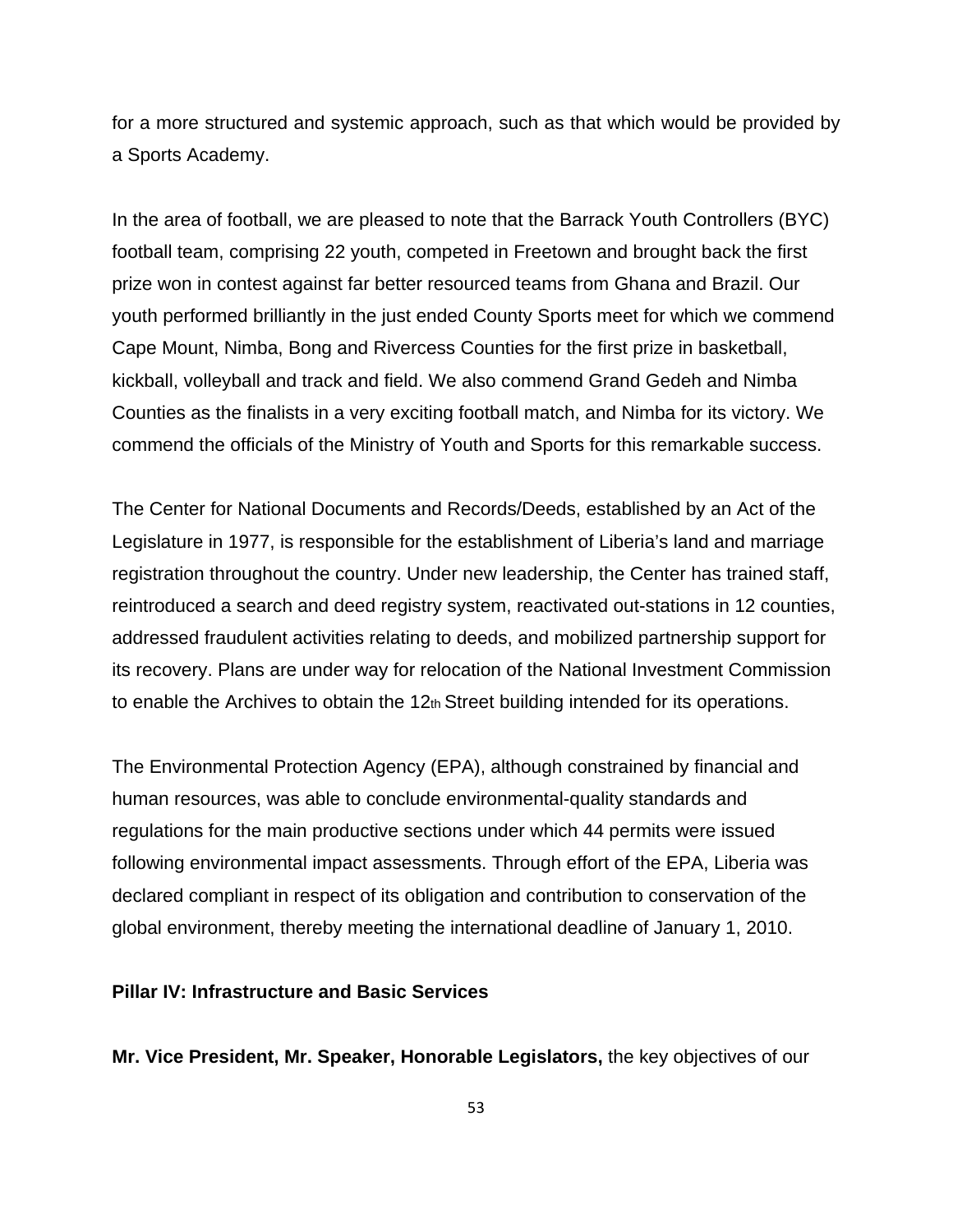fourth pillar, Infrastructure and Basic Services, are to rebuild the physical and social infrastructure that was totally destroyed over the past several years. These include roads, ports, telecommunications, electricity generation, water and sanitation, school and healthcare facilities. We also seek improved service delivery to an increasing number of citizens.

In clear priorities set by the majority of our citizens during the PRS consultations, the reconstruction of roads and bridges remain our focus. We are therefore always questioned by you and the public at large as to why it is taking so long to respond to this critical need. The truth is we have not waited, but have worked hard to mobilize the resources for this high capital cost activity. We have also had to respect the procedures and competitive processes required by our own laws and that of our partners.

The restoration of economic and social infrastructure remains the number one priority of our Government. During the year, we expanded or commenced a large number of projects and activities, including the rehabilitation of roads, bridges, schools, clinics, community facilities, electricity, water and housing.

Realizing that roads is the catalyzing force, the primary strategic objective of the Ministry of Public Works is to rehabilitate, reconstruct and maintain primary, secondary, feeder and neighborhood roads, and to ensure that the nation's roads and bridges are pliable year-round. Additionally, Public Works completed, commenced, or initiated procurement for the construction of roads and/or bridges in all 15 counties, and also undertook capacity building and training. More specifically, the Ministry built or reconstructed 107 miles of all-weather secondary roads, 650 miles of primary roads including 28 miles of pavement and 37 miles of neighborhood roads. The Ministry installed 9 bailey bridges and 223 road safety signs, and rehabilitated 12 public buildings. In Monrovia, 69 miles of neighborhood roads, including 37 miles of pavement, were rehabilitated or constructed.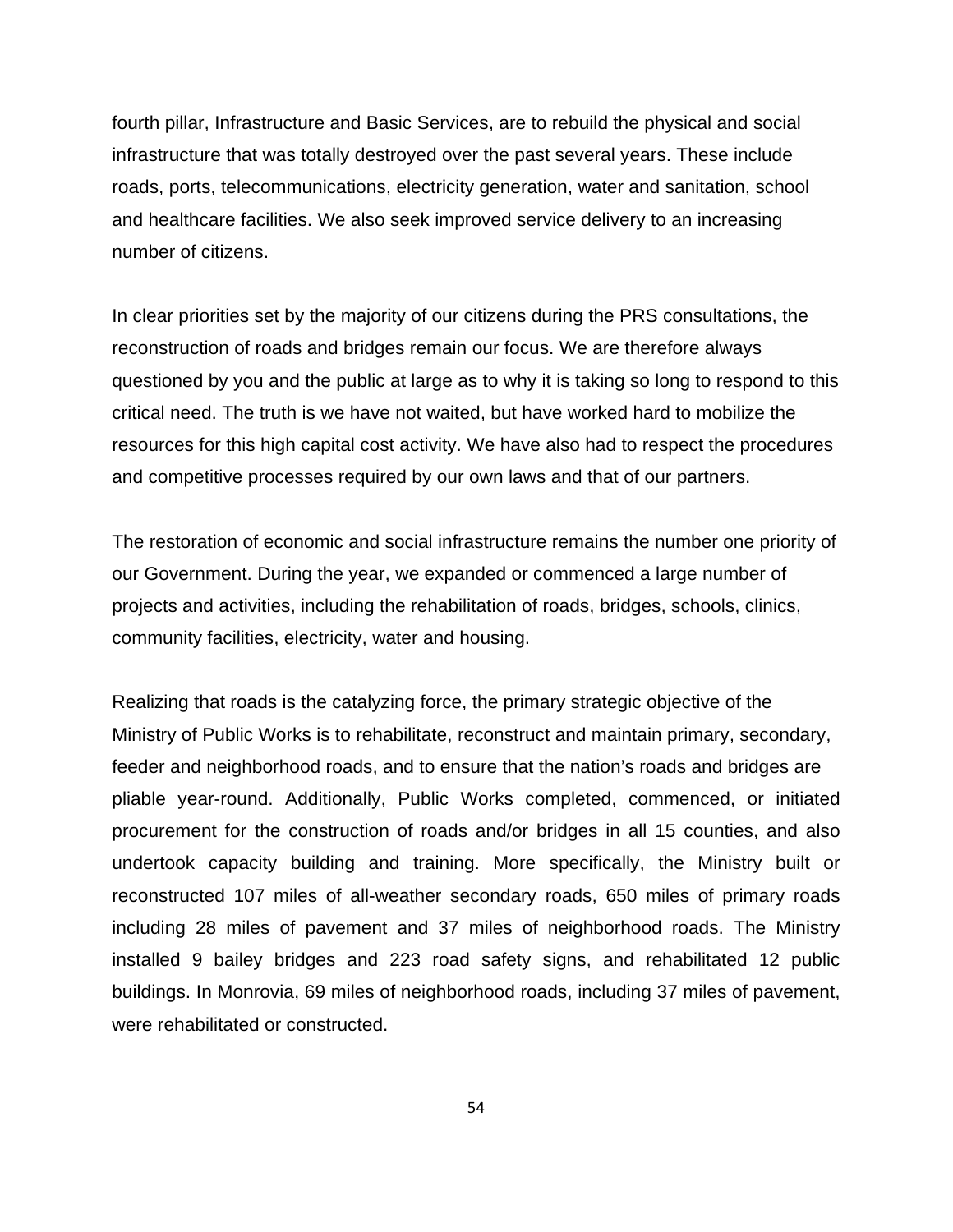Notable among the primary roads are: the Sawmill to Lofa Bridge, in Bomi County; the Palala to Zoweinta, in Bong County; the Medina to Robertsport, in Grand Cape Mount County; the Zwedru to Zleh Town, in Grand Gedeh County; the ongoing Pleebo to Barclayville, in Grand Kru County; the Zorzor to Yealla, in Lofa County; the Cotton Tree to Bokay Town, in Margibi County; the Harper to Fishtown, in Maryland County; the Ganta to Sanniquellie, in Nimba County; the Pynes Town to Nyenfuen Town, in Sinoe County; the Brewerville to Bornor Town, in Montserrado County; and the Bopolu to Belle Yellah, in Gbarpolu County. Bridges installed included the Nyanforla, the Zorzor, the Sinje, the Julijuah and the Royesville. The Ministry also trained 20 employees in laborbased road maintenance, contract management, and road supervision.

Public Works and the private contractor group demonstrated unsurpassed commitment in their labor of love that led to completion of the first ever motor road to Belle Yellah. This enabled us, after an interesting two-hour walk, to spend the Christmas there, in fulfillment of a promise. My heartfelt thanks to all those who worked so tirelessly, to those who accompanied us on that historic journey, and to the people of Belle Yellah and the several townships along the way who welcomed us with great joy.

Although the Ministry faced daunting challenges, including budget cuts, an unpredictable extended rainy season, a limited contractor pool to implement projects, and inadequate equipment in good operable condition, it is well on track to implement our strategic multi-year plan, through 2011, to build, reconstruct, rehabilitate and maintain 1,187 miles of primary and secondary roads. They are also poised to install 27 bridges around the country and renovate the many public buildings that continue to be in a state of disrepair.

In order to move one step further toward our goal of quality education, the Ministry of Education initiated during the period the development of a 10-year (2010-2020) National Education Sector Plan which outlines the goals of our education policy framework as contained in the Poverty Reduction Strategy. An Education Strategy study, which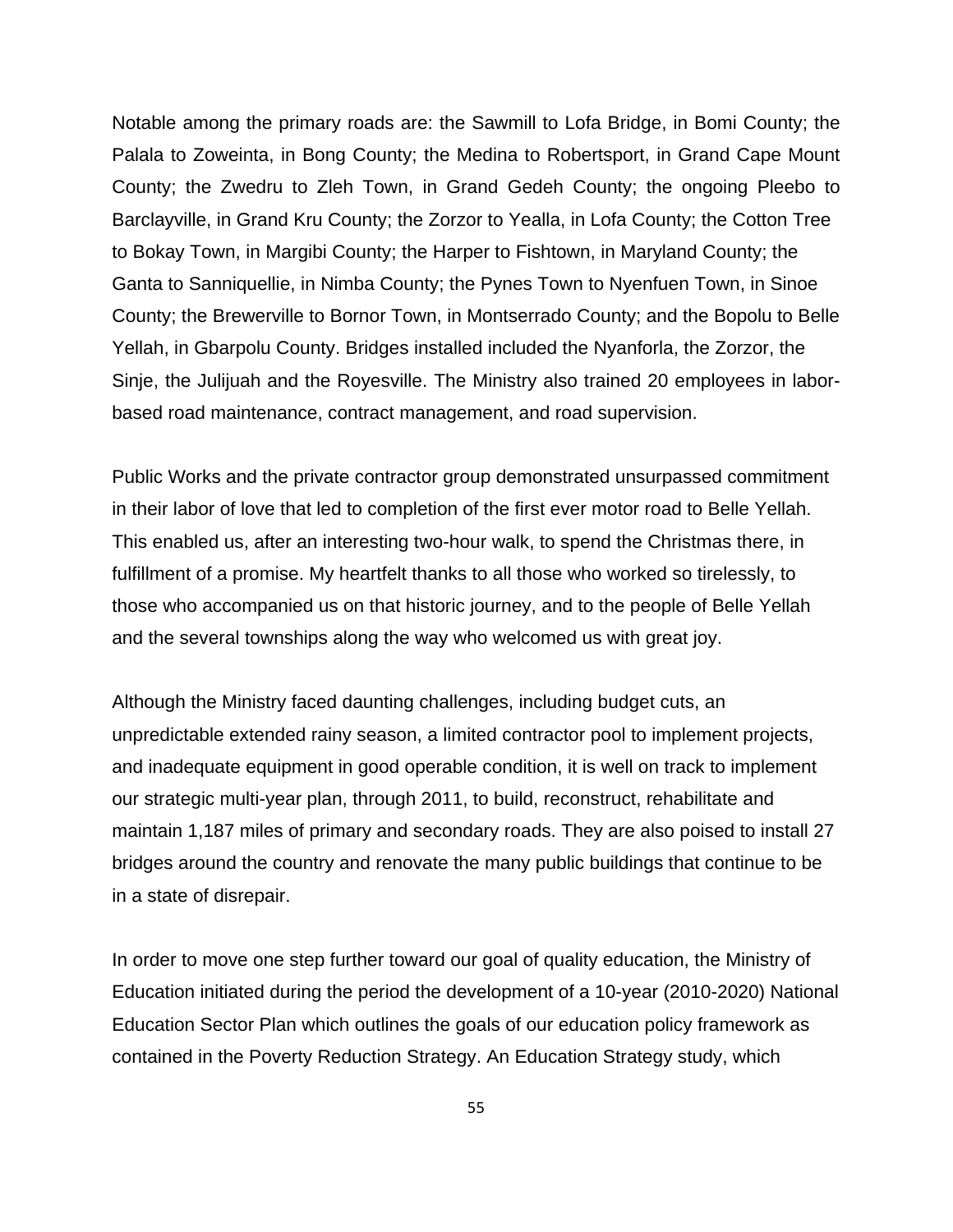provides the road map for investment in basic secondary, tertiary and technical and vocational education, will complement the activities outlined in the education sector plan. These entities will be underpinned by a new Education Act which will be submitted to you following conclusion of the ongoing Education Law Review.

**Mr. Speaker, Honorable Members of the Legislature,** in order to move one step further toward our goal of quality education, last year the Ministry of Education initiated the development of a 10-year (2010-2020) National Education Sector Plan complemented by an Education Strategy study which provides the road map for basic secondary, tertiary and technical and vocational education. These will be underpinned by a draft Education Act which will be submitted to you soon.

The revival of our education system is reflected in increasing national enrollment which now stands at 1.4 million, representing an 11 percent increase over the previous year at 1.3 million. Pre-primary enrollment is estimated at 550,000. Primary enrollment is estimated at 605,000 and secondary enrollment at 182,874. At the tertiary level, total enrollment for the recognized 9 baccalaureate degree granting institutions currently stands at 31,304.

The University of Liberia, at 17,620, has 56 percent of the total tertiary enrollment. Recognizing the value of tertiary education to our national recovery agenda, this Government's appropriation to the University rose from US\$4 million for 2009, and will increase to \$7.5 million by FY 2010. The appropriation enables the institution to serve the needs of about 17,000 undergraduate students in six colleges and about 620 students, in four graduate and three professional schools. At the same time, demand for higher education and enrollment at UL has hovered around almost 19,000 students, an enrollment far in excess of available facilities.

We wish to thank Firestone for renovating the Science complex at the main campus, and the Chinese Government for the restoration of academic and dormitory facilities at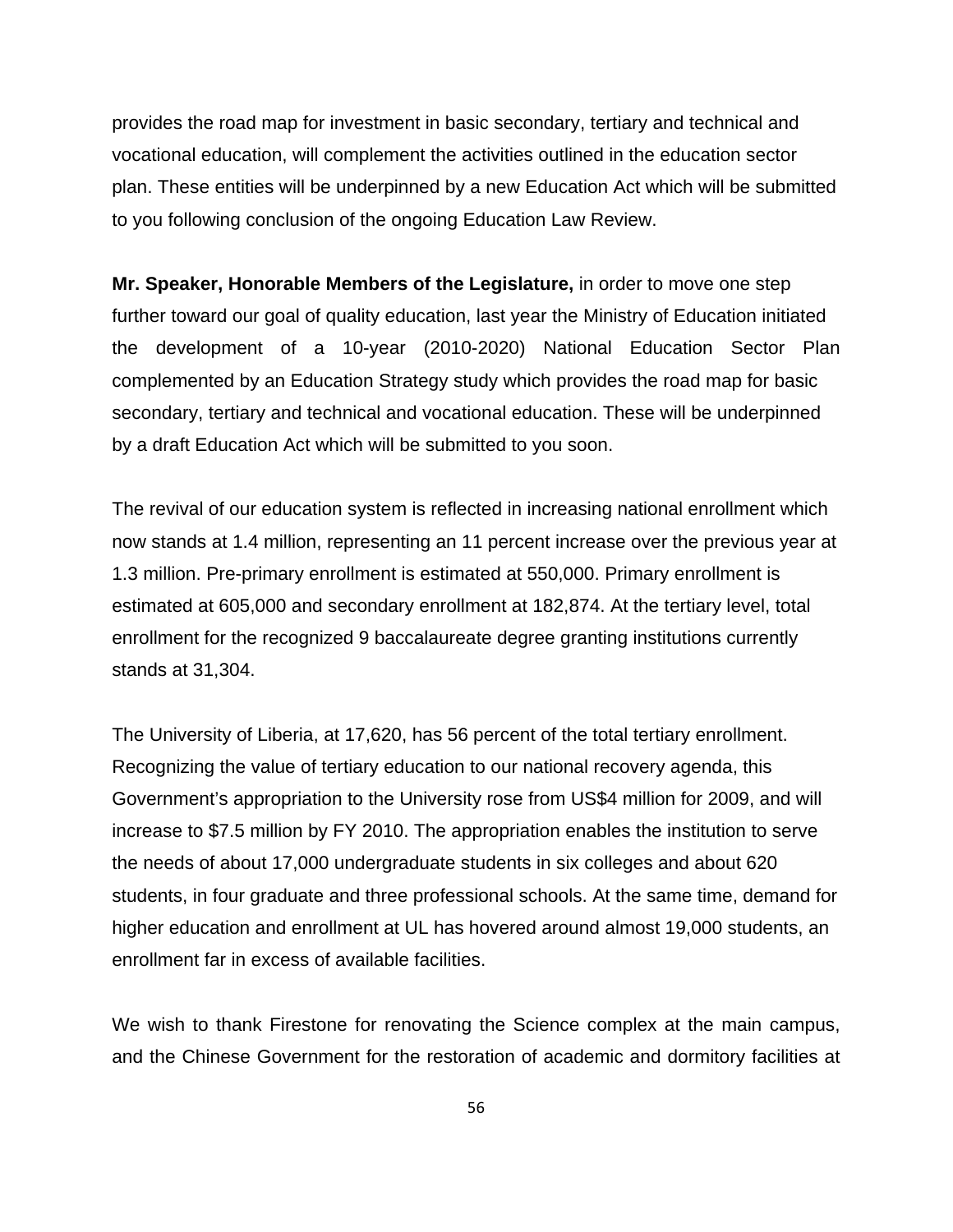the Fendall campus which will be turned over to the Government well ahead of schedule in May of this year.

We are also pleased to note that the former WVS Tubman Technical College, renamed Tubman University, opened its doors in September last year and now has an enrollment of 300 students in 4 colleges. We will be joining the Maryland Legislative Caucus and other legislators in Harper on February 27 to dedicate the renovated campus of the University.

I wish to commend Dr. Emmet Dennis of the University of Liberia and Dr. Elizabeth Davis Russell of Tubman University for the determination, efficiency and effectiveness which they have brought to these institutions.

Community colleges under construction or renovation in Grand Bassa and Nimba are also expected to become operational this year. The long-standing unfinished structures for the Sinje Technical College are now under construction to be integrated into the University of Liberia system with private donations of over US\$1 million sourced through my own personal initiative. Our teacher training and institutes at Kakata and Zorzor have graduated the first class of over 500 teachers with continuing support from an increased level of Peace Corps volunteers.

As a result of the implementation of our Free and Compulsory Primary Education Policy, enrollment has more than doubled in the past two years. Although a welcoming development, this rapid increase poses the challenge of additional schools, teachers and instructional material. In response, a total of 56 primary schools are under construction nationwide, all of which should be ready for use in or before the next academic year. Forty of the schools are funded under the Liberia Education Pooled Fund, and 16 under the European Commission Support to Education in Liberia.

The first of "The Learning Along Border Schools," intended to enhance peace and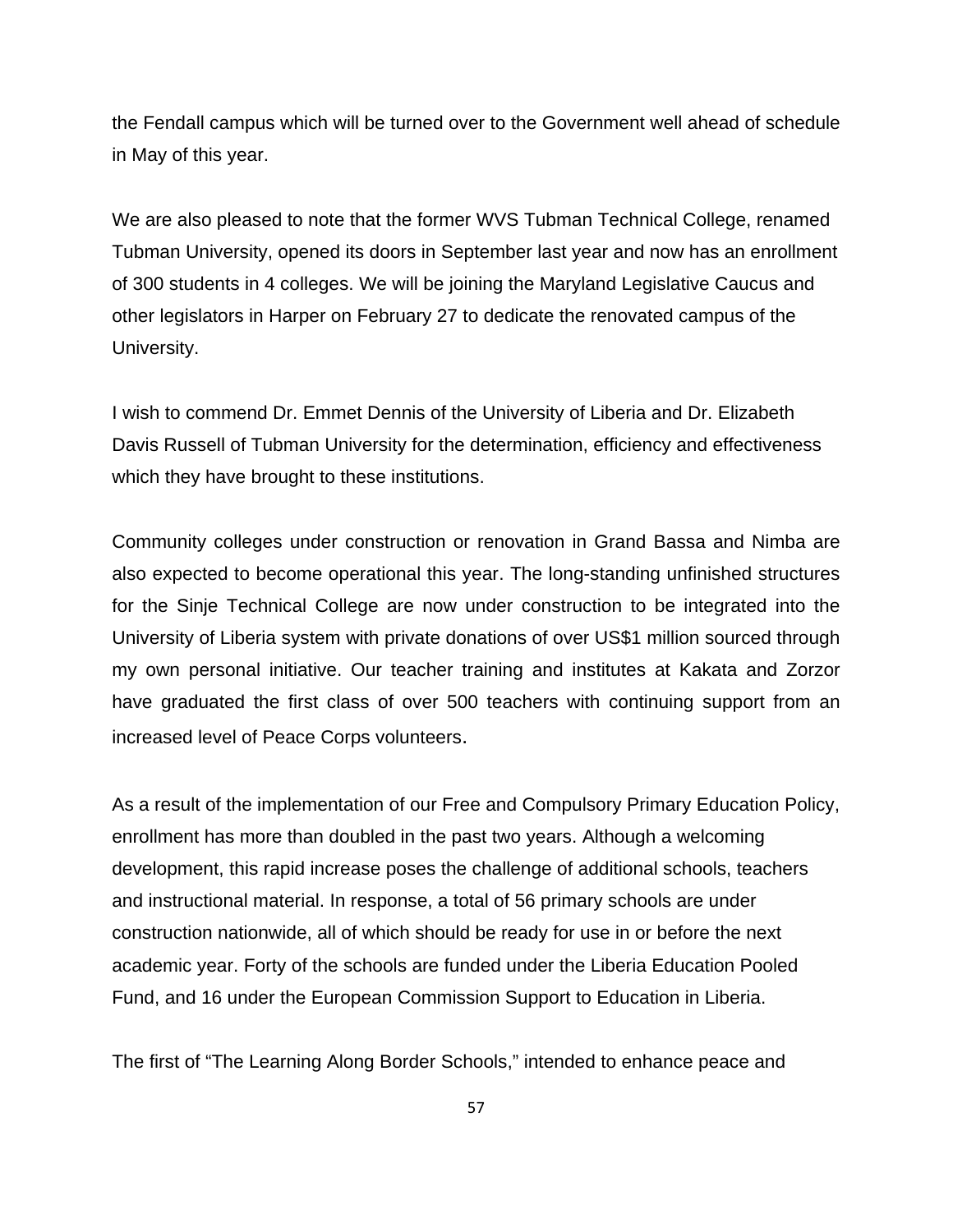security at border crossing points with Sierra Leone, Côte d'Ivoire and Guinea at a cost of US\$700,000, is nearing completion in Ganta, Nimba County, near the Guinea border. In addition, some 76,600 pieces of school furniture have been produced. More than 1.2 million copies of primary textbooks and teacher guides procured, and a large number of junior secondary textbooks purchased and distributed to schools nationwide. The national curriculum has been revised and strengthened, taking into account the syllabus of the West African Examinations Council (WAEC), to better prepare Liberian students to sit international exams.

The training of qualified teachers is as important as the provision of materials and tools for enhancing quality teaching and learning in the classrooms. I am, therefore, pleased to report that during the period under review, the Rural Teacher Training Institutes at Kakata and Zorzor, became fully operational again, and a total of 453 trained teachers, the first such output in 20 years since the institution ceased operations in 1989. Another group of 525 trainees is currently enrolled at institutions. We are also pleased to report the big boost given to our effort to enhance quality education, particularly in our rural areas; our sisterly country of Nigeria, at their expense, have provided 56 teachers for our schools.

The issue of qualified teachers remains a challenge despite the progress cited. Some 5,052 volunteer teachers who did not meet the requisite qualifications were retired with benefits while 6,800 others classified and are now teaching in schools throughout the country. In the process of regularizing volunteer teachers, we found the Ministry to be seriously affected by ghost names. The General Auditing Commission, with support from the Ministry of Finance and the Civil Service Agency and with funding from the United States, is undertaking a comprehensive enumeration and verification of the Ministry's payroll. We expect this exercise to bring considerable savings to Government.

We continue to place emphasis on the development of local institutions as the best means to educate our population; therefore, with your support, we are providing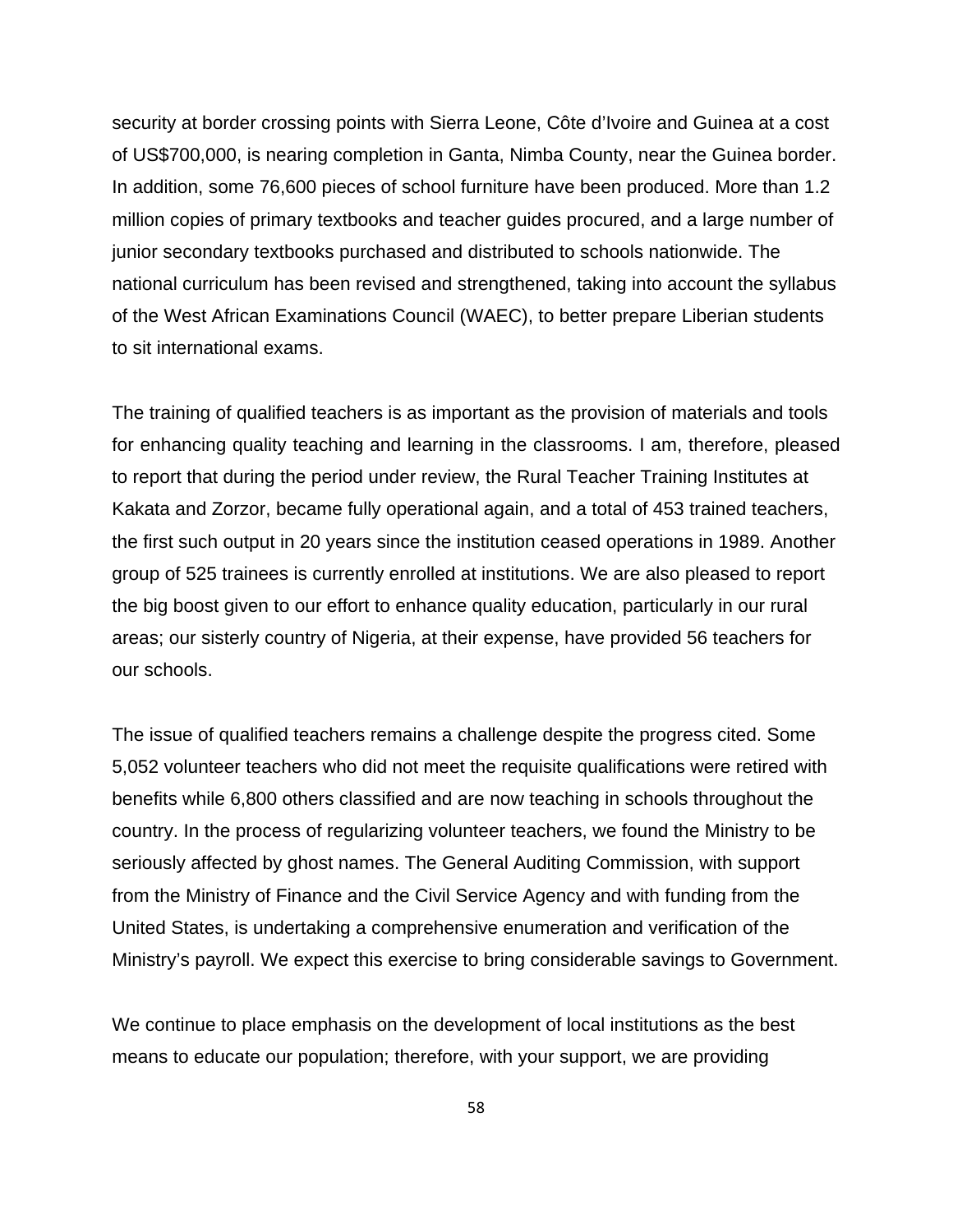subsidies of US\$435,120 to more than 20 private institutions. Also, a total of 2,191 students are benefiting from Government scholarships at local secondary and higher education institutions. Scholarship grants from several countries, including the United States, Cuba, Turkey, India, Egypt, Morocco, the People's Republic of China, and Australia support Liberian students.

**Mr. Vice President, Mr. Speaker, Honorable Legislators,** our country's health sector continues to make progress toward the overriding goal of providing to the majority of our citizens access to basic healthcare of acceptable quality while establishing the building blocks for an equitable, effective, responsive and sustainable healthcare delivery system. Specifically, this goal is to be measured by the attainment by 2011 of two key objectives: to reduce maternal mortality rate by 10 percent, and child mortality rate by 15 percent. This will take us closer to the MDG goal which calls for reduction by three quarters in maternal and two-thirds in child mortality rate by the year 2015.

Six strategic objectives will enable us to achieve our overall health goals: human resource development; expansion of the basic package for health services (BCHP) to 70 percent of health facilities; rehabilitation or construction of 205 health infrastructure; strengthen our national social welfare programs; develop support systems for delivery of health services and establish a national performance- based contracting system for delivering healthcare services to 57 health facilities in five counties – Gbarpolu, Lofa, Maryland, Montserrado and Rivercess.

Toward achievement of these objectives, the Ministry of Health and Social Welfare maintained 2,444 health workers on standardized incentive package; and provided bonuses in the amount of US\$165,000 for 1,535 health workers from health facilities that had exceptional performance; provided international scholarships to 27 health workers to pursue masters' degrees in various specialized areas, and an additional 201 scholarships to students at various local universities. In addition, the Ministry provided free medical education to 584 students – 515 at TNIMA, in Monrovia, and 69 at the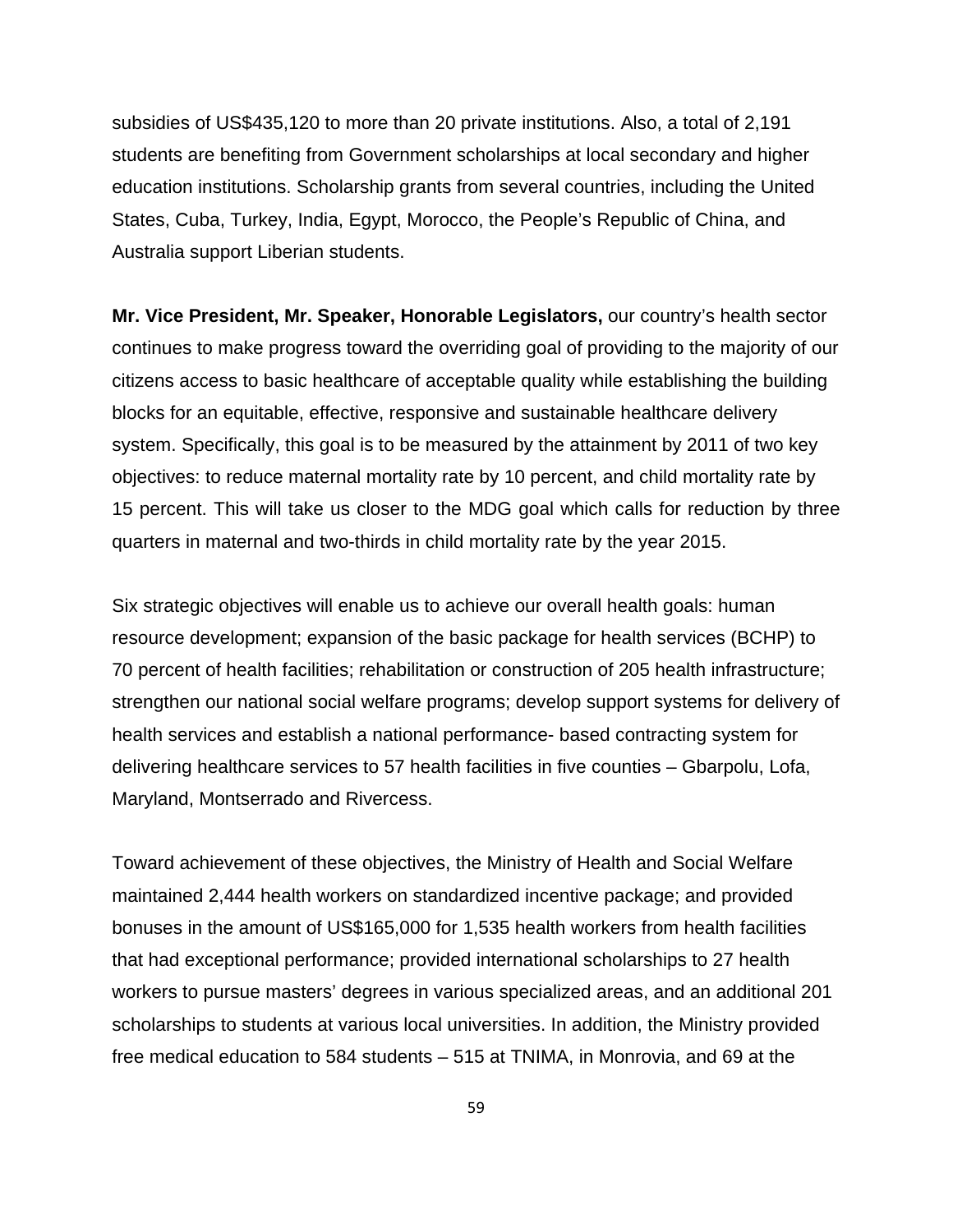southeastern Midwifery School in Zwedru.

By expanding basic health services, the Ministry distributed 1.9 million worth of assorted medical equipment to the 15 county hospitals, 30 public health centers and 300 public clinics across the country. As a result, the nation achieved significant reduction in the prevalence rate of malaria, cholera, and anemia in children. Other achievements included: a nationwide program in which we immunized 90 percent of the population against Yellow Fever; we maintained a program of 92 percent immunization coverage for polio; we increased Anti-Retroviral Treatment (ART) service delivery by 27 percent; conducted successful operation of 187 fistula survivors and rehabilitated 64 survivors. The implementation of key policies and strategies led to successful implementation of the Basic Package of Health Services in 47 percent of all public health facilities, thereby exceeding the HIPC trigger point of 40 percent, and surpassing the targeted 2009 accreditation score of 75 percent in the number of facilities implementing the BPHS. In the fight against malaria, 1,221,700 Long Lasting Insecticide Treatment Nets were distributed across the country.

We have made appreciable progress in the construction of health facilities. Two antenatal care clinics (ANC) in Grand Gedeh and Rivercess Counties were built; and construction commenced on 21 new primary health clinics nationwide, including the Tappita Hospital in Nimba County. Additional construction work is under way at the C. B. Dunbar Hospital in Gbarnga and at nine health clinics around the country. This includes 12 ANCs and maternity wards. The Foya Health Center was also renovated during the period under review.

To strengthen social welfare programs, the Ministry reunified 30 children with their biological parents, and developed the National Social Welfare Policy and Plan which was approved by Cabinet. To enhance support for efficient delivery of healthcare services, the Ministry drafted the proposed Act seeking the establishment of the Liberia Medicines and Health Products Regulatory Authority (LMHRA), which will be submitted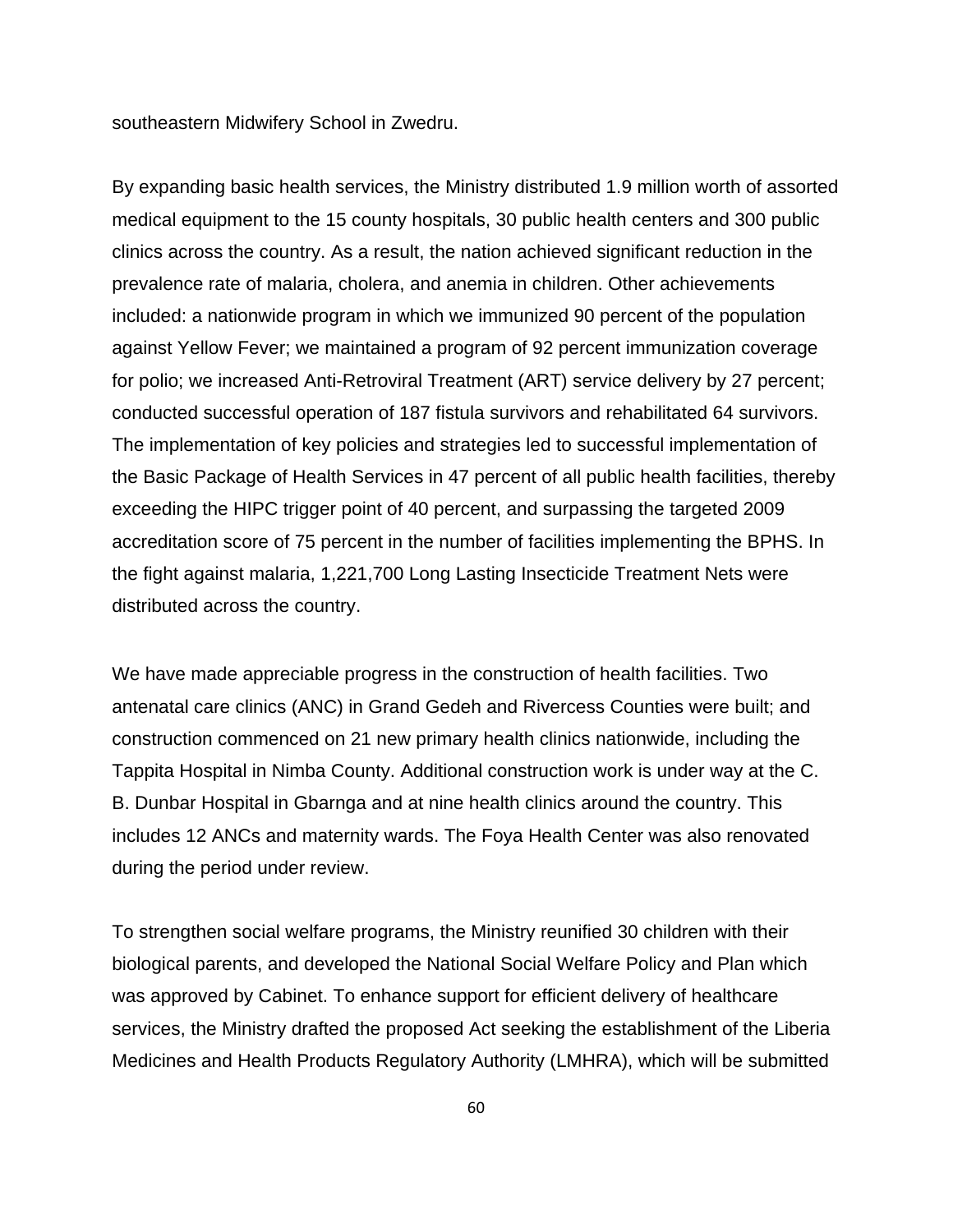to you in due course. Additional services rendered by the Ministry include the issuance of 21,143 birth and 548 death certificates, and consistent with its good performance in financial management, the Ministry installed the country's first National Health Accounts (NHA) Study to track actual health expenditure; and developed a five-year NHA Action Plan.

The John F. Kennedy Hospital, with renovated facilities and new equipment in Monrovia, is moving rapidly towards regaining its status as a quality referral medical center. Professional voluntary service rendered through the HEARTT program ensures the availability of well-trained professional doctors year round.

As reported last year, the 15 county hospitals are now fully functioning, including the renovated and expanded Telewoyan Hospital in Voinjama, which continues to enjoy support from the Swiss Government for operational cost. We have also started the renovation of clinics – eight completed during the past year – and the establishment of midwifery schools, two established in Zwedru and Zorzor, during the year. Construction of the US\$10 million hospital in Tappita is on course, and we expect completion before the end of this year. Discussions are ongoing with the People's Republic of China for equipment and operational support.

Relatedly and consistent with Government's goal to reduce water- and sanitationrelated

diseases, the Ministry participated in closure of the Fiamah dump site and establishment of the Whein Town facility; construction of 122 bio-sand filters in Maryland and Gbarpolu Counties; 58 hand-dug wells in Nimba and Lofa Counties; 27 boreholes in Lofa, Nimba, Bong, and Montserrado Counties; 1 groundwater-fed system at MTA to serve the community; and signing of contract for the rehabilitation of one rural city water system.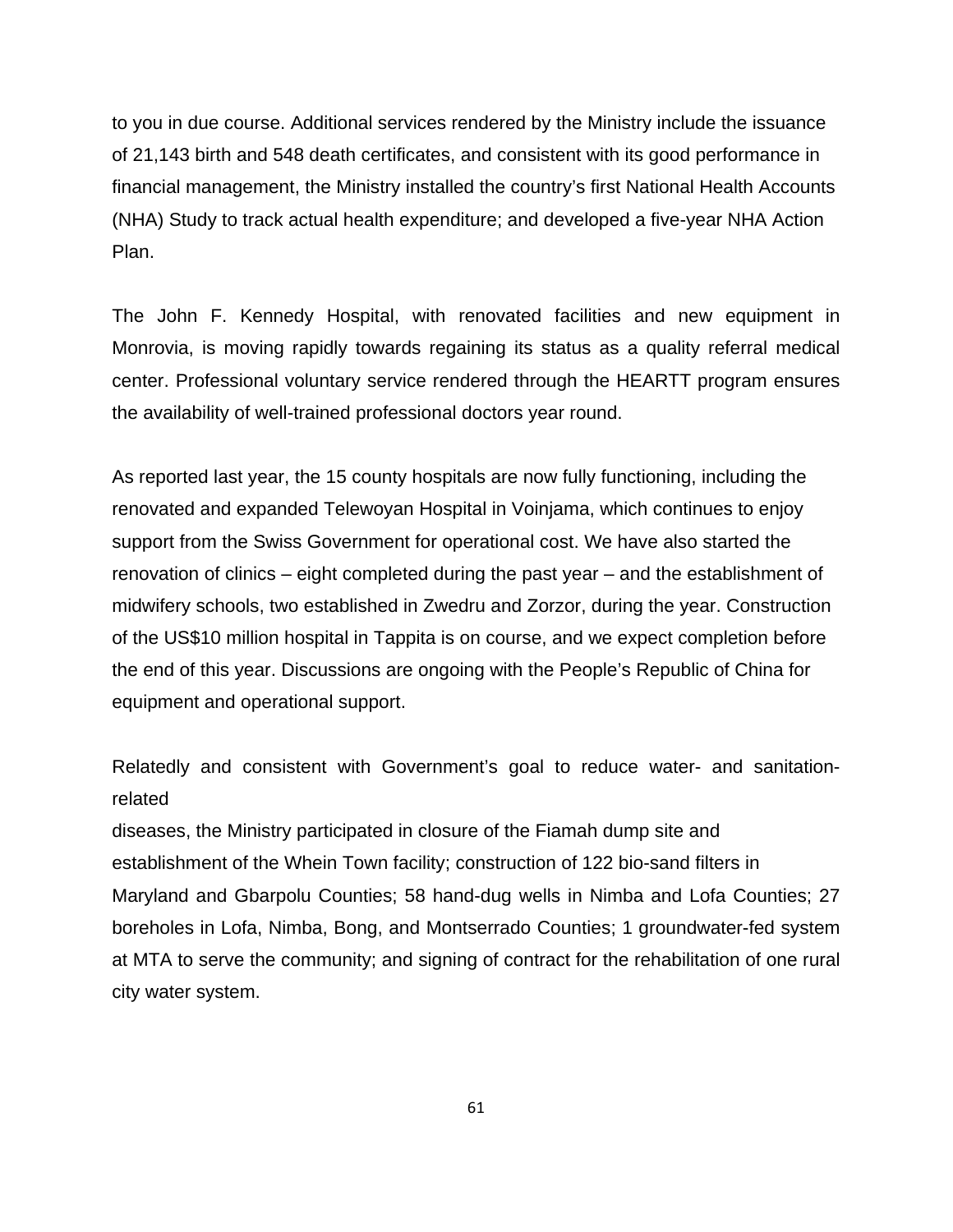The positive trends of progress in the health sector are still not matched by adequate programs of assistance to the physically challenged although with your support appropriation in this fiscal year increased. We must do more to improve the living conditions and provide skills for our disabled. I ask for your continued support in this regard.

The adoption program remains suspended until laws, policies, and proper guidelines have been established under the National Adoption Act, which will be submitted to you as part of our Legislative Agenda.

**Honorable Legislators**, the Ministry of Health continues to demonstrate good performance in financial management. In recognition of this achievement, the Pool Fund established in 2008 for the sector continues to attract the support and the praise of several of our development partners.

In addressing health issues, let me also mention the work of the National AIDS Control Program, whose activities include prevention, care and treatment. Reconstituted in June 2007, the Commission provides national leadership for a multi-sectoral approach to HIV/AIDS. The Liberia Demography and Health Survey estimates that 52,192 people are infected with HIV in this country. There must be a normative change in sexual behaviors, otherwise the rate of new infection will grow much faster than the rate at which we are providing treatment services.

**Honorable Legislators**, I must be candid to say that despite this tremendous progress, a significant portion of our population still lack access to basic healthcare. This is due to the lack of roads, clinics and health workers, particularly in the remote areas of the country. Our challenge, which we will meet, is to continue to expand all economic and social infrastructure until service is expanded to all of our population.

The posts and telecommunications sector also made progress towards the goal of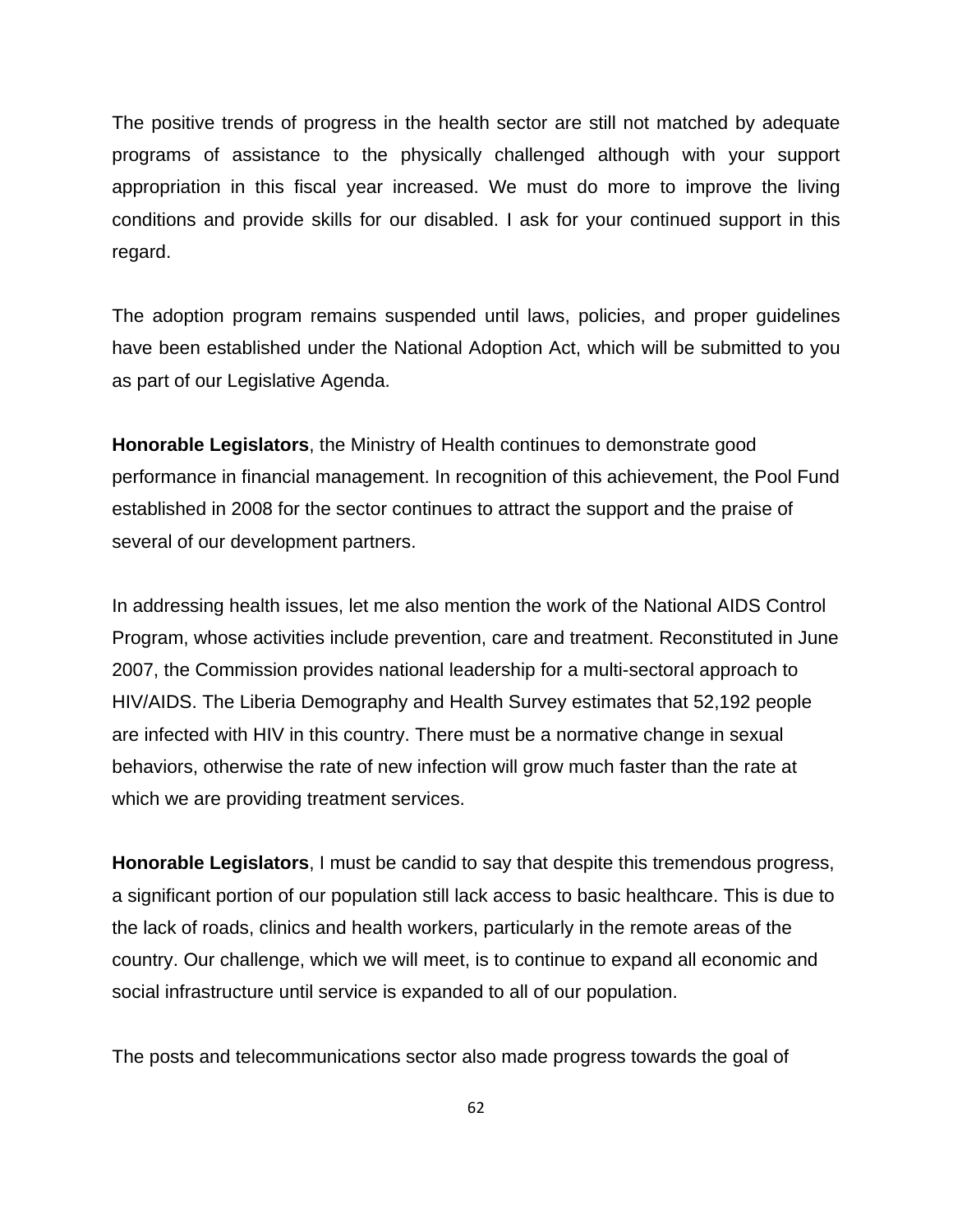universal postal and communication services supported by the Universal Postal Union (UPU) and the International Telecommunication Union (ITU). With a focus on connecting rural communities and low-income areas to other parts of the country, the Ministry of Posts & Telecommunications operates 23 post offices in 9 counties with Sinoe added during the past year. Since 2006, there has been an increase of 34 percent in the volume of both outbound and inbound mail. This is attributed to a reduction in mail tampering, smuggling, and theft. Programs of capacity building of staff have led to more efficiency in operations, resulting in restored customer confidence in the mailing system. A draft Postal Policy has been formulated to provide rules and regulations to govern the Liberian post. If progress continues at the current pace, we expect that before the end of this year, we will be able to implement the National Postal Address System Project, geared to provide a definitive address to every area of the country. A National Telecommunications/ICT Policy has been formulated and approved by the Cabinet to guide our effort in expanding and improving telecommunications services.

You may recall, **Honorable Legislators**, that in 2007 you passed a Telecommunications Act which enabled us to reconstitute the Liberia Telecommunications Corporation (LTC), which quickly took action to restore facilities that had been massively looted and vandalized. The Corporation also went a long way toward resolving inherited legal issues related to the huge arrears due private entities for the supply of unused equipment and services provided in prior years.

We are pleased to report that, as a result of success in these efforts, the Liberia Telecommunications Corporation (LIBTELCO) launched its services on May 1, 2009, to provide affordable and secured communication services such as fixed wireless, push-to talk, fax, internet and CDMA mobile under an arrangement with the supplier ZTE of China. With Government subsidy of \$2.3 million in this fiscal year, LIBTELCO expects to meet its 5,000 lines target by year end. The Corporation expects also, during 2010, to extend its service, which at present covers only Greater Monrovia up to Firestone in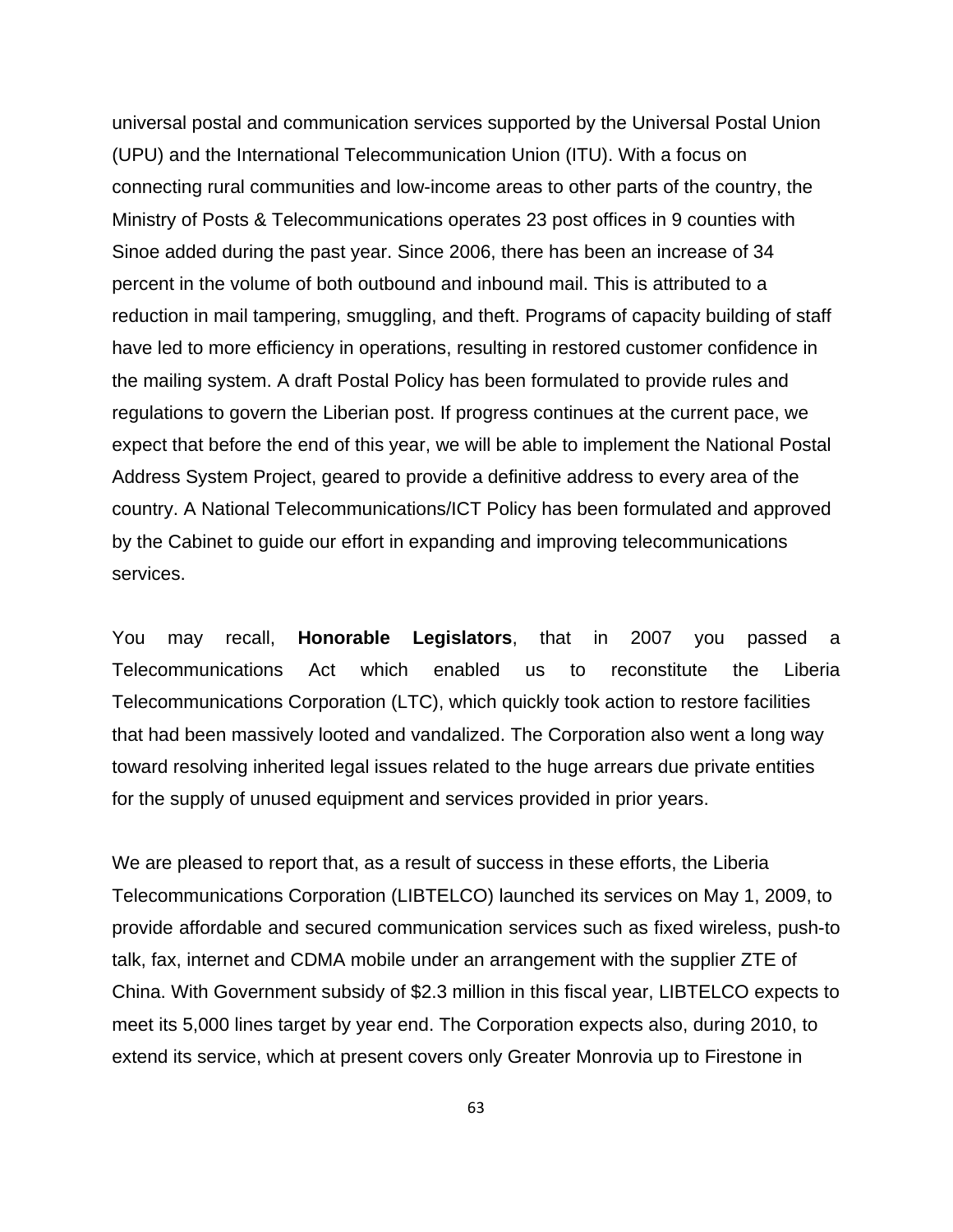Margibi County, to Grand Bassa, Bong, Nimba, Lofa and Grand Gedeh.

The Liberia Telecommunications Authority (LTA), which seeks to become the premier telecommunications regulator in the region, is charged with the responsibility to regulate the telecommunications industry in Liberia. Under the Telecommunications Act of 2007, the LTA is obliged to undertake the frequency harmonization and license standardization processes with respect to service providers that were issued "prior licenses" before the advent of the new regulatory regime. Thus, a comprehensive licensing framework for the companies – aimed at the harmonization of frequencies and standardization of licenses of all GSM networks – has been hammered out.

As a result, the Government received \$12.5 million for the calendar year 2009 as licensing fees from the GSM companies. The LTA, meanwhile, has initiated and completed 90 percent of the standardization of non-GSM service providers (including Internet services) licenses; and received 42 applications for licenses to provide various forms of telecommunications services, ranging from community radio stations to Next Generation services. Sixty percent of these were processed during the period.

The LTA also assigned CDMA frequency for the smooth operations of the Liberia Telecommunications Corporation (LIBTELCO), the National Operator, and prepared a new National Numbering Plan for the country resulting in the assignment of specific numbers to all four GSM operators and LIBTELCO. These are to become operational this year.

As a major regulatory and revenue earning strategy, the LTA, during the year in review, initiated the process of acquiring a Spectrum Monitoring System. This system is capable of identifying unlicensed and illegal frequency users by use of its directional finding capability. It is a reliable solution for spectrum monitoring and promises to substantially increase LTA/GoL revenue generation capabilities relative to the sector, while boosting LTA's efficient spectrum management capacity.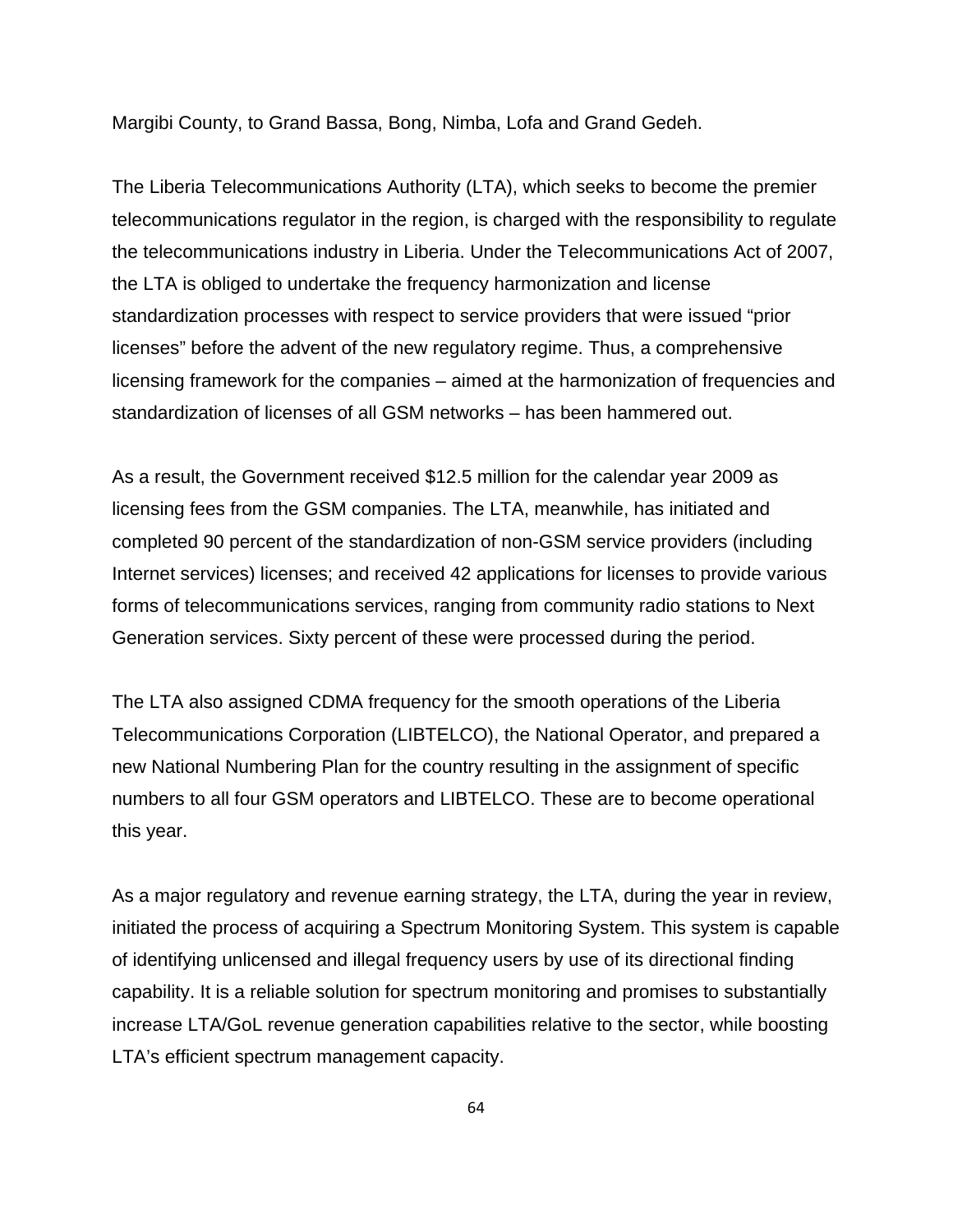The LTA published Interconnection Regulations that are applicable to all licensed service providers and embarked on initiatives regarding the provision of Universal Access Services, a major deliverable under Liberia's Poverty Reduction Strategy.

Meanwhile, the LTA has collaborated with the Ministry of Posts and Telecommunications (MP&T), the Ministry of Planning and Economic Affairs (MPEA), and other relevant stakeholders to develop and produce a best practices-based Information and Communications Technology (ICT) policy for the country's telecom sector. The LTA and MP&T also held pertinent policy consultations on various policy considerations that will impact, among others: future licensing conditions; the elaboration of LIBTELCO's status as a national operator; and the landing of a submarine fiber optic broadband cable facility in Liberia. When realized, the submarine cable will engender world class connectivity for the country and open up vast avenues and opportunities for the country's telecom industry and for the end-users of services which the broadband communications infrastructure will offer.

In order to ensure greater coordination and better understanding regarding the regulatory nature of the LTA, a mechanism was put in place to foster collaboration between the Authority and various governmental entities. An information/education campaign geared towards creating a much better understanding of the functions of the LTA and its relationship with other stakeholders was also initiated.

Despite some significant achievements in the harmonization of frequencies, there is still scope for efficient management of the country's finite spectrum, especially in regard to the 3.5 GHz band. The LTA is working on steps toward achieving much more efficient usage of this bandwidth.

Moreover, the LTA still lacks the capital funds to construct its own office building and/acquire the technological operational capabilities it certainly needs to become a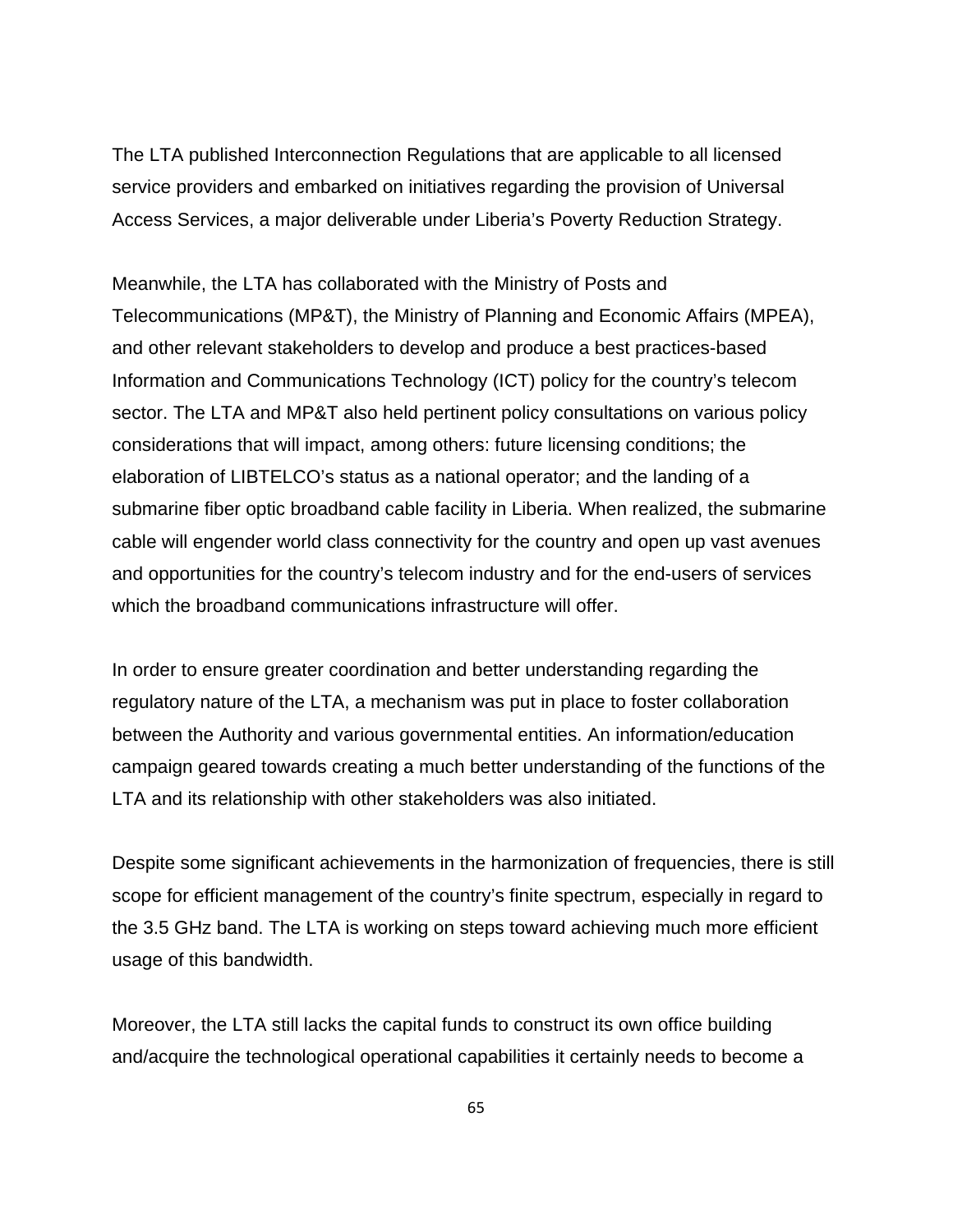much more effective sector regulator. The strategic way to do this is to have the LTA's spectrum fees obtained from the sector ring-fenced solely for the regulator's use. The goal of the Government is to improve the Liberian transport sector through policy, systems and infrastructure development that create access to reliable, affordable and efficient service. In the period under review, the Ministry of Transport concluded and cleared through Cabinet, the National Transport Policy and Strategy; the National Transport Master Plan and is well advanced in plans. Additional plans are under way to establish a National Meteorological Agency to develop human resource capacity which represents a major constraint in the Ministry's efficiency. After a long period inundated by legal issues, the Ministry has commenced the issuance of the various classes of vehicle license plates that range in cost from US\$100 up to US\$560.

By Act of the Legislature published March 31, 2009, the National Transit Authority (NTA) was established to create and implement a national transit system with the Monrovia Transit Authority relegated to a subsidiary body. This provides the means for extending road transportation services to all counties as the road system will permit. After a long period of inactivity followed by fits and starts during the Interim Government, in 2007 a real effort was made to resume public transport services through the MTA facilities. A grant of close to US\$519,000 made available by the McCall MacBain Foundation was used to purchase ten used buses, tools and spare parts for the used buses provided in 2007 by the Government of Spain. Government funding of US\$580,000 was used to purchase a fleet of 12 heavy-duty transit buses. These facilities enabled the MTA/NTA in 2009 to transport over 3.6 million commuters, including 1.2 million students, throughout Monrovia and the suburbs. Services were extended for the first time beyond Montserrado County with routes to RIA in Margibi County and to Gbarnga in Bong County. Transportation services remain woefully inadequate, as only 15 percent of regular communities and 5 percent of the student population are served. I have started action that will address this problem, including early follow-up for delivery of the 24 buses offered last year by the Government of India during the visit of the Foreign Minister. We are also considering a model used in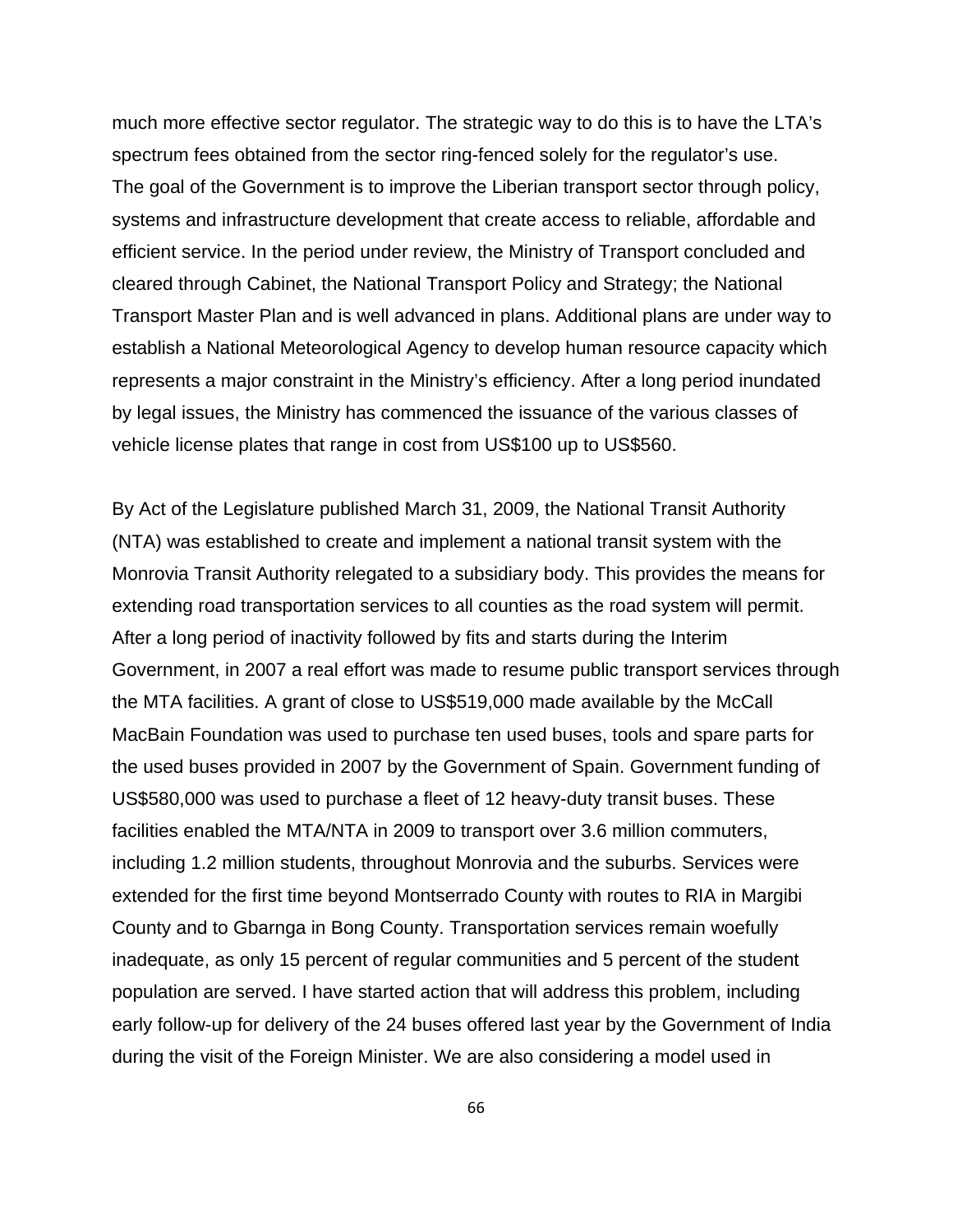Senegal involving the possible introduction of a public/private partnership that will bring private management into this important public service.

During the year, the Liberia Airport Authority Act passed by you provided the Roberts International Airport (RIA) with legal status for the first time in its history. This provides operational authority for effective running of all airports in the country. We have since constituted the Board of Directors for the new Authority. We signed a six-month Memorandum of Understanding with the Lockheed Martin Corporation of the United States to manage and develop staff capacity at RIA with particular focus on improving the security situation at the airport. Lockheed Martin has a track-record of transforming airports and giving them world-class identity. The company has already, at its own expense, developed a master plan for the development of RIA, and is expected to attract African businesses for RIA.

A growing number of regional and worldwide carriers are flying to Liberia, among them, Brussels Airlines, Kenya Airways, Ethiopian Airlines, Royal Air Maroc, and Elysian Airlines. For the period under review, there were a total of 58,557 enplaned passengers and 58,390 deplaned passengers at RIA, signifying that Liberia, with its peace and stability promoted by all of its citizens, now enjoys the confidence of international visitors. There were also a total of 1,688,770kg cargo inflow and 141,021kg of cargo outflow for 2009, indicating an increase in investment in the country, and confidence by foreign business partners in the Liberian economy. The total outflow of mail in 2009 was 24,888kg and total inflow was 30,163kg.

The Liberia Civil Aviation Authority (LCAA) as the regulatory body for airport operations has been instrumental in moving the Liberia forward in air transport services. The Open Skies Agreement signed with the Government of the United States in 2007 set the pace for negotiations for Delta Airlines to commerce direct flight to Liberia. However, commencement of Delta flights received a setback due to security concerns expressed by the Transportation Security Administration (TSA) of the Department of Homeland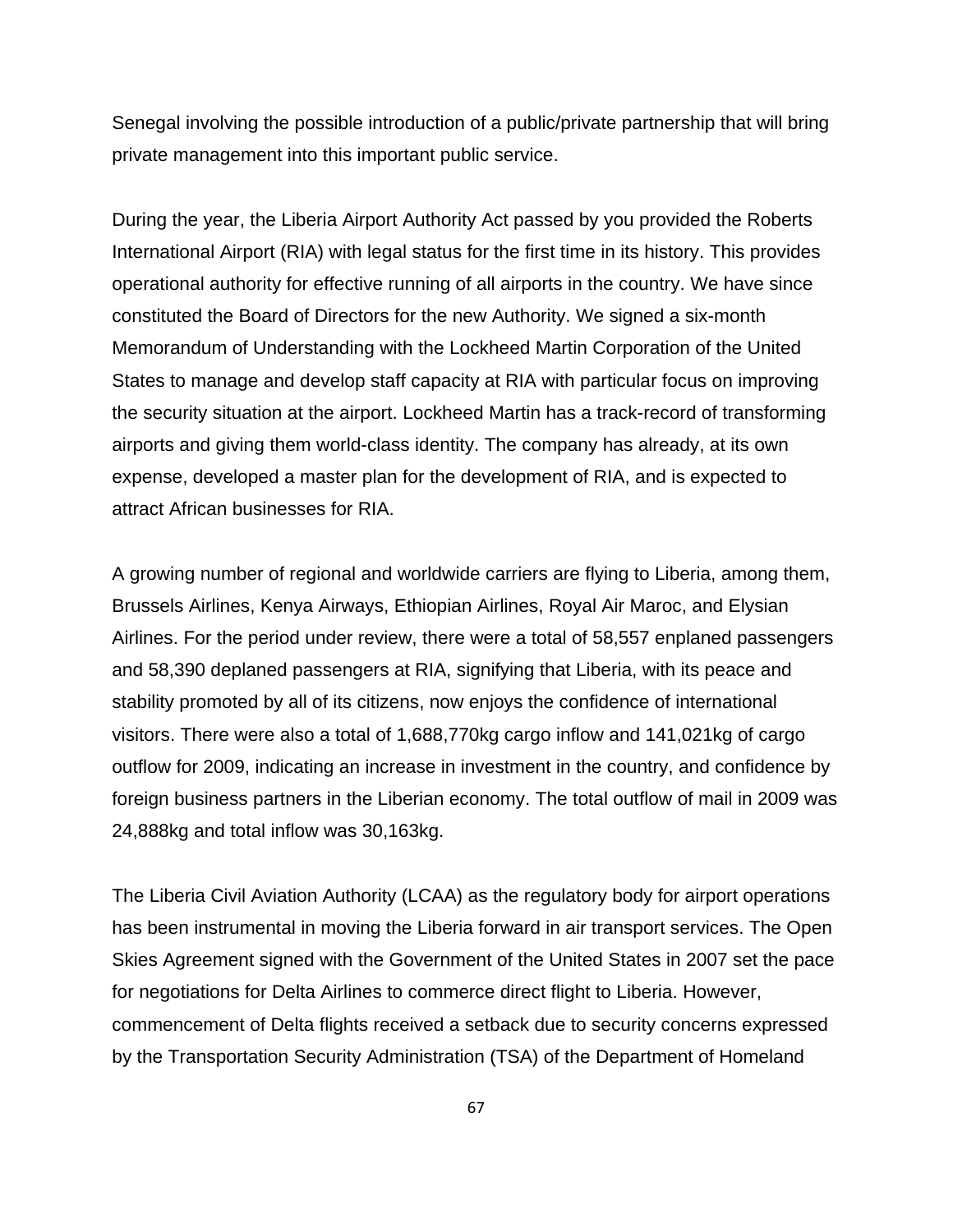Security of the United States. The Civil Aviation Authority (CAA) and RIA, under Lockheed's supervision have collaborated with the TSA to ensure that the necessary corrective actions are taken to pave the way for Delta direct flight this year.

The TSA, through its Aviation Security Sustainable International Standards Team (ASSIST) Program, has been working around the clock with our Civil Aviation Authority to provide training and capacity building in the areas of screening, detection of explosives, dangerous goods and fraudulent documentation. The entire RIA perimeter has been barbed-wired while additional X-ray and hand-held metal detectors secured for security purposes. Honorable Legislators, your cooperation and ask that you exercise patience as we try to ensure compliance with standards and recommended aviation security procedures. This is for the safety of all passengers and a requirement worldwide.

Other improvements include the construction of the LCAA New Annex Office Building at Robertsfield to facilitate the relocation of staff from the James Spriggs Payne Airport. This relocation has facilitated rapid response to air operators that violate Liberia's airspace, made it possible to conduct impromptu spot checks, and ensured accessibility of the airport to provide passengers and the public pertinent aviation-related information. Another major achievement of LCCA is that Liberia is now compliant with the ICAO resolution calling on Contracting States to use machine readable passports. Also, plans are far advanced for the refurbishment of the Roberts International Airport (RIA) Control Tower with modern state-of-the-art equipment. The Regional Flight Information Registry (RFIR), which LCAA was instrumental in returning to Liberia from Guinea, is now fully operational.

We wish to note that the Authority prioritized consistent training and capacity building for staff, with overseas training in Records and Documentation; Flight Safety Standards and Airworthiness; and Communications/Air Navigation, resulting in seven (7) trained Air Traffic Controllers and several Engineers. Also today, following a recruitment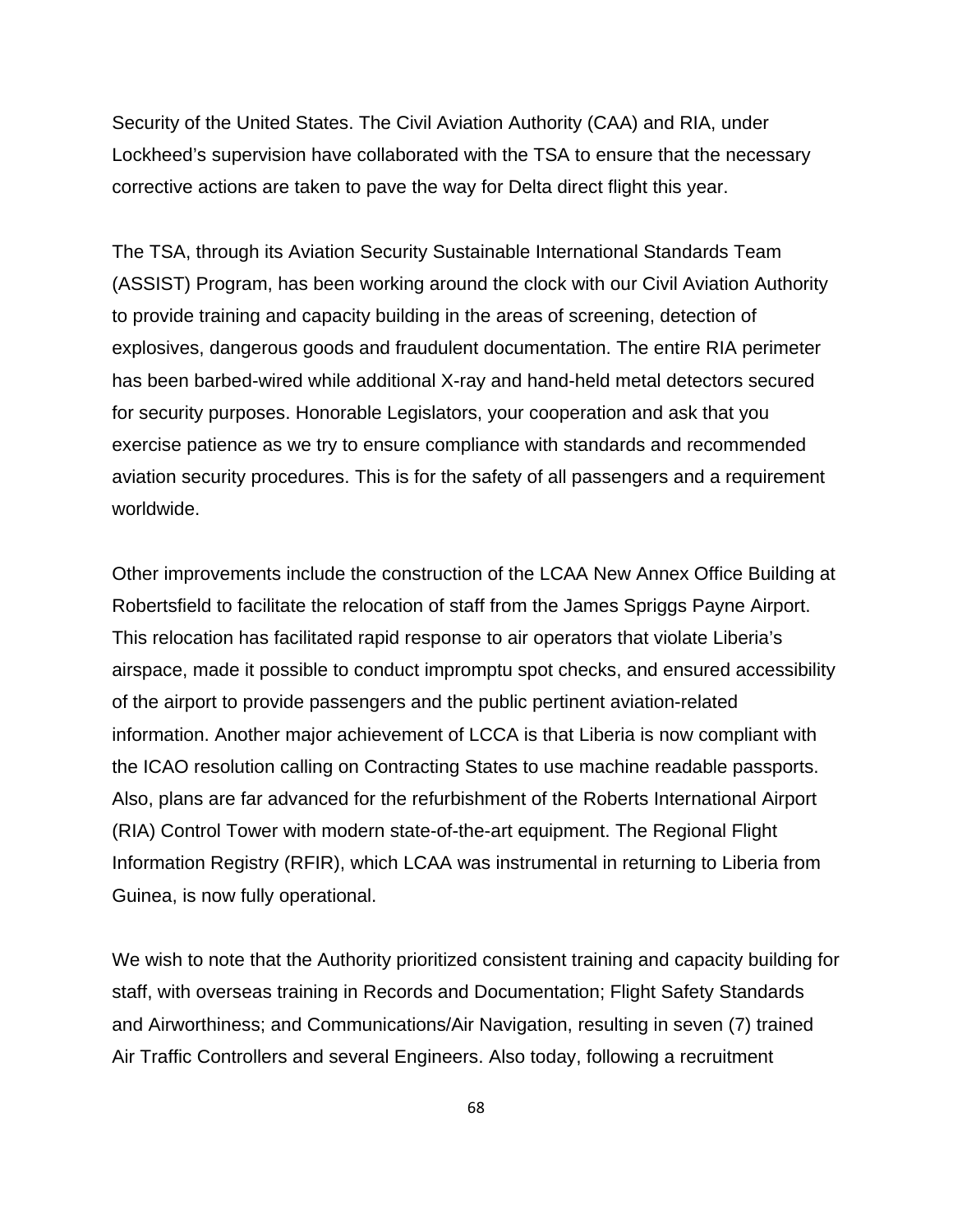exercise, the Authority now has 11 Engineers (5 in communication; 5 in Flight Safety; 1 in Aerodrome who is also an IT person for LCAA), and 8 Air Traffic Controllers (ATCs), among other important staff, although still understaffed according to ICAO standards, with a target to meet, within the next three years, the basic manpower required to sustain growth.

Under new management, the National Port Authority (NPA) issued for the first time a mission and vision statement to ensure that employees have a clear and uniformed road map to follow. A high-level strategic plan, including a SWOT analysis of critical success factors and high-level action, was developed and approved by the Board of Directors.

NPA revenues increased by 43 percent to US\$1.996 million while expenses decreased by 22 percent, or US\$4.2 million. This performance was based upon a 4.26 percent in vessel traffic and in containers operation by .03 percent. The NPA trained 336 staff in various courses to enhance the capacity of the Corporation and to improve their morale and motivation. Sound financial management enabled the Corporation to assume full management of its financial operation, bringing to an end the valuable assistance provided under the GEMAP Program. The Freeport of Monrovia became ISPS compliant for the first since the creation of the International Ship Port Security Code in 2004.

Under the Liberian Port Sector Reform Program, the NPA is poised to enter a public private partnership agreement which will entail investment of more than US\$100 million by the private sector to modernize the Freeport of Monrovia, including construction of a new marginal wharf, construction of terminals and facilities and the provision of adequate equipment and operational expertise. This will result in increased efficiency in port operations and reduced cost to shippers with positive impact on commodity prices in the local market. Although the operations of other activities at the Port will continue to be managed by the NPA, the concession agreement will enable the NPA management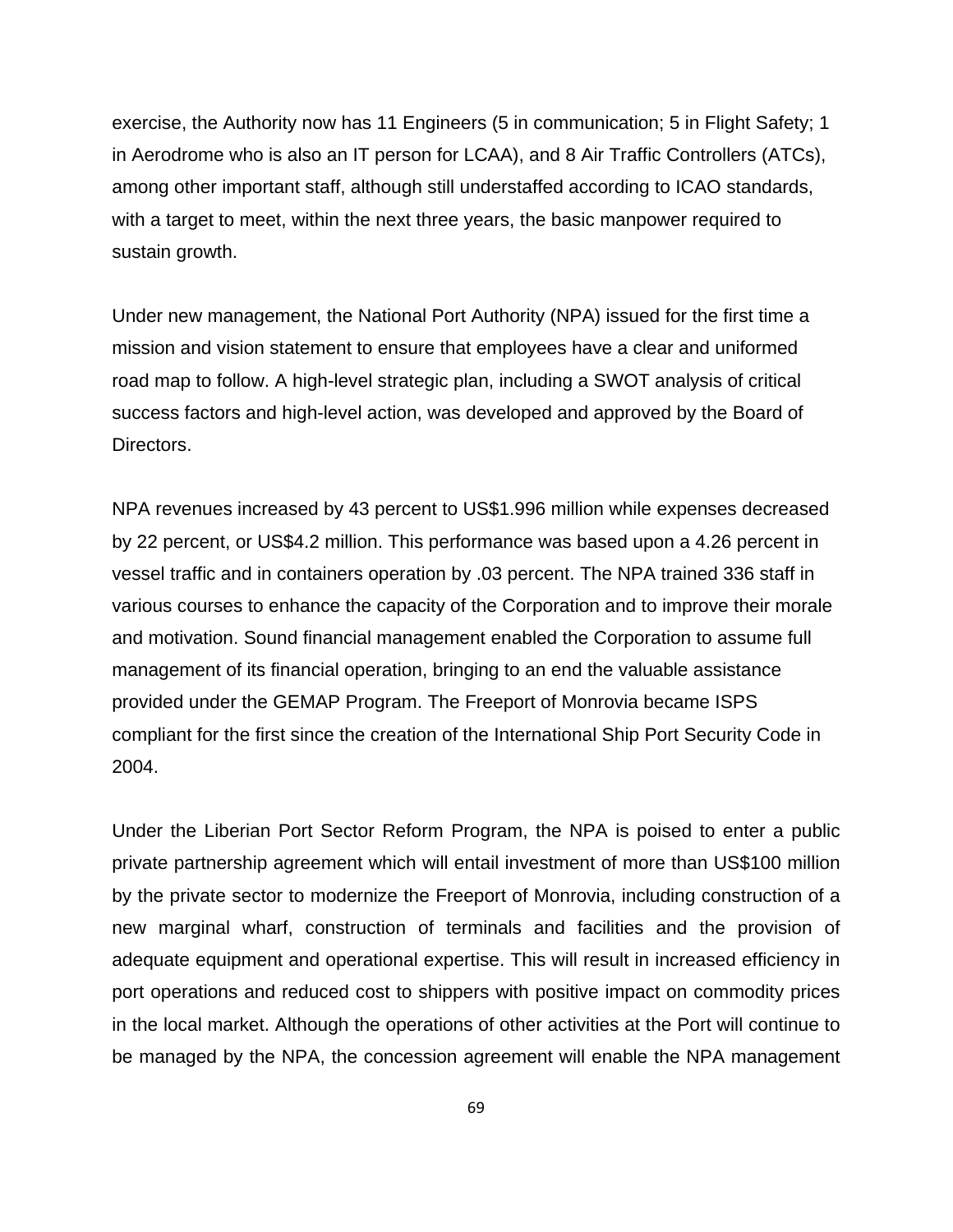to focus attention on addressing the urgent needs at other ports, such as dredging and wreck removal. This will ensure that those ports will open up and facilitate economic activity, including logging, mining and agriculture, in the other three counties – Grand Bassa, Maryland and Sinoe.

In 2009, 96 new entities and 876 employees were registered, bringing the total enrolment and insured persons under the National Social Security & Welfare Corporation (NASSCORP) schemes to over 68,000. NASSCORP paid out US\$1.4 million and L\$36.2 million, respectively, in benefits to over 6,000 beneficiaries. New investment outlays (including US\$2 million for the purchase of 125,000 shares in the Liberia Bank for Development and Investment), fixed assets acquisition and administrative expenditures totaled US\$8,897,744.54 and L\$108,015,578.54. NASSCORP has concluded plans to commence an affordable housing project with the National Housing Authority, intended to reach our low-income citizens. Among NASSCORP's challenges are: the continuous servicing of medical bills in U.S. currency while contributions for such coverage are made mostly in Liberian dollars; the drop in the level of contributions, owing to the global economic crisis; a slowdown in the payment of Government's 4.75 percent contribution on behalf of civil servants; the low contribution rate which engenders a low rate of benefits paid to beneficiaries; the reluctance of small business to fully cooperate with the program; and legal issues prohibiting the development of the NASSCORP property at Whein Town in Paynesville.

The Liberia Petroleum Refining Corporation (LPRC) continues to serve as the broad focal point for the importation of petroleum products. Four importers, including three Liberian entities, imported close to 180,000 metric tons of the three products – gasoline, fuel oil, and kerosene – that serves the Liberian market. This resulted in revenue increase from storage fee of US\$11.8 million, an appreciable performance when compared with the US\$10.1 million budgeted.

The price of petroleum products fluctuated during the year, reflecting changing world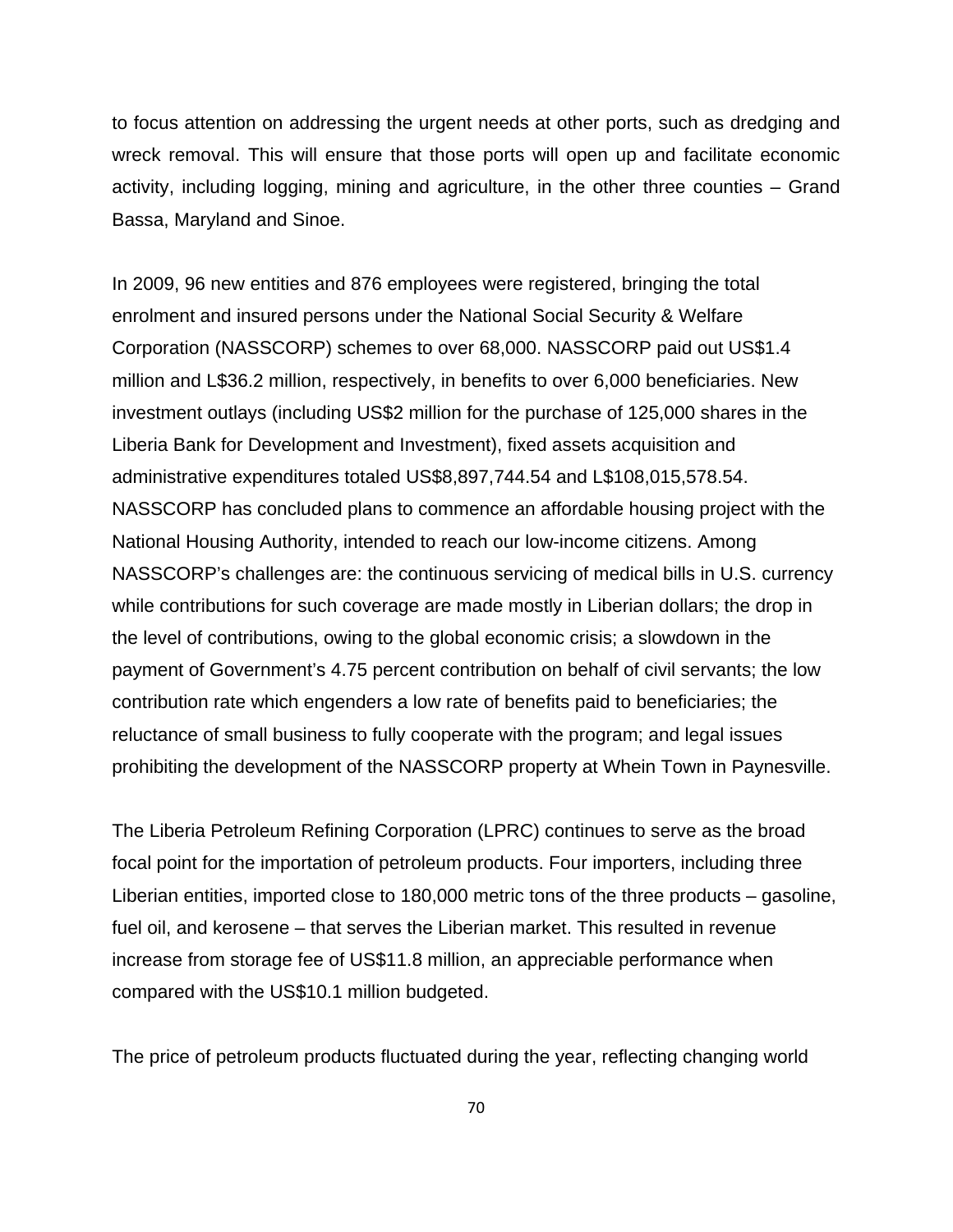market prices. However, prices in the Liberian market have remained aggressively competitive when compared with other countries in the sub-region. For example, the average price for a gallon of gasoline, at US\$3.15, is the lowest in a range that goes as high as US\$6.43. Fuel oil, at US\$3.20, compares well for a range that goes to US\$6.30, with only one country posting a lower price.

Facilities at the LPRC storage site are in terrible shape, with little improvement made over the three years 2006 to 2008. In 2009, after a competitive bidding process initiated during the high-cost price environment of the global financial crisis, the LPRC management concluded an agreement with the firm Zachem International for the rehabilitation and expansion of the petroleum storage terminal. After careful review, the Ministry of Justice determined that the contract lacked the approval and attestation of the Ministries of Finance and Justice, as required by law, and was therefore invalid.

Given the serious security risk of the existing facilities, the concerned Executive institutions – the PPCC and the Ministries of Finance and Justice – are working with the LPRC management to conclude arrangements with the other bidder, a British firm, which has the best financial and technical capacity to undertake the rehabilitation on a fast track that would start in February. In the meanwhile, the World Bank is supporting the Corporation in a process that will lead to rehabilitation or reconstruction of the oil jetty.

The General Services Agency (GSA), in its role of assets manager of Government, has begun the process of training and system installation to enable it to perform its true function. An Asset Registry Infrastructure has been established to computerize all asset and inventory data collected from Ministries and Agencies. The Agency also focused on implementing PRS deliverables, as outlined in its 2007 Comprehensive Business Plan. Strategies focused on cost reduction, staff development and several draft policy documents, all relating to the statutory mandate of the Agency as outlined in the Legislative Act of 1966.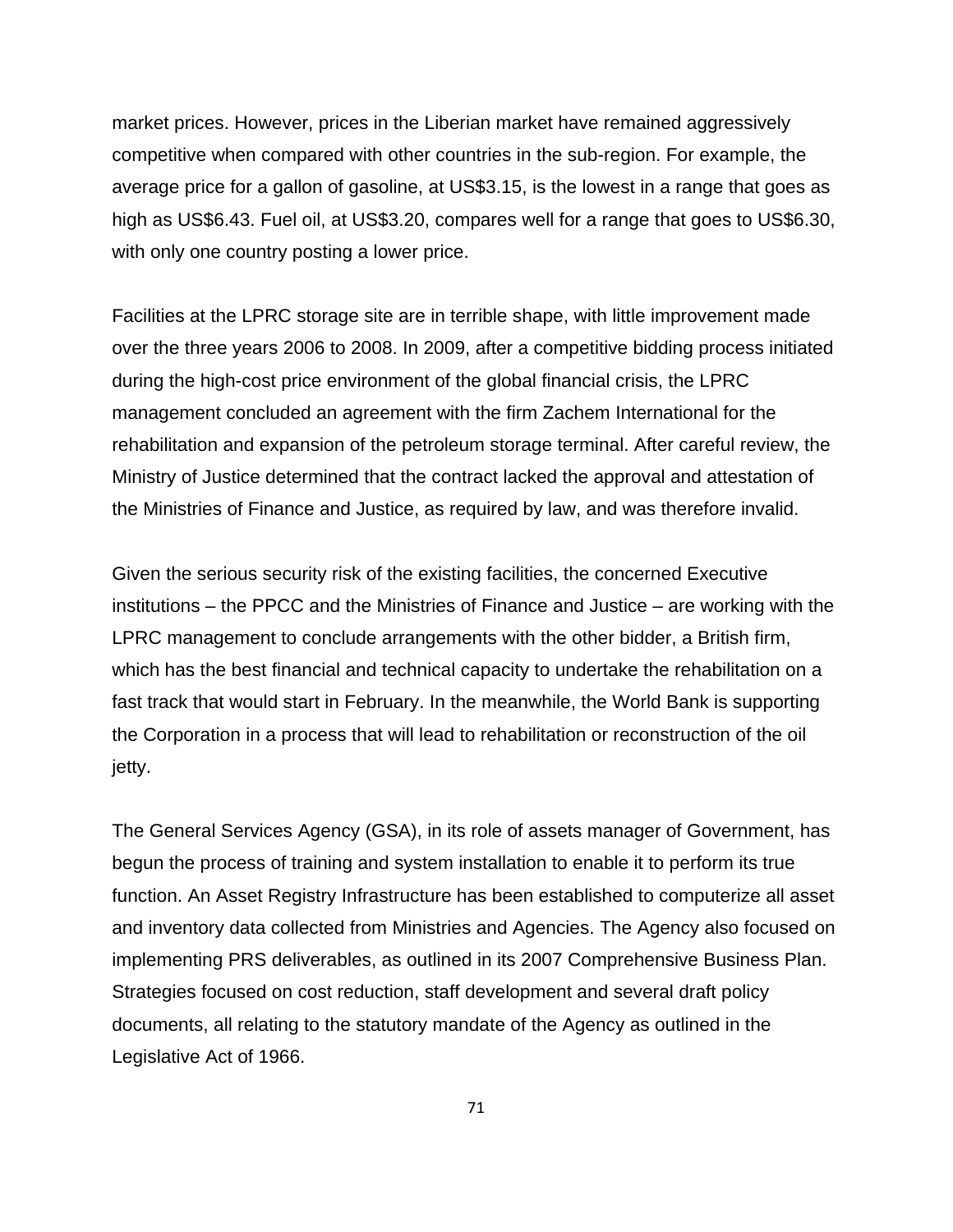The renovation of the facilities for the July 26 Independence Day celebration in Gbarnga, Bong County, the renovation of the Greenville City Hill, and the rehabilitation of the Land Commission's facilities were undertaken by GSA in keeping with its mandate for the maintenance of public facilities nationwide. As the skills of its workforce improve, with new technology and modern tools, the Agency will provide greater savings to Government as the rehabilitation of public infrastructure continues. The Agency has also concluded plans for the issuance of petroleum products to Government through stations, thereby addressing the waste and fraud that stems from the issuance of gas slips. The Ministry of State and the Ministry of Public Works are the first to indicate readiness to conclude arrangements under this new procedure.

The Liberian Water and Sewer Corporation (LWSC) continues to make progress in expanding water and sanitation services to the nation. The LWSC collaborated with water sector partners in finalizing the IWRM, and the water and sanitation policies which are crucial to drive services and protect our water resources.

Coverage in urban water supply over the period increased by 15 percent as compared to coverage in 2008. In Monrovia, production at the White Plains Water Plant increased by 24 percent, and pipe-borne water supply was extended to 10 new communities in Monrovia. One new satellite water system was developed and commissioned in the Monrovia Transit Authority community, providing pipe-borne water for the inhabitants.

Rehabilitation works are nearing completion at the Water Treatment Plant that will increase treatment capacity to 5 million gallons daily in 2010 as compared to 3 million gallons daily last year. Water supply to Monrovia has been extended to 18 hours daily to an additional 20 communities. The study and design have been completed for 100 percent rehabilitation of the Monrovia water system, with funding from the African Development Bank. There has been great improvement in sewage flow in Monrovia, but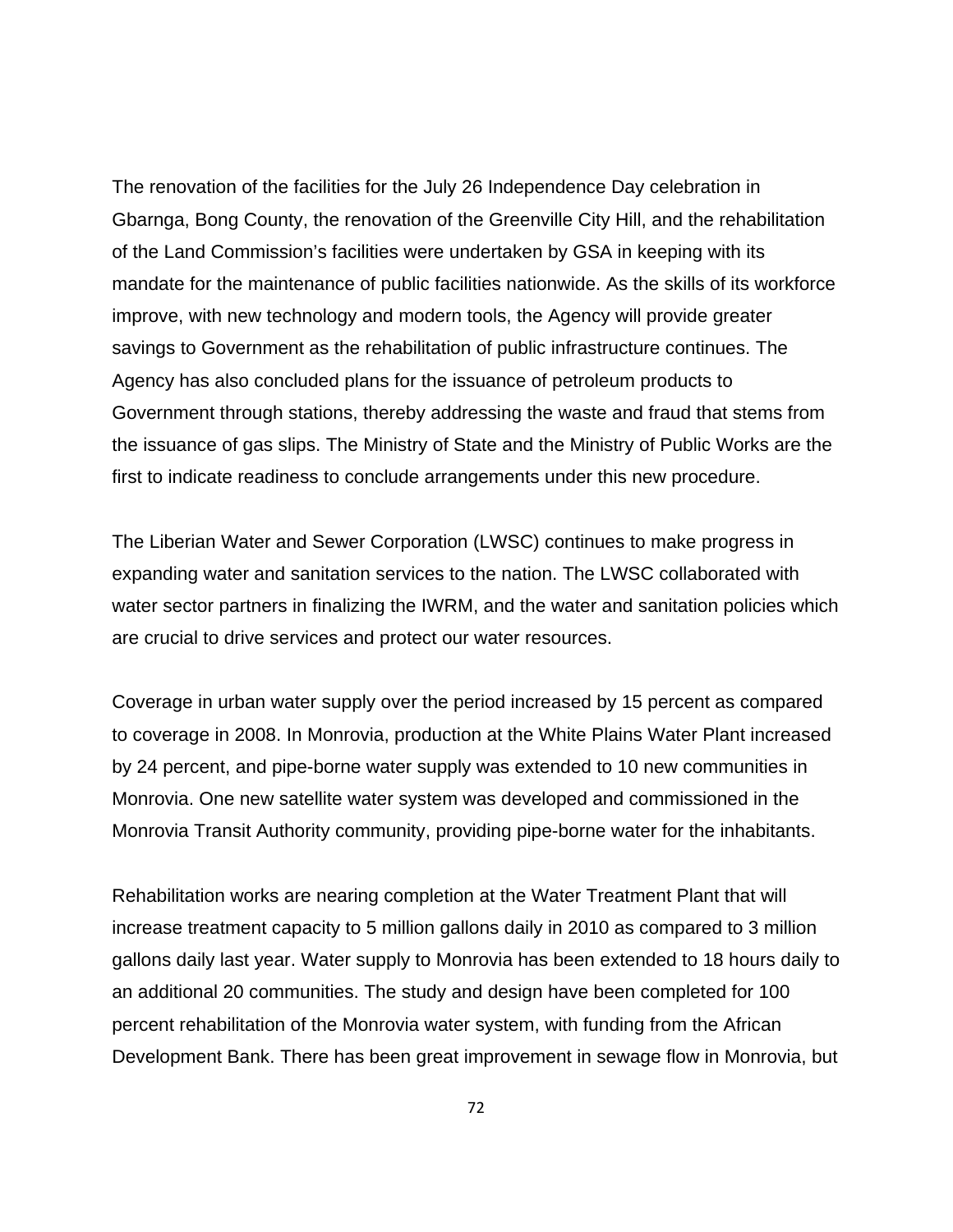criminals continue to remove manhole tops, thereby leaving the system vulnerable. This practice must stop.

The Kakata water system continues to function and, in addition, the rehabilitated Zwedru water system is now in operation. Work on the Gbarnga system will be completed next month. Three rural out-stations will be functional. Rural water and sanitation coverage has increased by 10 percent and 7.5 percent, respectively. Our greatest challenge in the rural towns and villages is good hygiene practice. Until significant improvement is achieved in hygiene practice, our rural citizens will continue to suffer from water- and sanitation-related diseases. There is need for budgetary appropriation for rural water, sanitation and hygiene. This will help us to improve agriculture, education, health and to strengthen our youth.

The National Housing Authority (NHA) is poised to commence a low-cost housing estate project in collaboration with the National Social Security & Welfare Corporation (NASSCORP). This estate will afford low-income groups the opportunity to own a home compatible with international HABITAT standards. The NHA is also partnering with two potential investors to construct low- and middle-income affordable housing. Under arrangements with the Hainan Century Investment Company of Mainland China, 1,000 low-cost housing units are to be constructed initially in Marshall, and 10,000 throughout the country. Five hundred units now under construction on 150 acres, a mile from the Rafiki Village, are expected to be completed and available for sale and occupation before the end of this year. Moreover, with the backing of the China Development Bank, the project has been expanded to include 30,000 units nationwide. A contract has been concluded with Broad Cove Partners (BCP) of the United States for the construction of 1,200 middle-income housing units, to be located on 300 acres in Scheifflin, Margibi County. The land dispute which delayed the project has been resolved, enabling the project to commence. The NHA continues to manage the four housing estates – Stephen Tolbert, New Georgia West, E. Jonathan Goodridge, and Cabral – while moving ahead to implement Government policy of granting land and housing rights to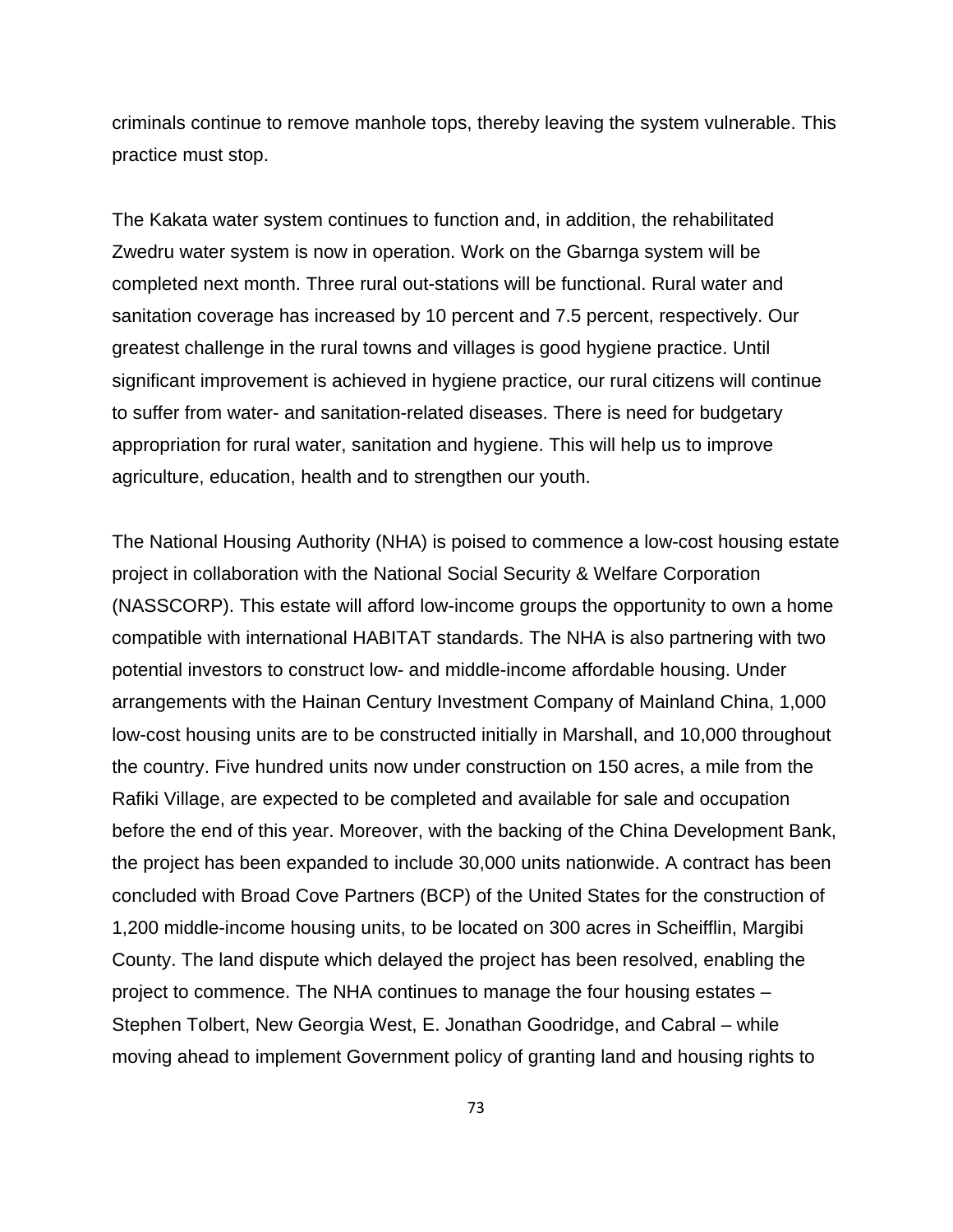those who have met the requirements set by Government two years ago.

Under a reorganized management and reconstituted Board of Directors, the Liberia Electricity Corporation (LEC) made good progress in its expansion of service to the people. LEC has a current total generation installed capacity of 9.64 megawatts (MW) in four zones: Congo Town, New Kru Town, Paynesville and Bushrod Island. A transmission network is to be completed within a few months with European Union financial support. Until this is available, LEC will continue to use its 22-kV and 400/230- V distribution networks, which facilitate the provision of basic street lightings and customer services in the four project zones. In October 2009, the Paynesville Distribution Network Upgrade was commissioned. This involved the construction of 9 KM of 22-kV line from ELWA Junction to the Police Academy. Rehabilitation of the Monrovia Power Grid, which is under way with US\$18 million funding from the European Commission, will connect a greater portion of Monrovia and its environs to the LEC power grid. This will include service to the Capital Hill area, bringing relief to all of us.

The Government, through the LEC, contributes to the West African Power Pool (WAPP), which is coordinating projects geared towards interconnecting the various West African power grids that will subsequently allow power exchanges among countries. These include the Côte d'Ivoire-Liberia-Sierra Leone-Guinea (CLSG) Interconnection Project, designed to establish a regional electricity market in West Africa; and the Cross Border Project, intended to supply 18 Liberian border communities in Maryland, Grand Gedeh, and Nimba Counties from Côte d'Ivoire. LEC received US\$2 million as Government subsidy for 2009/2010, part of which went for medium voltage, low voltage, and customer connection materials. An average monthly collection of around US\$553,000 is received from a customer base of 2,143, up from 1,200 in the last five months. In September, LEC management confirmed permanent status for the 161 contractual employees, thereby meeting its social responsibility to the people.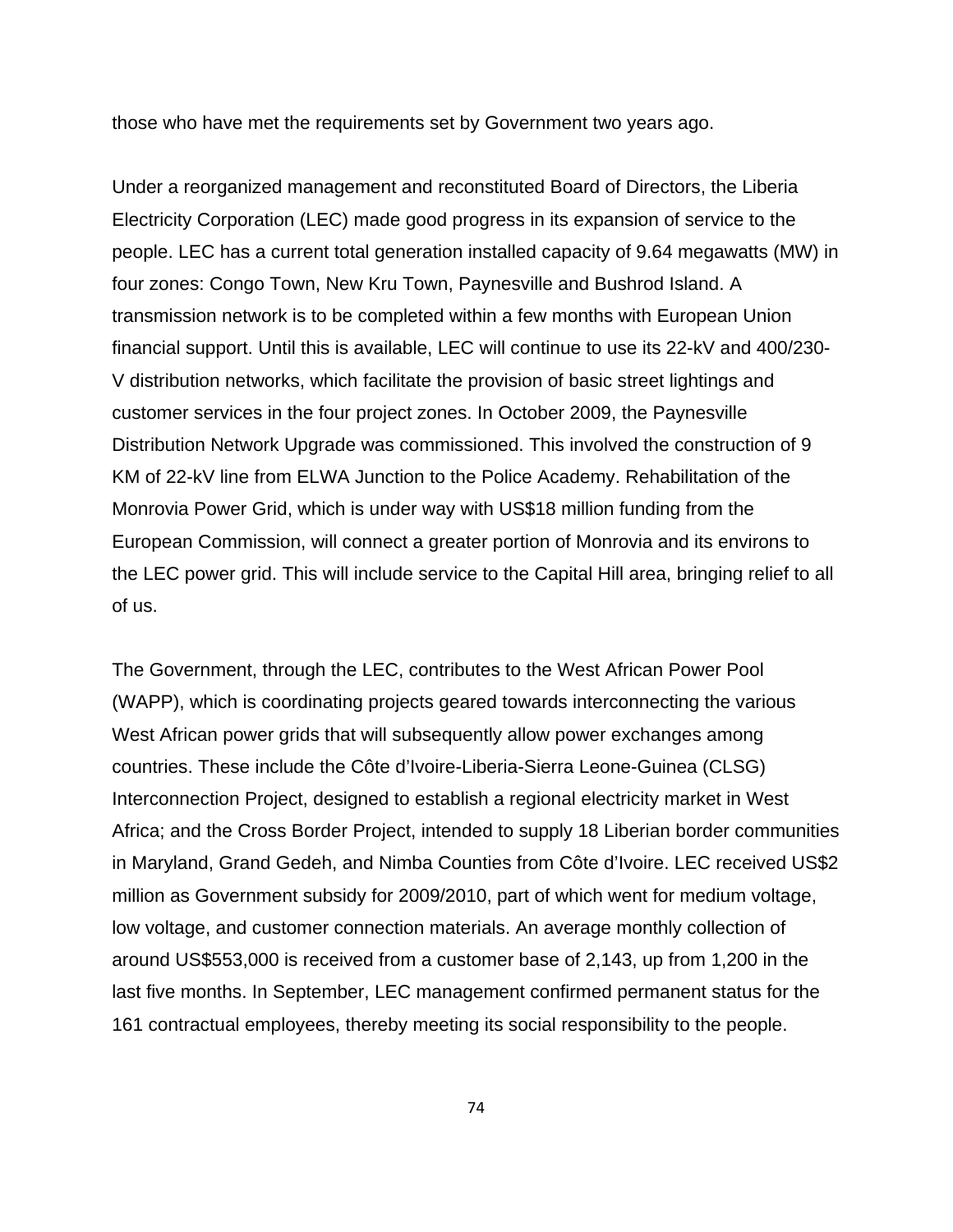**Mr. Speaker, Mr. President Pro-Tempore, Honorable Legislators**, we made some progress but did not, as stated in our message last year, develop a Comprehensive Corporate Governance Framework with the goal of improving the efficiency and increasing the productivity of our Public Corporations or State-Owned Enterprises. We did issue guidelines reducing board compensation and requiring the establishment of Board Auditing Committees. We also progressed well in the shift from political appointments to a process in which senior management is recruited through a competitive process. We will continue to move forward on the several steps previously outlined to you as part of our corporate governance strategic reform.

Nevertheless, we must recognize that once associated with economic mismanagement, inefficiencies, and corruption, several of our public corporations have been cleaning up their acts by improving efficiency in service and increasing profitability, thereby contributing to our nation's economic growth and revitalization. We also note that several have improved their financial management and thereby graduated from the technical assistance provided under the GEMAP Program.

The Liberia Agency for Community Empowerment (LACE) was established by an Act of the Legislature, published on July 22, 2004. It serves as the implementing entity for donor-funded community works and services. With a well-established credibility for integrity and effectiveness and with full community partnership, LACE has managed the process for the construction of 57 schools (since 2004), 12 bridges, 20 wells, as well as markets and recreation centers with funding from the World Bank and the European Commission. Notably, some of these facilities are located in the southeast.

The Liberia Education Trust (LET), in its initial three-year program with private funding of about US\$2.5 million, has provided 3,500 scholarships to girls, concluded literacy training for over 3,500 women and, through LACE, constructed 28 of the 50 targeted schools, 25 located in Margibi, Montserrado, River Gee, Rivercess, Gbarpolu, Grand Kru, Grand Gedeh, Sinoe, Maryland and Nimba Counties.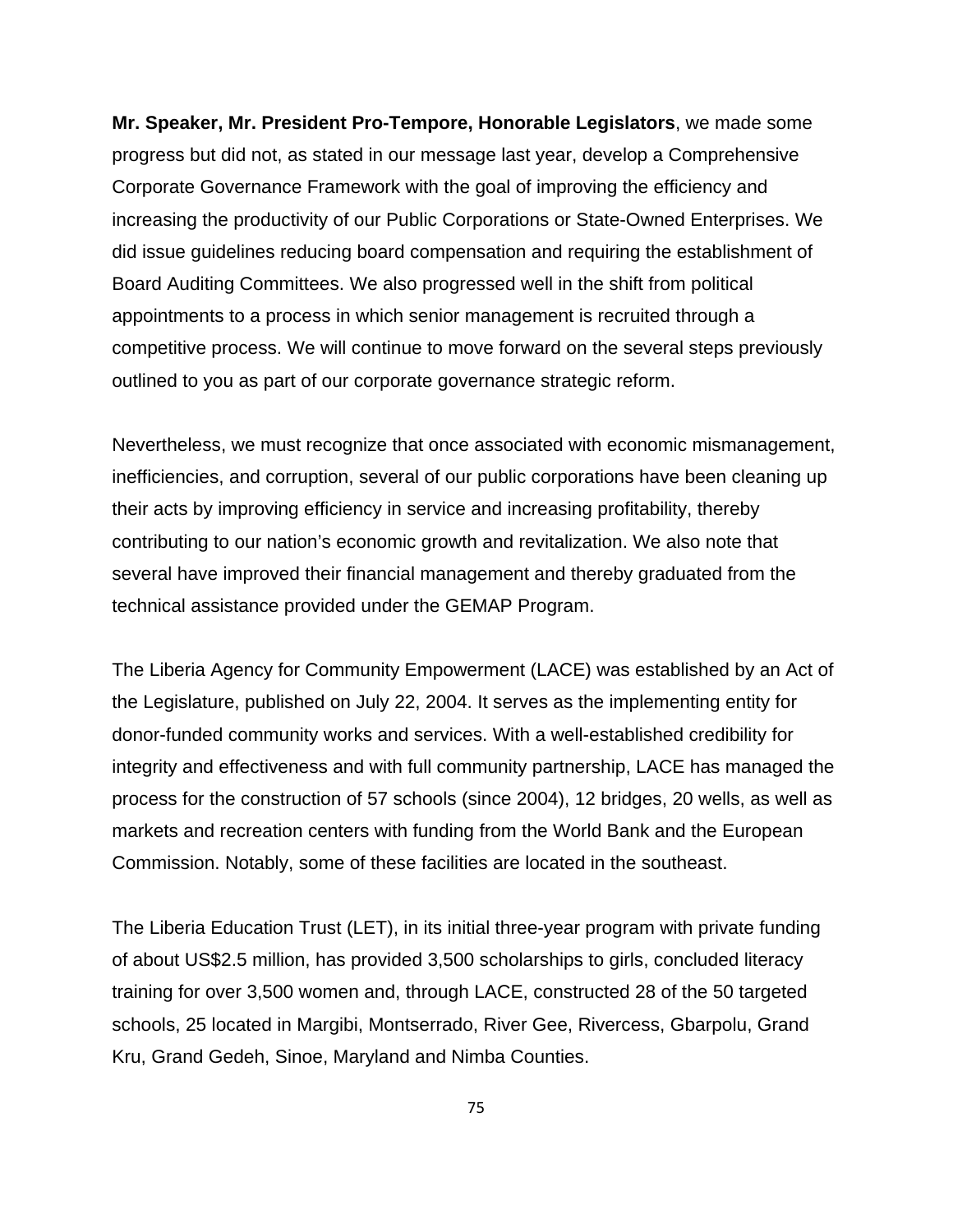The Sirleaf Market Women Fund (SMWF), which mobilizes resources from private foundations and entities largely in the United States and working through the Gender Ministry, has obtained funding of some US\$2 million to construct or renovate markets in various counties. The Fund constructed five market buildings – ELWA Market, Paynesville Market Annex, Nancy Doe Market Extension, Redemption Day Market, Rally Time Extension, and a new market facility in Saclepea.

## *CROSS-CUTTING INSTITUTIONS*

**Honorable Legislators, Distinguished Ladies and Gentlemen,** there are three crosscutting institutions that feature under the four PRS pillars – Gender, Youth, and Information.

Our Government's efforts to promote gender equity and enhance the role and participation of women made impressive gains 2009. The Ministry of Gender and Development launched a National Gender Policy (NGP), in December, to guide all sectors in their planning and implementation of gender equality programs. In particular, it will provide a mechanism for accountability, within the Government itself and with other stakeholders, to chart the progress made in eliminating all forms of gender-based discrimination.

The Ministry also developed and launched a National Plan of Action and established a National Secretariat for the implementation of UN Security Council Resolution (SCR) 1325, which calls for more participation of, and more protection for, women in the society. In the area of participation, the Ministry estimates that only 2 percent of Liberian women work in the formal sector, and their share of wages represents only 11 percent. Teenage pregnancy and school dropout rates remain high. The National Gender Policy is designed to tackle these problems. The policy will also implement a Gender Budgeting System and promote the allocation of at least 30 percent for gender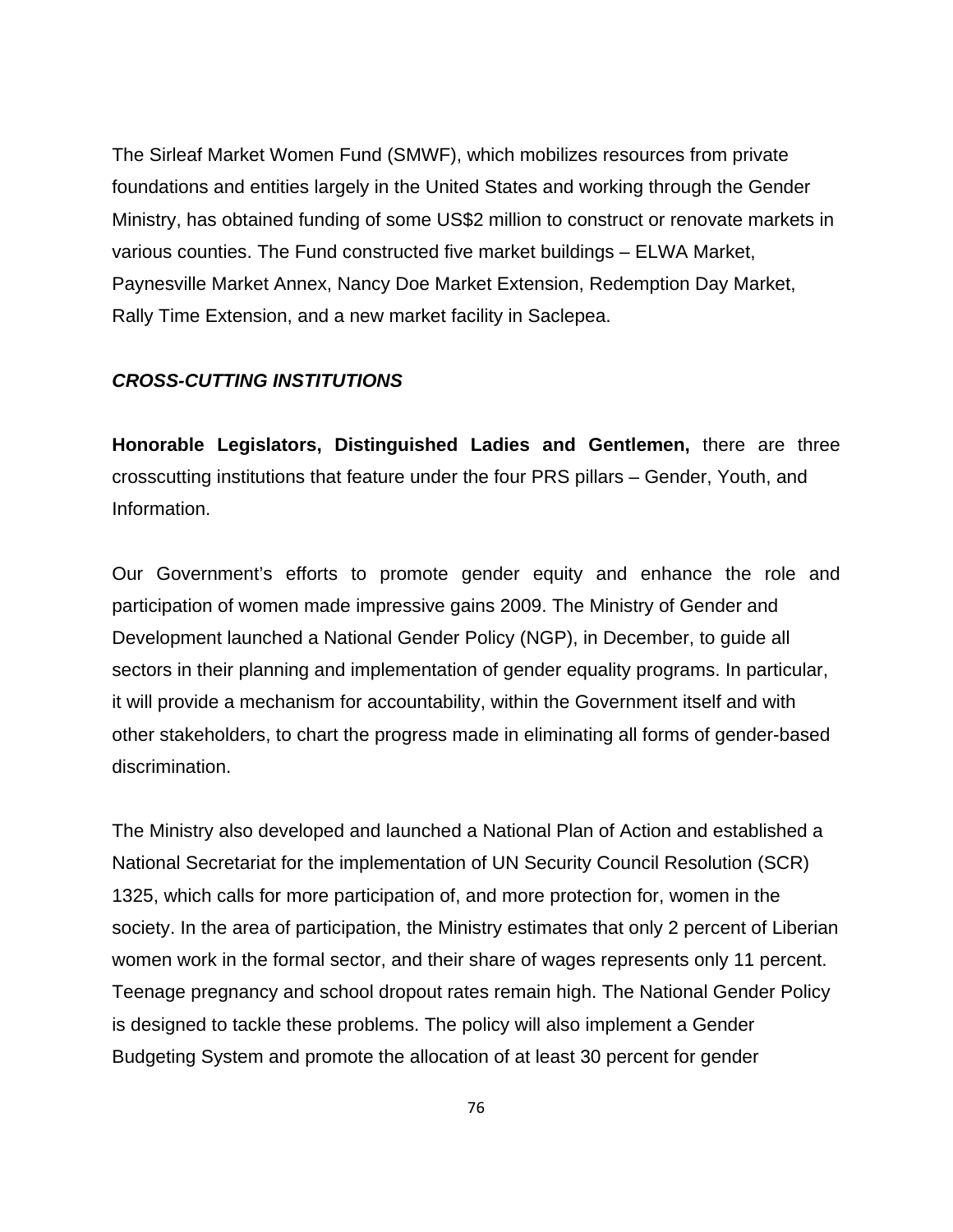mainstreaming at Government line ministries and agencies.

We continue to fall short of the goal of 20 percent female participation in our security institutions, with records showing 8 percent in the AFL, 15 percent in the Liberia National Police, 21 percent in the Bureau of Immigration and Naturalization, and 20 percent in the Special Security Service.

In March 2009, I co-hosted, with President Tarja Halonen of Finland, the International Colloquium on Women's Empowerment, Leadership, Development, International Peace and Security. This event, which proved to be a major showcase for women and for Liberia, brought together over 400 women leaders from countries worldwide to exchange views on the progress and action required for progress in implementing SCR 1325 and on measures to address climate change. An additional 400 women from all over Liberia participated in the main event and the follow-up meetings which focused on domestic issues relating to the status of women. During the event, as the first African country to do so, we launched our National Plan of Action for implementing SCR 1325.

Post-Colloquium activities supported by partners include the granting of micro-credits and support to country-cloth weavers and women's groups in the 15 counties. Other achievements by the Ministry include: the establishment of the year-round National Rural Women Program in all 15 counties; acceleration of the Danish-sponsored program for the attainment of Millennium Development Goal No. 3 on gender equality and women's economic empowerment; training and support to 43 women's farming groups in agro-processing; construction of seed banks and crop diversification; literacy training programs to enhance the marketing skills of over 3,000 rural women and to provide micro-credits in rural areas; as well as vocational training and empowerment activities for youth centers.

In addition, the Nike Foundation/World Bank Economic Empowerment of Adolescent Girls Project, aimed at recruiting out-of-school girls between ages 16-24 to benefit from

77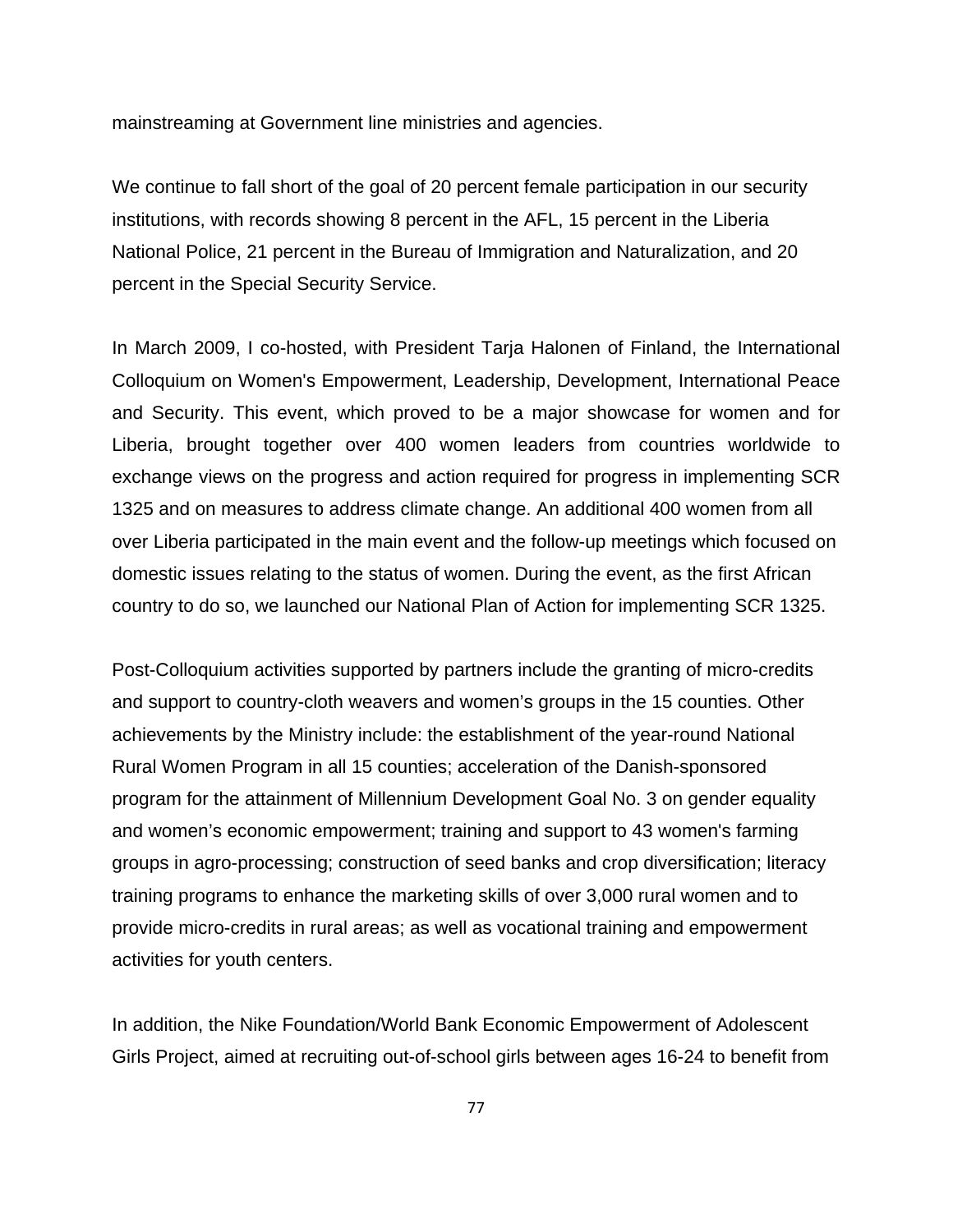business development and job-skills training, was finalized to commence in February.

Consistent with the objective of consolidating the nation's youth into a focused, productive and dynamic entity for national development, the Ministry of Youth and Sports organized the processing and placement of over 4,000 youth – 2,412 males and 1,723 females – in the vacation job program. An African Union grant facilitated the training of 200 young people, especially girls, in such domestic trades as cosmetology, tailoring, hotel/restaurant management, and computer science.

In conjunction with UNDP, the Ministry recruited, trained and deployed the second batch of 121 young women and men to participate in the National Youth Voluntary (NYV) Program that encourages young people to play a role in nation-building. These NYVs are currently serving in Maryland, Grand Gedeh, Bong, Lofa, Grand Bassa and Sinoe Counties. A third batch of 150 youth volunteers is undergoing training for deployment this month. Reports from the field indicate that the volunteers, who are involved in education, health, agriculture and community development, are having a significant impact in the communities they serve.

An additional 30 young men and women volunteers were trained as Peace Ambassadors and are deployed in all 15 counties for a one-year assignment. The Ministry has plans well under way to reintroduce the National Youth Cadet Program, accessible to young people with a minimum of 45 university credit hours, a 3.0 grade point average, and 60 hours of community service.

Emphasis will be placed on the sports aspects of our program through the promotion and support of the County Sports Meet, as well as and various sports federations, such as the Liberia Football Federation and the Liberia National Olympic Committee, while also promoting other team and individual sports. We signed an MOU with the citizens of Latia, Grand Cape Mount County, to acquire 50 areas of land for a National Sports Academy. Efforts are under way to identify support that would enable us to start this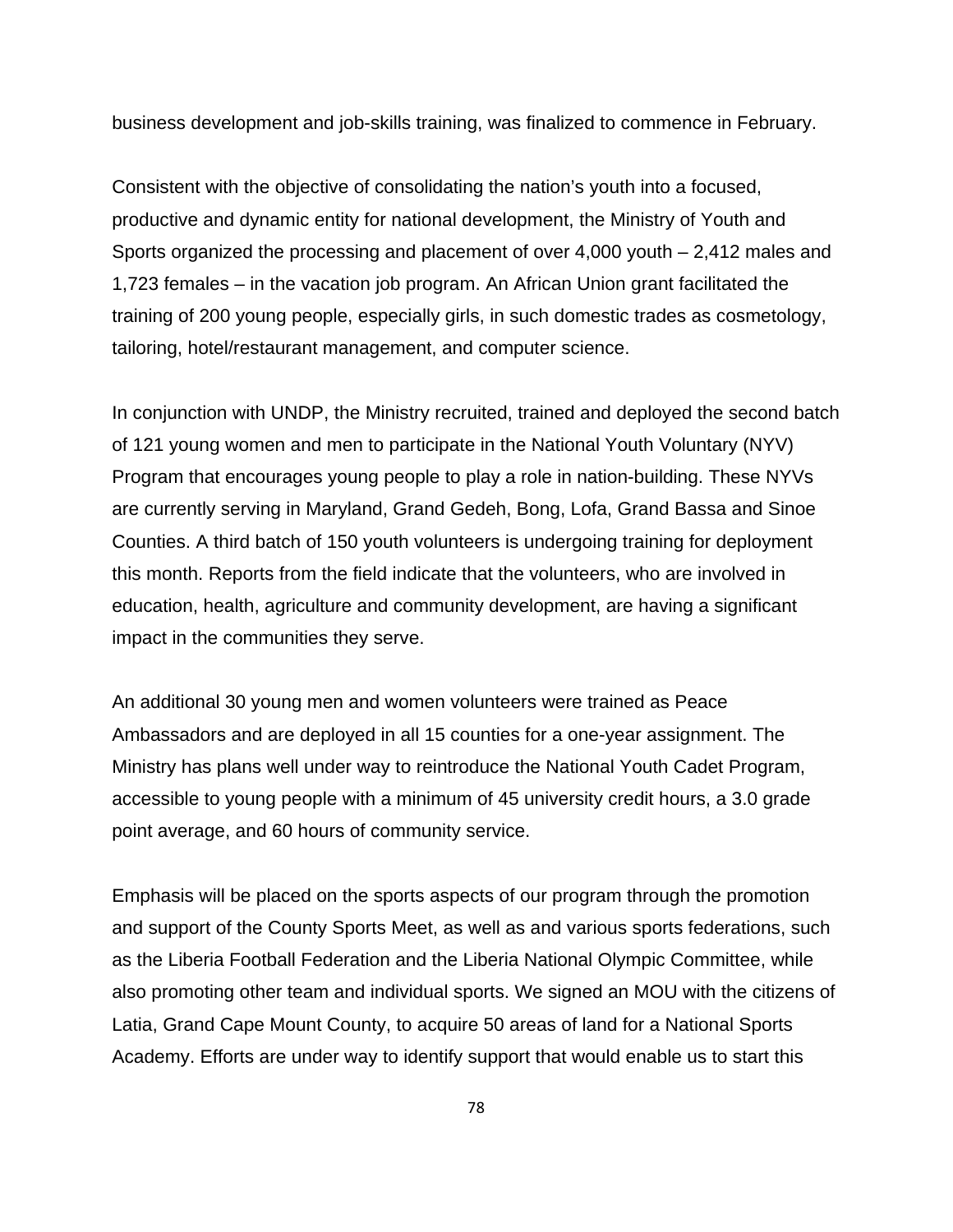initiative this year.

In the field of information, in 2009, the Ministry of Information, Culture & Tourism (MICAT), made significant progress in achieving a number of critical goals under the "Lift Liberia" Strategy. The Ministry, in collaboration with the Department of Public Affairs at the Executive Mansion, developed a comprehensive communications strategy which focuses on empowering, educating, and informing the Liberian public about the "Lift Liberia" Strategy. The communications strategy employs a multi-dimensional approach, utilizing radio, television, town hall meetings, community outreach, the Internet, print publication, as well as other unconventionally and unorthodox channels as conduits through which the Liberian public is informed, empowered, and educated about the PRS.

In September, MICAT entered a Memorandum of Understanding (MOU) with the Association of Liberia Community Radio (ALICOR) for the dissemination and information sharing of content of the "Lift Liberia" Strategy to be played on community radio stations throughout the country. Under the "Lift Liberia" Strategy, the drafting of a Whistleblowers Protection Bill was placed under MICAT as a major deliverable. In collaboration with various Government stakeholders, the draft was completed, and on December 18, I signed Executive Order No. 22, bringing this intervention into law until you pass the Act that is before you.

Other MICAT activities included the redeployment and installation of Liberia News Agency (LINA) Bureau Chiefs in Bomi, Margibi, Bong, Rivercess, Nimba and Grand Kru Counties, making it possible to gather news stories from these counties and link the Capital to the hinterland. A six-week seminar to train Government's Public Relations Officers in reporting techniques was undertaken by Dr. Abdoulaye Dukulé under a consultancy arrangement with the Ministry. MICAT continues the role of informing the public of important goals and policies of Government through weekly Press Briefings, and was a key player in consultations with the Legislature concerning the Freedom of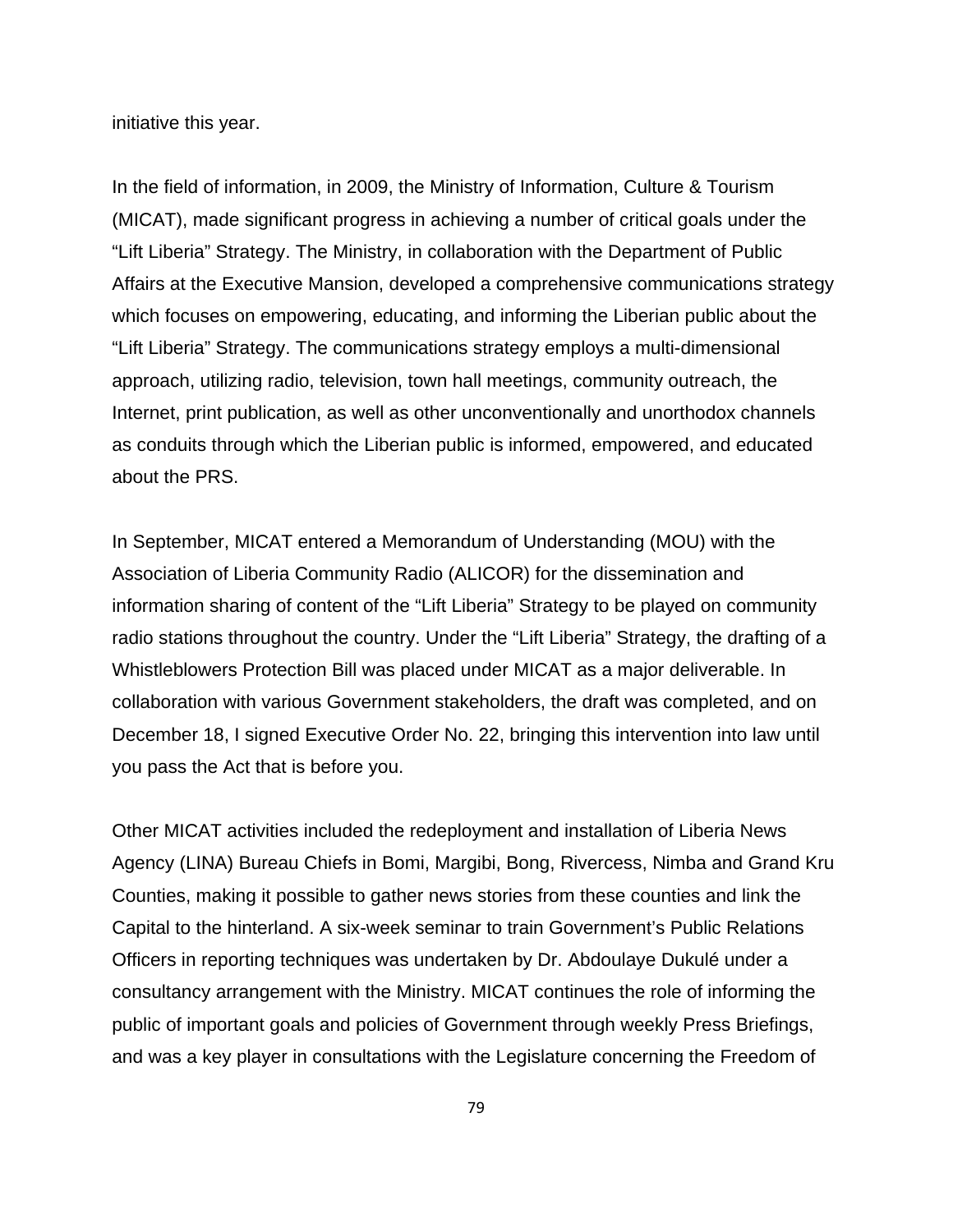Information Act. The renovation of Providence Island, one of Liberia's historic shrines, also started during the period under review and is to be fully developed along with the work planned for the Mesurado River waterfront. In May, under the leadership of the Ministry, Liberia will participate in Expo 2010 in Shanghai, China, aimed at showcasing the participating countries in order to boost their tourism industry.

**Honorable Legislators**, we wish to note that news about the activities of the President is published daily on the Executive Mansion's website, www.emansion.gov.lr. There you will find photographs, audio recordings, press releases and more. The site continues to attract more visitors, with the number of hits jumping from 8 million in 2008 to 11 million in 2009. Several Ministries and other Government entities operate regularly updated websites, including a newly launched website by the Ministry of Planning and Economic Affairs to disseminate information on our "Lift Liberia" Poverty Reduction Strategy. We urge that you consider the development of a Legislature website.

The Liberia Broadcasting System (LBS) was established on October 10, 1980, by Decree No. 20 of the People's Redemption Council as an autonomous public broadcasting agency, following the repeal of chapter 87 of the Public Authority Law that created ELBC in 1971 as a public corporation.

The system currently operate on Frequency Modulation (FM 99.9) in Montserrado County, utilizing the modernized giant tower and a large microwave satellite link, beaming a very strong radio signal from the Paynesville site of LBS, and supported by the system's out-station facilities, including seven mini-towers as well as microwave satellite links installed in Bomi, Bong, Lofa, Grand Bassa, Grand Gedeh, Maryland and Sinoe Counties. Expansion of the system was undertaken with support from the People's Republic of China. The sustained broadcast of radio and TV programs, features, jingles, adverts, among other related programs, immensely promoted Government's Poverty Reduction Strategy programs.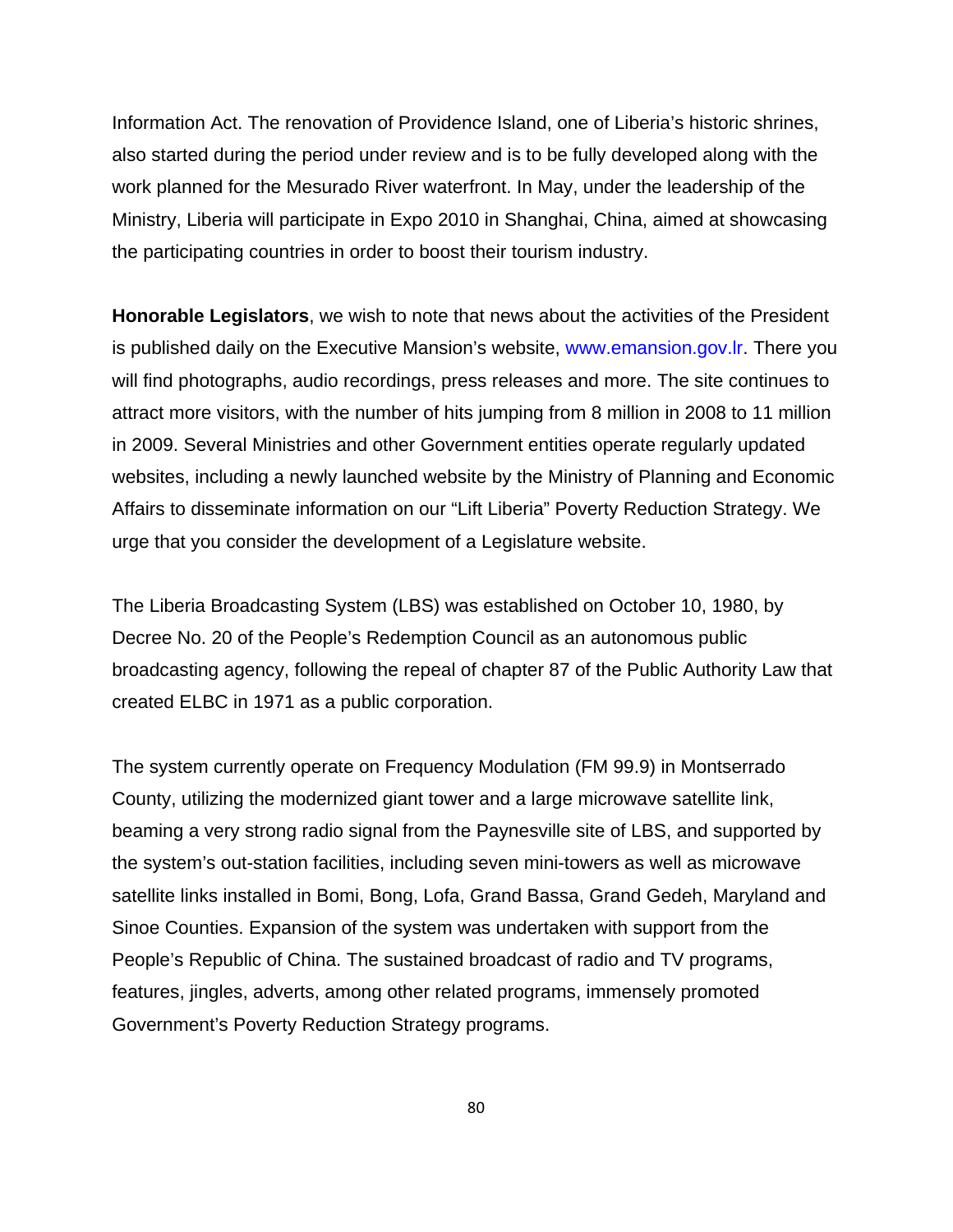In fulfillment of LBS' policy on its manpower development initiatives, the management successfully sponsored four of its employees to participate in training programs abroad, notably, the People's Republic of China and Côte d'Ivoire. Local training opportunities were also offered other LBS employees.

During the reporting period, the LBS management signed separate agreements with two international television stations – Duetsche Welle TV (DW-TV) of Germany, which enables the Liberian populace to view live events as they occur in Germany and around the globe; and Channel France International (CFI), which grants LBS the right to televise international football, among other French programs via CFI television. Additionally, LBS' management has signed an agreement with CAfrica Sports Ltd., a U.S.-based company, which will give LBS the right to televise in Liberia one National Basketball Association (NBA) "Games-of-the-Week" plus one NBA "Action Highlights Show" per week.

If we are to improve our communication outreach, the Government will need to increase financial support to the LBS station to enable the management to procure needed stateof-the-art equipment and logistics, especially the procurement of OB facilities of radio and TV.

## *PARTNERSHIPS*

**Mr. Vice President, Mr. Speaker**, our nation continues to enjoy strong partnership and support from all over the world. Our development partners continue to rally around the "Lift Liberia" Poverty Reduction Strategy, our development agenda. Support for the Pool Funds continues to expand, and, more importantly, support through committed direct budget support has increased threefold over the previous three years, from US\$7 million to US\$33 million in 2009, as a direct result of the passage of the Public Financial Management Law.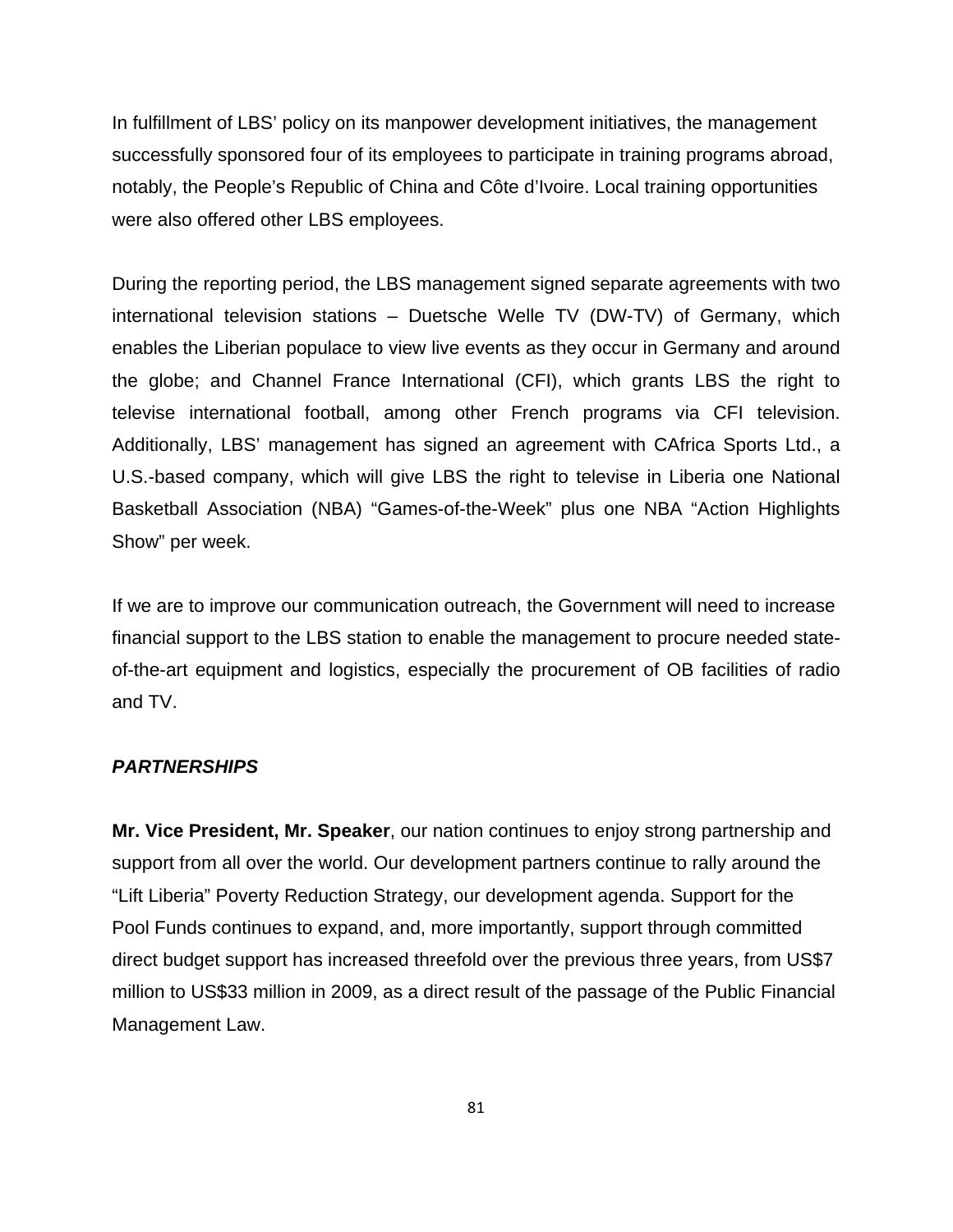Friendly countries and multilateral institutions, in 2009, continued to extend support to Liberia. As a result, Liberia has received significant contributions from our partners to the four pillars of our development agenda. The Security Pillar received US\$8.7 million in support and is expected to receive US\$26 million in planned support in 2010; the Economic Revitalization Pillar, which includes, mining, agriculture and forestry, received US\$109 million and is expected to receive US\$176 million in planned support in 2010; the Governance and Rule of Law Pillar received US\$25 million in 2009 and planned support for 2010 is US\$29 million; and the Infrastructure and Basic Services Pillar received US\$103 million and expected to receive US\$56 million in 2010, although it will be several months before the final data are compiled from donors.

Our partners are equally active in supporting our march to a complete debt waiver and economic governance. The IMF continues to support the HIPC process. The Governance Economic Management Program (GEMAP) has turned co-signatory authority over to Liberian comptrollers and will conclude in May. Under the leadership of the Ministry of Planning and Economic Affairs, the Government of Liberia has qualified for a US\$15 million Millennium Challenge Corporation Threshold Program grant that will support land rights and access, girls' primary education completion rate, and the development of our trade policy that is critical to economic growth.

Our partnership with the NGO community continues to improve. In 2009, we strengthened our partnership with both national and international non-governmental organizations. For the first time, the Government of Liberia now has a base accounting of NGO activities that include not only projects listing and projects locations, but also projects costs. Accreditation process has been streamlined to ensure stronger alignment to the Lift Liberia agenda.

The Planning Ministry now records the formal accreditation of 529 NGOs, of which 72 are international. Also, the survey conducted by the MPEA in 2009 showed that NGOs have collectively executed projects totaling US\$256 million over the period 2008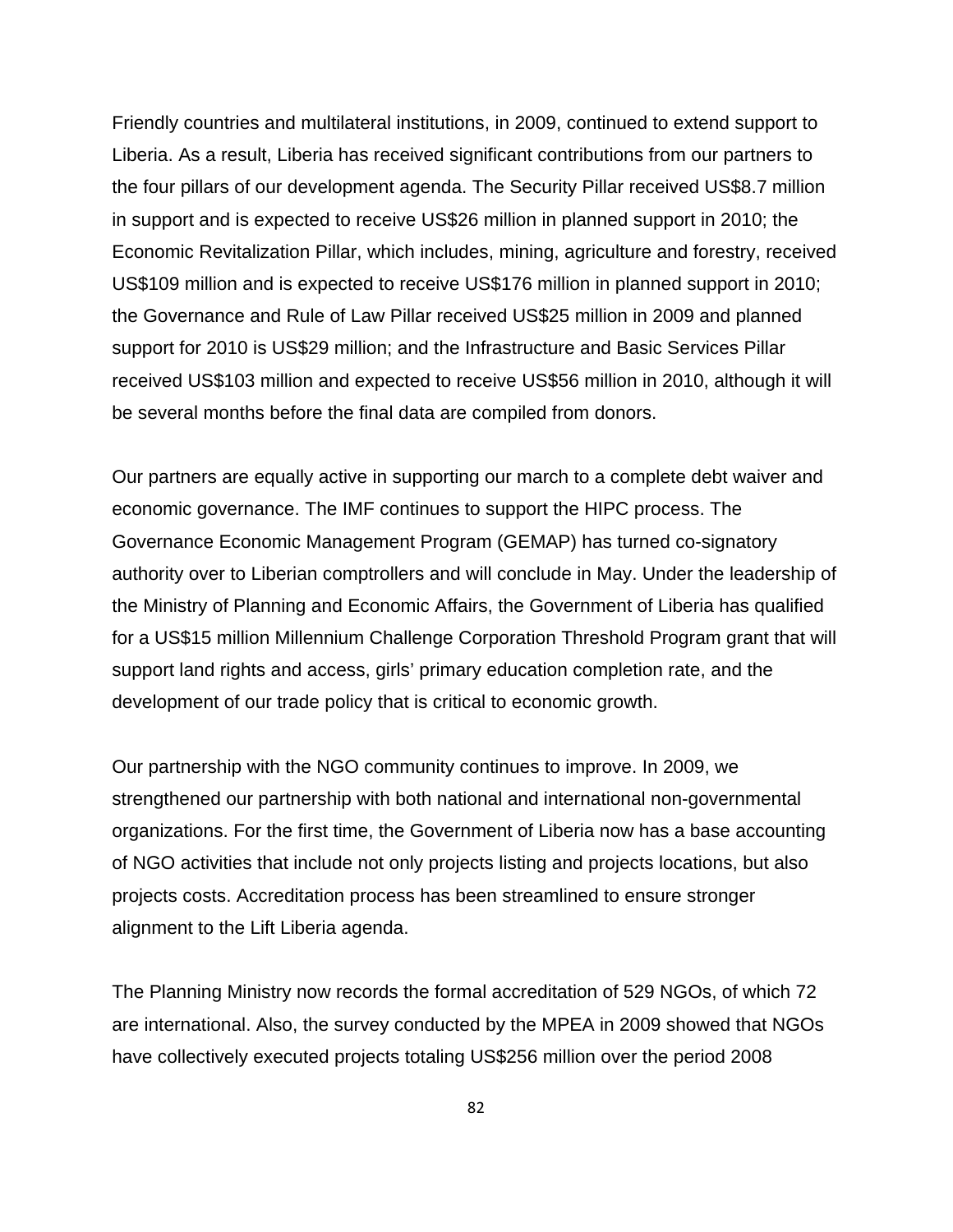through 2013.

**Honorable Members of the National Legislature**, the elimination of poverty is one of the biggest challenges facing the Government of Liberia. While we have come far since the end of our long national nightmare in 2003, we still have further way to go in ensuring that all Liberian citizens lead prosperous lives, free of the burden of poverty. Over the last four years, most aid to Liberia came in the form of emergency humanitarian assistance, responding to Liberia's most immediate needs. Today, Liberia is implementing an ambitious path to long-term sustainable development. This shift in Liberia's needs must be accompanied by a change in the way in which both the Government and its development partners conceptualize aid, so that together we ensure that assistance to Liberia has maximum impact on the lives of the Liberian citizens.

Last year, we initiated discussion on aid effectiveness with our bilateral and multilateral development partners, with the aim of stimulating increased efficiency and efficacy in the provision and management of external aid. Under the leadership of the Ministries of Finance and Planning and Economic Affairs, the Government is developing an aid management policy in the context of the Paris Declaration on Aid Effectiveness, and sets ambitious goals that respond to Liberia's situation and needs. We will complete the policy in 2010 that will be the outcome of extensive consultation with stakeholders from across the Government of Liberia, donor organizations, civil society and the private sector, and will act as a guiding framework for the management of aid in Liberia.

While the Government of Liberia makes important efforts to realize a gradual reduction of dependence on external aid, we see high-quality aid as crucial to Liberia's development in the medium term. Liberia is expected to reach the Highly Indebted Poor Countries (HIPC) completion point later this year, but the need for assistance in the form of grants delivered in an effective manner cannot be emphasized enough. With sufficient high-quality aid in the medium term, the Government can deliver efficient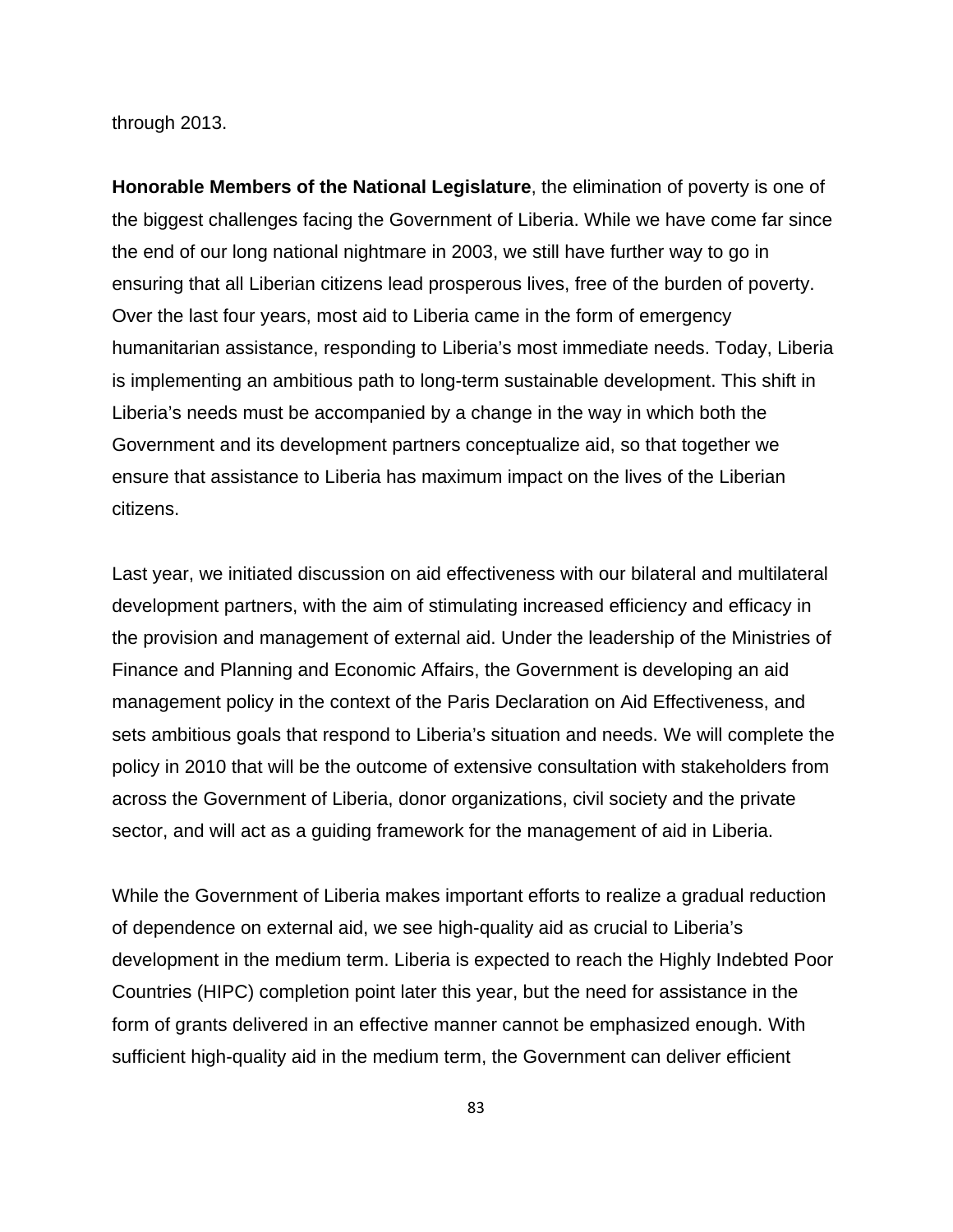services to its citizens, stimulating economic development and poverty reduction.

It should be made clear, however, that all programs and projects supported by our partners represent our priorities as set forth in the PRS. Moreover, due to our limited capacity to implement, only about 17 percent of partnership support goes through our budget system.

## *INTERNATIONAL RELATIONS*

**Honorable Legislators**, the guiding principles of Liberia's foreign policy remain unchanged: maintaining a professional and well-equipped national security sector capable of protecting our territorial integrity and sovereignty; and promoting peace, development, and cooperation among nations in our region, continent and the world. We are pleased that since the incumbency of this Administration, Liberia's international status, reputation and creditworthiness have improved immensely. In 2009, our nation's credibility was hurt by the continuing media reports on corruption, justified or not. Fortunately, international representatives and visitors have been able to assess these reports in their proper context of the winning war on corruption. We can say, unequivocally, that we succeeded in reorienting and changing the previously negative image of our nation abroad to a positive one.

Liberia maintains 22 diplomatic missions and two consular posts abroad. We also have 23 Honorary Consuls, Honorary Consuls General and Honorary Vice Consuls, spanning Africa, Asia, Europe, and the Americas. We appointed or reappointed 21 of these Honorary Consuls based on new guidelines which include security vetting of applicants and time-bound period of service. We continue to make progress in enhancing the level and timing of compensation for our foreign envoys, the majority of whom are performing well in their tasks of quality representation in promoting the principle of economic diplomacy.

84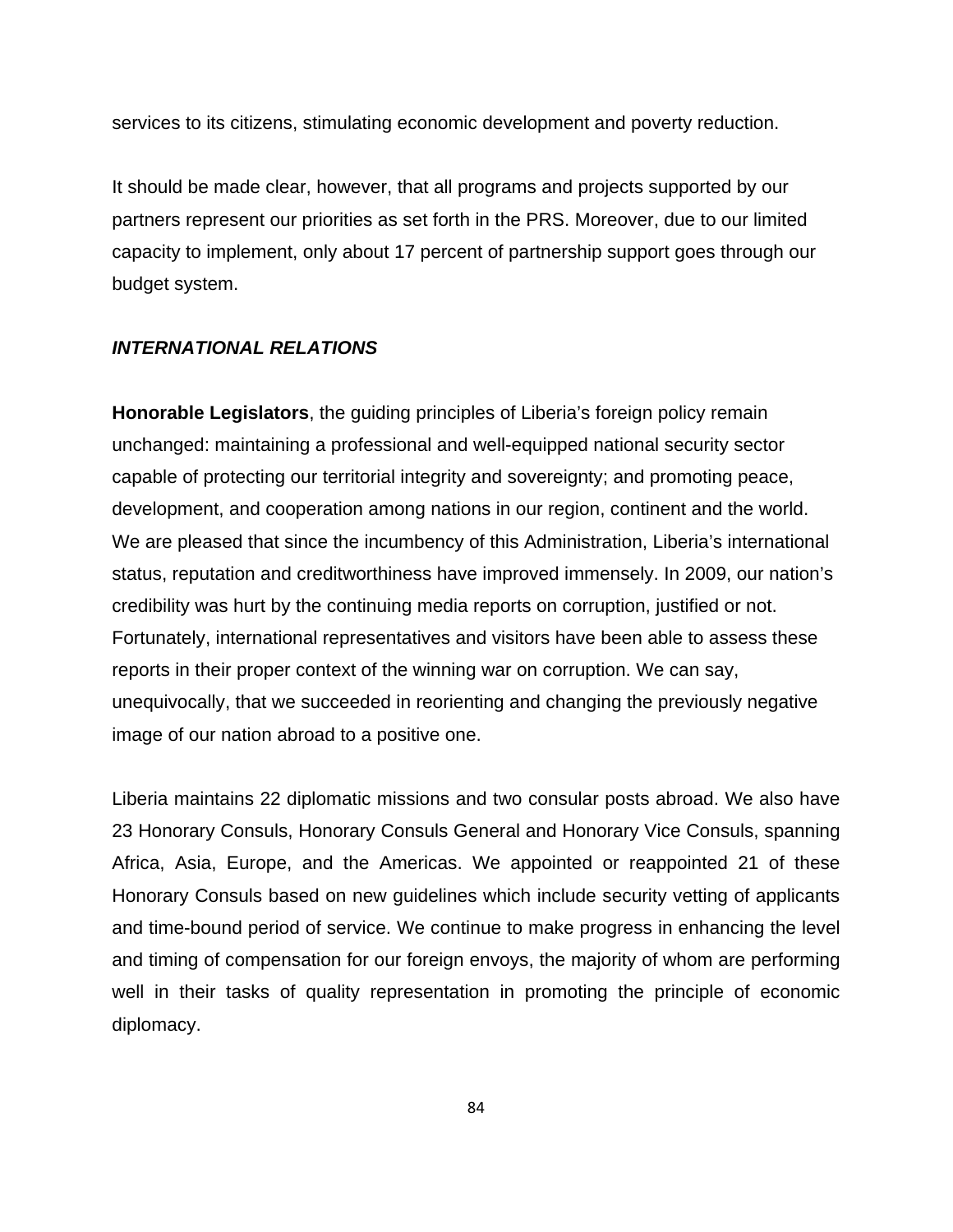Several European and African envoys from their various Capitals or Embassies in the sub-region presented their Letters of Credence during the period under review. They represented Finland, Australia, India, Malawi, Egypt, Mali, Malta, Israel, Equatorial Guinea, Namibia, United Kingdom, Ghana, France, Angola, and the European Union Communities. There are currently 25 resident Diplomatic Missions, up from 15 in 2006 and 35 non-Resident Ambassadors accredited to the Republic, and 15 Honorary Consul Generals. We are pleased to note that while the Kingdom of Sweden is closing a number of its Embassies, it has decided to upgrade its office in Monrovia to an Embassy this year.

In November, we introduced the new machine-readable Liberia national passports. This will meet the global requirements of the International Civil Aviation Organization (ICAO) for compliant machine-readable passports which goes into effect in April 2010. You have raised, on behalf of several of your constituencies, concerns regarding the increase from US\$20 to US\$50 for the new passports. The reason is that these passports were ordered and produced during the past administration under a contract with financial credit from a private entity. Lacking the appropriation for the US\$7,612,500 involved for the contracted 350,000 passports, we could only issue the passports under an arrangement that allow a portion of the passport charge to be credited to the entity concerned. The Liberian Bank for Development and Investment (LBDI) serves as the financial intermediary for this arrangement.

**Honorable Members of the Legislature**, I am pleased to report a re-launch of the Foreign Service Institute (FSI) in September; and the introduction of an innovative approach to bringing into the Foreign Service "entry-level" junior diplomats, which includes the introduction of a "Development Diplomats" training program.

Visitors to Liberia included that, in March, of President Halonen of Finland and hundreds of international women leaders and participants in the International Women's Colloquium. Attending as special guests of the Colloquium were President Abdoulaye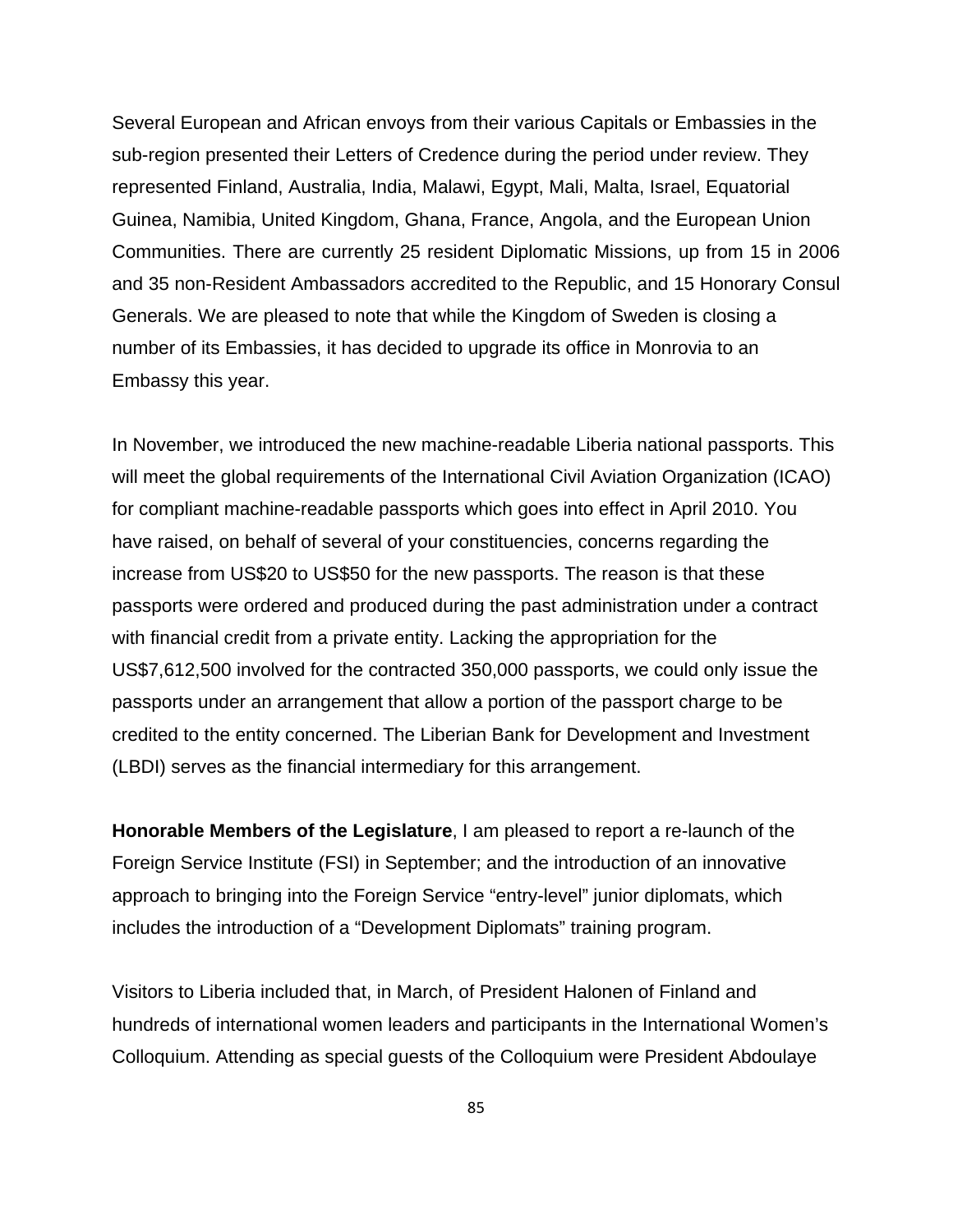Wade of Senegal and President Paul Kagame of Rwanda. As Liberia celebrated its 162nd Independence Anniversary in Gbarnga, we were pleased to receive as honored guests President Teodoro Obiang Nguema Mbasogo of Equatorial Guinea, President Hifikepunye Lucas Pohamba of Namibia, and Dr. Mohamed Ibn Chambas, President of the ECOWAS Commission.

I am equally pleased to report that as a result of the continuing positive image abroad and significant development progress at home, we continue to attract the visit of high level world leaders to our country. During the course of last year, this included U.S. Secretary of State Hillary Clinton; Dr. Shashi Tharoor, Minister of State for External Affairs of India; Mrs. Helen Clarke, Administrator, United Nations Development Programme; U.S. General Richard Ward of AFRICOM; a UN Security Council Sanctions Committee delegation headed by U.S. Ambassador Susan Rice; the Rt. Hon. Jack McConnell, Special Representative of Prime Minister Gordon Brown; Madam Hajiya Dr. Turai Umaru Yar'Adua, First Lady of the Federal Republic of Nigeria; a delegation headed by General James F. Amos, Assistant Commander of the U.S. Marine Corps; and Mrs. Elizabeth Rehn, former Defense Minister of Finland.

I was privileged to pay working visits to the United Kingdom, the sisterly States of Benin, and Guinea, and to participate in the Investiture of President Teodoro Obiang Nguema Mbasogo, in Equatorial Guinea. I also participated in the following activities: the Symposium on "New World, New Capitalism," in Paris; African Union Summits in Addis Ababa, Ethiopia, and Sirte, Libya; the EITI Conference in Doha, Qatar; the launch with President Koroma of Sierra Leone in the Across the River Peace Park in Kenema, Sierra Leone; the CENSAD Summit, in Tripoli, Libya; ECOWAS Summits, in Abuja, Nigeria; in the margins of the September UN General Assembly, New York, a luncheon hosted by U.S. President Barack Obama for Sub-Saharan African Heads of State, and a Meeting on Peace and Security through Women's Leadership: Acting on 1325 and Climate Change. Additionally, I participated and spoke at the Fourth European Development Days, Stockholm, Sweden, and at the Forum on China-Africa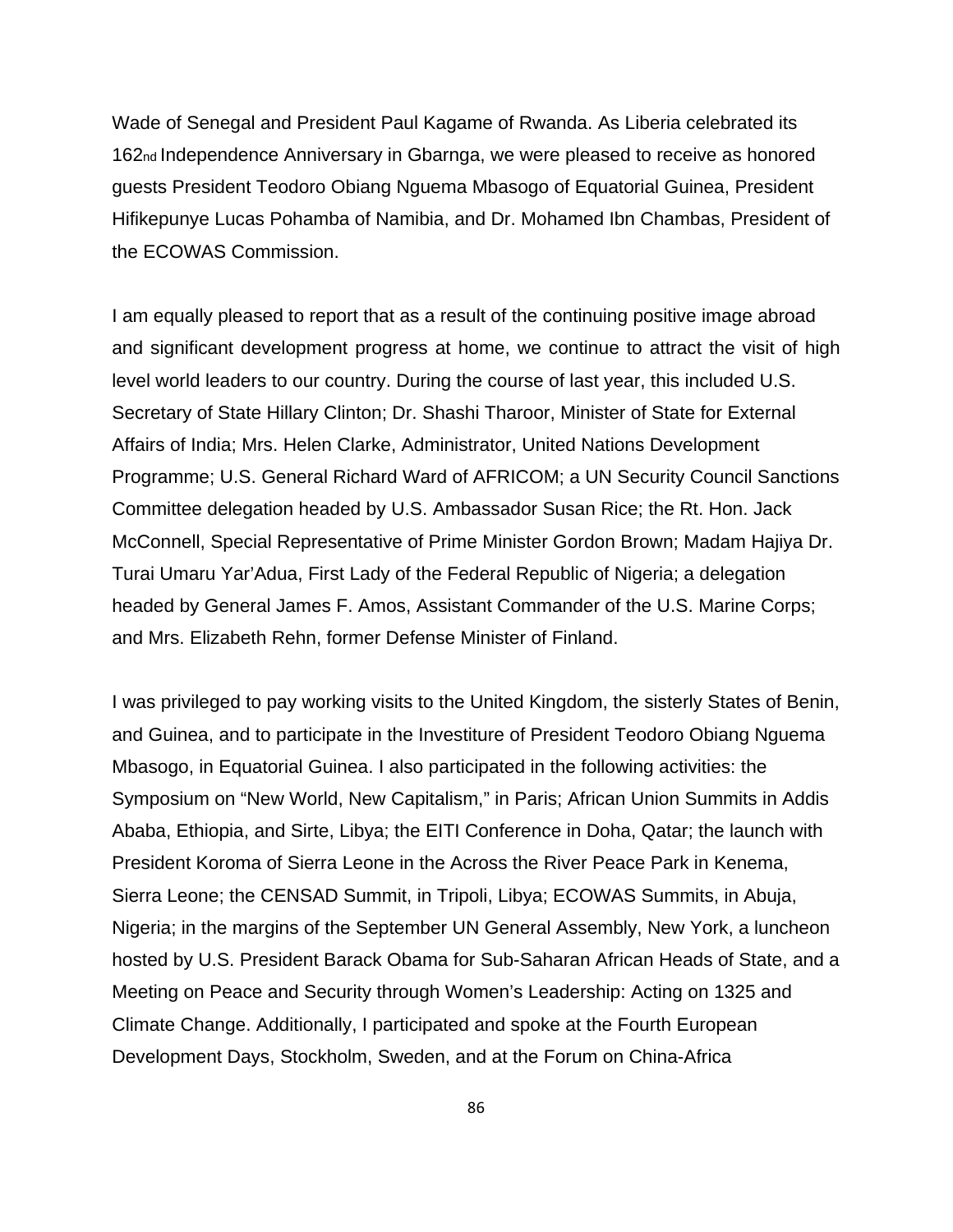Cooperation, Sharm El Sheikh, Egypt.

**Honorable Legislators**, I am pleased to note that Liberia remains a strong player in West Africa, and is fully involved in the negotiation and settlement of sub-regional crises. We participated in all ECOWAS summits and ministerial meetings, including the Special ECOWAS-Spain Summit in Abuja in June. I headed a high-level ECOWAS Mission to Niger to intervene in the constitutional crisis that had developed in that sister republic. In our capacity as Chair of the Mano River Union, Liberia participated in all seven sessions of the International Contact Group on Guinea (ICG-G) promoting constructive engagement while supporting the positions of the AU, ECOWAS and the ICG-G concerning Guinea. As a result of this constructive position, I was able, a week ago, to use opportunity granted by the ECOWAS mediator, Burkina Faso President Blaise Compaore, to join in the effort that has placed Guinea on the road to democracy.

During a trip to the United States last April, I had the opportunity to meet Secretary of State Hillary Clinton who reiterated the commitment of the United States Government to Liberia with emphasis on support for the LNP in preparation for the UN Peacekeeping force draw down and for the 2011 elections.

**Honorable Legislators**, let me now address three topics that will be defining to the future of this country. First, **the issue of transparency and accountability**. This is a societal problem which we must all work to address. The corruption which we face is long-standing in our nation's history, exacerbated by the recent years of deprivation in which citizens were left to fend for themselves, to survive by any means possible. It is a value system turned upside down by the conscious destruction of institutions and systems that uphold the dignity of labor and honesty. When this Administration took office, and declared corruption Public Enemy Number One, we knew that it would require several measures, some unprecedented, to set the country on the right course. We knew that we had to improve compensation levels and introduce financial management systems to minimize vulnerabilities. We knew that we had to ensure a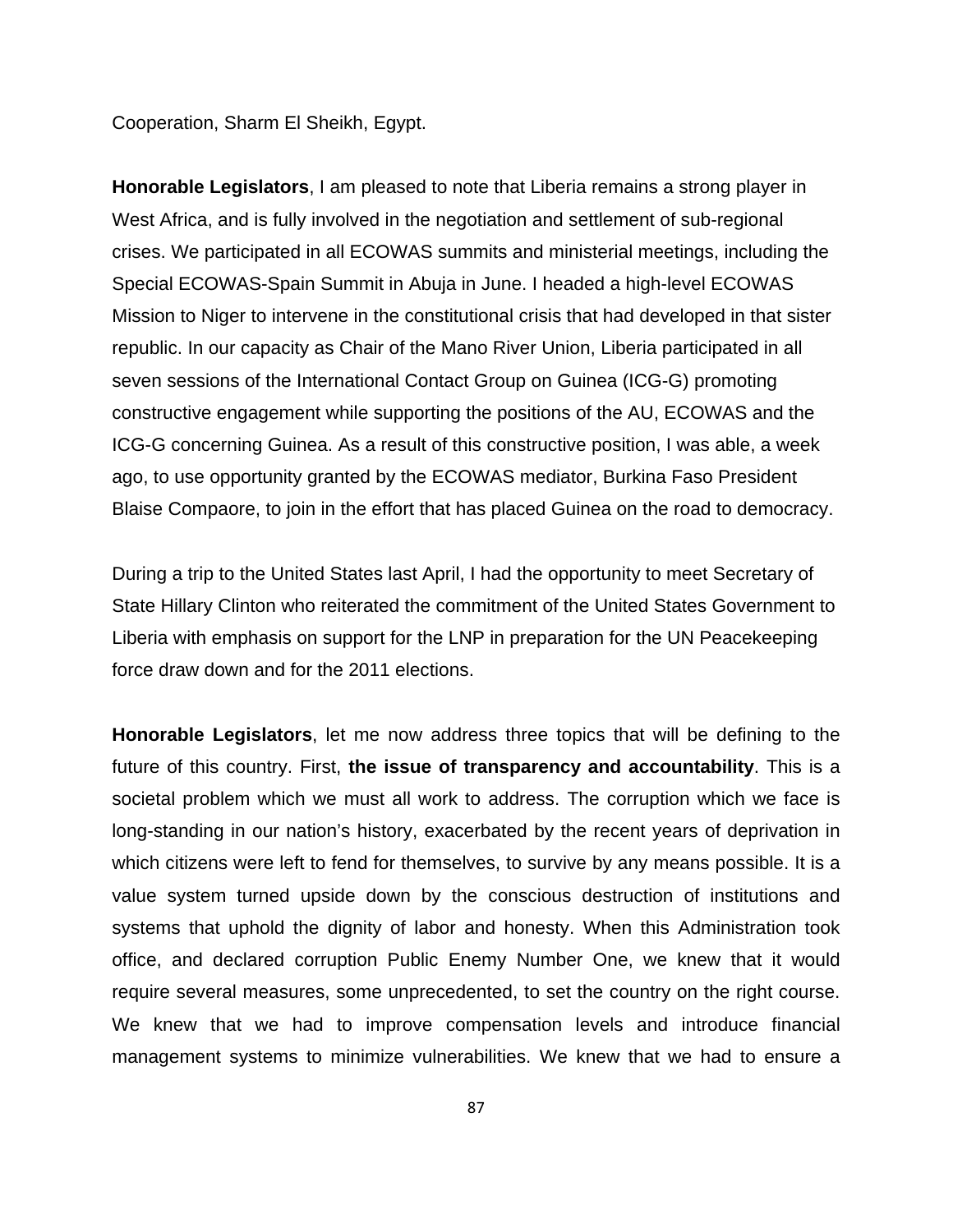transparent budget and financial reporting process with the Legislature and the public exercising specific roles. We knew that we had to restructure the Civil Service and establish proper internal auditing systems. We knew that we had to punish violators of the public trust through legal action. We did most of these things. We introduced other measures aimed at enhancing national integrity. This includes strengthening the Public Procurement and Concessions Commission, supporting and strengthening the Governance Commission, and reorganizing and strengthening the General Auditing Commission.

We established the Anti-Corruption Commission. We drafted a Code of Conduct to govern the behavior and action of public servants, a Freedom of Information Act, and a Corruption Offenses Act which are still before you. We have required Officials in the Executive to declare their assets and issued an Executive Order to protect Whistleblowers. This Government – your Government – has had the courage to confront this evil through all of these measures. We have allowed all citizens and the media and the institutional pillars of integrity to expose, without restraint, violation of the public trust.

We know that more needs to be done, particularly in the areas of punishment under the law. This is the step that we must now climb. This is the deliverable for our justice system. There is also a step that I must climb to protect the reputation of hard work and honesty that I have built over 40 years of development work at home and abroad. Without prejudice to their rights of being innocent until proven guilty in a court of law, I must act against those, including the ones close to me, whose malpractices have put my credibility and the credibility of the country at risk. I must also act against those in the media and elsewhere who carelessly try to bring our country to shame by maliciously and falsely accusing citizens and institutions only for political relevance or commercial gain.

88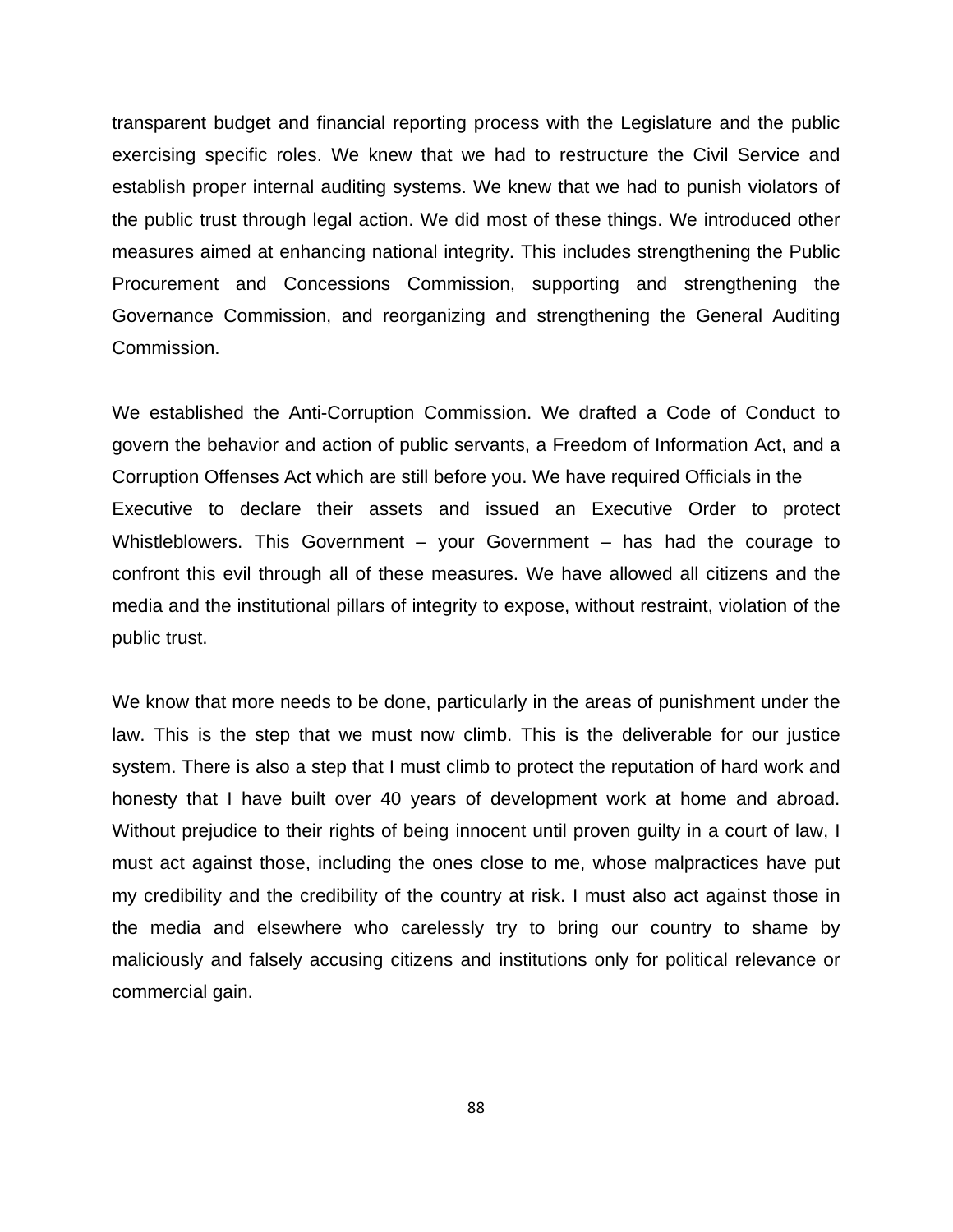The second issue relates to the **Report of the Truth and Reconciliation Commission**. Substantial local and international resources were expended and significant man-hours of the highest caliber of people from within Liberia and from foreign parts were invested into producing the TRC Report. While one may not agree with all of the findings and recommendations resulting from the Report, there is no doubt that it dissects and analyzes our problems and makes meaningful recommendations for the healing, reconciliation, restoration of peace, prosperity and progress of our nation. It is, therefore, important that we carefully digest the Report and make a conscious national determination to move ahead cautiously and strategically in the implementation of the recommendations.

One thing must be made clear, however, as we strive to understand the contents and objectives of the Report. Like you, I took an oath to defend, protect and uphold the Constitution and laws of the Republic of Liberia. It is, therefore, incumbent upon us all to uphold that oath.

That said, I recognize that the TRC Report makes several generalized recommendations. They include: (i) Extraordinary Criminal Tribunal; (ii) Domestic Criminal Sanctions; (iii) Public Sanctions; (iv) National "Palaver Hut" Programs; (v) Economic Crimes Investigations and Prosecutions; (vi) Reparation; and others.

Recommendations which relate to criminal tribunal, criminal sanctions and public sanctions and economic crimes and investigations, have been the subject of great debate since the TRC Report was made public. To deal with this, I propose amendments to the Independent National Human Rights Commission (INHRC) Act of 2005 to enable that body to seize itself of those aspects of the TRC Report, and to work in collaboration with the Ministry of Justice to determine those recommendations that are implementable or enforceable under the Constitution and laws of Liberia. I also urge urgent Senate confirmation of those persons nominated to serve the INHCR as Commissioners in order that they may start their work.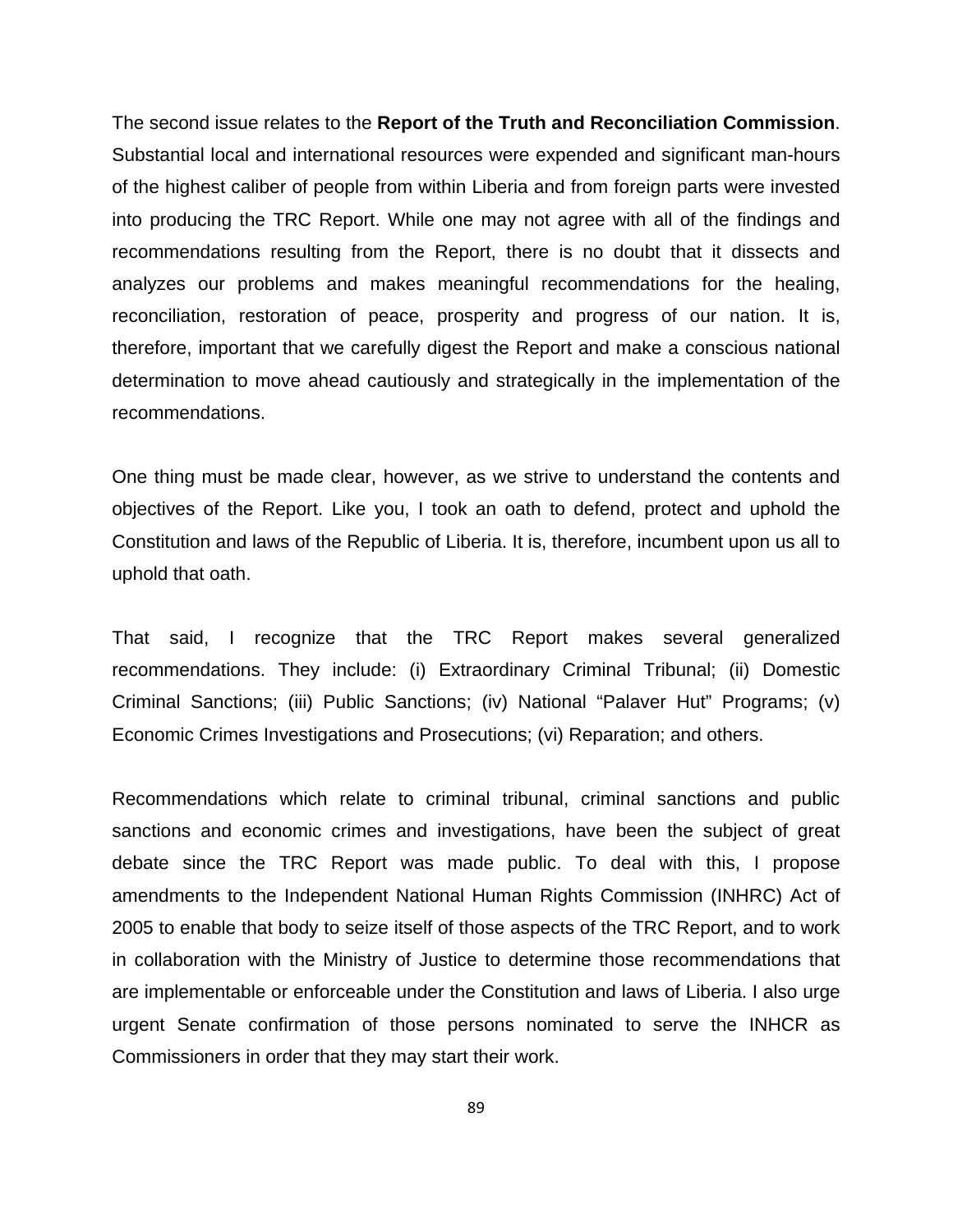I welcome the recommendations on National "Palaver Hut" Programs and reparation as true measures for reconciliation, and I am committed to working with your Honorable Body to determine the processes and identify the resources for their implementation. I suggest that we start this process immediately.

I also welcome the recommendations regarding the Liberian Diaspora – which appear to be feasible and do not infringe on any constitutional right of the individual – that Liberians, their relatives and offspring who migrated to foreign parts on account of the civil crisis or who migrated to foreign parts prior to the civil war but remained in foreign parts on account of the civil crisis and, in other instances, had to acquire foreign nationalities, should benefit from dispensation of maintaining their foreign nationalities without forfeiting their Liberian citizenship. I am prepared to work with you, Honorable Legislators, to give these citizens the opportunity to live in and work for their country once again.

The third issue relates to **County Development Funds**. As you know, Honorable Legislators, it is the Government – your Government – which, for the first time in the history of our country, makes budgetary appropriations and allocations by concessionaires for direct payment to counties to support development priorities as determined by the people of the counties themselves. As a result of this policy, over US\$22 million has been directed to the counties, which includes Government direct appropriation of US\$12.5 million, Mittal Steel, US\$9 million, and others. In approving such budgetary appropriations, you gave yourselves, as Legislators, a role in determining the development priorities. We welcomed this role for you as representatives of the people.

However, I hope that you will agree with me that the implementation of this program has fallen far short of our expectations and that the procedures must change. While we endorse your continuing role in the selection of those representatives of the citizens of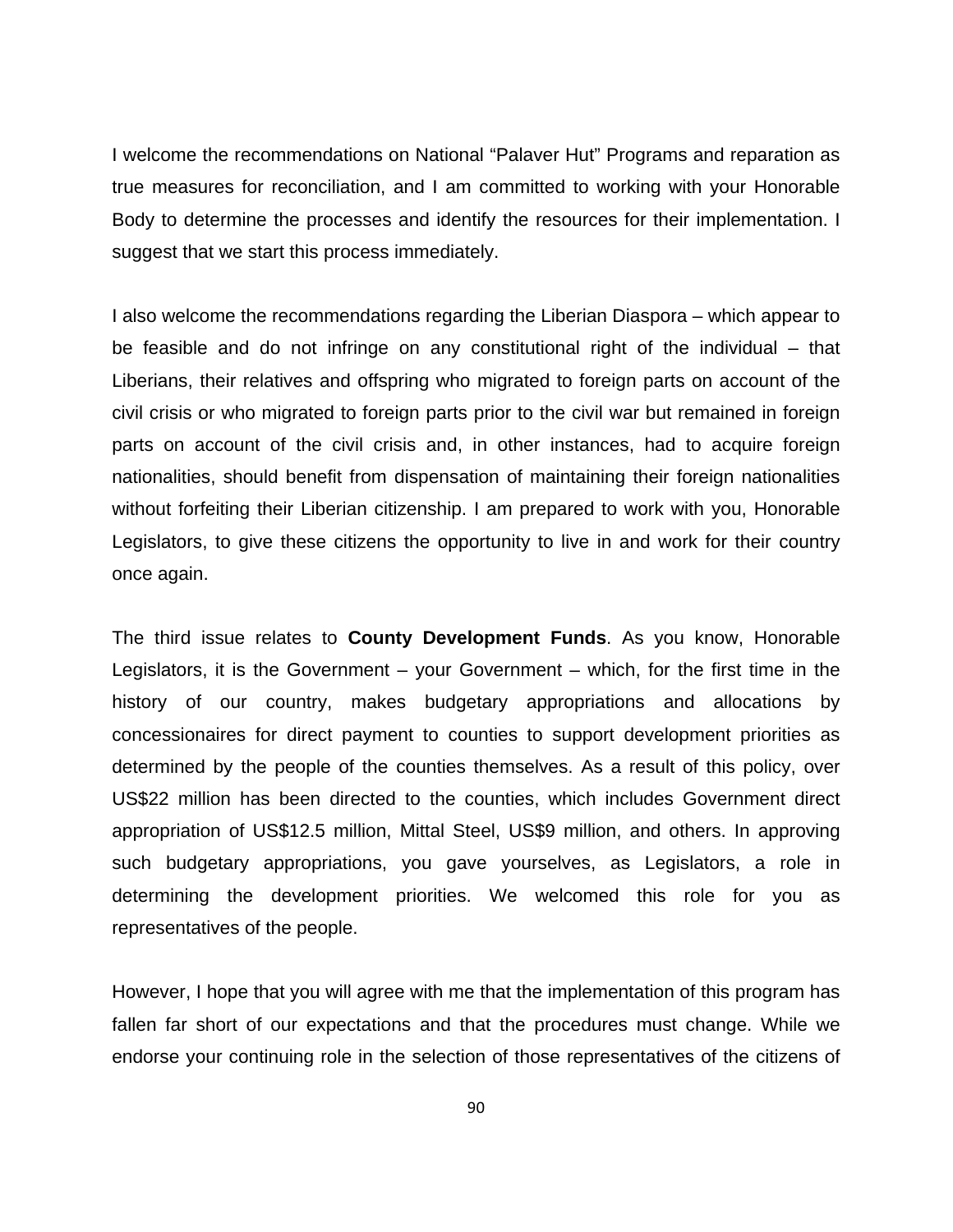the county who will determine development priorities, we believe that the success of the program will be more rewarding if management of the development process, such as the procurement and financing, is left to the Executive Branch to be handled directly and solely through the office of Superintendents and other local Government officials. This way, I can hold my officials responsible for implementing those programs in accordance with established laws and procedures. You, in turn, can hold the Executive accountable through your constitutional oversight role to ensure that funds are used properly and strictly for the purpose intended. We are seeking a similar change in the guidelines governing the management of Social Development Funds of the Concessionaires so that these procedures apply to all funds allocated directly to the counties.

**Honorable Legislators**, I have come today not only to address the distinguished men and women of this August Body, but to speak frankly and directly to our fellow citizens who sent us here to work on their behalf.

I know that for many Liberians listening right now, the lack of a job or little or no income is a concern that rises above all other issues, and rightly so. If you haven't been personally affected by this situation, you probably know someone who has. You don't need to hear another list of statistics to know that we have a lot to do, because you live it every day. I feel your pain as your President. It's the worry I wake up with every morning, the burden that I bear as I work more than twelve hours a day. It's the source of many sleepless nights. It's the jobs you wish your government had created by now when we announced all those concession agreements, but have not done so due to delays in planned investments. It's the business you started and built your dreams upon that's now hanging by a thread. It's the school fees for your children that you had to use to feed the family.

Yet, if we are honest with ourselves, we will admit that for too long, we have not always met our responsibilities – as a government or as a people. I say this not to lay blame or look backwards, but because it is only by understanding how we arrived at this moment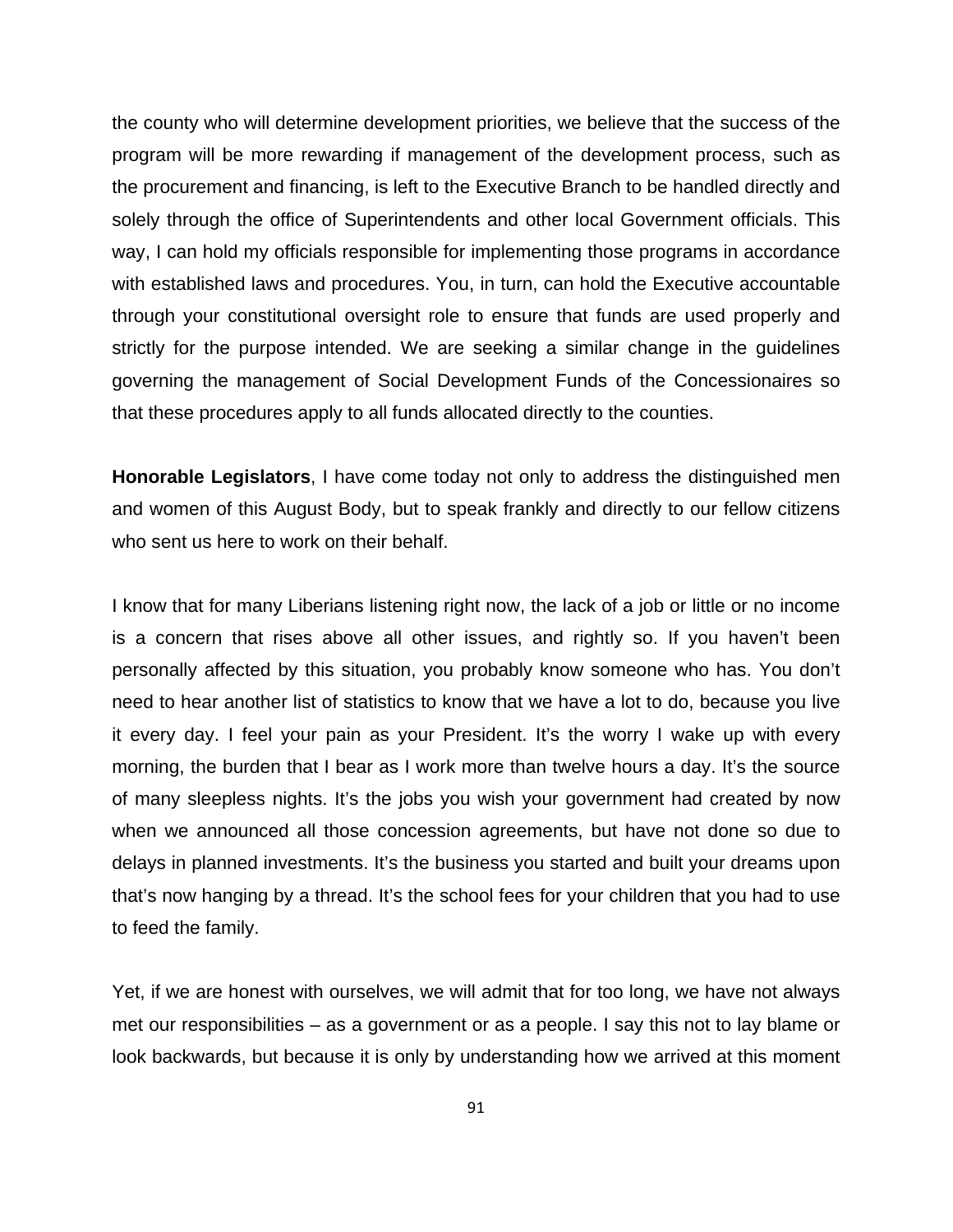that we will be able to lift ourselves out of this predicament into a better and bright future for our children and our grandchildren.

The fact is that our country did not fall into this situation overnight. Nor did all of our problems begin with the global economic crisis. We have known for decades, since the beginning of our nation, that our institutions were extremely weak; that our survival depended on our own endeavor.

In other words, we have lived through an era where too often short-term gains were prized over long-term prosperity; where we failed to look beyond the next payment, the next quarter, or the next year. We have too many times put personal interest above national interest.

But while our economy may be feeling the pinch of this global economic crisis, and your confidence may be a bit shaken, today I want every Liberian to know that we've come a long way in rebuilding our country. We are recovering, and the trajectory for our longterm growth and development is strong and sound. I have recounted for you the progress we have made in the relatively short period of four years, and I know that Liberia will emerge stronger in the next four.

The weight of rebuilding our country and the destiny of our nation rest with us all. The answers to our problems do not lie beyond our reach. They exist in our homes, schools, religious and traditional institutions and universities; in our farms and our mines; in the imagination of our business people; in the pride of the people – the most resilient people on earth by virtue of what we have been through as a nation. What is required now is for all of us to pull together as one, to confront the challenges we face, and take responsibility for our shared future.

Our challenge – and my focus – has been nothing less than removing the economic and social burdens of a generation of misrule. But I realize that this is only the beginning,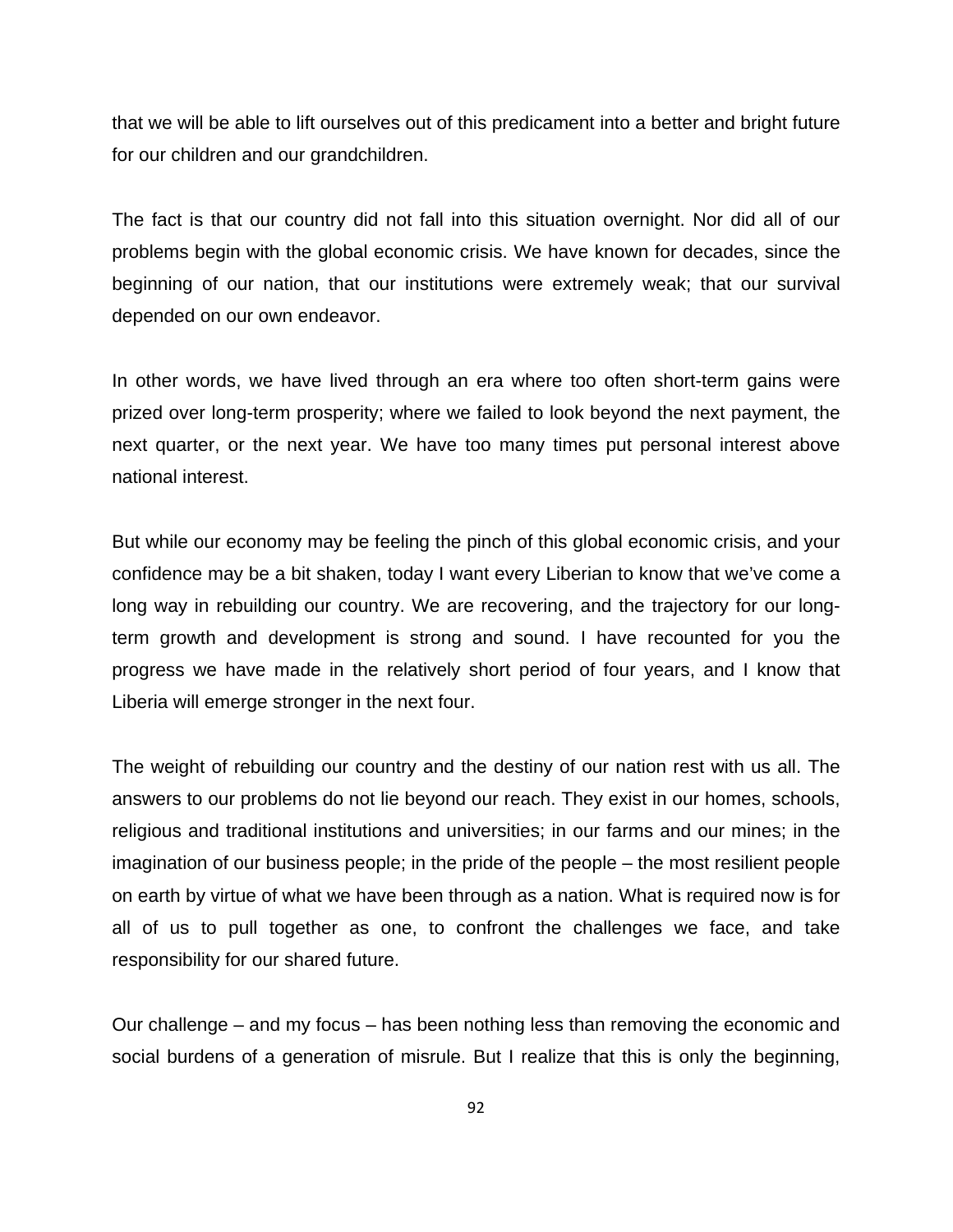that we have a long way to go. Now is the time to act boldly and wisely – not only to rebuild our economy together, but to build a new foundation for lasting prosperity for all Liberians. Now is the time for all to work and make contributions to propel the economy and to create jobs for our people, particularly the youth. Now is the time to reconcile our country by reaching across to all those who disagree with us on how best to advance the rebuilding of our country. Now is the time to provide your answers, your prescriptions, your contributions to the development of our nation. We want to hear from you, we want to reach out to all of those who feel that they have not benefited from our success.

The foundation in place, we are poised to accelerate our development over the next two years. We pledge to build more roads and bridges; to connect areas that have been deprived of such facilities; to strengthen our education and health systems; to get more of our children in schools; to improve the quality of schools to that of other West African countries; to prioritize throughout the country agriculture so that we can feed ourselves and produce the surplus for export; to increase the salaries of civil servants, of teachers and nurses, of security personnel and pensioners; to solve the serious sanitation problem in our Capital City, making Monrovia a city of which we can be proud.

I have spent the past four years, sometimes to the neglect of family and friends, building the foundations upon which our economic recovery and our future prosperity will be based. I have carried the big load and I have accepted the responsibility when we have not reached our goals. You have acknowledged that, and understood my position. You, the people, have been there with me. You have been there with me. I know from whence we came yesterday; I know where we are today; I know where we ought to be tomorrow; and I know how we will get there.

Therefore, however I act, whatever I do, it will be for you, the people. And so it is for these reasons and to bring to an end all speculations, that I now announce to you and to the thousands of supporters in radio land and abroad, that I will be a candidate, a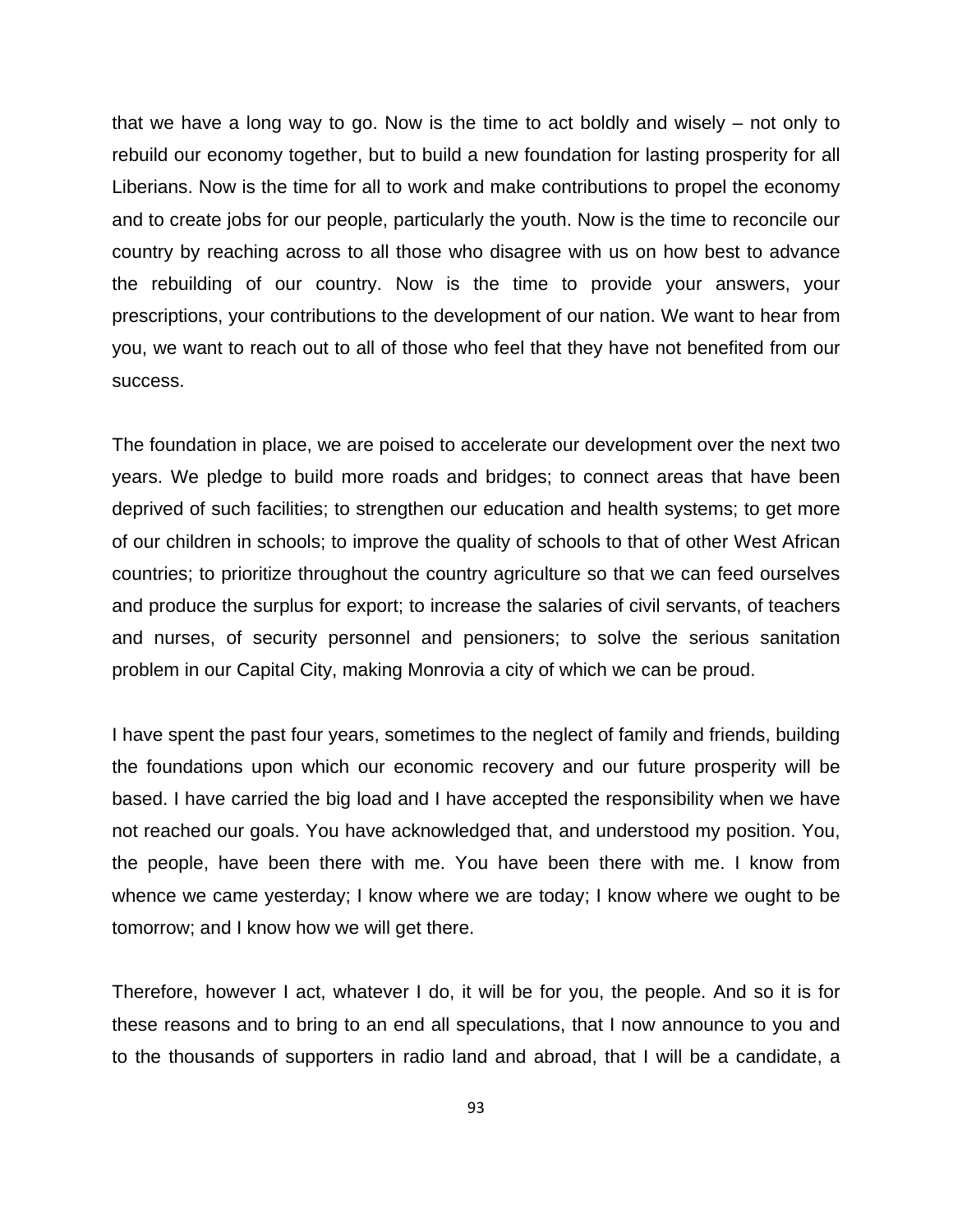formidable candidate, in the 2011 elections. Let us travel the road together knowing that the God who brought us this far will not leave us.

## **OBITUARY**

**Honorable Legislators, distinguished Ladies and Gentlemen:** During the past year, a number of former officials of Government and prominent citizens departed this life for the great beyond. Among these were:

- Honorable Wilton Sengbe Sankawulo, former Chairman of the Council of State,
- Liberia National Transitional Government;
- Cllr. Emmanuel Nyan Gbalazeh, former Chief Justice of the Supreme Court,
- Republic of Liberia;
- Honorable Hannah Garmai Brent, former Senator, Montserrado County;
- Honorable Dorothy Musuleng Harriet Eugenia Cooper, former Minister, Ministry
- of Foreign Affairs;
- Professor Abraham Lamina James, former Special Assistant to President William
- V.S. Tubman and former Legal Advisor to Vice President Joseph Boakai;
- Her Excellency Eugenia Anna Wordsworth-Stevenson, former Liberian
- Ambassador to the United States of America;
- Honorable Jenkins Dwapily Dunbar, former Minister of Lands, Mines and Energy;
- Honorable Keith Jubah, former Chairman, Public Procurement and
- Concessions Commission (PPCC);
- Honorable Leonard Theophilus DeShield, Sr., former Chief of Protocol, Republic
- of Liberia;
- Ambassador Joseph Getehmnah Morris, Sr., former Ambassador of the Republic
- of Liberia;
- Roger Francis, former Ambassador-at-Large;
- Atty. James Wragon Mayon, former Senior Legal Counselor, Ministry of Foreign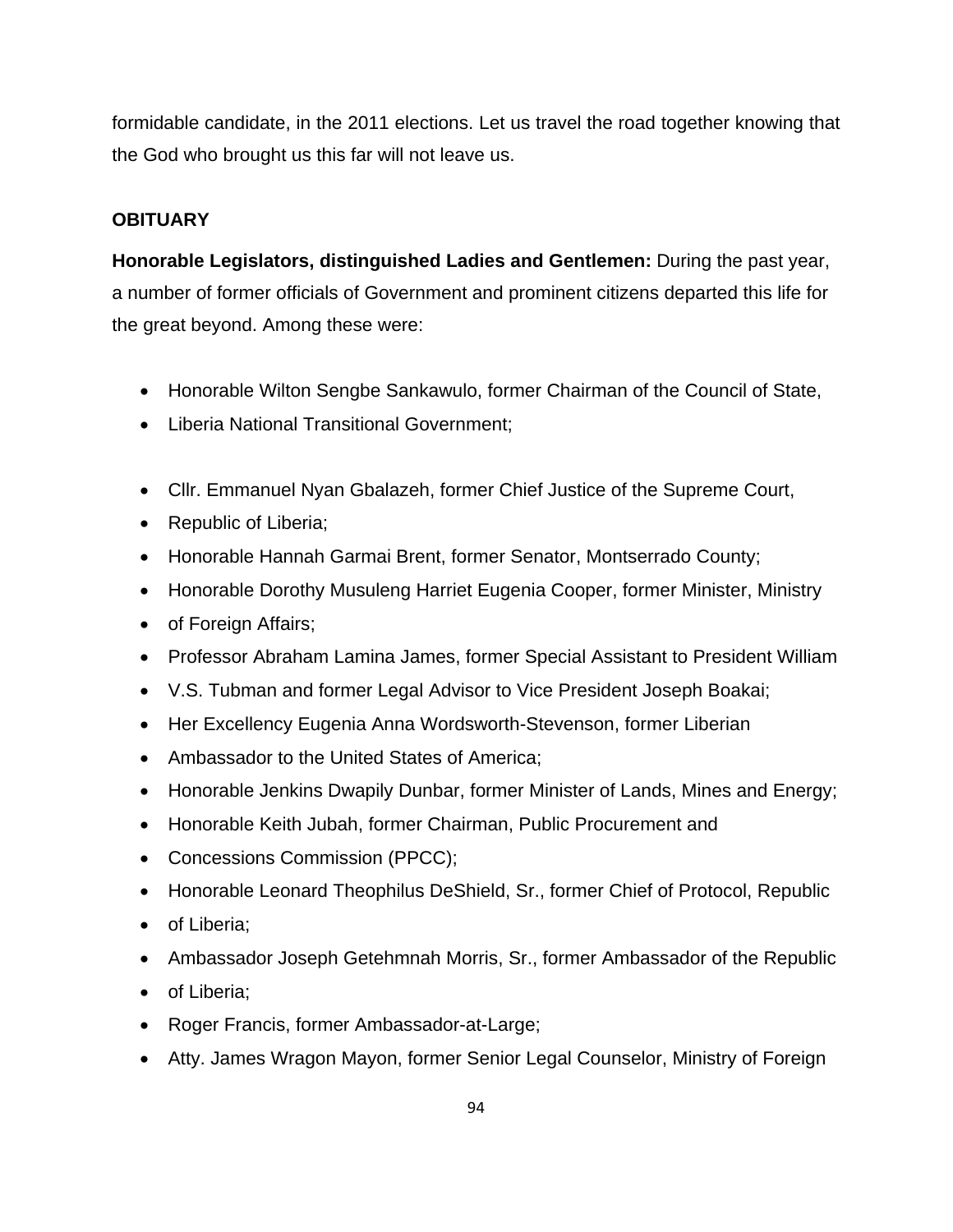• Affairs.

The list also included:

- Ambassador Hilary Barbington David, Sr., former Ambassador-at-Large and
- Lecturer, Foreign Service Institute;
- Ambassador Aaron Jonathan George, former Ambassador, Republic of Liberia;
- Ambassador David Thomas, former Liberian Ambassador to the United Nations;
- Honorable Ben Turtur Donnie, former Executive Director, Environmental
- Protection Agency;
- Honorable William Frank Enoanyi, former Director for the Bureau of Public
- Affairs, Ministry of Information, Culture and Tourism;
- Honorable Brownie Jeffery Samukai, Sr., Former Kissi Governor;
- Honorable Wilfred Kajani Lardner, Sr., former Sports Coordinator, Ministry of
- Youth and Sports;
- Ambassador Charles Ansumana Cooper, former Liberian Ambassador to Japan;
- Honorable Thomas D. Voer Hanson, Sr., former Governor and Chief Executive
- Officer;
- Honorable Cyrus Sobu-Sohn Cooper, former Representative, Grand Gedeh
- County;
- Honorable Alphonso J.F. Kumoiteh, former Representative of Sinoe County;
- Honorable Alfreda Debena Johnette King, former Representative, Sinoe County;
- Honorable Robert Mawlu Karloh, former President of the African Amputee
- Confederation;
- Honorable Morris Nalundi Basi-Giah, Sr., former Representative, Grand Bassa
- County;
- Honorable Florence Adelaide Dayrell, former Representative of the Transitional
- Legislature Assembly;
- Honorable Eric Miedi Hinne Neufville, former Deputy Minister, Ministry of Lands,
- Mines and Energy